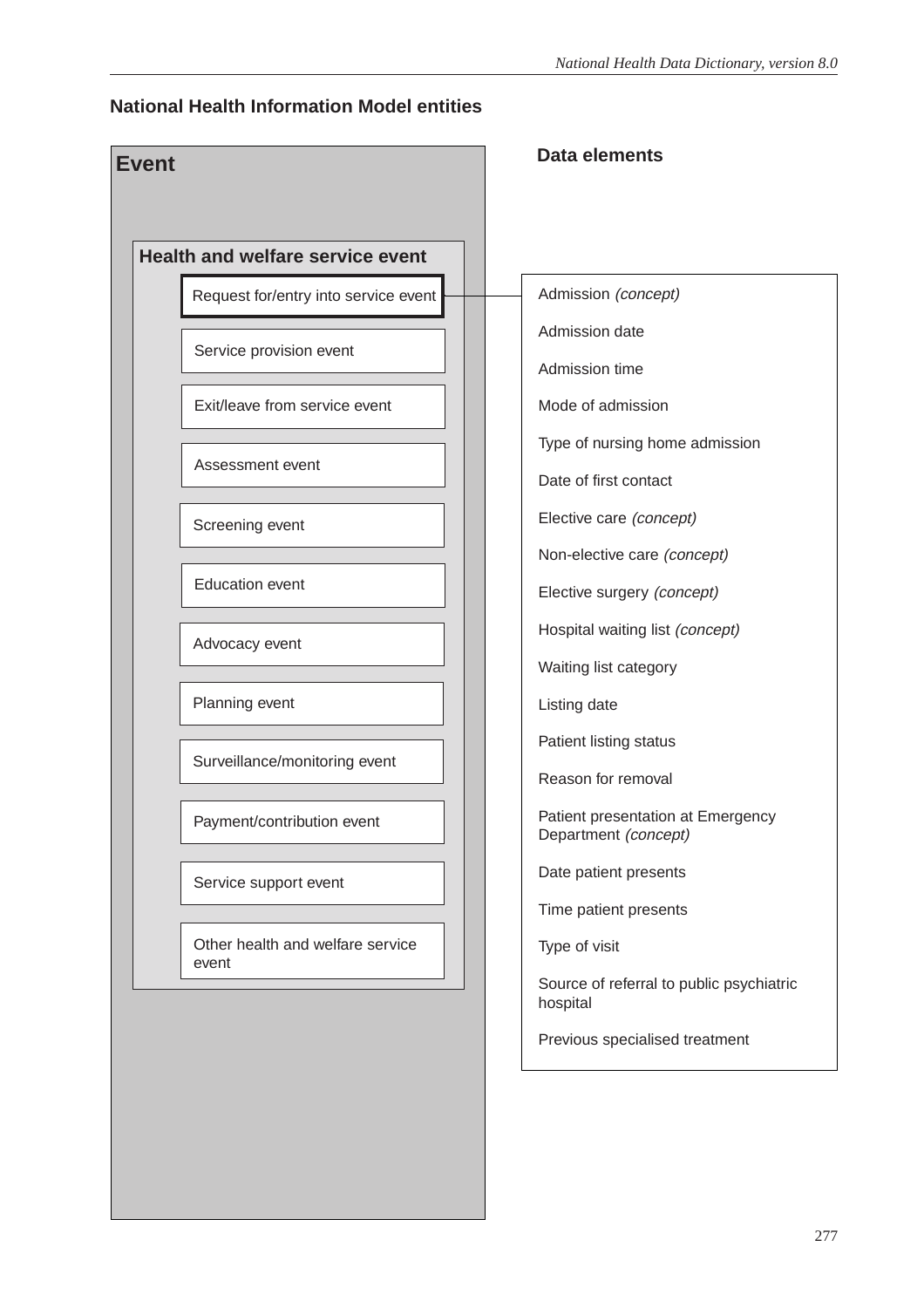# **Admission**

| Admin. status:                          | CURRENT                                             | 1/07/99                                                                                                                                                            |                        |  |
|-----------------------------------------|-----------------------------------------------------|--------------------------------------------------------------------------------------------------------------------------------------------------------------------|------------------------|--|
| Identifying and definitional attributes |                                                     |                                                                                                                                                                    |                        |  |
| Knowledgebase ID:                       | 000007                                              |                                                                                                                                                                    | <b>Version number:</b> |  |
| Data element type:                      | DATA ELEMENT CONCEPT                                |                                                                                                                                                                    |                        |  |
| Definition:                             | of care. An admission may be formal or statistical. | An admission is the process by which an admitted patient commences an episode                                                                                      |                        |  |
|                                         |                                                     | Formal admission: The administrative process by which a hospital records the<br>commencement of treatment and/or care and accommodation of a patient.              |                        |  |
|                                         | the one hospital stay.                              | Statistical admission (on type change) is the administrative process by which a<br>hospital records the commencement of a new episode of care for a patient within |                        |  |
| Context:                                | Institutional health care                           |                                                                                                                                                                    |                        |  |

### **Relational and representational attributes**

| Datatype:                        |                                                                 |      | Representational form:                                    |  |  |
|----------------------------------|-----------------------------------------------------------------|------|-----------------------------------------------------------|--|--|
| Field size:                      | Min.                                                            | Max. | Representational layout:                                  |  |  |
| Data domain:                     |                                                                 |      |                                                           |  |  |
| Guide for use:                   |                                                                 |      |                                                           |  |  |
| Verification rules:              |                                                                 |      |                                                           |  |  |
| Collection methods:              |                                                                 |      |                                                           |  |  |
| Related data:                    | supersedes previous data element Admission, version 1           |      |                                                           |  |  |
|                                  | relates to the data element Type of episode of care, version 3  |      |                                                           |  |  |
|                                  | relates to the data element concept Admitted patient, version 2 |      |                                                           |  |  |
|                                  |                                                                 |      | relates to the data element Admission date, version 4     |  |  |
|                                  |                                                                 |      | relates to the data element Admission time, version 2     |  |  |
|                                  |                                                                 |      | relates to the data element concept Separation, version 2 |  |  |
| <b>Administrative attributes</b> |                                                                 |      |                                                           |  |  |

| Source document:            |                                                                                                                                           |  |  |  |  |  |
|-----------------------------|-------------------------------------------------------------------------------------------------------------------------------------------|--|--|--|--|--|
|                             | <b>Source organisation:</b> National Health Data Committee                                                                                |  |  |  |  |  |
| National minimum data sets: |                                                                                                                                           |  |  |  |  |  |
| Institutional health care   | from $1/07/89$ to                                                                                                                         |  |  |  |  |  |
| Comments:                   | See the data element concept Admitted patient for the minimum criteria which<br>must be met before a patient can be admitted to hospital. |  |  |  |  |  |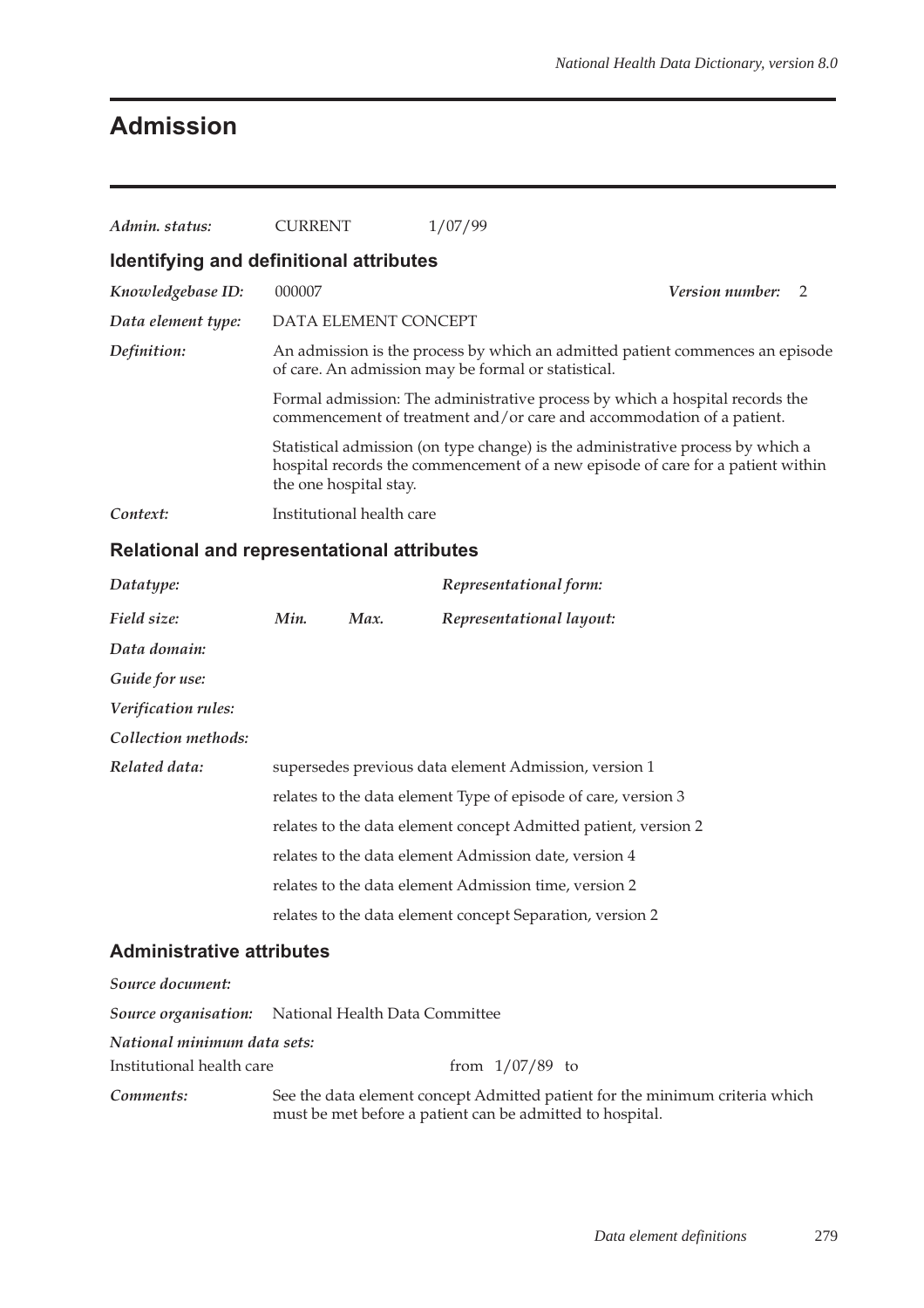## **Admission date**

| Admin. status:      | <b>CURRENT</b>                                    | 1/07/99                                                                                                                                                              |                      |  |  |  |  |
|---------------------|---------------------------------------------------|----------------------------------------------------------------------------------------------------------------------------------------------------------------------|----------------------|--|--|--|--|
|                     | Identifying and definitional attributes           |                                                                                                                                                                      |                      |  |  |  |  |
| Knowledgebase ID:   | 000008                                            |                                                                                                                                                                      | Version number:<br>4 |  |  |  |  |
| Data element type:  | DATA ELEMENT                                      |                                                                                                                                                                      |                      |  |  |  |  |
| Definition:         |                                                   | Date on which an admitted patient commences an episode of care.                                                                                                      |                      |  |  |  |  |
| Context:            |                                                   | Institutional health care: required to identify the period in which the admitted<br>patient episode and hospital stay occurred and for derivation of length of stay. |                      |  |  |  |  |
|                     | <b>Relational and representational attributes</b> |                                                                                                                                                                      |                      |  |  |  |  |
| Datatype:           | Numeric                                           | Representational form:                                                                                                                                               | <b>DATE</b>          |  |  |  |  |
| Field size:         | Min. 8<br><b>Max.</b> 8                           | Representational layout: DDMMYYYY                                                                                                                                    |                      |  |  |  |  |
| Data domain:        |                                                   |                                                                                                                                                                      |                      |  |  |  |  |
| Guide for use:      |                                                   |                                                                                                                                                                      |                      |  |  |  |  |
| Verification rules: | Right justified and zero filled.                  |                                                                                                                                                                      |                      |  |  |  |  |
|                     | Admission date <= separation date.                |                                                                                                                                                                      |                      |  |  |  |  |
|                     |                                                   | Admission date >= date of birth                                                                                                                                      |                      |  |  |  |  |
| Collection methods: |                                                   |                                                                                                                                                                      |                      |  |  |  |  |
| Related data:       |                                                   | is used in the calculation of Length of stay, version 1                                                                                                              |                      |  |  |  |  |
|                     |                                                   | supersedes previous data element Admission date, version 3                                                                                                           |                      |  |  |  |  |
|                     |                                                   | is used in the derivation of Diagnosis related group, version 1                                                                                                      |                      |  |  |  |  |
|                     | version 1                                         | is used in the calculation of Emergency Department waiting time to admission,                                                                                        |                      |  |  |  |  |
|                     |                                                   | relates to the data element Type of visit, version 1                                                                                                                 |                      |  |  |  |  |
|                     |                                                   | relates to the data element Departure status, version 1                                                                                                              |                      |  |  |  |  |
|                     |                                                   | is used in conjunction with Type of episode of care, version 3                                                                                                       |                      |  |  |  |  |
|                     |                                                   | relates to the data element concept Admitted patient, version 2                                                                                                      |                      |  |  |  |  |
|                     |                                                   | is used in the calculation of Waiting time at admission, version 1                                                                                                   |                      |  |  |  |  |
|                     |                                                   | relates to the data element concept Admission, version 2                                                                                                             |                      |  |  |  |  |
|                     |                                                   | relates to the data element Admission time, version 2                                                                                                                |                      |  |  |  |  |

### **Administrative attributes**

*Source document:*

*Source organisation:* National Health Data Committee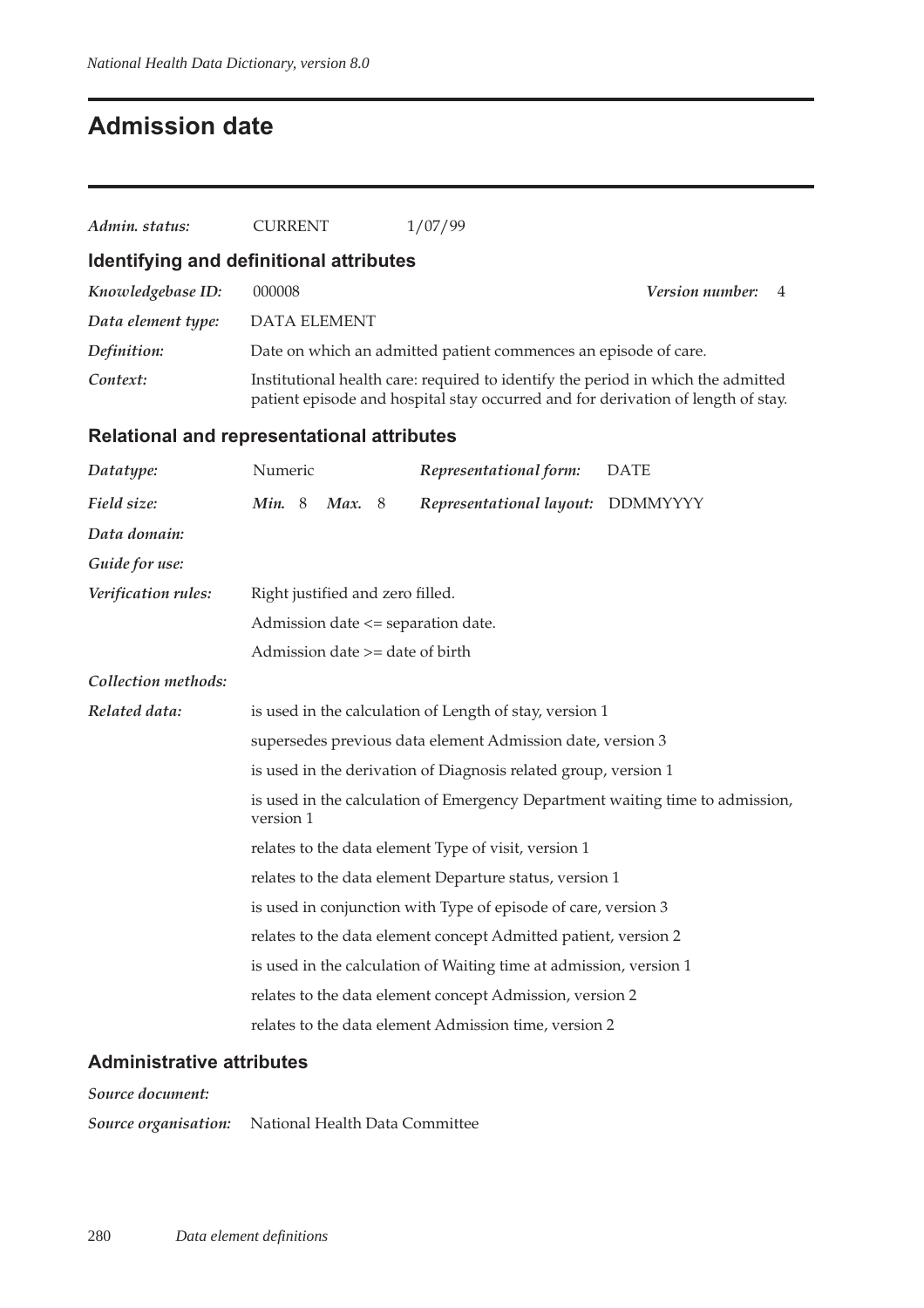# **Admission date** *(continued)*

*National minimum data sets:*

Institutional health care  $\frac{1}{07/99}$  to Institutional mental health care from  $1/07/99$  to Palliative care from 1/07/2000 to

*Comments:*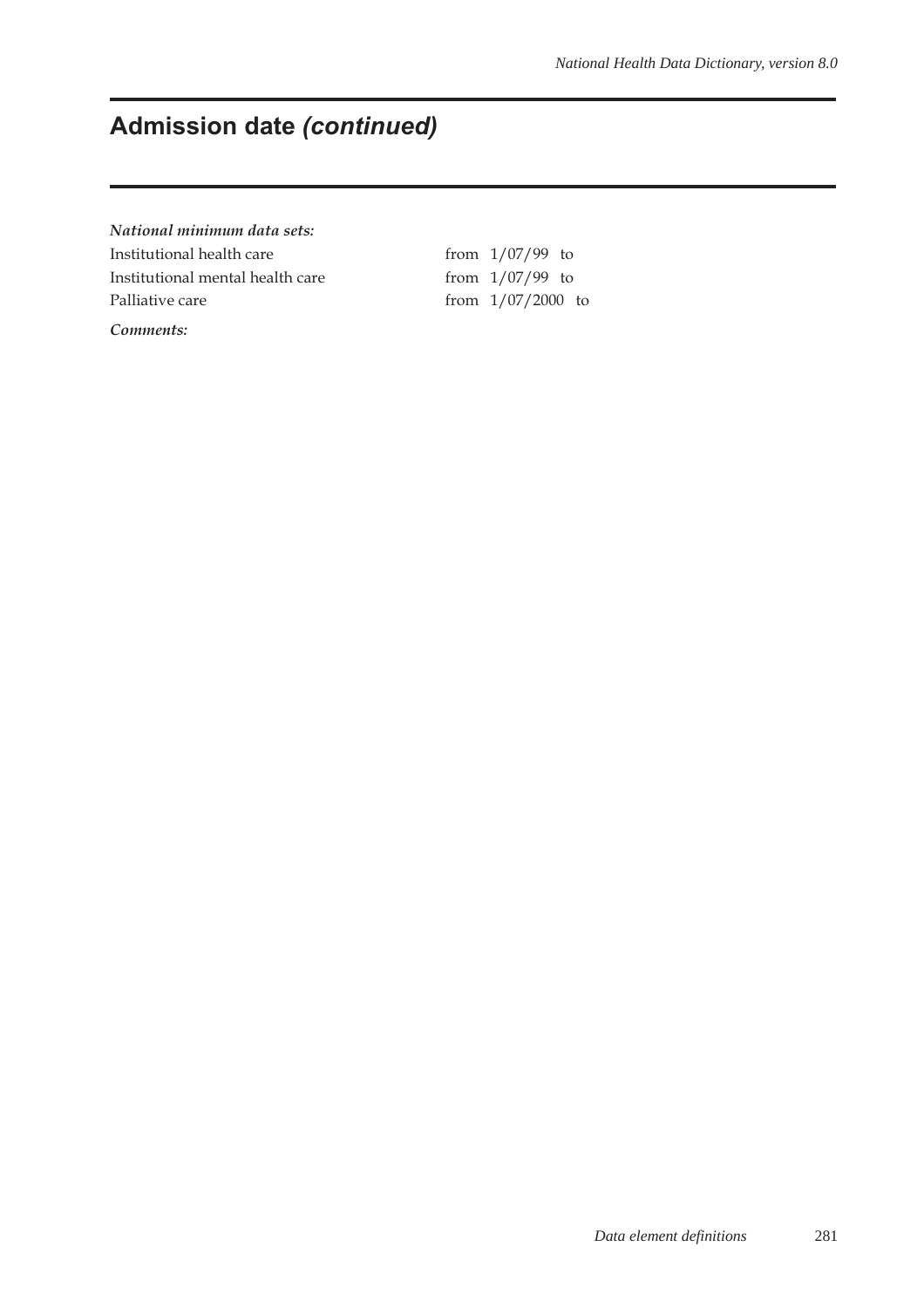### **Admission time**

| Admin. status:                                    | <b>CURRENT</b>      | 1/07/99                                                                        |                                                                                 |  |  |  |
|---------------------------------------------------|---------------------|--------------------------------------------------------------------------------|---------------------------------------------------------------------------------|--|--|--|
| Identifying and definitional attributes           |                     |                                                                                |                                                                                 |  |  |  |
| Knowledgebase ID:                                 | 000358              |                                                                                | Version number:<br>2                                                            |  |  |  |
| Data element type:                                | <b>DATA ELEMENT</b> |                                                                                |                                                                                 |  |  |  |
| Definition:                                       |                     | Time at which an admitted patient commences an episode of care.                |                                                                                 |  |  |  |
| Context:                                          |                     | episode or hospital stay, for calculation of waiting times and length of stay. | Institutional health care: Required to identify the time of commencement of the |  |  |  |
| <b>Relational and representational attributes</b> |                     |                                                                                |                                                                                 |  |  |  |
| Datatype:                                         | Numeric             | Representational form:                                                         | <b>QUANTITATIVE VALUE</b>                                                       |  |  |  |
| Field size:                                       | Max. 4<br>Min. $4$  | Representational layout:                                                       | <b>HHMM</b>                                                                     |  |  |  |
| Data domain:                                      |                     | Expressed as hours and minutes using 24-hour clock                             |                                                                                 |  |  |  |
| Guide for use:                                    |                     |                                                                                |                                                                                 |  |  |  |
| Verification rules:                               |                     |                                                                                |                                                                                 |  |  |  |
| Collection methods:                               |                     |                                                                                |                                                                                 |  |  |  |
| Related data:                                     |                     | relates to the data element Type of visit, version 1                           |                                                                                 |  |  |  |
|                                                   |                     | supersedes previous data element Admission time, version 1                     |                                                                                 |  |  |  |
|                                                   |                     | relates to the data element Departure status, version 1                        |                                                                                 |  |  |  |
|                                                   |                     | relates to the data element concept Admitted patient, version 2                |                                                                                 |  |  |  |

relates to the data element concept Admission, version 2 is used in conjunction with Admission date, version 4

#### **Administrative attributes**

*Source document:*

*Source organisation:* National Health Data Committee

*National minimum data sets:*

*Comments:*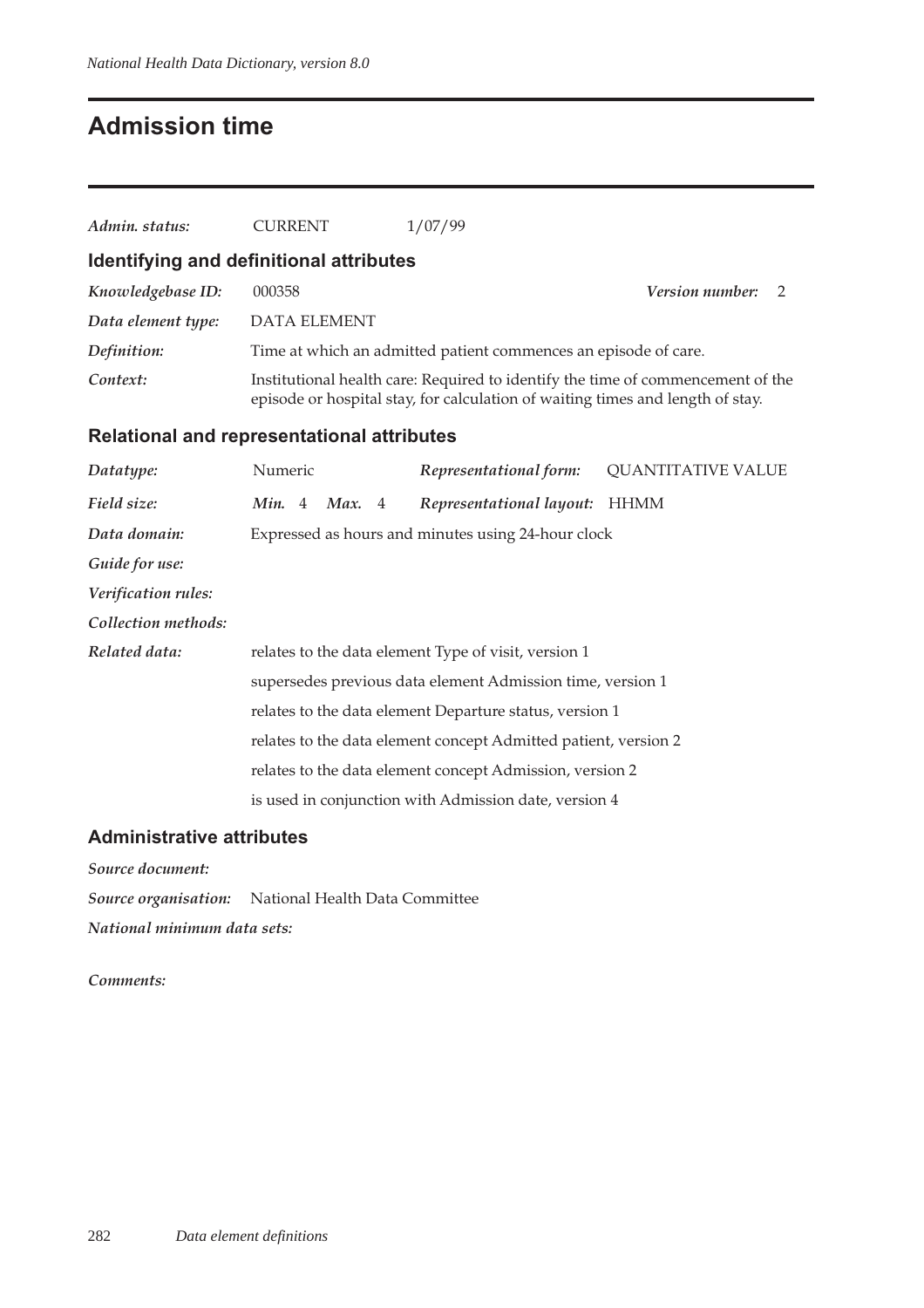# **Mode of admission**

| Admin. status:                                      | <b>CURRENT</b>                                                                                   | 1/07/99                                                                                                                                   |                      |  |  |  |  |  |
|-----------------------------------------------------|--------------------------------------------------------------------------------------------------|-------------------------------------------------------------------------------------------------------------------------------------------|----------------------|--|--|--|--|--|
| Identifying and definitional attributes             |                                                                                                  |                                                                                                                                           |                      |  |  |  |  |  |
| Knowledgebase ID:                                   | 000385                                                                                           |                                                                                                                                           | Version number:<br>4 |  |  |  |  |  |
| Data element type:                                  | <b>DATA ELEMENT</b>                                                                              |                                                                                                                                           |                      |  |  |  |  |  |
| Definition:                                         |                                                                                                  | Describes the mechanism by which a person begins an episode of care.                                                                      |                      |  |  |  |  |  |
| Context:                                            |                                                                                                  | Institutional health care: to assist in analyses of intersectoral patient flow and<br>health care planning.                               |                      |  |  |  |  |  |
| Relational and representational attributes          |                                                                                                  |                                                                                                                                           |                      |  |  |  |  |  |
| Datatype:                                           | Numeric                                                                                          | Representational form:                                                                                                                    | <b>CODE</b>          |  |  |  |  |  |
| Field size:                                         | Min. 1<br>Max. $1$                                                                               | Representational layout:                                                                                                                  | N                    |  |  |  |  |  |
| Data domain:                                        | $\mathbf{1}$                                                                                     | Admitted patient transferred from another hospital                                                                                        |                      |  |  |  |  |  |
|                                                     | 2<br>Statistical admission – episode type change                                                 |                                                                                                                                           |                      |  |  |  |  |  |
|                                                     | 3<br>Other                                                                                       |                                                                                                                                           |                      |  |  |  |  |  |
| Guide for use:                                      | Code 2 – use this code where a new episode of care is commenced within the<br>same hospital stay |                                                                                                                                           |                      |  |  |  |  |  |
|                                                     |                                                                                                  | Code 3 – use this code for all planned admissions and unplanned admissions<br>(except transfers into the hospital from another hospital). |                      |  |  |  |  |  |
| Verification rules:                                 |                                                                                                  |                                                                                                                                           |                      |  |  |  |  |  |
| Collection methods:                                 |                                                                                                  |                                                                                                                                           |                      |  |  |  |  |  |
| Related data:                                       | psychiatric hospital, version 3                                                                  | supersedes previous data element Source of referral to acute hospital or private                                                          |                      |  |  |  |  |  |
|                                                     | supplements the data element Mode of separation, version 2                                       |                                                                                                                                           |                      |  |  |  |  |  |
| <b>Administrative attributes</b>                    |                                                                                                  |                                                                                                                                           |                      |  |  |  |  |  |
| Source document:                                    |                                                                                                  |                                                                                                                                           |                      |  |  |  |  |  |
| Source organisation: National Health Data Committee |                                                                                                  |                                                                                                                                           |                      |  |  |  |  |  |
| National minimum data sets:                         |                                                                                                  |                                                                                                                                           |                      |  |  |  |  |  |
| Institutional health care                           |                                                                                                  | from $1/07/99$ to                                                                                                                         |                      |  |  |  |  |  |
| Institutional mental health care                    |                                                                                                  | from $1/07/99$ to                                                                                                                         |                      |  |  |  |  |  |
| Palliative care                                     |                                                                                                  | from 1/07/2000 to                                                                                                                         |                      |  |  |  |  |  |
| Comments:                                           |                                                                                                  |                                                                                                                                           |                      |  |  |  |  |  |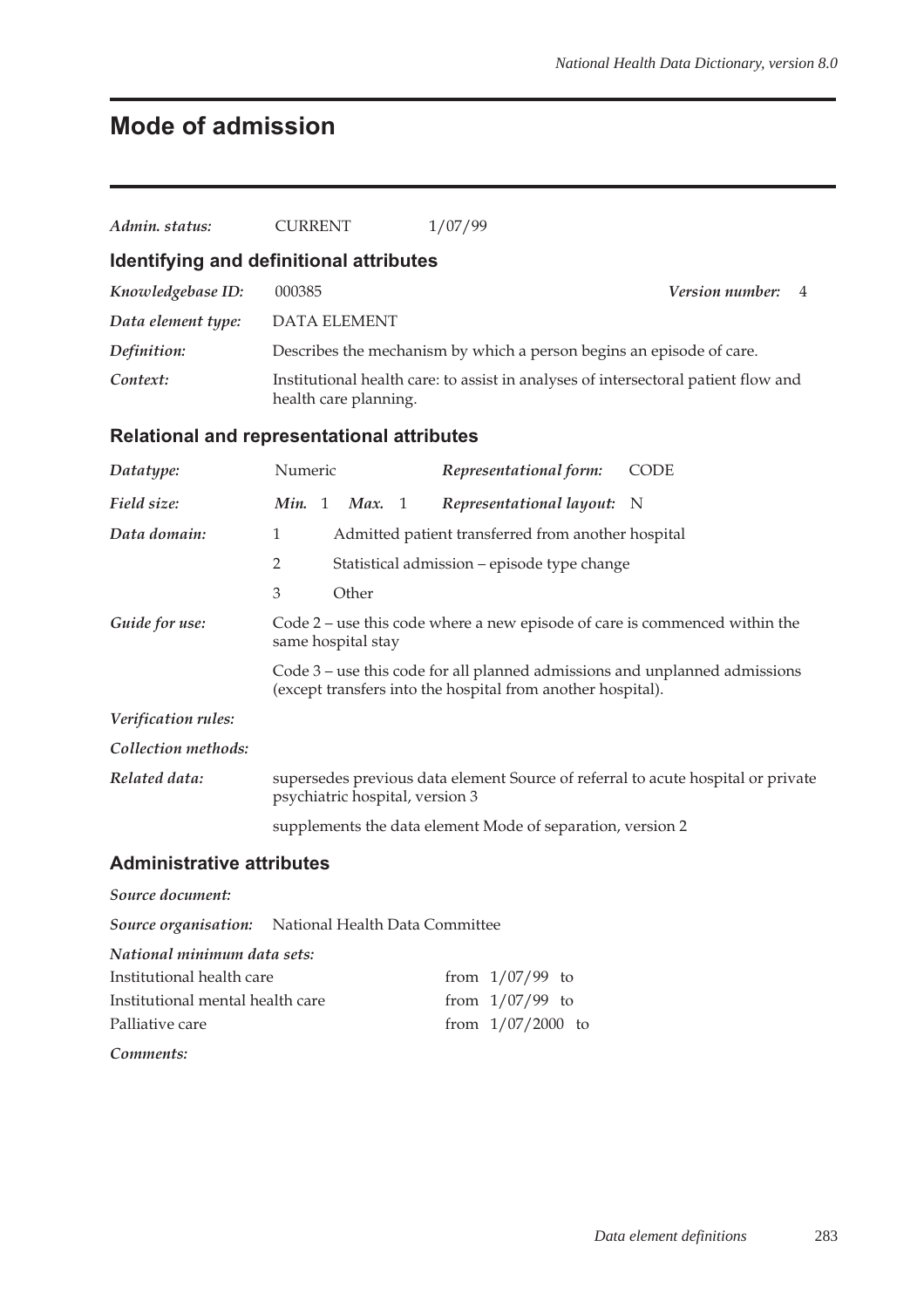# **Type of nursing home admission**

| Admin. status:                                    | <b>CURRENT</b>  |                     | 1/07/89                                                                                                                  |                             |  |  |  |
|---------------------------------------------------|-----------------|---------------------|--------------------------------------------------------------------------------------------------------------------------|-----------------------------|--|--|--|
| Identifying and definitional attributes           |                 |                     |                                                                                                                          |                             |  |  |  |
| Knowledgebase ID:                                 | 000172          |                     |                                                                                                                          | <b>Version number:</b><br>1 |  |  |  |
| Data element type:                                |                 | <b>DATA ELEMENT</b> |                                                                                                                          |                             |  |  |  |
| Definition:                                       | homes episodes. |                     | Type of admission distinguishes respite/crisis care episodes from other nursing                                          |                             |  |  |  |
| Context:                                          |                 |                     | Nursing home statistics: this item will assist in analyses of demand for<br>institutional services and planning studies. |                             |  |  |  |
| <b>Relational and representational attributes</b> |                 |                     |                                                                                                                          |                             |  |  |  |
| Datatype:                                         | Numeric         |                     | Representational form:                                                                                                   | <b>CODE</b>                 |  |  |  |
| Field size:                                       | Min. 1          | Max. 1              | Representational layout:                                                                                                 | N                           |  |  |  |
| Data domain:                                      | $\mathbf{1}$    |                     | Respite / crisis care (short-term admission, usually in order to give a<br>carer respite from the provision of care      |                             |  |  |  |
|                                                   | $\overline{2}$  |                     | Other (continuing care)                                                                                                  |                             |  |  |  |
| Guide for use:                                    |                 |                     |                                                                                                                          |                             |  |  |  |
| Verification rules:                               |                 |                     |                                                                                                                          |                             |  |  |  |
| Collection methods:                               |                 |                     | This item is based on the form NH5, which has been replaced.                                                             |                             |  |  |  |
| Related data:                                     |                 |                     |                                                                                                                          |                             |  |  |  |
| <b>Administrative attributes</b>                  |                 |                     |                                                                                                                          |                             |  |  |  |
| Source document:                                  |                 |                     |                                                                                                                          |                             |  |  |  |
|                                                   |                 |                     | <b>Source organisation:</b> National minimum data set working parties                                                    |                             |  |  |  |
| National minimum data sets:                       |                 |                     |                                                                                                                          |                             |  |  |  |
|                                                   |                 |                     |                                                                                                                          |                             |  |  |  |

*Comments:* This data element will be reviewed during 1999.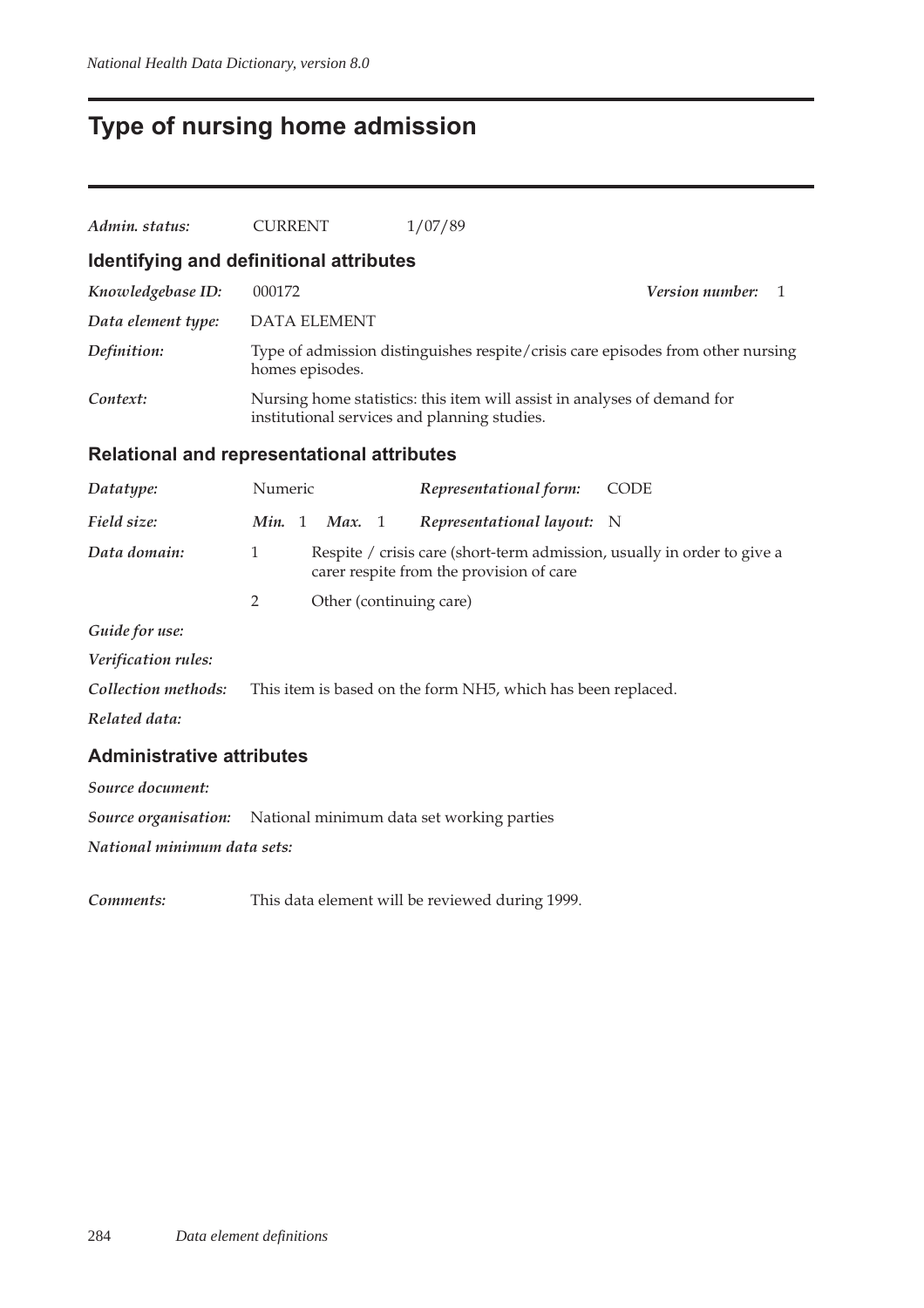### **Date of first contact**

| Admin. status:                          | <b>CURRENT</b>                              | 1/07/98                                                                                                                                                                                                                                                   |  |
|-----------------------------------------|---------------------------------------------|-----------------------------------------------------------------------------------------------------------------------------------------------------------------------------------------------------------------------------------------------------------|--|
| Identifying and definitional attributes |                                             |                                                                                                                                                                                                                                                           |  |
| Knowledgebase ID:                       | 000039                                      | <b>Version number:</b><br>2                                                                                                                                                                                                                               |  |
| Data element type:                      | <b>DATA ELEMENT</b>                         |                                                                                                                                                                                                                                                           |  |
| Definition:                             |                                             | The date of first contact with the community nursing service for an episode of<br>care, between a staff member and a person or a person's family.                                                                                                         |  |
|                                         | The definition includes:                    |                                                                                                                                                                                                                                                           |  |
|                                         | for the future delivery of service at home; | - visits made to a person in institutional settings such as liaison visits or discharge<br>planning visits, made in a hospital or nursing home with the intent of planning                                                                                |  |
|                                         |                                             | - telephone contacts when these are in lieu of a first home or hospital visit for the<br>purpose of preliminary assessment for care at home;                                                                                                              |  |
|                                         |                                             | - visits made to the person's home prior to admission for the purpose of assessing<br>the suitability of the home environment for the person's care.                                                                                                      |  |
|                                         |                                             | This applies irrespective of whether the person is present or not.                                                                                                                                                                                        |  |
|                                         | The definition excludes:                    |                                                                                                                                                                                                                                                           |  |
|                                         | one is home.                                | - first visits where the visit objective is not met, such as first visit made where no                                                                                                                                                                    |  |
| Context:                                | took place.                                 | To enable analysis of time periods throughout a care episode, especially the pre-<br>admission period and associated activities. This data element enables the capture<br>of the commencement of care irrespective of the setting in which the activities |  |

### **Relational and representational attributes**

| Datatype:           | Numeric                                                                                                                                                                                                                                                                   |  |                            |  | Representational form:                                                    | <b>DATE</b>                                                                        |  |
|---------------------|---------------------------------------------------------------------------------------------------------------------------------------------------------------------------------------------------------------------------------------------------------------------------|--|----------------------------|--|---------------------------------------------------------------------------|------------------------------------------------------------------------------------|--|
| Field size:         | Min.8                                                                                                                                                                                                                                                                     |  | Max.8                      |  | Representational layout:                                                  | <b>DDMMYYYY</b>                                                                    |  |
| Data domain:        | Valid date                                                                                                                                                                                                                                                                |  |                            |  |                                                                           |                                                                                    |  |
| Guide for use:      |                                                                                                                                                                                                                                                                           |  |                            |  |                                                                           |                                                                                    |  |
| Verification rules: |                                                                                                                                                                                                                                                                           |  |                            |  | and prior to or on the same as Date of first delivery of service.         | This should occur after a previous Date of last contact of a previous care episode |  |
| Collection methods: | The Date of first contact can be the same as Date of first delivery of service and<br>apply whether a person is entering care for the first time or any subsequent<br>episode. This date should be recorded when it is the same as the first delivery of<br>service date. |  |                            |  |                                                                           |                                                                                    |  |
| Related data:       |                                                                                                                                                                                                                                                                           |  | nursing service, version 1 |  | supersedes previous data element Date of first contact with the community |                                                                                    |  |
|                     |                                                                                                                                                                                                                                                                           |  |                            |  | relates to the data element Date of last contact, version 2               |                                                                                    |  |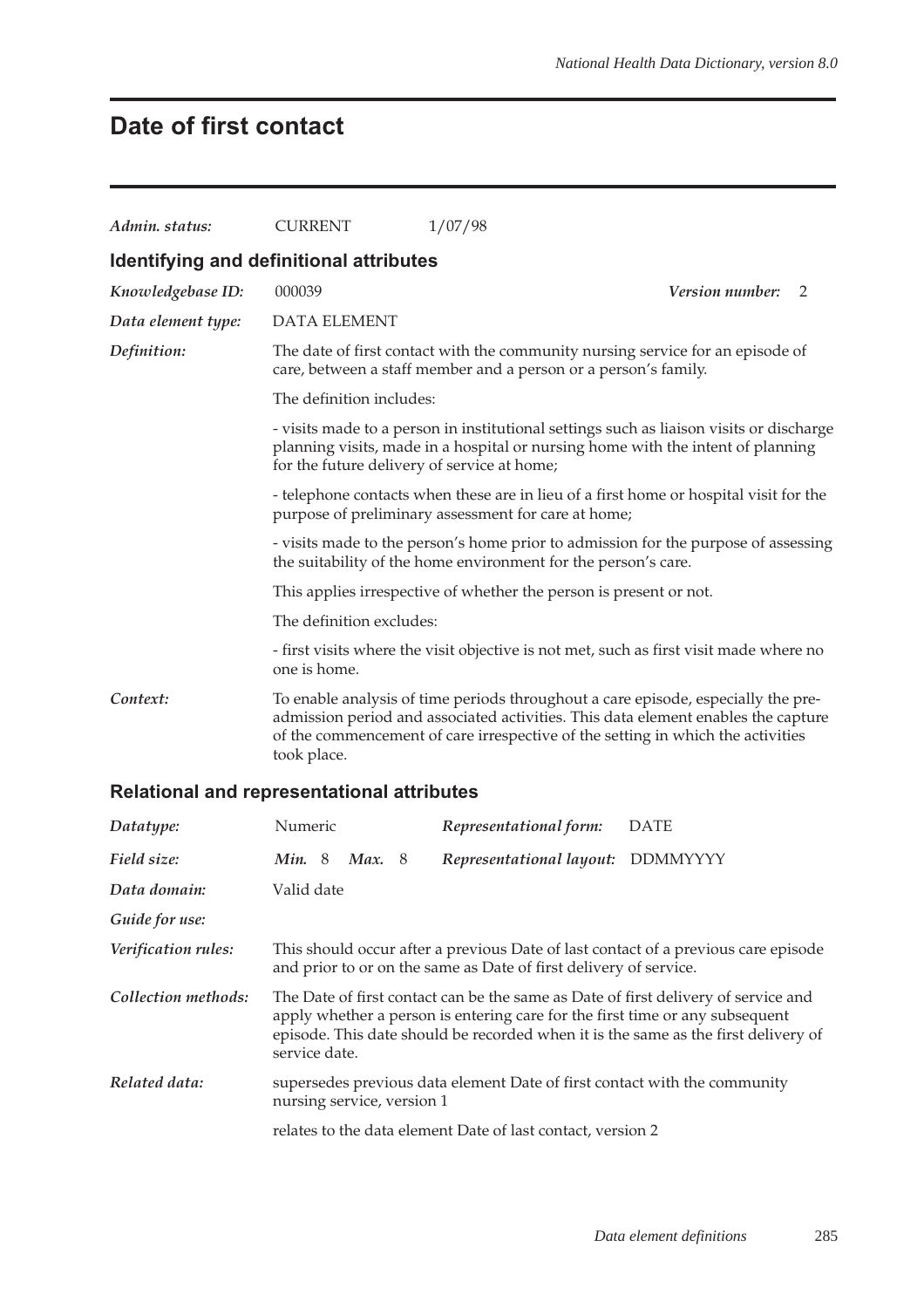### **Date of first contact** *(continued)*

### **Administrative attributes**

*Source document:*

*Source organisation:* Australian Council of Community Nursing Services

*National minimum data sets:*

*Comments:* This item is recommended for use in community services which are funded for liaison or discharge planning positions or provide specialist consultancy or assessment services. Further developments in community care, including casemix and coordinated care will require collection of data relating to resource expenditure across the sector.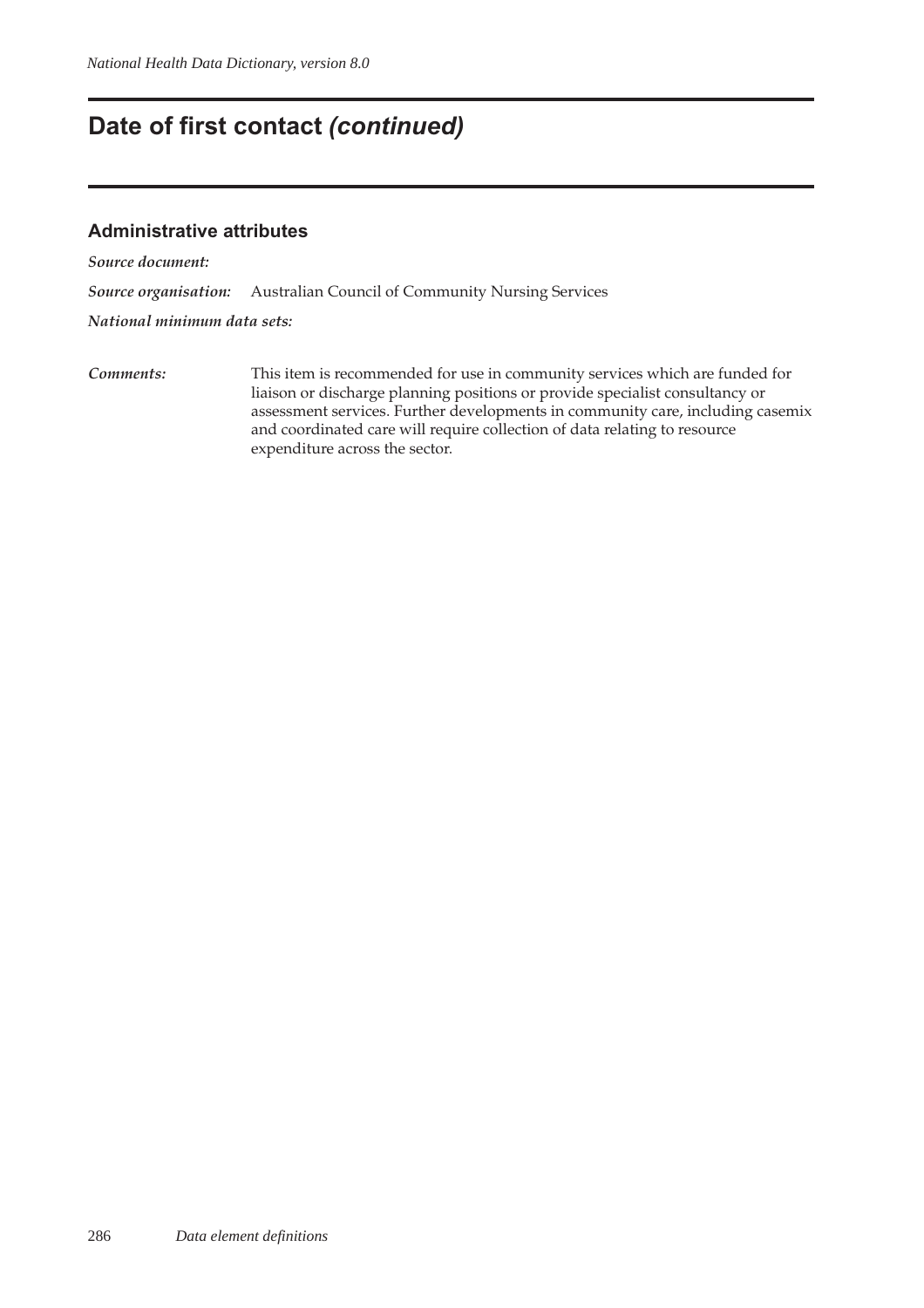### **Elective care**

| Admin. status:                                    | <b>CURRENT</b> |                           | 1/07/95                                                                                                                                     |                 |   |
|---------------------------------------------------|----------------|---------------------------|---------------------------------------------------------------------------------------------------------------------------------------------|-----------------|---|
| Identifying and definitional attributes           |                |                           |                                                                                                                                             |                 |   |
| Knowledgebase ID:                                 | 000348         |                           |                                                                                                                                             | Version number: | 1 |
| Data element type:                                |                | DATA ELEMENT CONCEPT      |                                                                                                                                             |                 |   |
| Definition:                                       |                |                           | Care that, in the opinion of the treating clinician, is necessary and admission for<br>which can be delayed for at least twenty-four hours. |                 |   |
| Context:                                          |                | Institutional health care |                                                                                                                                             |                 |   |
| <b>Relational and representational attributes</b> |                |                           |                                                                                                                                             |                 |   |
| Datatype:                                         |                |                           | Representational form:                                                                                                                      |                 |   |
| Field size:                                       | Min.           | Max.                      | Representational layout:                                                                                                                    |                 |   |
| Data domain:                                      |                |                           |                                                                                                                                             |                 |   |
| Guide for use:                                    |                |                           |                                                                                                                                             |                 |   |
| Verification rules:                               |                |                           |                                                                                                                                             |                 |   |
| Collection methods:                               |                |                           |                                                                                                                                             |                 |   |
| Related data:                                     |                |                           | relates to the data element Waiting list category, version 3                                                                                |                 |   |
| <b>Administrative attributes</b>                  |                |                           |                                                                                                                                             |                 |   |
| Source document:                                  |                |                           |                                                                                                                                             |                 |   |
| Source organisation:                              | Committee      |                           | Hospital Access Program Waiting List Working Group / National Health Data                                                                   |                 |   |
| National minimum data sets:                       |                |                           |                                                                                                                                             |                 |   |
| Elective surgery waiting times                    |                |                           | from $1/07/94$ to                                                                                                                           |                 |   |
| Comments:                                         |                |                           |                                                                                                                                             |                 |   |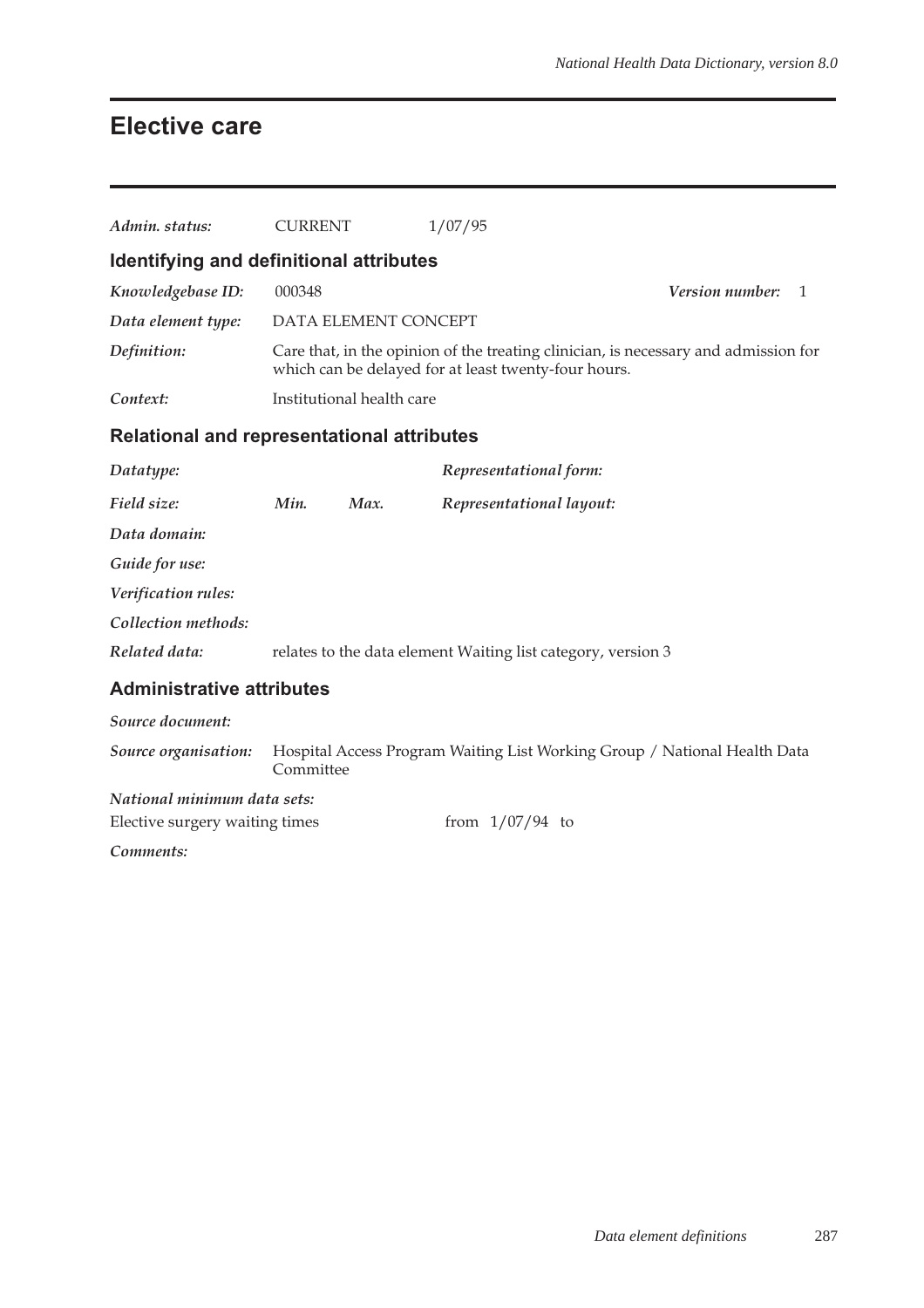### **Non-elective care**

| Admin. status:                                    | <b>CURRENT</b>                          |                           | 1/07/96                                                                                                                                |                       |  |  |  |  |  |
|---------------------------------------------------|-----------------------------------------|---------------------------|----------------------------------------------------------------------------------------------------------------------------------------|-----------------------|--|--|--|--|--|
|                                                   | Identifying and definitional attributes |                           |                                                                                                                                        |                       |  |  |  |  |  |
| Knowledgebase ID:                                 | 000105                                  |                           |                                                                                                                                        | Version number:<br>-1 |  |  |  |  |  |
| Data element type:                                |                                         | DATA ELEMENT CONCEPT      |                                                                                                                                        |                       |  |  |  |  |  |
| Definition:                                       |                                         |                           | Care that, in the opinion of the treating clinician, is necessary and admission for<br>which cannot be delayed for more than 24 hours. |                       |  |  |  |  |  |
| Context:                                          |                                         | Institutional health care |                                                                                                                                        |                       |  |  |  |  |  |
| <b>Relational and representational attributes</b> |                                         |                           |                                                                                                                                        |                       |  |  |  |  |  |
| Datatype:                                         |                                         |                           | Representational form:                                                                                                                 |                       |  |  |  |  |  |
| Field size:                                       | Min.                                    | Max.                      | Representational layout:                                                                                                               |                       |  |  |  |  |  |
| Data domain:                                      |                                         |                           |                                                                                                                                        |                       |  |  |  |  |  |
| Guide for use:                                    |                                         |                           |                                                                                                                                        |                       |  |  |  |  |  |
| Verification rules:                               |                                         |                           |                                                                                                                                        |                       |  |  |  |  |  |
| Collection methods:                               |                                         |                           |                                                                                                                                        |                       |  |  |  |  |  |
| Related data:                                     |                                         |                           |                                                                                                                                        |                       |  |  |  |  |  |
| <b>Administrative attributes</b>                  |                                         |                           |                                                                                                                                        |                       |  |  |  |  |  |
| Source document:                                  |                                         |                           |                                                                                                                                        |                       |  |  |  |  |  |
| Source organisation:                              | Committee                               |                           | Hospital Access Program Waiting Lists Working Group / National Health Data                                                             |                       |  |  |  |  |  |
| National minimum data sets:                       |                                         |                           |                                                                                                                                        |                       |  |  |  |  |  |
| Elective surgery waiting times                    |                                         |                           | from $1/07/94$ to                                                                                                                      |                       |  |  |  |  |  |
| Comments:                                         |                                         |                           |                                                                                                                                        |                       |  |  |  |  |  |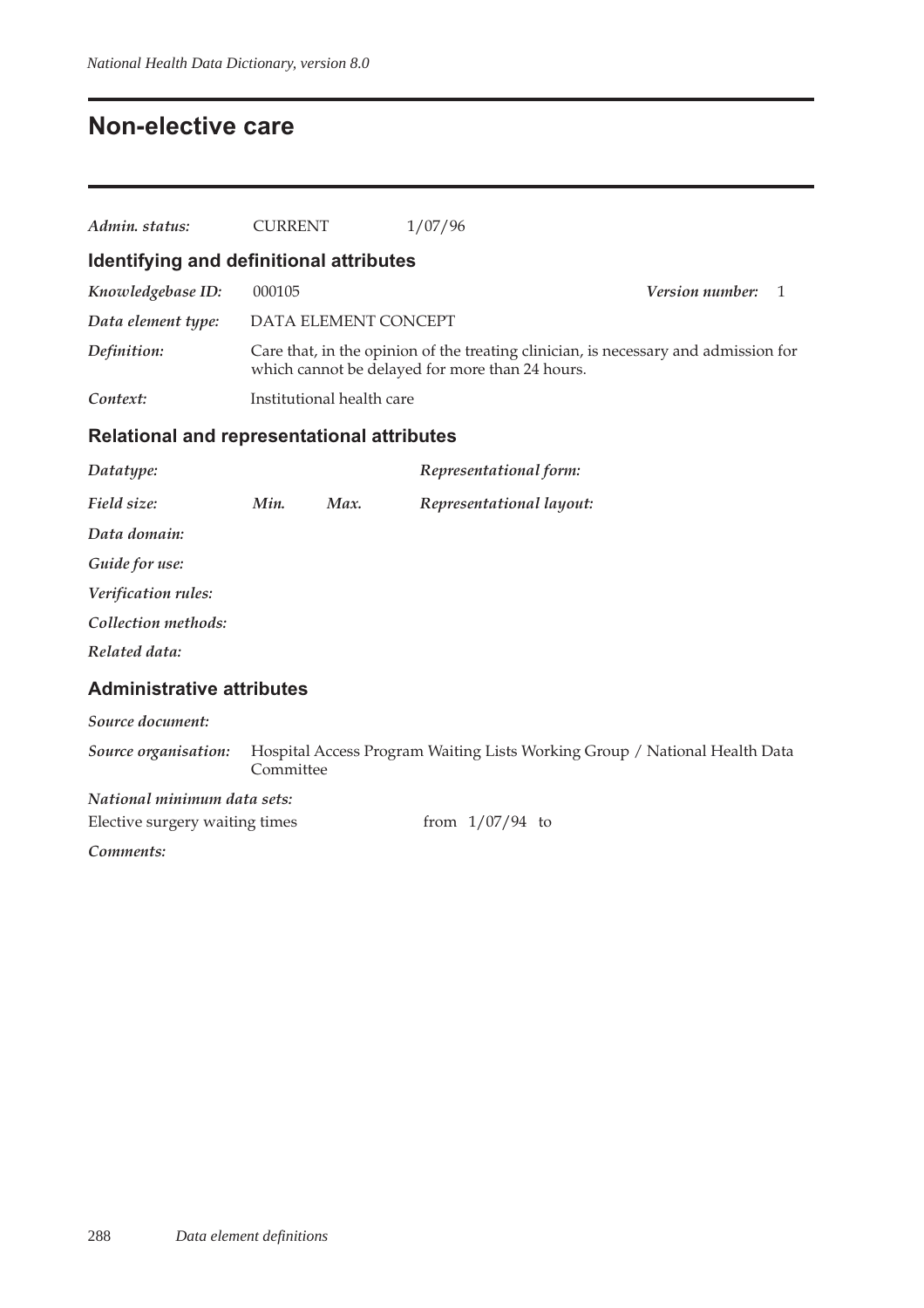# **Elective surgery**

| Admin. status:                                    | <b>CURRENT</b> |                           | 1/07/95                                                                                                                                                                                                                                   |                      |
|---------------------------------------------------|----------------|---------------------------|-------------------------------------------------------------------------------------------------------------------------------------------------------------------------------------------------------------------------------------------|----------------------|
| Identifying and definitional attributes           |                |                           |                                                                                                                                                                                                                                           |                      |
| Knowledgebase ID:                                 | 000046         |                           |                                                                                                                                                                                                                                           | Version number:<br>1 |
| Data element type:                                |                | DATA ELEMENT CONCEPT      |                                                                                                                                                                                                                                           |                      |
| Definition:                                       |                |                           | Elective care where the procedures required by patients are listed in the surgical<br>operations section of the Medicare benefits schedule book, with the exclusion of<br>specific procedures frequently done by non-surgical clinicians. |                      |
| Context:                                          |                | Institutional health care |                                                                                                                                                                                                                                           |                      |
| <b>Relational and representational attributes</b> |                |                           |                                                                                                                                                                                                                                           |                      |
| Datatype:                                         |                |                           | Representational form:                                                                                                                                                                                                                    |                      |
| Field size:                                       | Min.           | Max.                      | Representational layout:                                                                                                                                                                                                                  |                      |
| Data domain:                                      |                |                           |                                                                                                                                                                                                                                           |                      |
| Guide for use:                                    |                |                           |                                                                                                                                                                                                                                           |                      |
| Verification rules:                               |                |                           |                                                                                                                                                                                                                                           |                      |
| Collection methods:                               |                |                           |                                                                                                                                                                                                                                           |                      |
| Related data:                                     |                |                           | relates to the data element Waiting list category, version 3                                                                                                                                                                              |                      |
| <b>Administrative attributes</b>                  |                |                           |                                                                                                                                                                                                                                           |                      |
| Source document:                                  |                |                           |                                                                                                                                                                                                                                           |                      |
| Source organisation:                              | Committee      |                           | Hospital Access Program Waiting List Working Group / National Health Data                                                                                                                                                                 |                      |
| National minimum data sets:                       |                |                           |                                                                                                                                                                                                                                           |                      |
| Elective surgery waiting times                    |                |                           | from $1/07/94$ to                                                                                                                                                                                                                         |                      |
| Comments:                                         |                |                           |                                                                                                                                                                                                                                           |                      |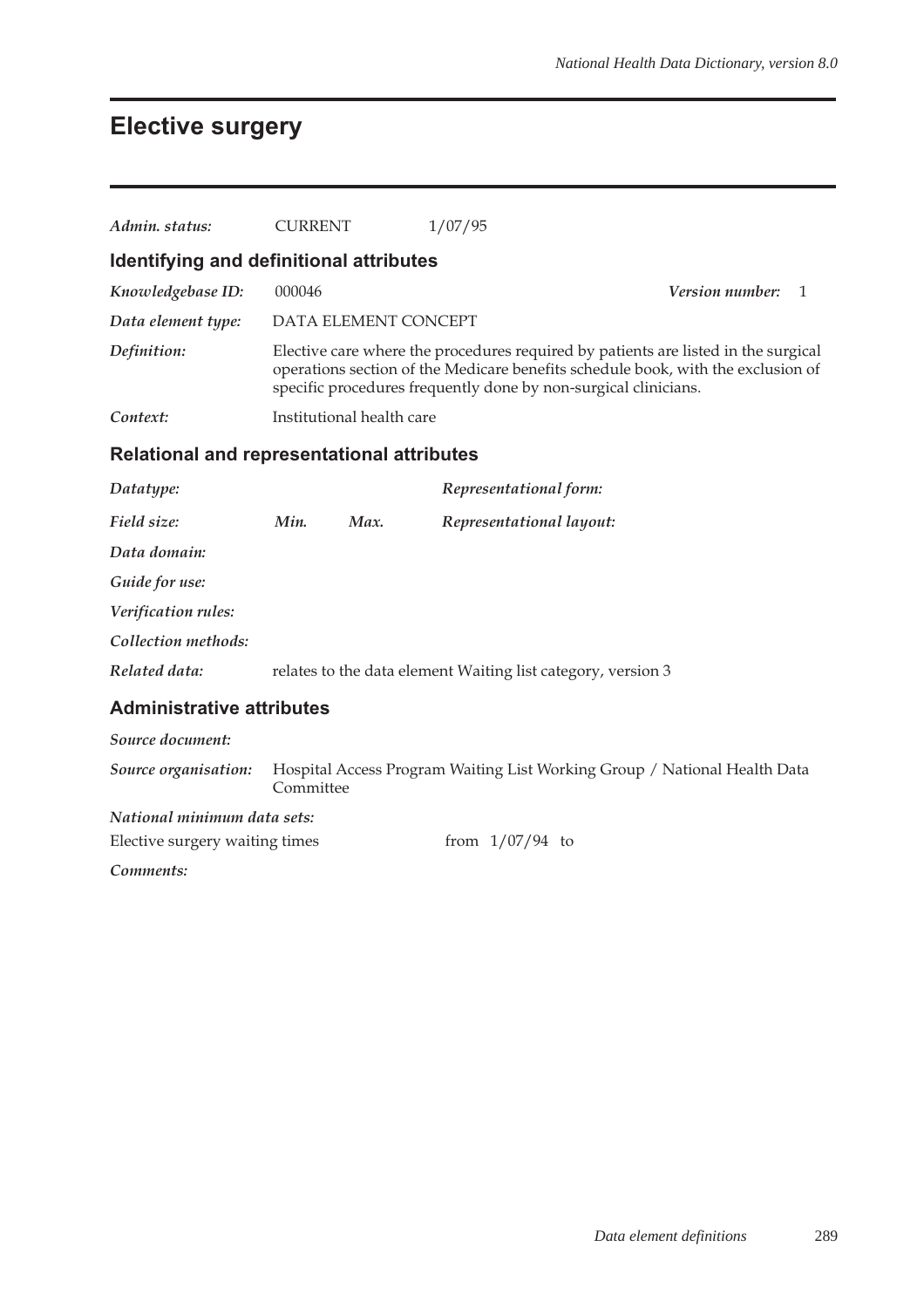# **Hospital waiting list**

| Admin. status:                                    | <b>CURRENT</b>    |                                    | 1/07/95                                                                           |                        |   |  |
|---------------------------------------------------|-------------------|------------------------------------|-----------------------------------------------------------------------------------|------------------------|---|--|
| Identifying and definitional attributes           |                   |                                    |                                                                                   |                        |   |  |
| Knowledgebase ID:                                 | 000067            |                                    |                                                                                   | <b>Version number:</b> | 1 |  |
| Data element type:                                |                   | DATA ELEMENT CONCEPT               |                                                                                   |                        |   |  |
| Definition:                                       |                   | as needing elective hospital care. | A register which contains essential details about patients who have been assessed |                        |   |  |
| Context:                                          |                   | Institutional health care          |                                                                                   |                        |   |  |
| <b>Relational and representational attributes</b> |                   |                                    |                                                                                   |                        |   |  |
| Datatype:                                         |                   |                                    | Representational form:                                                            |                        |   |  |
| Field size:                                       | Min.              | Max.                               | Representational layout:                                                          |                        |   |  |
| Data domain:                                      |                   |                                    |                                                                                   |                        |   |  |
| Guide for use:                                    |                   |                                    |                                                                                   |                        |   |  |
| Verification rules:                               |                   |                                    |                                                                                   |                        |   |  |
| Collection methods:                               |                   |                                    |                                                                                   |                        |   |  |
| Related data:                                     |                   |                                    | relates to the data element Patient listing status, version 3                     |                        |   |  |
|                                                   |                   |                                    | relates to the data element Waiting list category, version 3                      |                        |   |  |
| <b>Administrative attributes</b>                  |                   |                                    |                                                                                   |                        |   |  |
| Source document:                                  |                   |                                    |                                                                                   |                        |   |  |
| Source organisation:                              |                   |                                    |                                                                                   |                        |   |  |
| National minimum data sets:                       |                   |                                    |                                                                                   |                        |   |  |
| Elective surgery waiting times                    | from $1/07/94$ to |                                    |                                                                                   |                        |   |  |

*Comments:*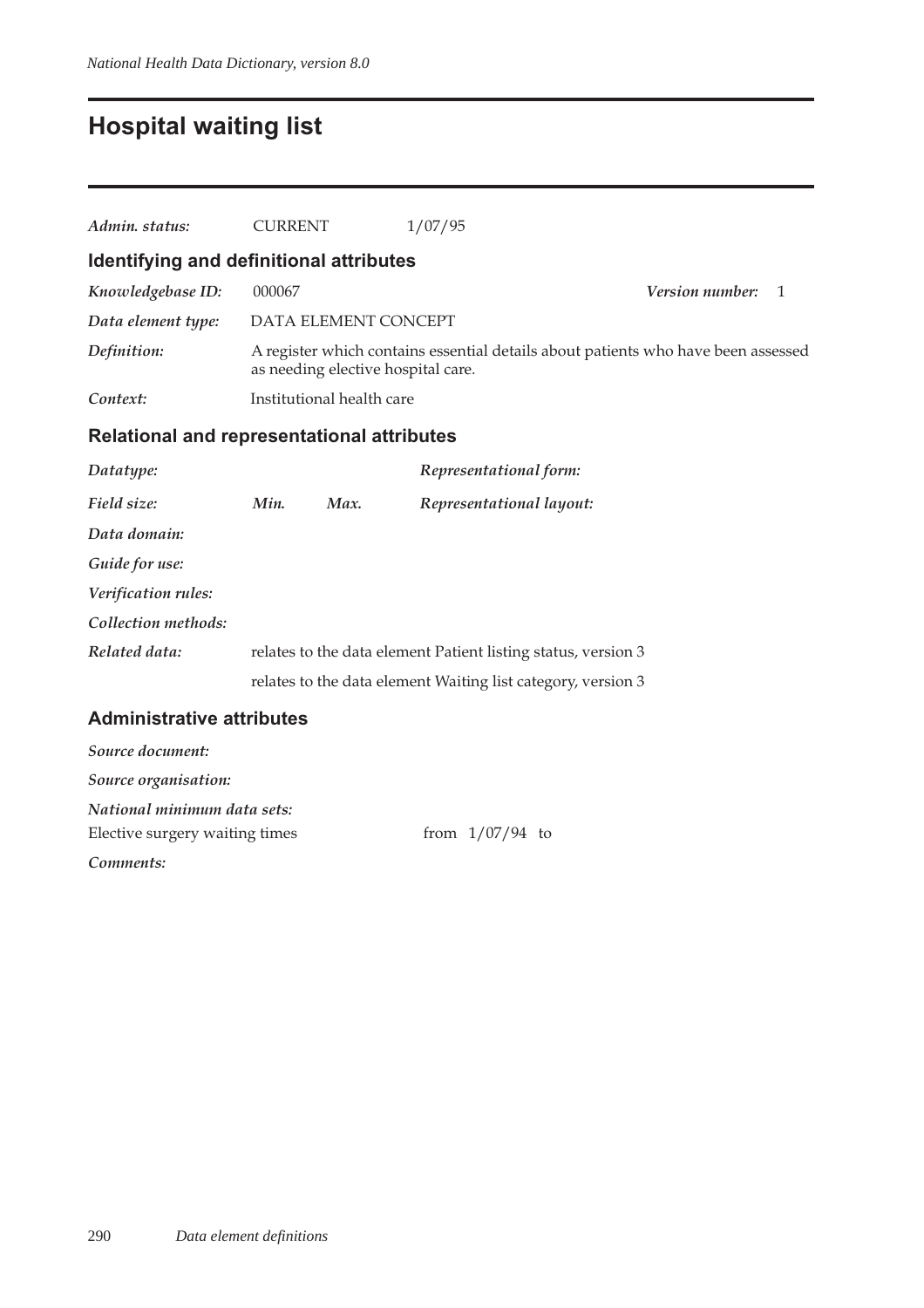# **Waiting list category**

| Admin. status:     | <b>CURRENT</b>                          | 1/01/95                                                                                                                                                                                                                                                                                                                                       |                        |    |
|--------------------|-----------------------------------------|-----------------------------------------------------------------------------------------------------------------------------------------------------------------------------------------------------------------------------------------------------------------------------------------------------------------------------------------------|------------------------|----|
|                    | Identifying and definitional attributes |                                                                                                                                                                                                                                                                                                                                               |                        |    |
| Knowledgebase ID:  | 000176                                  |                                                                                                                                                                                                                                                                                                                                               | <b>Version number:</b> | -3 |
| Data element type: | DATA ELEMENT                            |                                                                                                                                                                                                                                                                                                                                               |                        |    |
| Definition:        |                                         | The type of elective hospital care that a patient requires.                                                                                                                                                                                                                                                                                   |                        |    |
| Context:           | (code 2).                               | Admitted patients: hospitals maintain waiting lists which may include patients<br>awaiting hospital care other than elective surgery - for example, dental surgery<br>and oncology treatments. This item is necessary to distinguish patients awaiting<br>elective surgery (code 1) from those awaiting other types of elective hospital care |                        |    |
|                    |                                         | The waiting period for patients awaiting transplant or obstetric procedures is<br>largely independent of system resource factors.                                                                                                                                                                                                             |                        |    |

### **Relational and representational attributes**

| Datatype:      | Numeric                                                                                                                                                      | Representational form:                                                                                                                                                                                                                      | <b>CODE</b>                     |  |  |  |  |
|----------------|--------------------------------------------------------------------------------------------------------------------------------------------------------------|---------------------------------------------------------------------------------------------------------------------------------------------------------------------------------------------------------------------------------------------|---------------------------------|--|--|--|--|
| Field size:    | Min. 1<br>Max. 1                                                                                                                                             | Representational layout: N                                                                                                                                                                                                                  |                                 |  |  |  |  |
| Data domain:   | 1<br>Elective surgery                                                                                                                                        |                                                                                                                                                                                                                                             |                                 |  |  |  |  |
|                | $\overline{2}$<br>Other                                                                                                                                      |                                                                                                                                                                                                                                             |                                 |  |  |  |  |
| Guide for use: | surgical clinicians.                                                                                                                                         | Elective surgery comprises elective care where the procedures required by<br>patients are listed in the surgical operations section of the Medicare Benefits<br>Schedule, with the exclusion of specific procedures frequently done by non- |                                 |  |  |  |  |
|                | Elective care is care that, in the opinion of the treating clinician, is necessary and<br>admission for which can be delayed for at least twenty-four hours. |                                                                                                                                                                                                                                             |                                 |  |  |  |  |
|                | Patients awaiting the following procedures should be classified as Code 2 - other:                                                                           |                                                                                                                                                                                                                                             |                                 |  |  |  |  |
|                | - organ or tissue transplant procedures                                                                                                                      |                                                                                                                                                                                                                                             |                                 |  |  |  |  |
|                | - procedures associated with obstetrics (eg. elective caesarean section, cervical<br>suture)                                                                 |                                                                                                                                                                                                                                             |                                 |  |  |  |  |
|                | - cosmetic surgery, ie. when the procedure will not attract a Medicare rebate                                                                                |                                                                                                                                                                                                                                             |                                 |  |  |  |  |
|                | - biopsy of:                                                                                                                                                 |                                                                                                                                                                                                                                             |                                 |  |  |  |  |
|                | - kidney (needle only)                                                                                                                                       |                                                                                                                                                                                                                                             |                                 |  |  |  |  |
|                | - lung (needle only)                                                                                                                                         |                                                                                                                                                                                                                                             |                                 |  |  |  |  |
|                | - liver and gall bladder (needle only)                                                                                                                       |                                                                                                                                                                                                                                             |                                 |  |  |  |  |
|                | - bronchoscopy (including fibre-optic bronchoscopy)                                                                                                          |                                                                                                                                                                                                                                             |                                 |  |  |  |  |
|                | - peritoneal renal dialysis; haemodialysis                                                                                                                   |                                                                                                                                                                                                                                             |                                 |  |  |  |  |
|                | - colonoscopy                                                                                                                                                |                                                                                                                                                                                                                                             |                                 |  |  |  |  |
|                | - endoscopic retrograde cholangio-pancreatography (ERCP)<br>- endoscopy of:                                                                                  |                                                                                                                                                                                                                                             |                                 |  |  |  |  |
|                | - biliary tract                                                                                                                                              |                                                                                                                                                                                                                                             |                                 |  |  |  |  |
|                | - oesophagus                                                                                                                                                 |                                                                                                                                                                                                                                             |                                 |  |  |  |  |
|                |                                                                                                                                                              |                                                                                                                                                                                                                                             | 291<br>Data element definitions |  |  |  |  |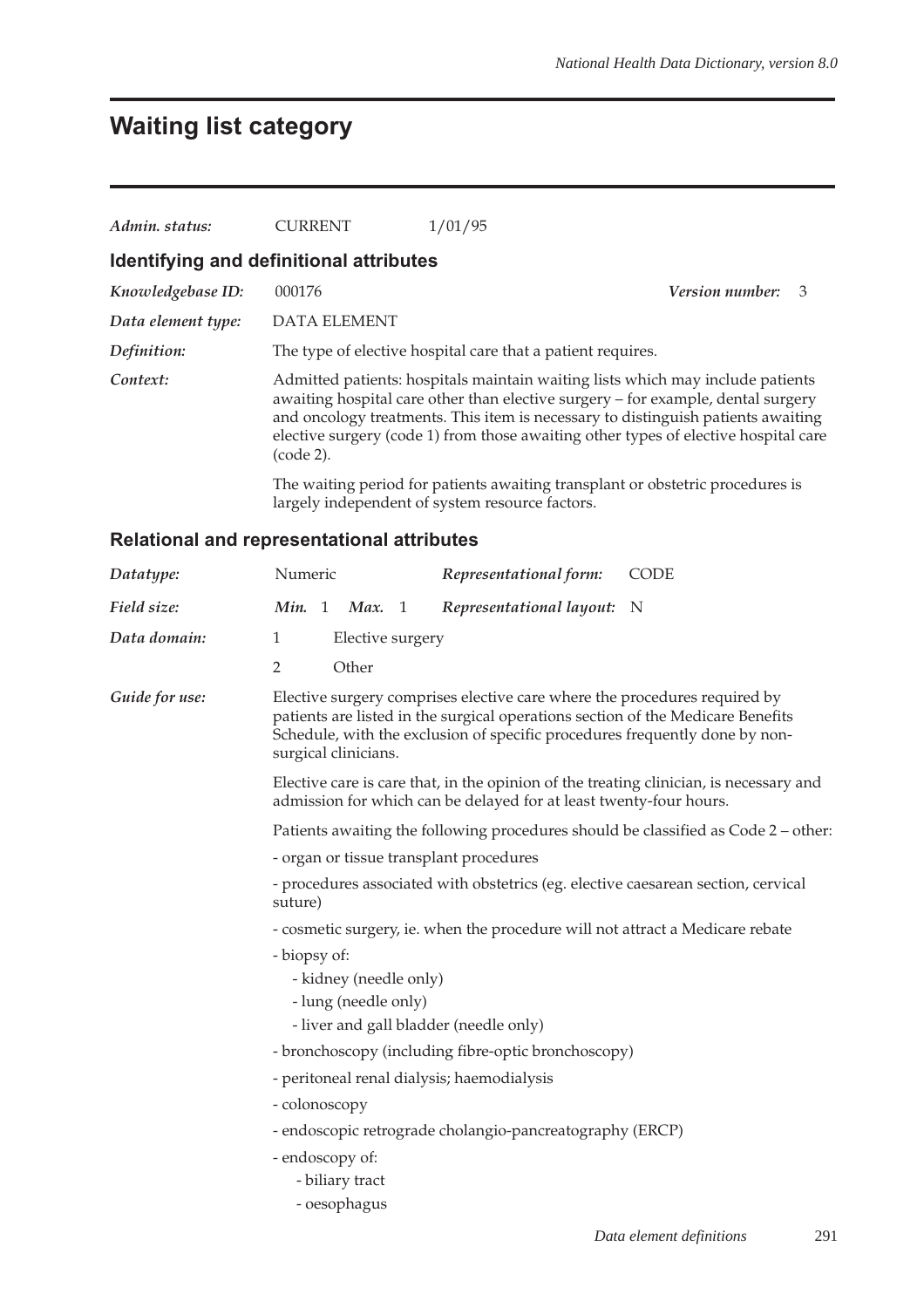### **Waiting list category** *(continued)*

| Guide for use (cont'd): - small intestine |                                                                                                                                                                                                                                                                                                                                                                                                                                                                   |  |  |  |  |  |
|-------------------------------------------|-------------------------------------------------------------------------------------------------------------------------------------------------------------------------------------------------------------------------------------------------------------------------------------------------------------------------------------------------------------------------------------------------------------------------------------------------------------------|--|--|--|--|--|
|                                           | - stomach                                                                                                                                                                                                                                                                                                                                                                                                                                                         |  |  |  |  |  |
|                                           | - endovascular interventional procedures                                                                                                                                                                                                                                                                                                                                                                                                                          |  |  |  |  |  |
|                                           | - gastroscopy                                                                                                                                                                                                                                                                                                                                                                                                                                                     |  |  |  |  |  |
|                                           | - miscellaneous cardiac procedures                                                                                                                                                                                                                                                                                                                                                                                                                                |  |  |  |  |  |
|                                           | - oesophagoscopy                                                                                                                                                                                                                                                                                                                                                                                                                                                  |  |  |  |  |  |
|                                           | - panendoscopy (except when involving the bladder)                                                                                                                                                                                                                                                                                                                                                                                                                |  |  |  |  |  |
|                                           | - proctosigmoidoscopy                                                                                                                                                                                                                                                                                                                                                                                                                                             |  |  |  |  |  |
|                                           | - sigmoidoscopy                                                                                                                                                                                                                                                                                                                                                                                                                                                   |  |  |  |  |  |
|                                           | - anoscopy                                                                                                                                                                                                                                                                                                                                                                                                                                                        |  |  |  |  |  |
|                                           | - urethroscopy and associated procedures                                                                                                                                                                                                                                                                                                                                                                                                                          |  |  |  |  |  |
|                                           | - dental procedures not attracting a Medicare rebate                                                                                                                                                                                                                                                                                                                                                                                                              |  |  |  |  |  |
|                                           | - other diagnostic and non-surgical procedures.                                                                                                                                                                                                                                                                                                                                                                                                                   |  |  |  |  |  |
|                                           | These procedure terms are also defined by the ICD-10-AM (International<br>Statistical Classification of Diseases and Related Health Problems-Tenth Revision<br>- Australian Modification (1998) National Centre for Classification in Health,<br>Sydney) codes which are listed under Comments below. This coded list is the<br>recommended, but optional, method for determining whether a patient is<br>classified as requiring elective surgery or other care. |  |  |  |  |  |
|                                           | All other elective surgery should be included in waiting list Code 1 – elective<br>surgery.                                                                                                                                                                                                                                                                                                                                                                       |  |  |  |  |  |
| Verification rules:                       |                                                                                                                                                                                                                                                                                                                                                                                                                                                                   |  |  |  |  |  |
| Collection methods:                       |                                                                                                                                                                                                                                                                                                                                                                                                                                                                   |  |  |  |  |  |
| Related data:                             | relates to the data element concept Elective care, version 1                                                                                                                                                                                                                                                                                                                                                                                                      |  |  |  |  |  |
|                                           | supersedes previous data element Waiting list category - ICD-9-CM code,<br>version 2                                                                                                                                                                                                                                                                                                                                                                              |  |  |  |  |  |
|                                           | is used in conjunction with Patient listing status, version 3                                                                                                                                                                                                                                                                                                                                                                                                     |  |  |  |  |  |
|                                           | is supplemented by the data element Indicator procedure, version 3                                                                                                                                                                                                                                                                                                                                                                                                |  |  |  |  |  |
| <b>Administrative attributes</b>          |                                                                                                                                                                                                                                                                                                                                                                                                                                                                   |  |  |  |  |  |
| Source document:                          | International Statistical Classification of Diseases and Related Health Problems -<br>Tenth Revision – Australian Modification (1998) National Centre for Classification<br>in Health, Sydney.                                                                                                                                                                                                                                                                    |  |  |  |  |  |
| Source organisation:                      | Hospital Access Program Waiting Lists Working Group / Waiting Times Working<br>Group / National Health Data Committee                                                                                                                                                                                                                                                                                                                                             |  |  |  |  |  |
| National minimum data sets:               |                                                                                                                                                                                                                                                                                                                                                                                                                                                                   |  |  |  |  |  |
| Elective surgery waiting times            | from $1/07/94$ to                                                                                                                                                                                                                                                                                                                                                                                                                                                 |  |  |  |  |  |
| Comments:                                 | The table of ICD-10-AM procedure codes was prepared by the National Centre<br>for Classification in Health. Some codes were excluded from the list on the basis<br>that they are usually performed by non-surgeon clinicians.                                                                                                                                                                                                                                     |  |  |  |  |  |

A more extensive and detailed listing of procedure descriptors is under development. This will replace the list in the Guide for use above, to facilitate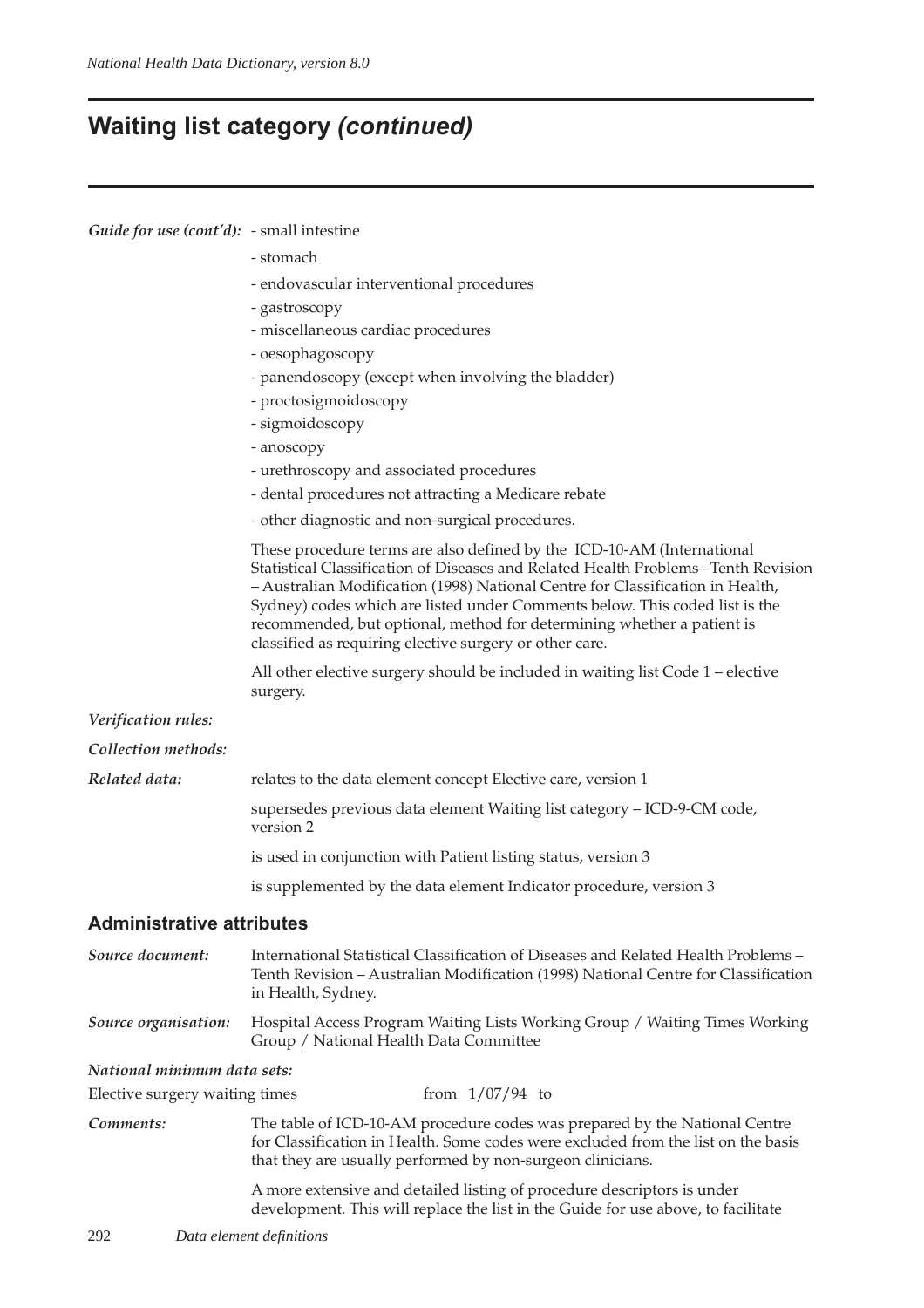# **Waiting list category** *(continued)*

| Comments (cont'd): | More readily the identification of the exclusions when the list of codes is not used. |  |  |  |  |  |  |  |  |
|--------------------|---------------------------------------------------------------------------------------|--|--|--|--|--|--|--|--|
|                    | ICD-10-AM CODES FOR THE EXCLUDED PROCEDURES:                                          |  |  |  |  |  |  |  |  |
|                    | Organ or tissue transplant procedures                                                 |  |  |  |  |  |  |  |  |
|                    | 90172-00 90204-00 90204-01 13706-08 90172-01 90324-00                                 |  |  |  |  |  |  |  |  |
|                    | 90205-00 36503-00 13706-00 13706-06 13706-07 36503-01                                 |  |  |  |  |  |  |  |  |
|                    | 13700-00 30375-21 90317-00 90324-00 14203-01                                          |  |  |  |  |  |  |  |  |
|                    | Procedures associated with obstetrics                                                 |  |  |  |  |  |  |  |  |
|                    | 36577-01 36514-00 16511-00 35500-00 35630-00 16512-00                                 |  |  |  |  |  |  |  |  |
|                    | 90467-00 90469-00 90469-01 90470-00 90468-00 90468-01                                 |  |  |  |  |  |  |  |  |
|                    | 90472-00 90470-02 90470-01 90470-04 90470-03 90468-02                                 |  |  |  |  |  |  |  |  |
|                    | 90468-04 90478-00 90477-00 90465-03 90477-00 90466-00                                 |  |  |  |  |  |  |  |  |
|                    | 90466-01 90466-02 90466-01 90471-01 90471-02 90471-03                                 |  |  |  |  |  |  |  |  |
|                    | 16564-00 16564-01 90465-04 90471-05 90471-04 90468-05                                 |  |  |  |  |  |  |  |  |
|                    | 90465-00 90465-01 90465-02 90471-06 90476-00 90471-00                                 |  |  |  |  |  |  |  |  |
|                    | 90473-00 90474-00 90475-00 90477-00 16567-00 16520-01                                 |  |  |  |  |  |  |  |  |
|                    | 16520-02 16520-03 16520-00 16603-00 16627-00 35649-00                                 |  |  |  |  |  |  |  |  |
|                    | 90461-00 16600-00 16618-00 16609-00 16612-00 16615-00                                 |  |  |  |  |  |  |  |  |
|                    | 16624-00 90486-00 90486-01 90486-02 90460-00 16514-00                                 |  |  |  |  |  |  |  |  |
|                    | 16514-01 16606-00 90464-00 90482-00 90463-00 16621-00                                 |  |  |  |  |  |  |  |  |
|                    | 16571-00 90485-00 90480-00 90480-01 90481-00 16573-00                                 |  |  |  |  |  |  |  |  |
|                    | 90483-00 16567-00 90484-00 90484-02 90484-01 16570-01                                 |  |  |  |  |  |  |  |  |
|                    | 16570-00                                                                              |  |  |  |  |  |  |  |  |
|                    | Cosmetic surgery                                                                      |  |  |  |  |  |  |  |  |
|                    | to be advised by NCCH                                                                 |  |  |  |  |  |  |  |  |
|                    | Biopsy (needle) of:                                                                   |  |  |  |  |  |  |  |  |
|                    | - kidney (needle only) 36561-00                                                       |  |  |  |  |  |  |  |  |
|                    | - lung (needle only) 38412-00                                                         |  |  |  |  |  |  |  |  |
|                    | - liver and gall bladder (needle only) 30409-00 30412-00 90319-01 30094-04            |  |  |  |  |  |  |  |  |
|                    | Bronchoscopy (including fibre-optic bronchoscopy)                                     |  |  |  |  |  |  |  |  |
|                    | 41889-00 41892-00 41904-00 41764-02 41895-00 41764-04                                 |  |  |  |  |  |  |  |  |
|                    | 41892-01 41901-00 41846-00 41898-00 41898-01 41889-01                                 |  |  |  |  |  |  |  |  |
|                    | 41849-00 41764-03 41855-00                                                            |  |  |  |  |  |  |  |  |
|                    | Peritoneal renal dialysis; haemodialysis                                              |  |  |  |  |  |  |  |  |
|                    | 13100-06 13100-07 13100-08 13100-00                                                   |  |  |  |  |  |  |  |  |
|                    | Endoscopy of:                                                                         |  |  |  |  |  |  |  |  |
|                    | - Biliary tract, endoscopic retrograde cholangiopancreatography (ERCP)                |  |  |  |  |  |  |  |  |
|                    | 30484-00 30484-01 30484-02 30494-00 30452-00 30491-00 30485-01                        |  |  |  |  |  |  |  |  |
|                    | 30491-01 30485-00 30485-01 30452-01 30450-00 30452-02 90349-00                        |  |  |  |  |  |  |  |  |
|                    |                                                                                       |  |  |  |  |  |  |  |  |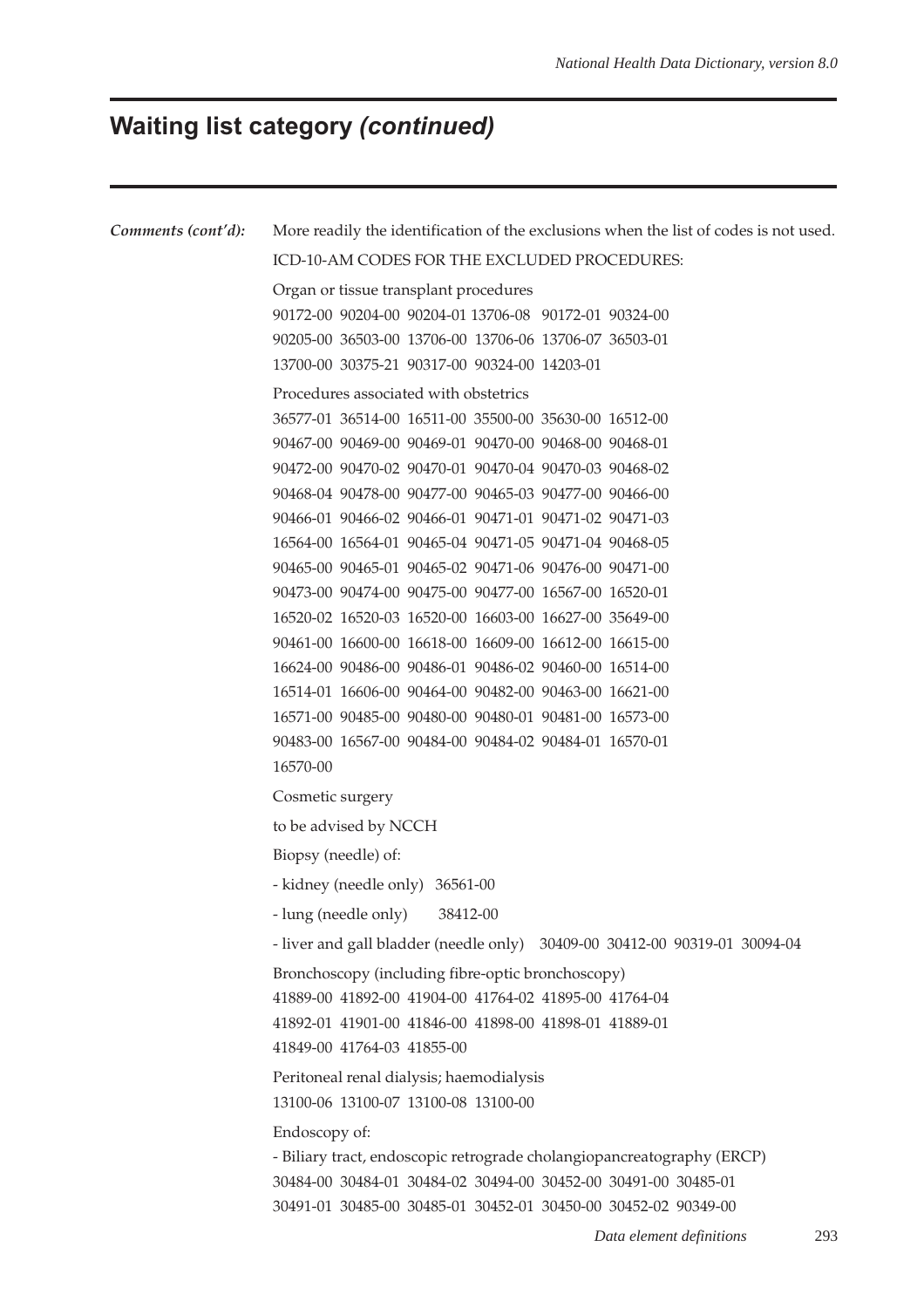### **Waiting list category** *(continued)*

```
Comments (cont'd): Oesophagus (oesophagoscopy)
          30473-03 30473-04 41822-00 30478-11 41819-00
          30478-10 30478-13 41816-00 41822-00 41825-00
          30478-12 41831-00 30478-12 30490-00 30479-00
          small intestine (duodenoscopy)
          30473-00 30473-01 32095-00 30569-00 30478-04
          30478-02 30478-03 30478-00 30568-00
          stomach (gastroscopy)
          30473-00 30476-03 30473-01 30478-01 30478-04 30478-02
          30478-03 30478-00 30473-02
          large intestine (colonoscopy, proctosigmoidoscopy, sigmoidoscopy, anascopy)
          32090-00 32090-01 90315-00 90308-00 32093-00 32084-00
          32084-01 30479-02 32087-00 30479-01 32075-00 32075-01
          32078-00 32081-00 32072-00 32072-01 32171-00
          Miscellaneous cardiac procedures
          38200-00 38203-00 38206-00 35309-04 38212-00 38209-00
          38250-00 38250-01 38259-00 38470-00 38473-00 35309-05
          90203-02 38456-07 90203-00 38456-09 38256-00 38256-01
          38256-02 90202-00 90219-00 38253-00 38253-01 38253-02
          38253-03 38253-04 38253-05 38253-06 38253-07 38253-08
          38253-09 38253-10 38253-11 38253-12 35306-00 35306-01
          35306-02 35306-04 35306-05 35309-03 35309-02 35315-00
          35315-01 35324-00 38603-00 38600-00 35309-00 35309-01
          Endovascular interventional procedures
          35304-01 90221-00 35305-00 35310-00 35310-01 35310-03
          35310-04 35310-02 35310-05 34524-00 90220-00 90214-01
          90214-00 35304-00 32500-01 32500-00
          Urethroscopy and associated procedures
          36800-00 36800-01 37011-00 37008-01 37008-00 37315-00
          37318-01 36815-01 37854-00 37318-04 35527-00
          Dental procedures not attracting a Medicare rebate
          to be advised by NCCH
          Other diagnostic and non-surgical procedures
          90347-01, Blocks [1780] to [1819], [1820] to [1939], [1940] to [2049]
          and [2050] to [2199]
```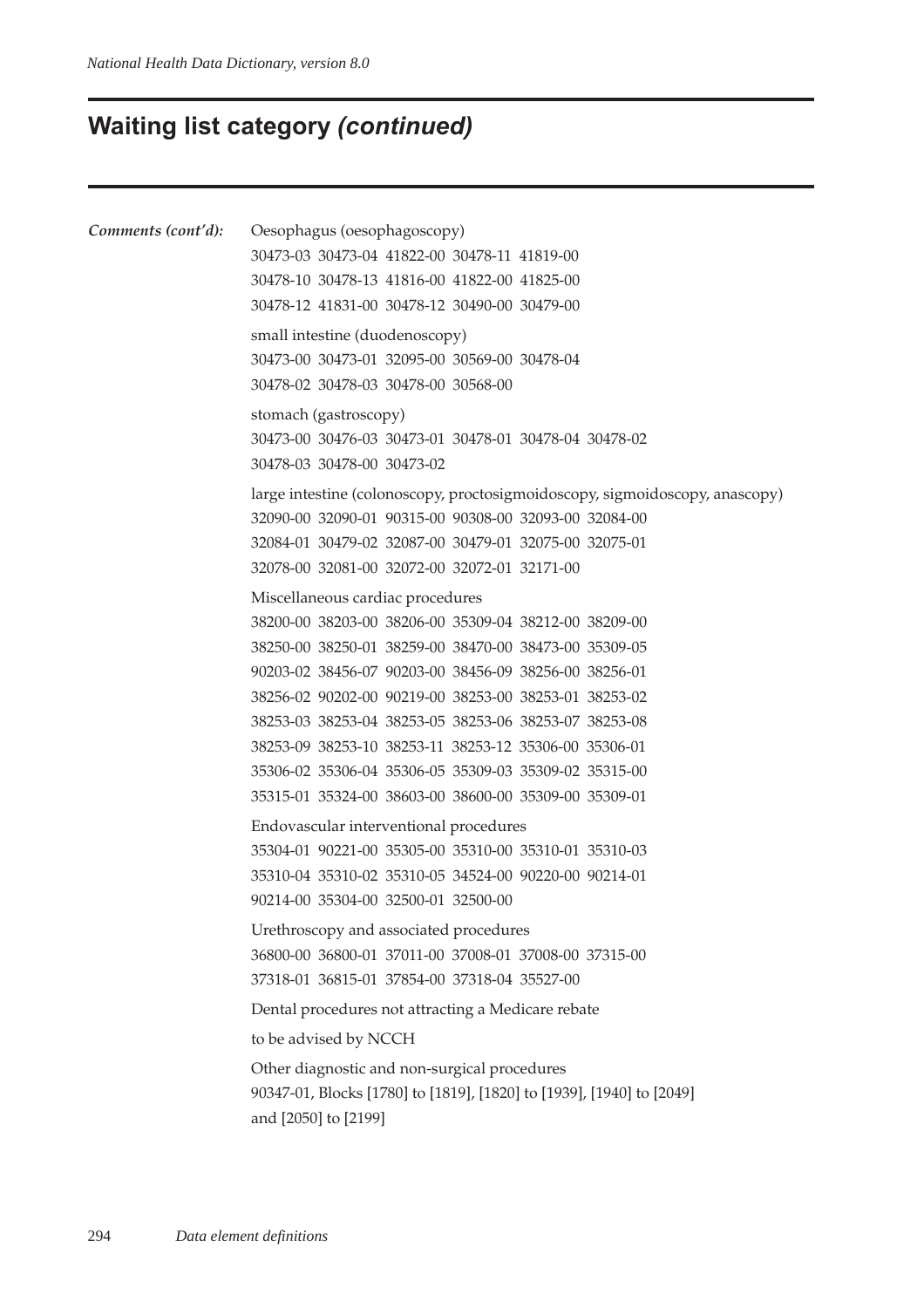# **Listing date**

| Admin. status:                             | <b>CURRENT</b>                                                                                                                                                                                                                     | 1/07/97                                                                                                                                                        |                                                                                                                                                                           |  |  |  |
|--------------------------------------------|------------------------------------------------------------------------------------------------------------------------------------------------------------------------------------------------------------------------------------|----------------------------------------------------------------------------------------------------------------------------------------------------------------|---------------------------------------------------------------------------------------------------------------------------------------------------------------------------|--|--|--|
| Identifying and definitional attributes    |                                                                                                                                                                                                                                    |                                                                                                                                                                |                                                                                                                                                                           |  |  |  |
| Knowledgebase ID:                          | 000082<br>Version number:<br>2                                                                                                                                                                                                     |                                                                                                                                                                |                                                                                                                                                                           |  |  |  |
| Data element type:                         | <b>DATA ELEMENT</b>                                                                                                                                                                                                                |                                                                                                                                                                |                                                                                                                                                                           |  |  |  |
| Definition:                                | for elective hospital care.                                                                                                                                                                                                        |                                                                                                                                                                | The date on which a hospital accepts notification that a patient requires admission                                                                                       |  |  |  |
| Context:                                   |                                                                                                                                                                                                                                    | Elective surgery: this item is necessary for the calculation of 'Waiting time at<br>admission' or 'Waiting time at a census date'.                             |                                                                                                                                                                           |  |  |  |
| Relational and representational attributes |                                                                                                                                                                                                                                    |                                                                                                                                                                |                                                                                                                                                                           |  |  |  |
| Datatype:                                  | Numeric                                                                                                                                                                                                                            | Representational form:                                                                                                                                         | <b>DATE</b>                                                                                                                                                               |  |  |  |
| Field size:                                | Min. 8<br><b>Max.</b> 8                                                                                                                                                                                                            | Representational layout: DDMMYYYY                                                                                                                              |                                                                                                                                                                           |  |  |  |
| Data domain:                               | Valid dates                                                                                                                                                                                                                        |                                                                                                                                                                |                                                                                                                                                                           |  |  |  |
| Guide for use:                             | The acceptance of the notification by the hospital is conditional upon the<br>provision of adequate information about the patient and the appropriateness of<br>referral of the patient to the hospital for the procedure planned. |                                                                                                                                                                |                                                                                                                                                                           |  |  |  |
| Verification rules:                        |                                                                                                                                                                                                                                    |                                                                                                                                                                |                                                                                                                                                                           |  |  |  |
| Collection methods:                        |                                                                                                                                                                                                                                    |                                                                                                                                                                |                                                                                                                                                                           |  |  |  |
| Related data:                              | Supersedes previous data element Listing date, version 1                                                                                                                                                                           |                                                                                                                                                                |                                                                                                                                                                           |  |  |  |
|                                            |                                                                                                                                                                                                                                    | is used in conjunction with Patient listing status, version 3                                                                                                  |                                                                                                                                                                           |  |  |  |
|                                            |                                                                                                                                                                                                                                    | is used in conjunction with Scheduled admission date, version 2                                                                                                |                                                                                                                                                                           |  |  |  |
|                                            |                                                                                                                                                                                                                                    | is used in the calculation of Waiting time at a census date, version 1                                                                                         |                                                                                                                                                                           |  |  |  |
|                                            |                                                                                                                                                                                                                                    | is used in the calculation of Waiting time at admission, version 1                                                                                             |                                                                                                                                                                           |  |  |  |
| Administrative attributes                  |                                                                                                                                                                                                                                    |                                                                                                                                                                |                                                                                                                                                                           |  |  |  |
| Source document:                           |                                                                                                                                                                                                                                    |                                                                                                                                                                |                                                                                                                                                                           |  |  |  |
| Source organisation:                       | National Health Data Committee                                                                                                                                                                                                     |                                                                                                                                                                |                                                                                                                                                                           |  |  |  |
| National minimum data sets:                |                                                                                                                                                                                                                                    |                                                                                                                                                                |                                                                                                                                                                           |  |  |  |
| Elective surgery waiting times             |                                                                                                                                                                                                                                    | from $1/07/94$ to                                                                                                                                              |                                                                                                                                                                           |  |  |  |
| Comments:                                  | reporting requirements.                                                                                                                                                                                                            | The hospital should only accept a patient onto the waiting list when sufficient<br>information has been provided to fulfil State/Territory, local and national |                                                                                                                                                                           |  |  |  |
|                                            |                                                                                                                                                                                                                                    | provide. For example, the proposed procedure may not be performed at the                                                                                       | Hospitals may decline to accept a referral for services which the hospital does not<br>hospital because of a lack of a suitably qualified surgeon or necessary equipment. |  |  |  |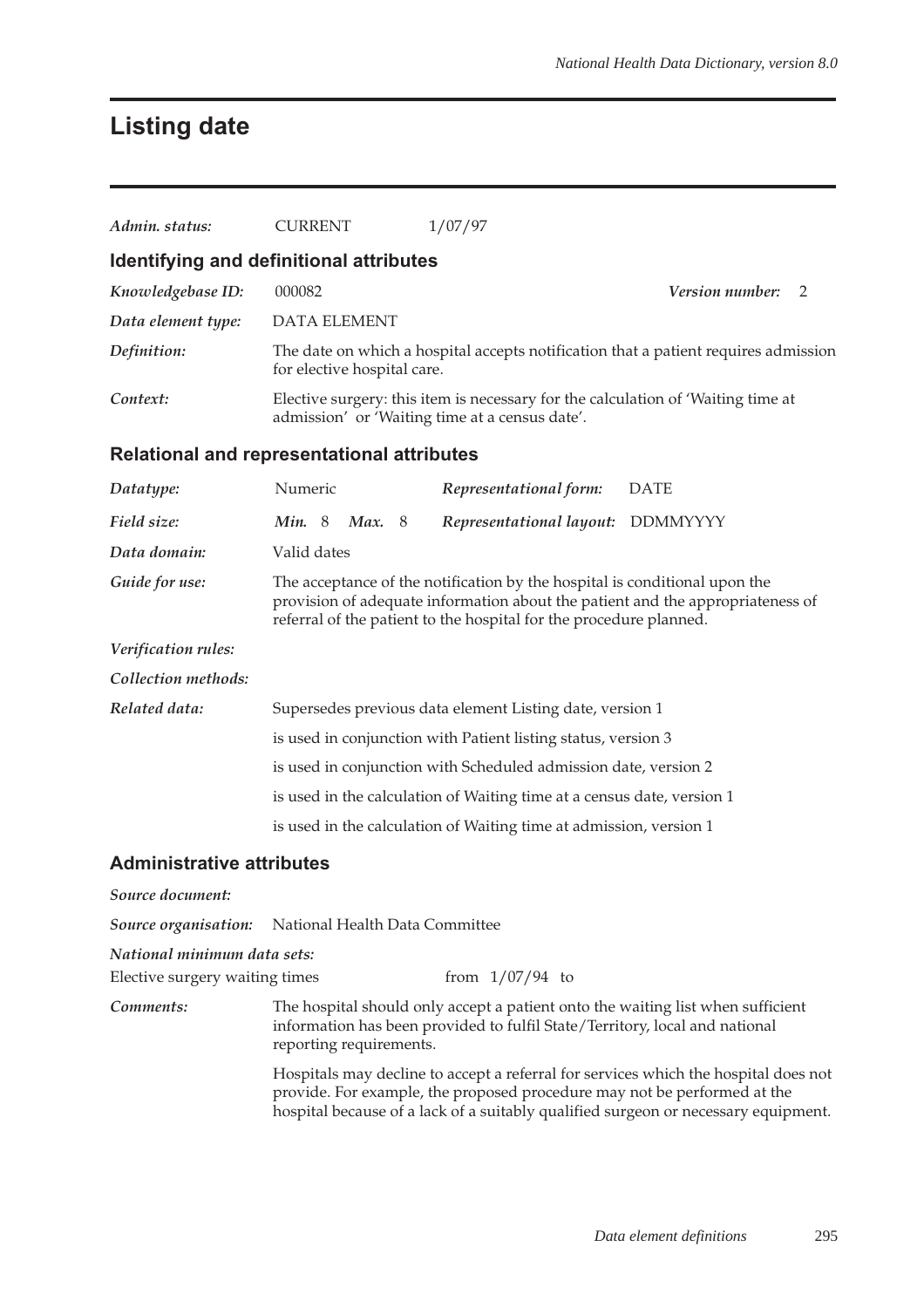# **Patient listing status**

| Admin. status:      | <b>CURRENT</b>                                                                                                                                                                                                                                                                                                                                                                                                                                              | 1/07/97                                                                                                                                                                                                |  |  |  |  |  |
|---------------------|-------------------------------------------------------------------------------------------------------------------------------------------------------------------------------------------------------------------------------------------------------------------------------------------------------------------------------------------------------------------------------------------------------------------------------------------------------------|--------------------------------------------------------------------------------------------------------------------------------------------------------------------------------------------------------|--|--|--|--|--|
|                     | Identifying and definitional attributes                                                                                                                                                                                                                                                                                                                                                                                                                     |                                                                                                                                                                                                        |  |  |  |  |  |
| Knowledgebase ID:   | 000120                                                                                                                                                                                                                                                                                                                                                                                                                                                      | Version number:<br>3                                                                                                                                                                                   |  |  |  |  |  |
| Data element type:  | <b>DATA ELEMENT</b>                                                                                                                                                                                                                                                                                                                                                                                                                                         |                                                                                                                                                                                                        |  |  |  |  |  |
| Definition:         |                                                                                                                                                                                                                                                                                                                                                                                                                                                             | An indicator of the person's readiness to begin the process leading directly to<br>being admitted to hospital for the awaited procedure. A patient may be 'ready for<br>care' or 'not ready for care'. |  |  |  |  |  |
| Context:            |                                                                                                                                                                                                                                                                                                                                                                                                                                                             |                                                                                                                                                                                                        |  |  |  |  |  |
|                     | <b>Relational and representational attributes</b>                                                                                                                                                                                                                                                                                                                                                                                                           |                                                                                                                                                                                                        |  |  |  |  |  |
| Datatype:           | Numeric                                                                                                                                                                                                                                                                                                                                                                                                                                                     | <b>CODE</b><br>Representational form:                                                                                                                                                                  |  |  |  |  |  |
| Field size:         | Min. 1<br>Max. 1                                                                                                                                                                                                                                                                                                                                                                                                                                            | Representational layout:<br>N                                                                                                                                                                          |  |  |  |  |  |
| Data domain:        | 1<br>Ready for care                                                                                                                                                                                                                                                                                                                                                                                                                                         |                                                                                                                                                                                                        |  |  |  |  |  |
|                     | $\overline{2}$<br>Not ready for care                                                                                                                                                                                                                                                                                                                                                                                                                        |                                                                                                                                                                                                        |  |  |  |  |  |
| Guide for use:      | Ready for care patients are those who are prepared to be admitted to hospital or<br>to begin the process leading directly to admission. These could include<br>investigations/procedures done on an outpatient basis, such as autologous blood<br>collection, pre-operative diagnostic imaging or blood tests.                                                                                                                                              |                                                                                                                                                                                                        |  |  |  |  |  |
|                     | Not ready for care patients are those who are not in a position to be admitted to<br>hospital. These patients are either:                                                                                                                                                                                                                                                                                                                                   |                                                                                                                                                                                                        |  |  |  |  |  |
|                     | - staged patients whose medical condition will not require or be amenable to<br>surgery until some future date; for example, a patient who has had internal<br>fixation of a fractured bone and who will require removal of the fixation device<br>after a suitable time; or                                                                                                                                                                                |                                                                                                                                                                                                        |  |  |  |  |  |
|                     | - deferred patients who for personal reasons are not yet prepared to be admitted<br>to hospital; for example, patients with work or other commitments which<br>preclude their being admitted to hospital for a time.                                                                                                                                                                                                                                        |                                                                                                                                                                                                        |  |  |  |  |  |
|                     | Not ready for care patients could be termed staged and deferred waiting list<br>patients, although currently health authorities may use different terms for the<br>same concepts.                                                                                                                                                                                                                                                                           |                                                                                                                                                                                                        |  |  |  |  |  |
|                     | Staged and deferred patients should not be confused with patients whose<br>operation is postponed for reasons other than their own unavailability; for<br>example, surgeon unavailable, operating theatre time unavailable owing to<br>emergency workload. These patients are still 'ready for care'. Periods when<br>patients are not ready for care should be excluded in determining 'Waiting time at<br>admission' and 'Waiting time at a census date'. |                                                                                                                                                                                                        |  |  |  |  |  |
| Verification rules: |                                                                                                                                                                                                                                                                                                                                                                                                                                                             |                                                                                                                                                                                                        |  |  |  |  |  |
| Collection methods: |                                                                                                                                                                                                                                                                                                                                                                                                                                                             |                                                                                                                                                                                                        |  |  |  |  |  |
| Related data:       |                                                                                                                                                                                                                                                                                                                                                                                                                                                             | relates to the data element concept Hospital waiting list, version 1                                                                                                                                   |  |  |  |  |  |
|                     |                                                                                                                                                                                                                                                                                                                                                                                                                                                             | supersedes previous data element Patient listing status, version 2                                                                                                                                     |  |  |  |  |  |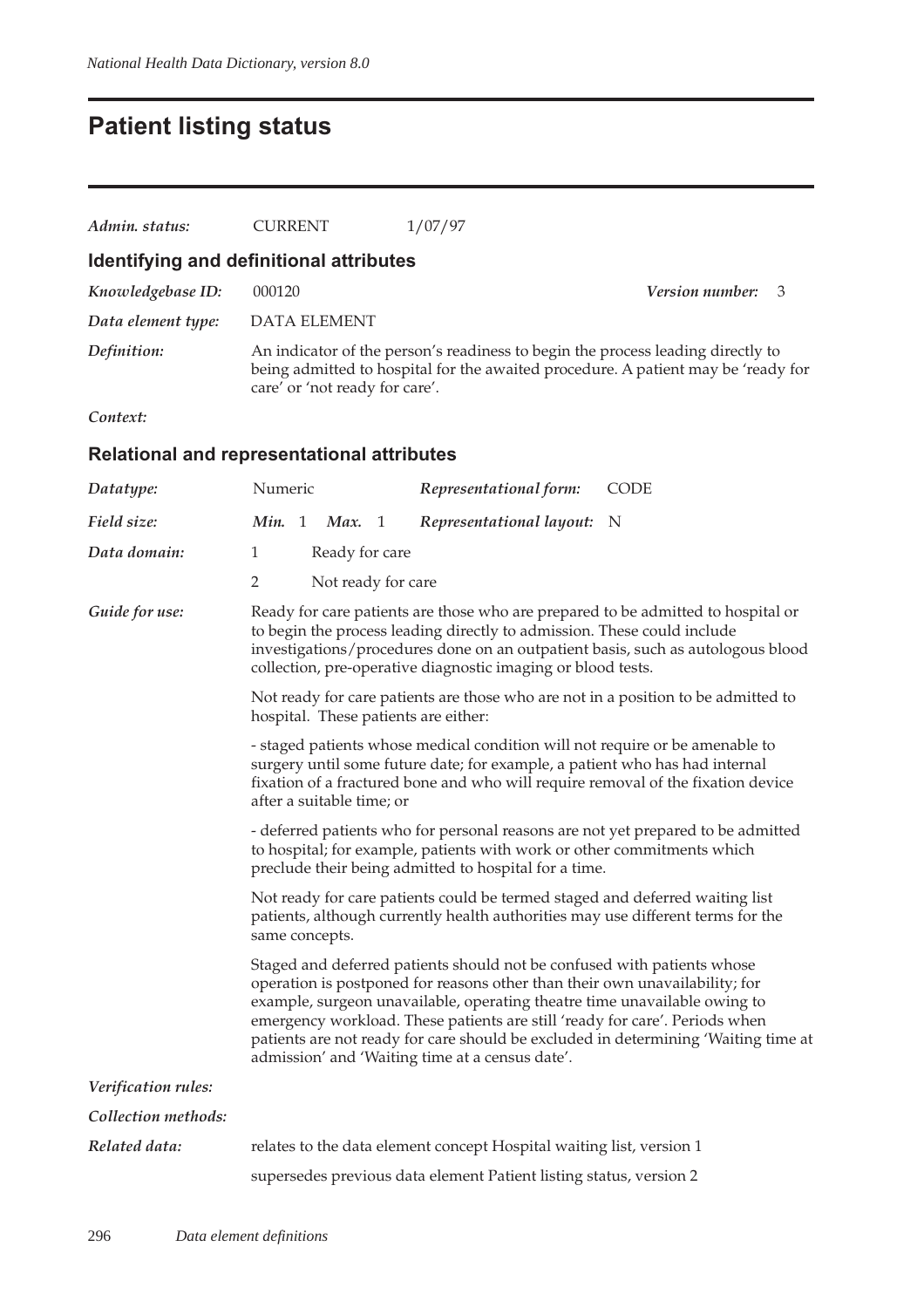### **Patient listing status** *(continued)*

*Related data (cont'd):* is used in conjunction with Waiting list category, version 3

is a qualifier of Category reassignment date, version 2

#### **Administrative attributes**

*Source document:*

*Source organisation:* Hospital Access Program Waiting Lists Working Group / Waiting Times Working Group / National Health Data Committee

#### *National minimum data sets:*

Elective surgery waiting times  $f$  from  $1/07/94$  to

*Comments:* Only patients ready for care are to be included in the National Minimum Data Set – waiting times. The dates when a patient listing status changes need to be recorded. A patient's classification may change if he or she is examined by a clinician during the waiting period, i.e. undergoes clinical review. The need for clinical review varies with the patient's condition and is therefore at the discretion of the treating clinician. The waiting list information system should be able to record dates when the classification is changed (data element Category reassignment date).

> At the Waiting Times Working Group meeting on 9 September 1996, it was agreed to separate data elements Patient listing status and Clinical urgency as the combination of these items had led to confusion.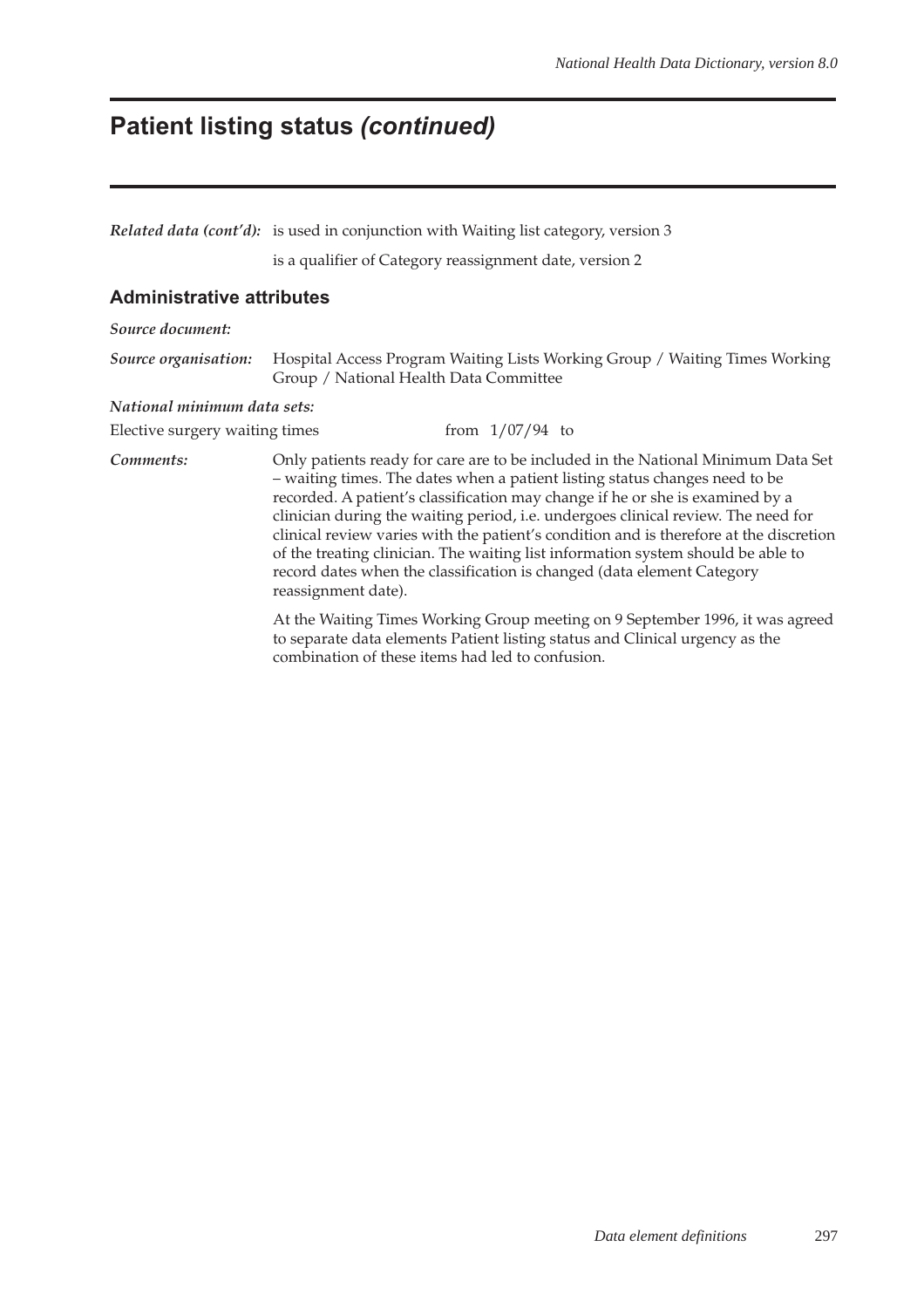### **Reason for removal**

| Admin. status:     | <b>CURRENT</b>                          | 1/07/97                                                                                                                                                                                                                                                                                                                                                                                                                                                                                                                                                                 |                 |               |
|--------------------|-----------------------------------------|-------------------------------------------------------------------------------------------------------------------------------------------------------------------------------------------------------------------------------------------------------------------------------------------------------------------------------------------------------------------------------------------------------------------------------------------------------------------------------------------------------------------------------------------------------------------------|-----------------|---------------|
|                    | Identifying and definitional attributes |                                                                                                                                                                                                                                                                                                                                                                                                                                                                                                                                                                         |                 |               |
| Knowledgebase ID:  | 000142                                  |                                                                                                                                                                                                                                                                                                                                                                                                                                                                                                                                                                         | Version number: | $\mathcal{L}$ |
| Data element type: | <b>DATA ELEMENT</b>                     |                                                                                                                                                                                                                                                                                                                                                                                                                                                                                                                                                                         |                 |               |
| Definition:        |                                         | The reason why a patient is removed from the waiting list.                                                                                                                                                                                                                                                                                                                                                                                                                                                                                                              |                 |               |
| Context:           |                                         | Elective surgery: routine admission for the awaited procedure is only one reason<br>why patients are removed from the waiting list. Each reason for removal provides<br>different information. These data are necessary to augment census and<br>throughput data. For example, after an audit the numbers of patients on a list<br>would be expected to reduce. If an audit were undertaken immediately prior to a<br>census the numbers on the list may appear low and not in keeping with the<br>number of additions to the list and patients admitted from the list. |                 |               |

### **Relational and representational attributes**

| Datatype:           | Numeric                                                                                                    |                                                                                                                                                                                                                                                                                                                                                                                                                                                                                                                                                                                                                                 |               |  | Representational form:                                                 | <b>CODE</b>                                                             |  |
|---------------------|------------------------------------------------------------------------------------------------------------|---------------------------------------------------------------------------------------------------------------------------------------------------------------------------------------------------------------------------------------------------------------------------------------------------------------------------------------------------------------------------------------------------------------------------------------------------------------------------------------------------------------------------------------------------------------------------------------------------------------------------------|---------------|--|------------------------------------------------------------------------|-------------------------------------------------------------------------|--|
| Field size:         |                                                                                                            |                                                                                                                                                                                                                                                                                                                                                                                                                                                                                                                                                                                                                                 | Min. 1 Max. 1 |  | Representational layout: N                                             |                                                                         |  |
| Data domain:        | 1                                                                                                          |                                                                                                                                                                                                                                                                                                                                                                                                                                                                                                                                                                                                                                 |               |  | Admitted as an elective patient for awaited procedure in this hospital |                                                                         |  |
|                     | $\overline{2}$                                                                                             |                                                                                                                                                                                                                                                                                                                                                                                                                                                                                                                                                                                                                                 |               |  |                                                                        | Admitted as an emergency patient for awaited procedure in this hospital |  |
|                     | 3                                                                                                          | Could not be contacted (includes patients who have died while waiting<br>whether or not the cause of death was related to the condition requiring<br>treatment)                                                                                                                                                                                                                                                                                                                                                                                                                                                                 |               |  |                                                                        |                                                                         |  |
|                     | 4                                                                                                          |                                                                                                                                                                                                                                                                                                                                                                                                                                                                                                                                                                                                                                 |               |  | Treated elsewhere for awaited procedure                                |                                                                         |  |
|                     | 5                                                                                                          |                                                                                                                                                                                                                                                                                                                                                                                                                                                                                                                                                                                                                                 |               |  | Surgery not required or declined                                       |                                                                         |  |
| Guide for use:      | Patients undergoing the awaited procedure whilst admitted for another reason<br>are to be coded as code 1. |                                                                                                                                                                                                                                                                                                                                                                                                                                                                                                                                                                                                                                 |               |  |                                                                        |                                                                         |  |
|                     |                                                                                                            | Code 2 identifies patients who were admitted ahead of their normal position in<br>the queue because the condition requiring treatment deteriorated whilst waiting.<br>Admission as an emergency patient could also be due to other causes such as<br>inappropriate urgency rating, delays in the system, or unpredicted biological<br>variation. Codes 3-5 provide an indication of the amount of clerical audit of the<br>waiting lists. Code 4 gives an indication of patients treated in other hospitals for<br>the awaited procedure. The procedure may have been performed as an<br>emergency or as an elective procedure. |               |  |                                                                        |                                                                         |  |
| Verification rules: |                                                                                                            |                                                                                                                                                                                                                                                                                                                                                                                                                                                                                                                                                                                                                                 |               |  |                                                                        |                                                                         |  |
| Collection methods: |                                                                                                            |                                                                                                                                                                                                                                                                                                                                                                                                                                                                                                                                                                                                                                 |               |  |                                                                        |                                                                         |  |
| Related data:       |                                                                                                            |                                                                                                                                                                                                                                                                                                                                                                                                                                                                                                                                                                                                                                 |               |  | supersedes previous data element Reason for removal, version 1         |                                                                         |  |

### **Administrative attributes**

#### *Source document:*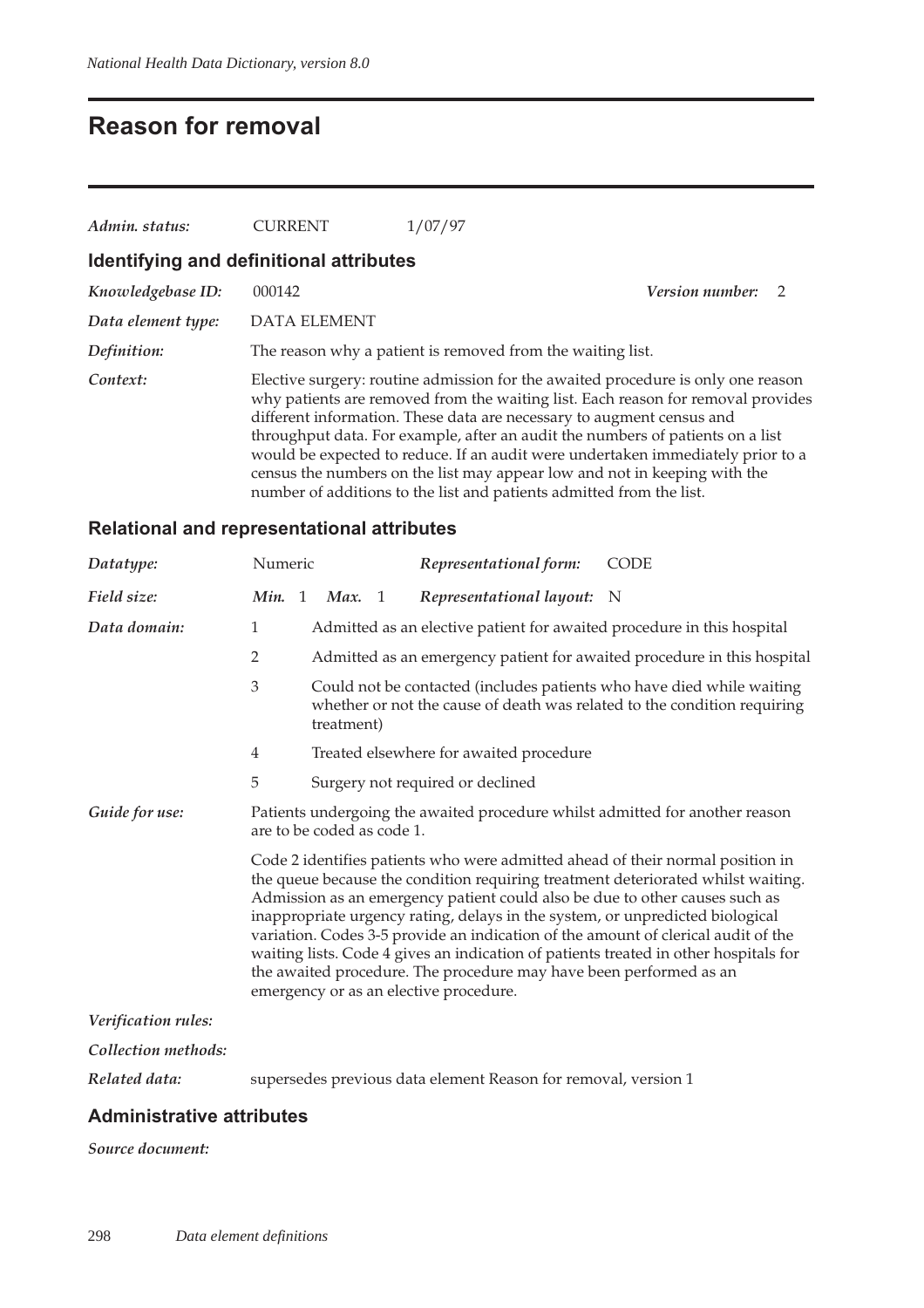### **Reason for removal** *(continued)*

*Source organisation:* Hospital Access Program Waiting Lists Working Group / Waiting Times Working Group / National Health Data Committee

*National minimum data sets:* Elective surgery waiting times from 1/07/94 to

*Comments:*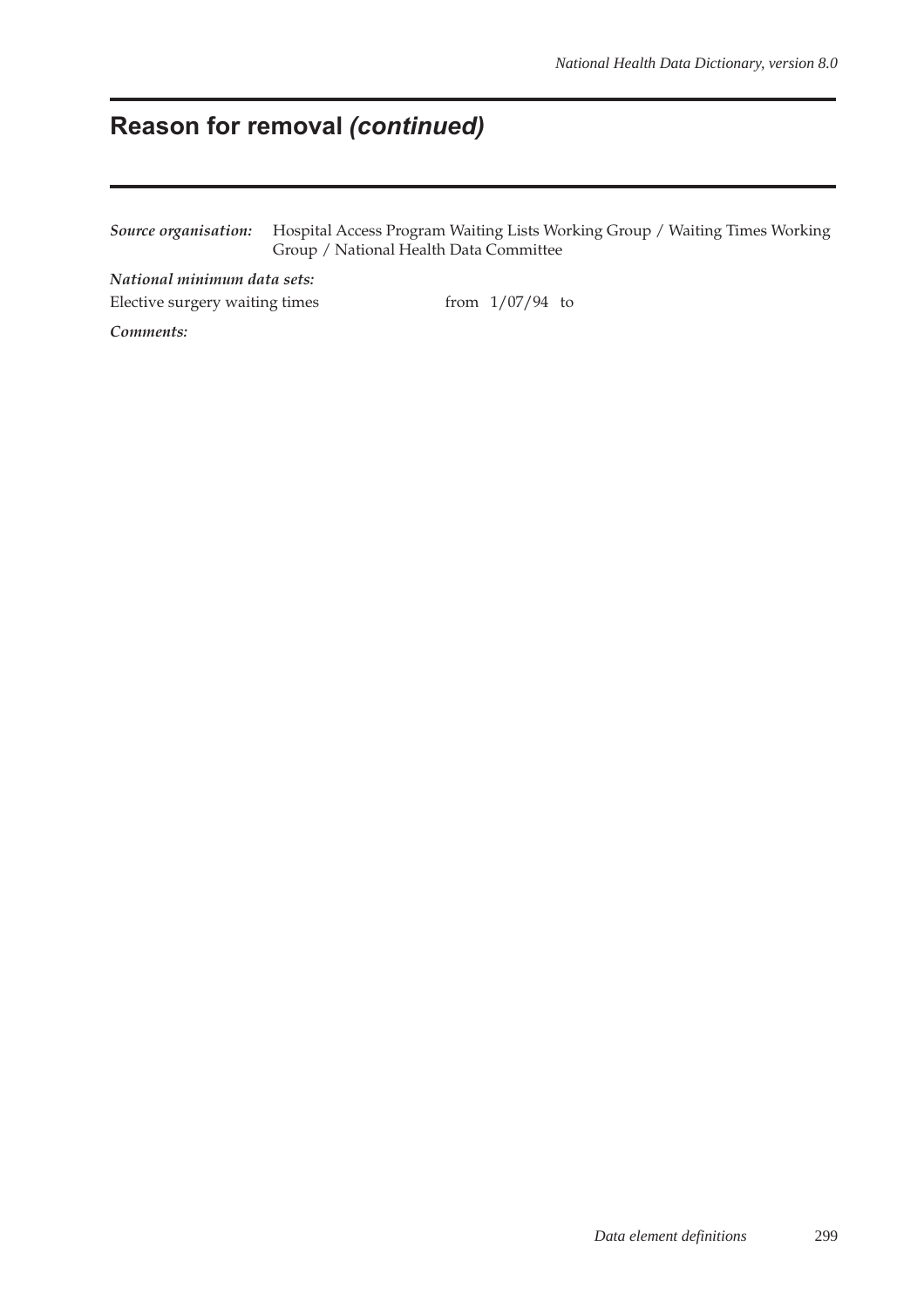### **Patient presentation at Emergency Department**

| Admin. status:                          | <b>CURRENT</b>                                                                                                                                                                | 1/07/98                                                                                                                                              |                        |              |  |  |
|-----------------------------------------|-------------------------------------------------------------------------------------------------------------------------------------------------------------------------------|------------------------------------------------------------------------------------------------------------------------------------------------------|------------------------|--------------|--|--|
| Identifying and definitional attributes |                                                                                                                                                                               |                                                                                                                                                      |                        |              |  |  |
| Knowledgebase ID:                       | 000349                                                                                                                                                                        |                                                                                                                                                      | <i>Version number:</i> | $\mathbf{1}$ |  |  |
| Data element type:                      | DATA ELEMENT CONCEPT                                                                                                                                                          |                                                                                                                                                      |                        |              |  |  |
| Definition:                             | The presentation of a patient at an Emergency Department occurs following the<br>arrival of the patient at the Emergency Department and is the earliest occasion of<br>being: |                                                                                                                                                      |                        |              |  |  |
|                                         | - registered clerically; or                                                                                                                                                   |                                                                                                                                                      |                        |              |  |  |
|                                         | - triaged; or                                                                                                                                                                 |                                                                                                                                                      |                        |              |  |  |
|                                         |                                                                                                                                                                               | - provided with a service by a treating medical officer or nurse.                                                                                    |                        |              |  |  |
|                                         |                                                                                                                                                                               | (In hospital data collection systems, the time and date of the first contact would<br>be selected from the earliest three different recorded times.) |                        |              |  |  |
| Context:                                | Institutional health care                                                                                                                                                     |                                                                                                                                                      |                        |              |  |  |

### **Relational and representational attributes**

| Datatype:                        |      |      | Representational form:   |
|----------------------------------|------|------|--------------------------|
| Field size:                      | Min. | Max. | Representational layout: |
| Data domain:                     |      |      |                          |
| Guide for use:                   |      |      |                          |
| Verification rules:              |      |      |                          |
| Collection methods:              |      |      |                          |
| Related data:                    |      |      |                          |
| <b>Administrative attributes</b> |      |      |                          |
| Source document:                 |      |      |                          |
| Source organisation:             |      |      |                          |
| National minimum data sets:      |      |      |                          |

Emergency Department waiting times from 1/07/99 to

*Comments:* This data element supports the provision of unit record and/or summary level data by State and Territory health authorities as part of the Emergency Department Waiting Times National Minimum Data Set.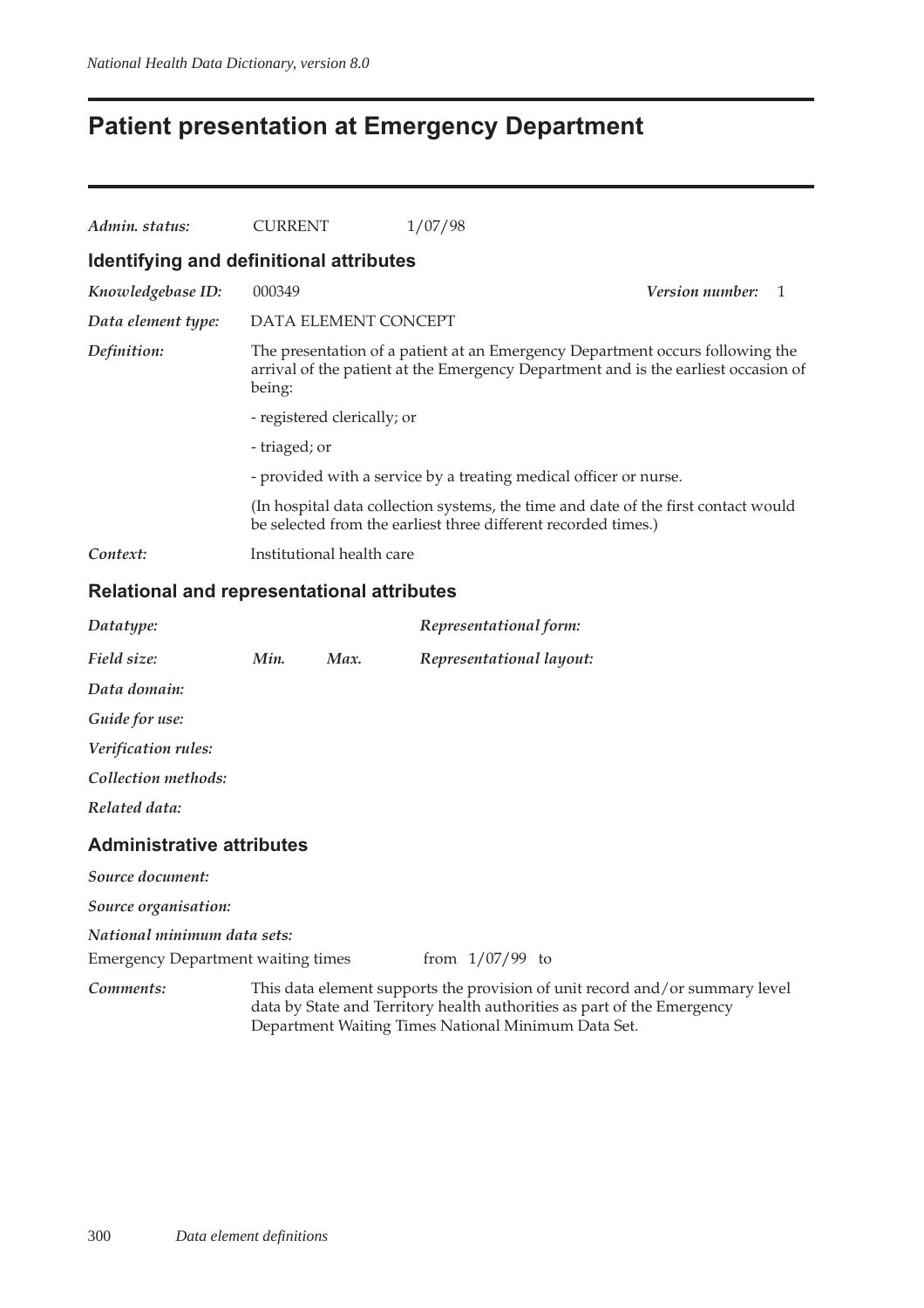# **Date patient presents**

| Admin. status:                            | <b>CURRENT</b>                                                                                                                                                                                                                                                                                                                                                                                                                                                                                                                                                                                                                                                                                                                                                                                                                                                                                                 | 1/07/98                                                                                                                                                                                                        |  |  |  |
|-------------------------------------------|----------------------------------------------------------------------------------------------------------------------------------------------------------------------------------------------------------------------------------------------------------------------------------------------------------------------------------------------------------------------------------------------------------------------------------------------------------------------------------------------------------------------------------------------------------------------------------------------------------------------------------------------------------------------------------------------------------------------------------------------------------------------------------------------------------------------------------------------------------------------------------------------------------------|----------------------------------------------------------------------------------------------------------------------------------------------------------------------------------------------------------------|--|--|--|
|                                           | Identifying and definitional attributes                                                                                                                                                                                                                                                                                                                                                                                                                                                                                                                                                                                                                                                                                                                                                                                                                                                                        |                                                                                                                                                                                                                |  |  |  |
| Knowledgebase ID:                         | 000350                                                                                                                                                                                                                                                                                                                                                                                                                                                                                                                                                                                                                                                                                                                                                                                                                                                                                                         | Version number:<br>1                                                                                                                                                                                           |  |  |  |
| Data element type:                        | <b>DATA ELEMENT</b>                                                                                                                                                                                                                                                                                                                                                                                                                                                                                                                                                                                                                                                                                                                                                                                                                                                                                            |                                                                                                                                                                                                                |  |  |  |
| Definition:                               | delivery of a service.                                                                                                                                                                                                                                                                                                                                                                                                                                                                                                                                                                                                                                                                                                                                                                                                                                                                                         | The day on which the patient presents at the Emergency Department for the                                                                                                                                      |  |  |  |
| Context:                                  | calculation of waiting times.                                                                                                                                                                                                                                                                                                                                                                                                                                                                                                                                                                                                                                                                                                                                                                                                                                                                                  | Institutional health care: required to identify commencement of a visit and for                                                                                                                                |  |  |  |
|                                           | <b>Relational and representational attributes</b>                                                                                                                                                                                                                                                                                                                                                                                                                                                                                                                                                                                                                                                                                                                                                                                                                                                              |                                                                                                                                                                                                                |  |  |  |
| Datatype:                                 | Numeric                                                                                                                                                                                                                                                                                                                                                                                                                                                                                                                                                                                                                                                                                                                                                                                                                                                                                                        | Representational form:<br><b>DATE</b>                                                                                                                                                                          |  |  |  |
| Field size:                               | Min. 8 Max. 8                                                                                                                                                                                                                                                                                                                                                                                                                                                                                                                                                                                                                                                                                                                                                                                                                                                                                                  | <b>DDMMYYYY</b><br>Representational layout:                                                                                                                                                                    |  |  |  |
| Data domain:                              | Valid dates                                                                                                                                                                                                                                                                                                                                                                                                                                                                                                                                                                                                                                                                                                                                                                                                                                                                                                    |                                                                                                                                                                                                                |  |  |  |
| Guide for use:                            |                                                                                                                                                                                                                                                                                                                                                                                                                                                                                                                                                                                                                                                                                                                                                                                                                                                                                                                |                                                                                                                                                                                                                |  |  |  |
| Verification rules:                       |                                                                                                                                                                                                                                                                                                                                                                                                                                                                                                                                                                                                                                                                                                                                                                                                                                                                                                                |                                                                                                                                                                                                                |  |  |  |
| Collection methods:                       |                                                                                                                                                                                                                                                                                                                                                                                                                                                                                                                                                                                                                                                                                                                                                                                                                                                                                                                |                                                                                                                                                                                                                |  |  |  |
| Related data:                             | relates to the data element Admission date, version 4<br>relates to the data element Emergency Department waiting time to service<br>delivery, version 1<br>relates to the data element Emergency Department waiting time to admission,<br>version 1<br>relates to the data element concept Patient presentation at Emergency<br>Department, version 1<br>relates to the data element Time patient presents, version 1<br>relates to the data element Type of visit, version 1<br>relates to the data element Date of triage, version 1<br>relates to the data element Time of triage, version 1<br>relates to the data element Triage category, version 1<br>relates to the data element Date of service event, version 1<br>relates to the data element Time of service event, version 1<br>relates to the data element Admission time, version 1<br>relates to the data element Departure status, version 1 |                                                                                                                                                                                                                |  |  |  |
| <b>Administrative attributes</b>          |                                                                                                                                                                                                                                                                                                                                                                                                                                                                                                                                                                                                                                                                                                                                                                                                                                                                                                                |                                                                                                                                                                                                                |  |  |  |
| Source document:                          |                                                                                                                                                                                                                                                                                                                                                                                                                                                                                                                                                                                                                                                                                                                                                                                                                                                                                                                |                                                                                                                                                                                                                |  |  |  |
| Source organisation:                      | National Institution Based Ambulatory Model Reference Group; National Health<br>Data Committe                                                                                                                                                                                                                                                                                                                                                                                                                                                                                                                                                                                                                                                                                                                                                                                                                  |                                                                                                                                                                                                                |  |  |  |
| National minimum data sets:               |                                                                                                                                                                                                                                                                                                                                                                                                                                                                                                                                                                                                                                                                                                                                                                                                                                                                                                                |                                                                                                                                                                                                                |  |  |  |
| <b>Emergency Department waiting times</b> |                                                                                                                                                                                                                                                                                                                                                                                                                                                                                                                                                                                                                                                                                                                                                                                                                                                                                                                | from $1/07/99$ to                                                                                                                                                                                              |  |  |  |
| Comments:                                 |                                                                                                                                                                                                                                                                                                                                                                                                                                                                                                                                                                                                                                                                                                                                                                                                                                                                                                                | This data element supports the provision of unit record and/or summary level<br>data by State and Territory health authorities as part of the Emergency<br>Department Waiting Times National Minimum Data Set. |  |  |  |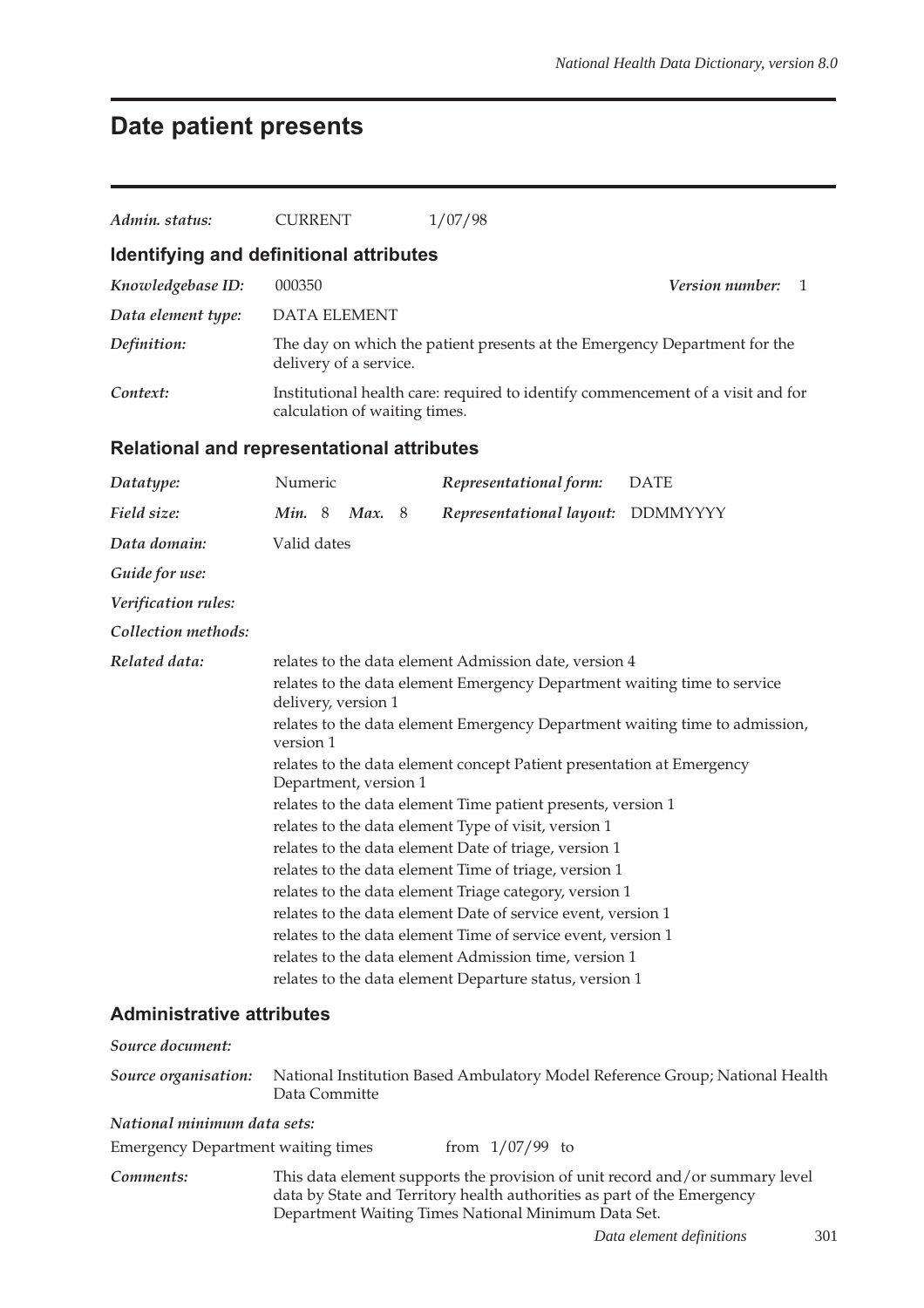### **Time patient presents**

| Admin. status:                                    | <b>CURRENT</b>                                                                                  |                                                                                                                                     |  | 1/07/98                                                                         |                             |
|---------------------------------------------------|-------------------------------------------------------------------------------------------------|-------------------------------------------------------------------------------------------------------------------------------------|--|---------------------------------------------------------------------------------|-----------------------------|
| Identifying and definitional attributes           |                                                                                                 |                                                                                                                                     |  |                                                                                 |                             |
| Knowledgebase ID:                                 | 000351                                                                                          |                                                                                                                                     |  |                                                                                 | <i>Version number:</i><br>1 |
| Data element type:                                | <b>DATA ELEMENT</b>                                                                             |                                                                                                                                     |  |                                                                                 |                             |
| Definition:                                       | delivery of a service.                                                                          |                                                                                                                                     |  | The time at which the patient presents at the Emergency Department for the      |                             |
| Context:                                          | calculation of waiting times.                                                                   |                                                                                                                                     |  | Institutional health care: required to identify commencement of a visit and for |                             |
| <b>Relational and representational attributes</b> |                                                                                                 |                                                                                                                                     |  |                                                                                 |                             |
| Datatype:                                         | Numeric                                                                                         |                                                                                                                                     |  | Representational form:                                                          | <b>QUANTITATIVE VALUE</b>   |
| Field size:                                       | Min. $4$                                                                                        | Max. 4                                                                                                                              |  | Representational layout: HHMM                                                   |                             |
| Data domain:                                      |                                                                                                 |                                                                                                                                     |  | Expressed as hours and minutes using 24-hour clock                              |                             |
| Guide for use:                                    |                                                                                                 | The time of patient presentation at the Emergency Department is the earliest<br>occasion of being registered clerically or triaged. |  |                                                                                 |                             |
| Verification rules:                               |                                                                                                 |                                                                                                                                     |  |                                                                                 |                             |
| Collection methods:                               |                                                                                                 |                                                                                                                                     |  |                                                                                 |                             |
| Related data:                                     |                                                                                                 |                                                                                                                                     |  | relates to the data element Admission date, version 4                           |                             |
|                                                   | relates to the data element Emergency Department waiting time to service<br>delivery, version 1 |                                                                                                                                     |  |                                                                                 |                             |
|                                                   | relates to the data element Emergency Department waiting time to admission,<br>version 1        |                                                                                                                                     |  |                                                                                 |                             |
|                                                   | relates to the data element concept Patient presentation at Emergency<br>Department, version 1  |                                                                                                                                     |  |                                                                                 |                             |
|                                                   |                                                                                                 |                                                                                                                                     |  | relates to the data element Date patient presents, version 1                    |                             |
|                                                   |                                                                                                 |                                                                                                                                     |  | relates to the data element Date of triage, version 1                           |                             |
|                                                   |                                                                                                 |                                                                                                                                     |  | relates to the data element Time of triage, version 1                           |                             |
|                                                   |                                                                                                 |                                                                                                                                     |  | relates to the data element Triage category, version 1                          |                             |
|                                                   |                                                                                                 |                                                                                                                                     |  | relates to the data element Date of service event, version 1                    |                             |
|                                                   |                                                                                                 |                                                                                                                                     |  | relates to the data element Time of service event, version 1                    |                             |

#### **Administrative attributes**

#### *Source document:*

*Source organisation:* National Institution Based Ambulatory Model Reference Group; National Health Data Committe

relates to the data element Admission time, version 1

#### *National minimum data sets:*

| <b>Emergency Department waiting times</b> | from $1/07/99$ to |  |
|-------------------------------------------|-------------------|--|
|                                           |                   |  |

*Comments:* This data element supports the provision of unit record and/or summary level data by State and Territory health authorities as part of the Emergency Department Waiting Times National Minimum Data Set.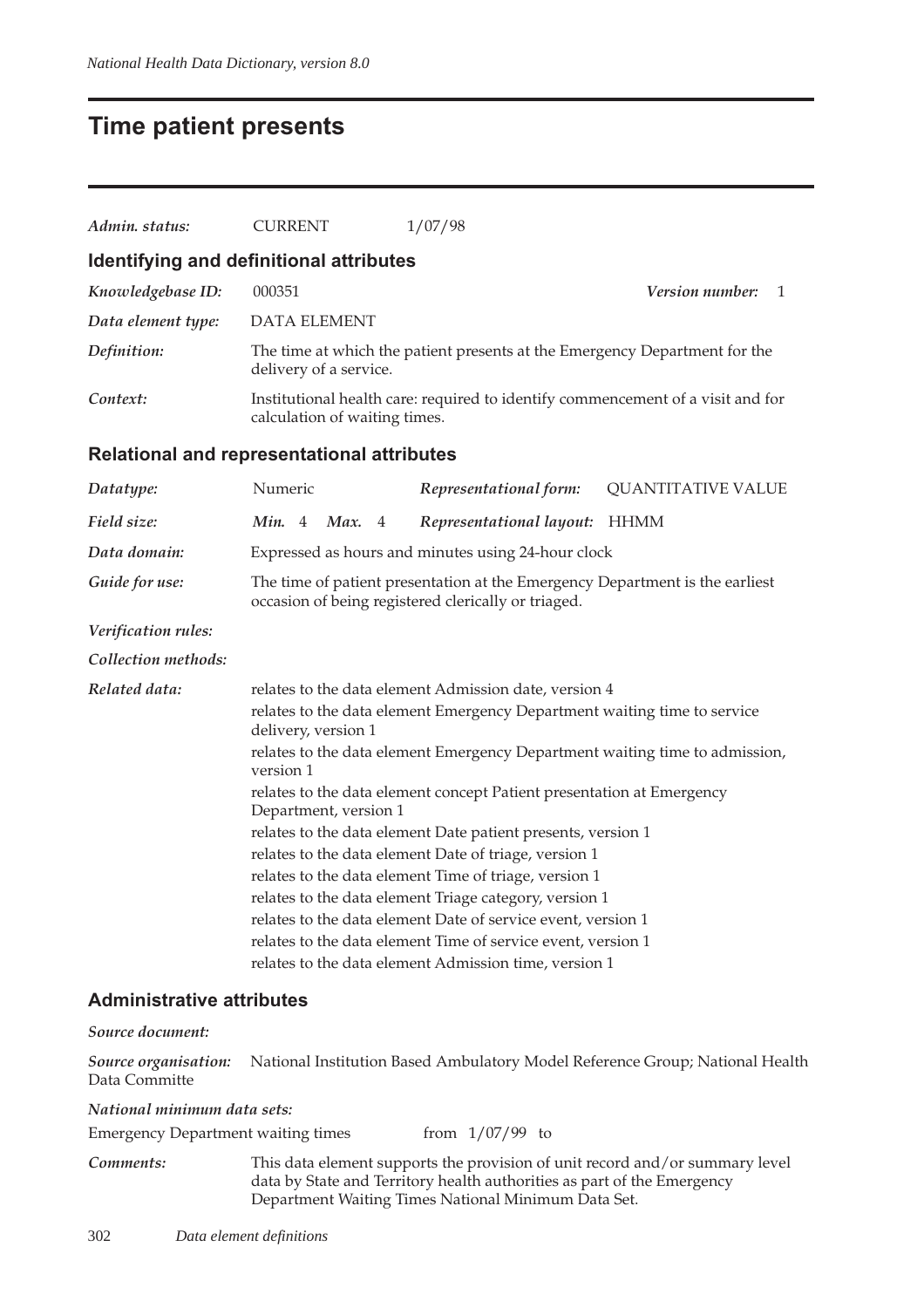### **Type of visit**

| Admin, status:                                    | <b>CURRENT</b>      | 1/07/98                                                                  |                        |
|---------------------------------------------------|---------------------|--------------------------------------------------------------------------|------------------------|
| Identifying and definitional attributes           |                     |                                                                          |                        |
| Knowledgebase ID:                                 | 000352              |                                                                          | <b>Version number:</b> |
| Data element type:                                | <b>DATA ELEMENT</b> |                                                                          |                        |
| Definition:                                       |                     | The reason the patient presents to the Emergency Department.             |                        |
| Context:<br>services.                             |                     | Institutional health care: Required for analysis of Emergency Department |                        |
| <b>Relational and representational attributes</b> |                     |                                                                          |                        |
| Datatype:                                         | Numeric             | Representational form:                                                   | <b>CODE</b>            |
| Field size:                                       | Max.<br>Min. 1      | Representational layout: N                                               |                        |

| Emergency presentation: Attendance for an actual or suspected condition<br>which is sufficiently serious as to require acute unscheduled care. |  |
|------------------------------------------------------------------------------------------------------------------------------------------------|--|
|                                                                                                                                                |  |

- 2 Return visit planned: Presentation is planned and is a result of a previous Emergency Department presentation or return visit.
- 3 Pre-arranged admission: A patient who presents at the Emergency Department for either clerical, nursing or medical processes to be undertaken, and admission has been pre-arranged by the referring medical officer and a bed allocated.
- 4 Patient in transit: The Emergency Department is responsible for care and treatment of a patient awaiting transport to another institution
- 5 Dead on arrival: A patient who is dead on arrival at presentation to the Emergency Department

*Guide for use:*

Data domain:

*Verification rules:*

*Collection methods:*

| Related data: | relates to the data element Admission date, version 4                                           |
|---------------|-------------------------------------------------------------------------------------------------|
|               | relates to the data element Emergency Department waiting time to service<br>delivery, version 1 |
|               | relates to the data element Emergency Department waiting time to admission,<br>version 1        |
|               | relates to the data element concept Patient presentation at Emergency<br>Department, version 1  |
|               | relates to the data element Date patient presents, version 1                                    |
|               | relates to the data element Time patient presents, version 1                                    |
|               | relates to the data element Date of triage, version 1                                           |
|               | relates to the data element Time of triage, version 1                                           |
|               | relates to the data element Triage category, version 1                                          |
|               |                                                                                                 |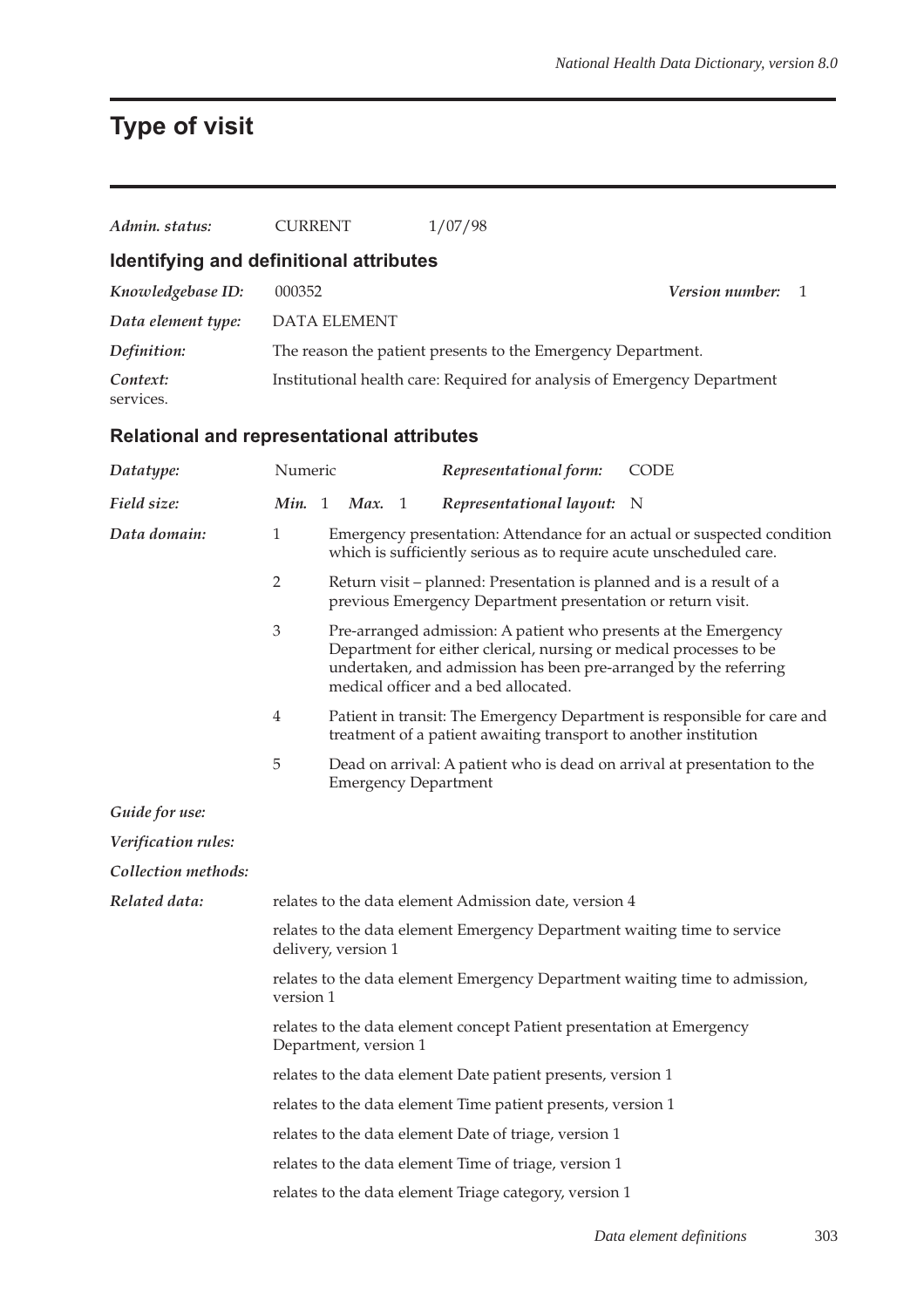### **Type of visit** *(continued)*

*Related data (cont'd):* relates to the data element Date of service event, version 1 relates to the data element Time of service event, version 1 relates to the data element Admission time, version 1 **Administrative attributes** *Source document:* Data Committe *National minimum data sets:* Emergency Department waiting times from  $1/07/99$  to *Comments:* This data element supports the provision of unit record and/or summary level data by State and Territory health authorities as part of the Emergency

*Source organisation:* National Institution Based Ambulatory Model Reference Group; National Health

Department Waiting Times National Minimum Data Set.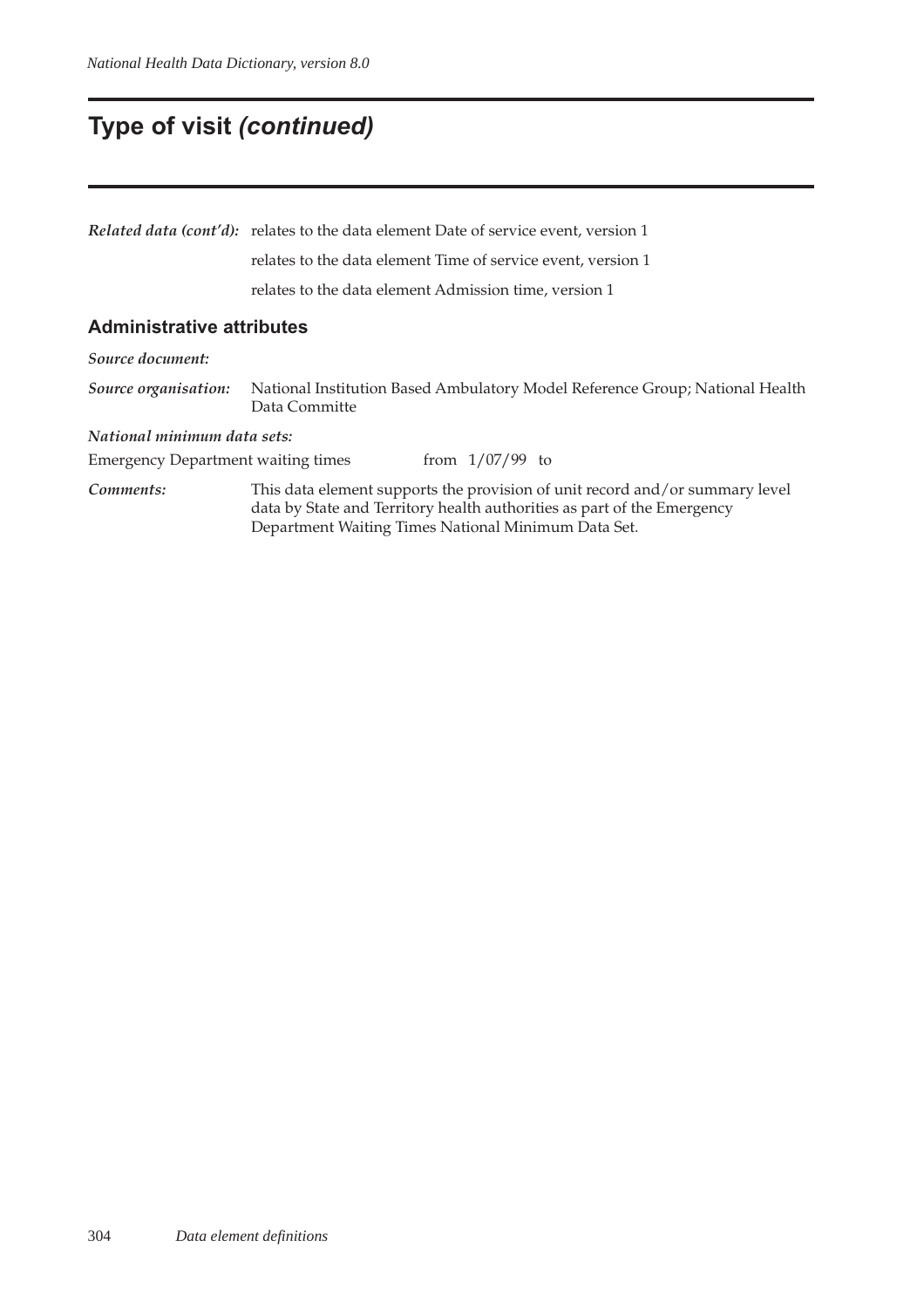### **Source of referral to public psychiatric hospital**

| Admin. status:                                    | <b>CURRENT</b>                                                                                                                                                                                                                                                        |                       | 1/07/97                                                                            |                                                                                 |
|---------------------------------------------------|-----------------------------------------------------------------------------------------------------------------------------------------------------------------------------------------------------------------------------------------------------------------------|-----------------------|------------------------------------------------------------------------------------|---------------------------------------------------------------------------------|
| Identifying and definitional attributes           |                                                                                                                                                                                                                                                                       |                       |                                                                                    |                                                                                 |
| Knowledgebase ID:                                 | 000150                                                                                                                                                                                                                                                                |                       |                                                                                    | Version number:<br>3                                                            |
| Data element type:                                |                                                                                                                                                                                                                                                                       | <b>DATA ELEMENT</b>   |                                                                                    |                                                                                 |
| Definition:                                       | hospital.                                                                                                                                                                                                                                                             |                       |                                                                                    | Source from which the person was transferred/referred to the public psychiatric |
| Context:                                          |                                                                                                                                                                                                                                                                       | health care planning. | Institutional health care: to assist in analyses of intersectoral patient flow and |                                                                                 |
| <b>Relational and representational attributes</b> |                                                                                                                                                                                                                                                                       |                       |                                                                                    |                                                                                 |
| Datatype:                                         |                                                                                                                                                                                                                                                                       |                       | Representational form:                                                             | <b>CODE</b>                                                                     |
| Field size:                                       |                                                                                                                                                                                                                                                                       |                       |                                                                                    |                                                                                 |
| Data domain:                                      | 01                                                                                                                                                                                                                                                                    |                       |                                                                                    |                                                                                 |
|                                                   | 02                                                                                                                                                                                                                                                                    |                       |                                                                                    |                                                                                 |
|                                                   | 03                                                                                                                                                                                                                                                                    |                       |                                                                                    |                                                                                 |
|                                                   | 04                                                                                                                                                                                                                                                                    |                       |                                                                                    |                                                                                 |
|                                                   | 05                                                                                                                                                                                                                                                                    |                       |                                                                                    |                                                                                 |
|                                                   | 06                                                                                                                                                                                                                                                                    |                       |                                                                                    |                                                                                 |
|                                                   | 07                                                                                                                                                                                                                                                                    |                       |                                                                                    |                                                                                 |
|                                                   | Numeric<br>Min. 2 Max. 2<br>Representational layout: NN<br>Private psychiatric practice<br>Other private medical practice<br>Other public psychiatric hospital<br>Other health care establishment<br>Other private hospital<br>Law enforcement agency<br>Other agency |                       |                                                                                    |                                                                                 |

- 08 Outpatient department
- 09 Other
- 10 Unknown

*Guide for use:*

*Verification rules:*

*Collection methods:*

*Related data:* supersedes previous data element Source of referral, version 1 supplements the data element Mode of separation, version 2

#### **Administrative attributes**

| Source document:            |                                                            |
|-----------------------------|------------------------------------------------------------|
|                             | <b>Source organisation:</b> National Health Data Committee |
| National minimum data sets: |                                                            |
| Institutional health care   | from $1/07/89$ to                                          |
| Comments:                   | This data element is under review during 1999.             |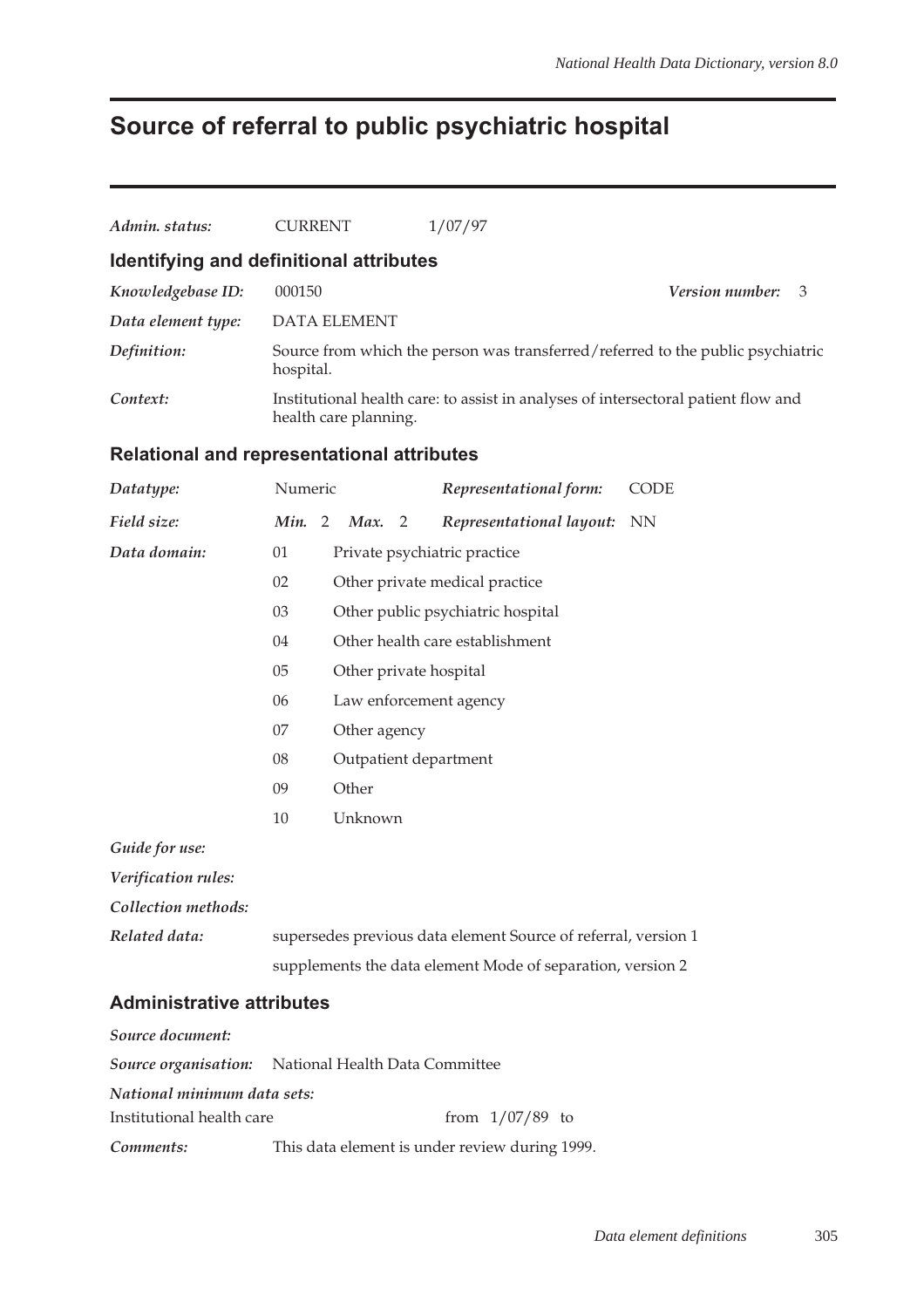# **Previous specialised treatment**

| Admin. status:                                    | <b>CURRENT</b>                                                                                                                                                                                                                                                                                                                                                                                                                                                                                                                                                  |                     | 1/07/99                                                                                                                  |                                                                                   |
|---------------------------------------------------|-----------------------------------------------------------------------------------------------------------------------------------------------------------------------------------------------------------------------------------------------------------------------------------------------------------------------------------------------------------------------------------------------------------------------------------------------------------------------------------------------------------------------------------------------------------------|---------------------|--------------------------------------------------------------------------------------------------------------------------|-----------------------------------------------------------------------------------|
| Identifying and definitional attributes           |                                                                                                                                                                                                                                                                                                                                                                                                                                                                                                                                                                 |                     |                                                                                                                          |                                                                                   |
| Knowledgebase ID:                                 | 000139                                                                                                                                                                                                                                                                                                                                                                                                                                                                                                                                                          |                     |                                                                                                                          | Version number:<br>3                                                              |
| Data element type:                                |                                                                                                                                                                                                                                                                                                                                                                                                                                                                                                                                                                 | <b>DATA ELEMENT</b> |                                                                                                                          |                                                                                   |
| Definition:                                       |                                                                                                                                                                                                                                                                                                                                                                                                                                                                                                                                                                 |                     | in the specialty area within which treatment is now being provided.                                                      | Whether a patient has had a previous admission or service contact for treatment   |
| Context:                                          |                                                                                                                                                                                                                                                                                                                                                                                                                                                                                                                                                                 |                     |                                                                                                                          |                                                                                   |
| <b>Relational and representational attributes</b> |                                                                                                                                                                                                                                                                                                                                                                                                                                                                                                                                                                 |                     |                                                                                                                          |                                                                                   |
| Datatype:                                         | Numeric                                                                                                                                                                                                                                                                                                                                                                                                                                                                                                                                                         |                     | Representational form:                                                                                                   | <b>CODE</b>                                                                       |
| Field size:                                       | Min. 1                                                                                                                                                                                                                                                                                                                                                                                                                                                                                                                                                          | Max. 1              | Representational layout:                                                                                                 | - N                                                                               |
| Data domain:                                      | 1                                                                                                                                                                                                                                                                                                                                                                                                                                                                                                                                                               |                     | Patient has no previous admission(s) or service contact(s) for the<br>specialised treatment now being provided           |                                                                                   |
|                                                   | 2                                                                                                                                                                                                                                                                                                                                                                                                                                                                                                                                                               |                     | Patient has previous hospital admission(s) but no service contact(s) for<br>the specialised treatment now being provided |                                                                                   |
|                                                   | 3                                                                                                                                                                                                                                                                                                                                                                                                                                                                                                                                                               |                     | Patient has previous service contact(s) but no hospital admission(s) for<br>the specialised treatment now being provided |                                                                                   |
|                                                   | $\overline{4}$                                                                                                                                                                                                                                                                                                                                                                                                                                                                                                                                                  |                     | the specialised treatment now being provided                                                                             | Patient has both previous hospital admission(s) and service contact(s) for        |
|                                                   | 5                                                                                                                                                                                                                                                                                                                                                                                                                                                                                                                                                               | Unknown/not stated  |                                                                                                                          |                                                                                   |
| Guide for use:                                    | For codes 2-4 Includes patients who have been seen at any time in the past within<br>the speciality within which the patient is currently being treated (mental health or<br>palliative care), regardless of whether it was part of the current episode or a<br>previous admission/service contact many years in the past. Use these codes<br>regardless of whether the previous treatment was provided within the service in<br>which the person is now being treated, or another equivalent specialised service<br>(either institutional or community-based). |                     |                                                                                                                          |                                                                                   |
|                                                   |                                                                                                                                                                                                                                                                                                                                                                                                                                                                                                                                                                 |                     | contact that referred the patient for admission should be coded as category 1.                                           | Admitted patients, whose only prior specialised treatment contact was the service |
| Verification rules:                               |                                                                                                                                                                                                                                                                                                                                                                                                                                                                                                                                                                 |                     |                                                                                                                          |                                                                                   |
| Collection methods:                               |                                                                                                                                                                                                                                                                                                                                                                                                                                                                                                                                                                 |                     |                                                                                                                          |                                                                                   |
| Related data:                                     | version 2                                                                                                                                                                                                                                                                                                                                                                                                                                                                                                                                                       |                     | supersedes previous data element First admission for psychiatric treatment,                                              |                                                                                   |
|                                                   |                                                                                                                                                                                                                                                                                                                                                                                                                                                                                                                                                                 |                     | relates to the data element concept Service contact, version 1                                                           |                                                                                   |

### **Administrative attributes**

*Source document:*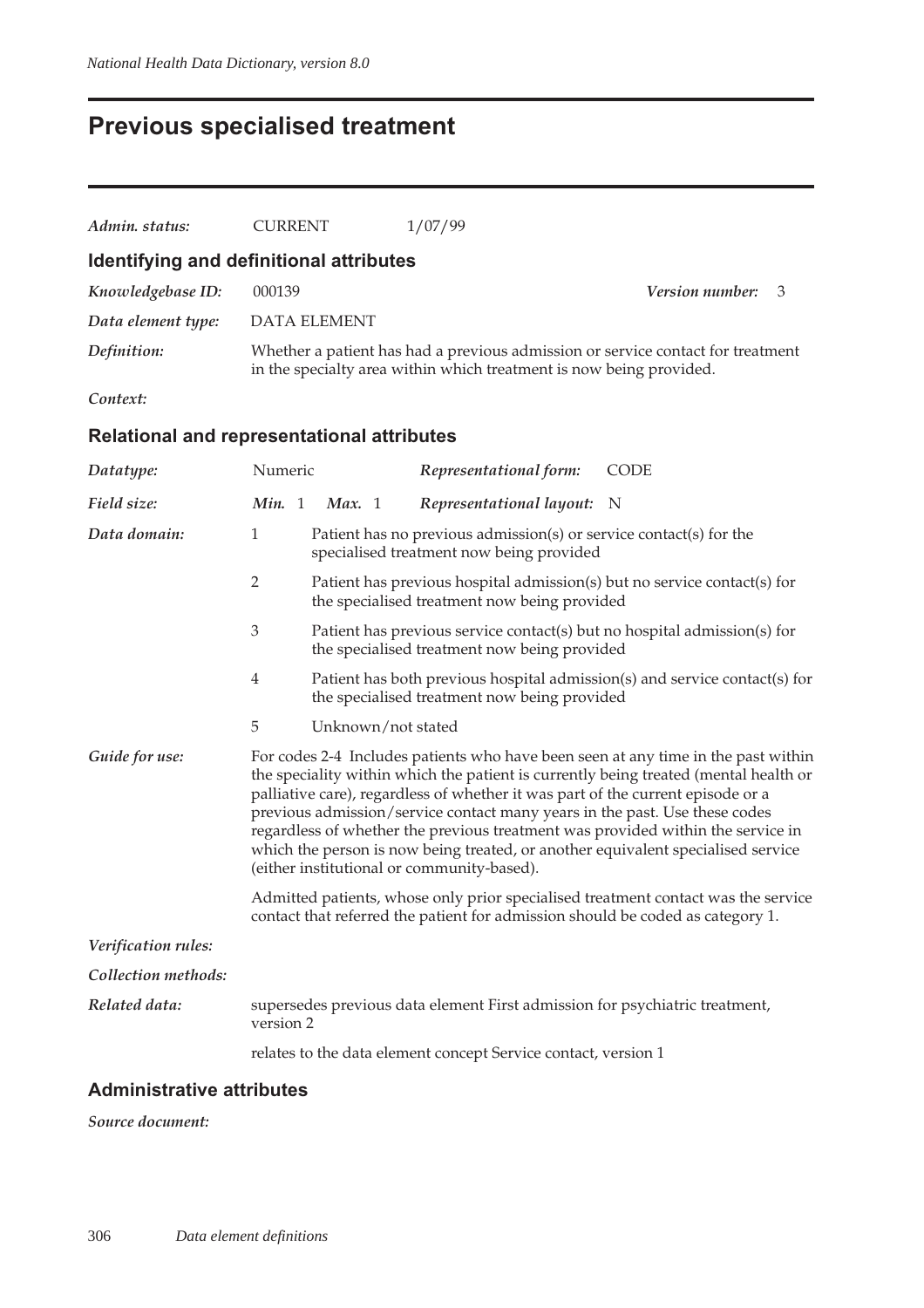# **Previous specialised treatment** *(continued)*

| Source organisation:                                                                                                                                      | National Health Data Committee/National Mental Health Information Strategy<br>Committee                                                                                                                                                                                                                                |  |                                                                                                                                                                                                                                                         |
|-----------------------------------------------------------------------------------------------------------------------------------------------------------|------------------------------------------------------------------------------------------------------------------------------------------------------------------------------------------------------------------------------------------------------------------------------------------------------------------------|--|---------------------------------------------------------------------------------------------------------------------------------------------------------------------------------------------------------------------------------------------------------|
| National minimum data sets:                                                                                                                               |                                                                                                                                                                                                                                                                                                                        |  |                                                                                                                                                                                                                                                         |
| Institutional mental health care                                                                                                                          |                                                                                                                                                                                                                                                                                                                        |  | from $1/07/99$ to                                                                                                                                                                                                                                       |
| Palliative care                                                                                                                                           |                                                                                                                                                                                                                                                                                                                        |  | from $1/07/2000$ to                                                                                                                                                                                                                                     |
| Comments:<br>This data item was originally developed in the context of mental health<br>re-worded in more generic terms for inclusion in other data sets. |                                                                                                                                                                                                                                                                                                                        |  | institutional care data development (originally 'Problem status' and later 'First<br>admission for psychiatric treatment'). More recent data development work,<br>particularly in the area of palliative care, led to the need for this data item to be |
|                                                                                                                                                           | For palliative care, the value of this data element is in its use in enabling<br>approximate identification of the number of new palliative care patients receiving<br>specialised treatment. The use of this data element in this way would be<br>improved by the reporting of this data by community-based services. |  |                                                                                                                                                                                                                                                         |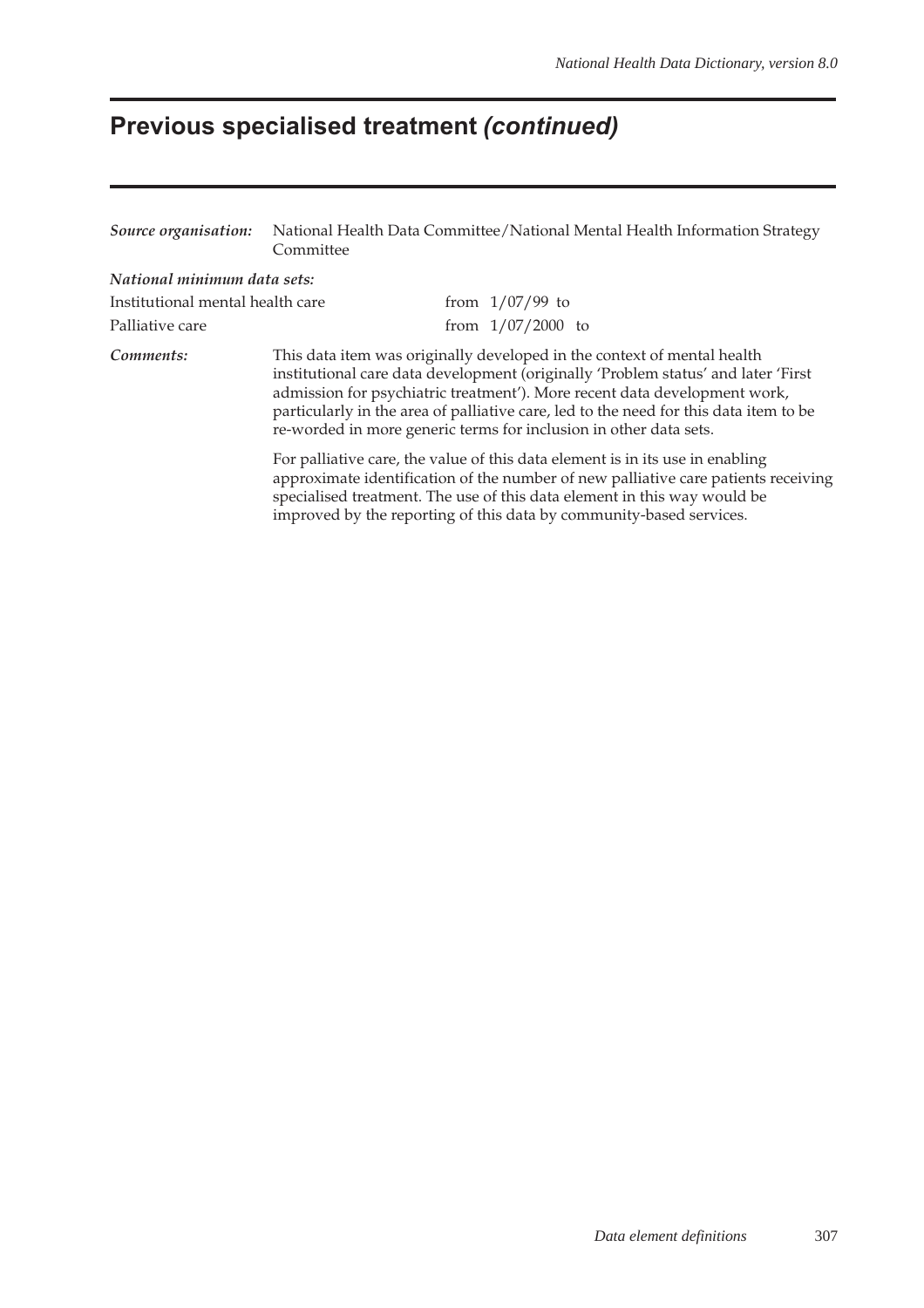### **National Health Information Model entities**



Acute care episode for admitted patients (concept) Type of episode of care Clinical intervention (concept) Procedure Indicator procedure Date of first delivery of service Date of service event Time of service event Day program attendances Group sessions Individual/group session Service contact (concept) Service contact date Number of contacts (psychiatric outpatient clinic/day program) Number of service contact dates Number of days in special/neonatal intensive care Minutes of operating theatre time Qualification status Date of change to qualification status Anaesthesia administered during labour Analgesia administered during labour Nursing interventions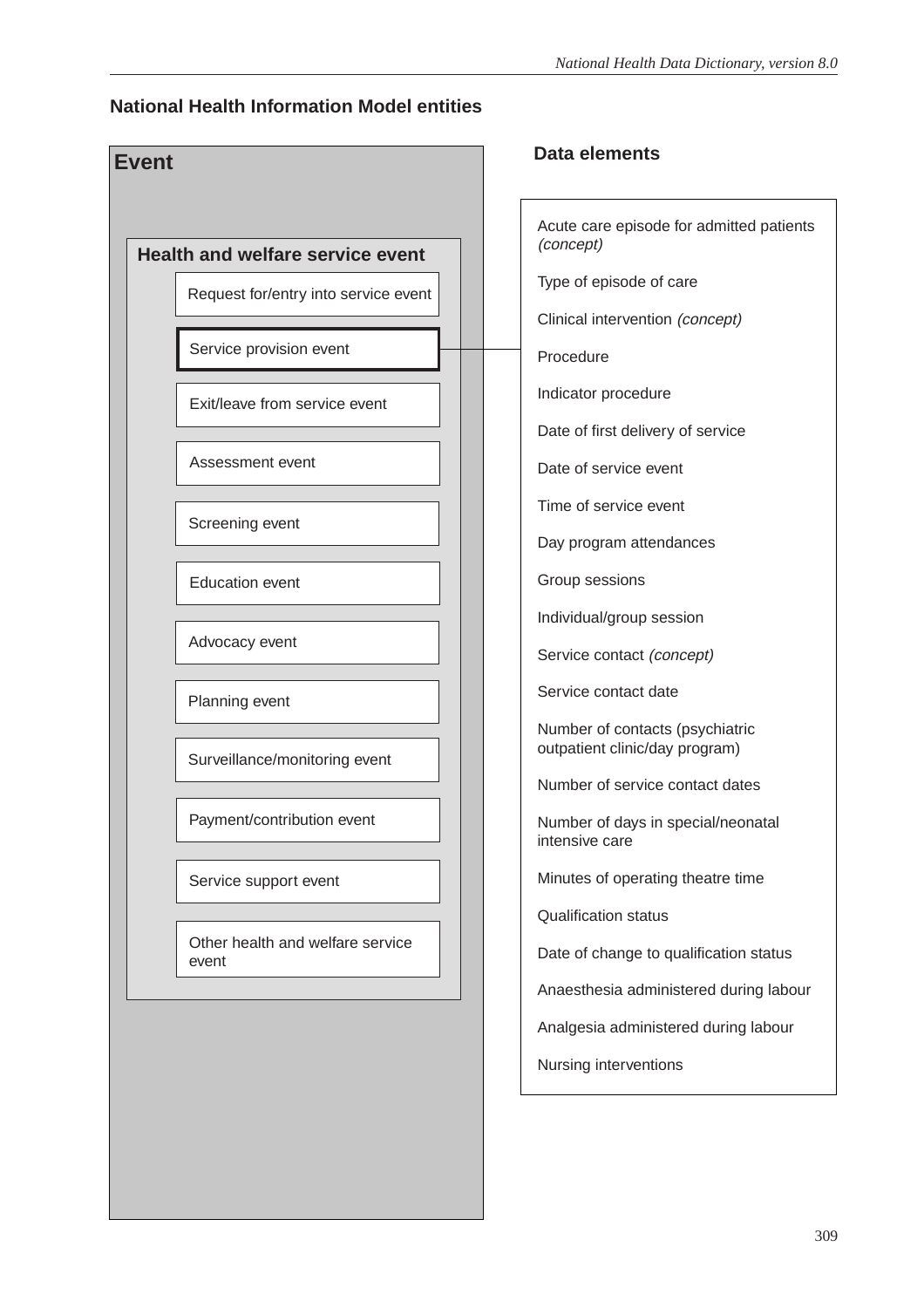# **Acute care episode for admitted patients**

| Admin. status:                                      | <b>CURRENT</b>                                                                                                                   |                                                                                                                                          | 1/07/95                                                        |                             |  |  |  |
|-----------------------------------------------------|----------------------------------------------------------------------------------------------------------------------------------|------------------------------------------------------------------------------------------------------------------------------------------|----------------------------------------------------------------|-----------------------------|--|--|--|
| Identifying and definitional attributes             |                                                                                                                                  |                                                                                                                                          |                                                                |                             |  |  |  |
| Knowledgebase ID:                                   | 000004                                                                                                                           |                                                                                                                                          |                                                                | <b>Version number:</b><br>1 |  |  |  |
| Data element type:                                  |                                                                                                                                  |                                                                                                                                          | DATA ELEMENT CONCEPT                                           |                             |  |  |  |
| Definition:                                         |                                                                                                                                  | An episode of acute care for an admitted patient is one in which the principal<br>clinical intent is to do one or more of the following: |                                                                |                             |  |  |  |
|                                                     | - manage labour (obstetric);                                                                                                     |                                                                                                                                          |                                                                |                             |  |  |  |
|                                                     |                                                                                                                                  |                                                                                                                                          | - cure illness or provide definitive treatment of injury;      |                             |  |  |  |
|                                                     |                                                                                                                                  | - perform surgery;                                                                                                                       |                                                                |                             |  |  |  |
|                                                     | - relieve symptoms of illness or injury (excluding palliative care);                                                             |                                                                                                                                          |                                                                |                             |  |  |  |
|                                                     |                                                                                                                                  | - reduce severity of illness or injury;                                                                                                  |                                                                |                             |  |  |  |
|                                                     | - protect against exacerbation and/or complication of an illness and/or injury<br>which could threaten life or normal functions; |                                                                                                                                          |                                                                |                             |  |  |  |
|                                                     | - perform diagnostic or therapeutic procedures.                                                                                  |                                                                                                                                          |                                                                |                             |  |  |  |
| Context:                                            |                                                                                                                                  | Institutional health care                                                                                                                |                                                                |                             |  |  |  |
| <b>Relational and representational attributes</b>   |                                                                                                                                  |                                                                                                                                          |                                                                |                             |  |  |  |
| Datatype:                                           |                                                                                                                                  |                                                                                                                                          | Representational form:                                         |                             |  |  |  |
| Field size:                                         | Min.                                                                                                                             | Max.                                                                                                                                     | Representational layout:                                       |                             |  |  |  |
| Data domain:                                        |                                                                                                                                  |                                                                                                                                          |                                                                |                             |  |  |  |
| Guide for use:                                      |                                                                                                                                  |                                                                                                                                          |                                                                |                             |  |  |  |
| Verification rules:                                 |                                                                                                                                  |                                                                                                                                          |                                                                |                             |  |  |  |
| Collection methods:                                 |                                                                                                                                  |                                                                                                                                          |                                                                |                             |  |  |  |
| Related data:                                       |                                                                                                                                  |                                                                                                                                          | relates to the data element Type of episode of care, version 2 |                             |  |  |  |
| <b>Administrative attributes</b>                    |                                                                                                                                  |                                                                                                                                          |                                                                |                             |  |  |  |
| Source document:                                    |                                                                                                                                  |                                                                                                                                          |                                                                |                             |  |  |  |
| Source organisation: National Health Data Committee |                                                                                                                                  |                                                                                                                                          |                                                                |                             |  |  |  |
| National minimum data sets:                         |                                                                                                                                  |                                                                                                                                          |                                                                |                             |  |  |  |
| Institutional health care                           |                                                                                                                                  |                                                                                                                                          | from $1/07/89$ to                                              |                             |  |  |  |
| Comments:                                           |                                                                                                                                  |                                                                                                                                          |                                                                |                             |  |  |  |
|                                                     |                                                                                                                                  |                                                                                                                                          |                                                                |                             |  |  |  |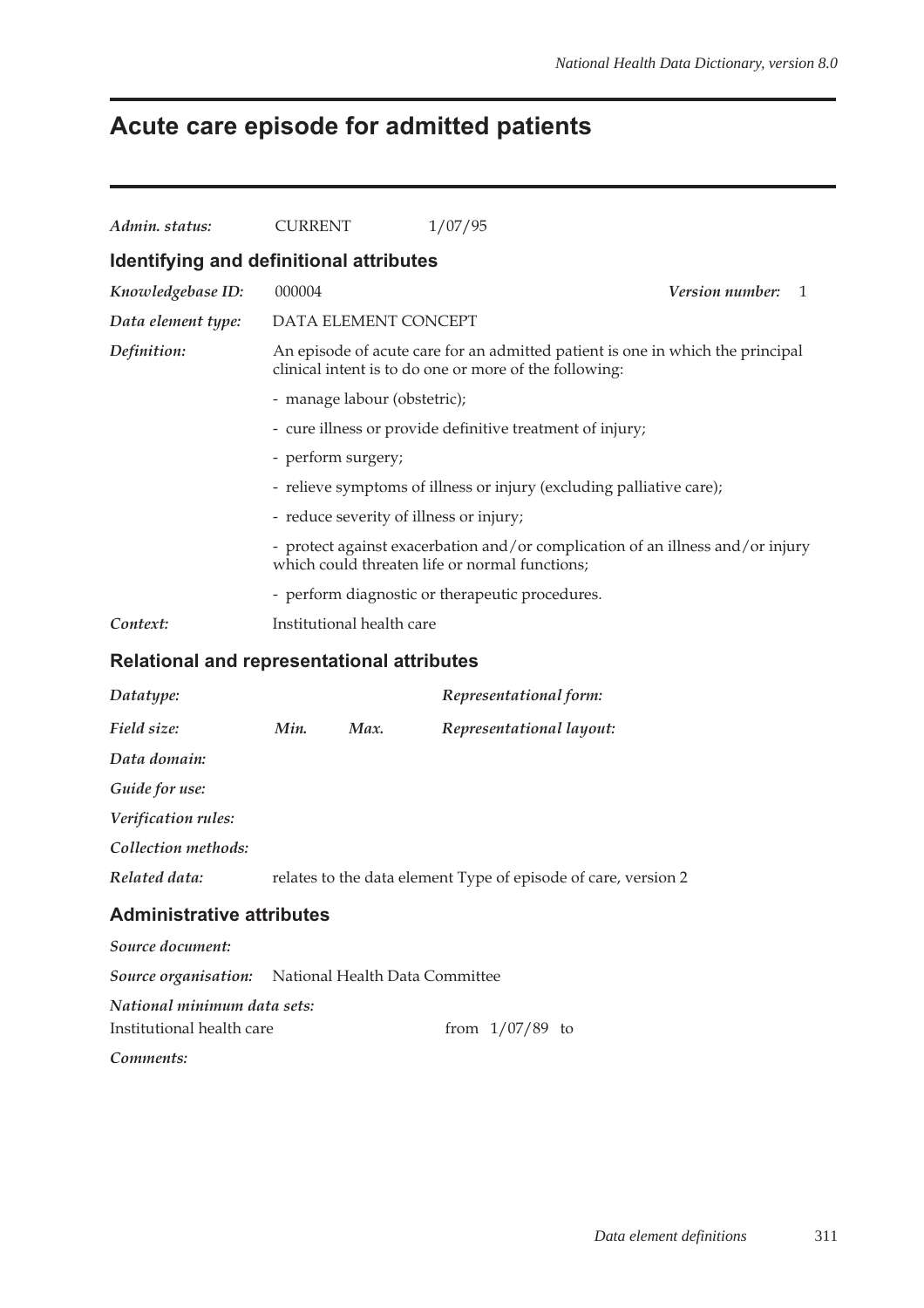# **Type of episode of care**

| Admin. status:                          | <b>CURRENT</b>                                | 1/07/98                                                                                                                                                                                                                                                                                                                                                                                                                                                                                                                                                |
|-----------------------------------------|-----------------------------------------------|--------------------------------------------------------------------------------------------------------------------------------------------------------------------------------------------------------------------------------------------------------------------------------------------------------------------------------------------------------------------------------------------------------------------------------------------------------------------------------------------------------------------------------------------------------|
| Identifying and definitional attributes |                                               |                                                                                                                                                                                                                                                                                                                                                                                                                                                                                                                                                        |
| Knowledgebase ID:                       | 000168                                        | <b>Version number:</b><br>3                                                                                                                                                                                                                                                                                                                                                                                                                                                                                                                            |
| Data element type:                      | <b>DATA ELEMENT</b>                           |                                                                                                                                                                                                                                                                                                                                                                                                                                                                                                                                                        |
| Definition:                             | types of care:                                | An episode of care is a phase of treatment. It is described by one of the following                                                                                                                                                                                                                                                                                                                                                                                                                                                                    |
|                                         |                                               | - An episode of acute care for an admitted patient is one in which the principal<br>clinical intent is one or more of the following:                                                                                                                                                                                                                                                                                                                                                                                                                   |
|                                         | - to manage labour (obstetric);               |                                                                                                                                                                                                                                                                                                                                                                                                                                                                                                                                                        |
|                                         |                                               | - to cure illness or provide definitive treatment of injury;                                                                                                                                                                                                                                                                                                                                                                                                                                                                                           |
|                                         | - to perform surgery;                         |                                                                                                                                                                                                                                                                                                                                                                                                                                                                                                                                                        |
|                                         |                                               | - to relieve symptoms of illness or injury (excluding palliative care);                                                                                                                                                                                                                                                                                                                                                                                                                                                                                |
|                                         | - to reduce severity of an illness or injury; |                                                                                                                                                                                                                                                                                                                                                                                                                                                                                                                                                        |
|                                         |                                               | - to protect against exacerbation and/or complication of an illness and/or injury<br>which could threaten life or normal function; and/or                                                                                                                                                                                                                                                                                                                                                                                                              |
|                                         |                                               | - to perform diagnostic or therapeutic procedures.                                                                                                                                                                                                                                                                                                                                                                                                                                                                                                     |
|                                         | adaptation.                                   | An episode of rehabilitation care occurs when a person with a disability is<br>participating in a multidisciplinary program aimed at an improvement in<br>functional capacity, retraining in lost skills and/or change in psychosocial                                                                                                                                                                                                                                                                                                                 |
|                                         |                                               | An episode of palliative care occurs when a person's condition has progressed<br>beyond the stage where curative treatment is effective and attainable or, where<br>the person chooses not to pursue curative treatment. Palliation provides relief of<br>suffering and enhancement of quality of life for such a person. Interventions such<br>as radiotherapy, chemotherapy, and surgery are considered part of the palliative<br>episode if they are undertaken specifically to provide symptomatic relief.                                         |
|                                         |                                               | An episode of non-acute care includes care provided to persons who:                                                                                                                                                                                                                                                                                                                                                                                                                                                                                    |
|                                         |                                               | - are Nursing Home Type Patients (NHTPs), i.e. when a patient has been in<br>hospital (public and private) for a continuous period exceeding 35 days and does<br>not have a current acute care certificate issued under s.3B of the Health Insurance<br>Act 1973 (Cwlth) or, alternatively, an order made under s.3A of that Act which<br>determines that the patient is in need of acute care for a specified period;                                                                                                                                 |
|                                         |                                               | - are not NHTPs or would normally not require hospital treatment but where<br>there are factors in the home environment (physical, social, psychological) which<br>make it inappropriate for the person to be discharged in the short term. This<br>includes patients who are not eligible under current legislation to become NHTPs<br>(compensable and ineligible patients) and have been in one or more hospitals for<br>a continuous period of more than 35 days with a maximum break of seven days,<br>who would otherwise be deemed to be NHTPs; |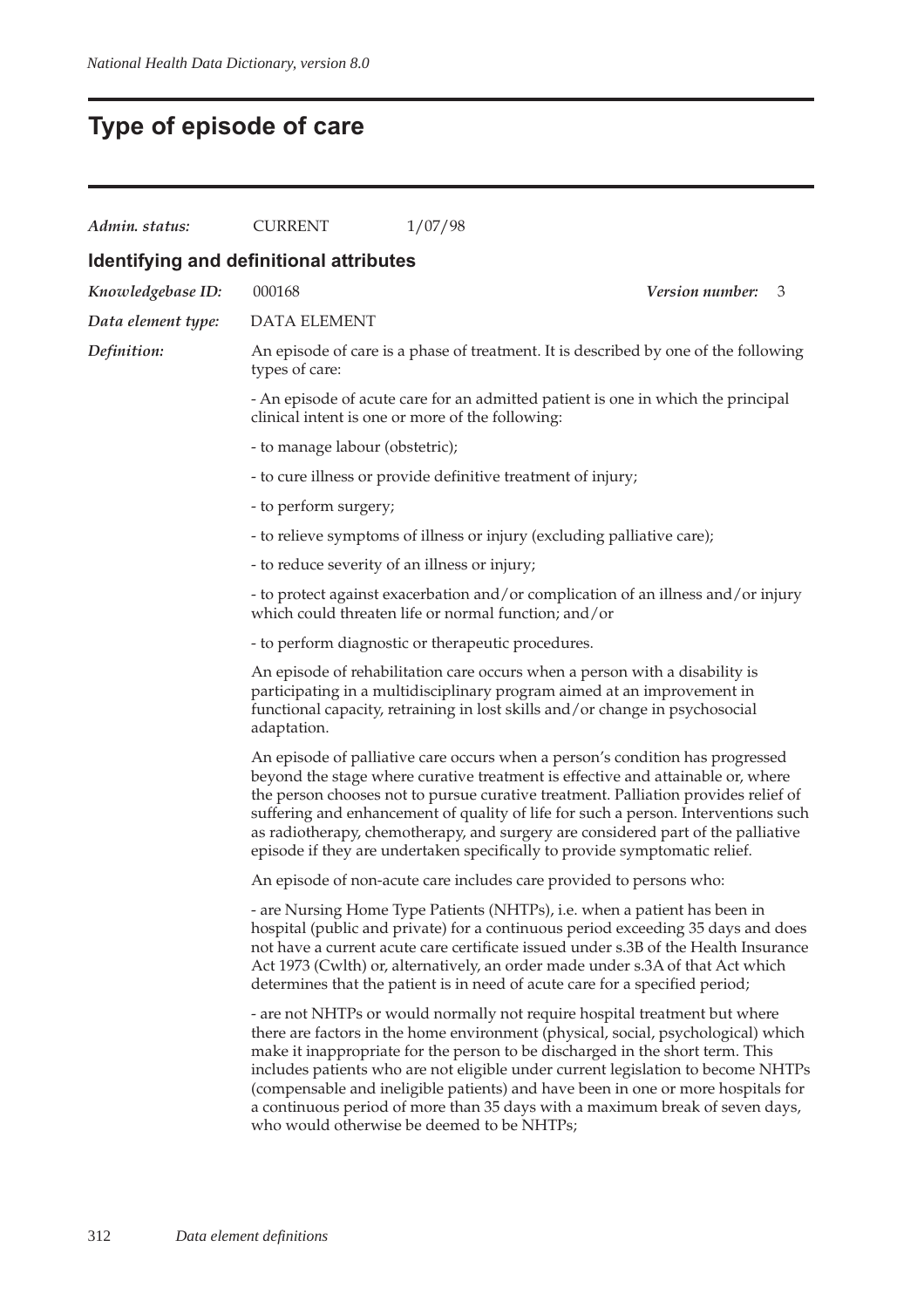# **Type of episode of care** *(continued)*

| Definition (cont'd):                              | - are not NHTPs but are in receipt of respite care where the sole reason for<br>admitting the person to hospital is that the care that is usually provided in<br>another environment, e.g. at home, in a nursing home, by a relative or with a<br>guardian, is unavailable in the short term;                                |  |  |  |  |
|---------------------------------------------------|------------------------------------------------------------------------------------------------------------------------------------------------------------------------------------------------------------------------------------------------------------------------------------------------------------------------------|--|--|--|--|
|                                                   | - are treated in psychiatric units who have a stable but severe level of functional<br>impairment and inability to function independently without extensive care and<br>support and for whom the principal function is provision of care over an<br>indefinite period.                                                       |  |  |  |  |
|                                                   | A newborn episode of care is initiated when the patient is nine days old or less at<br>the time of admission and continues until the care type changes or the patient is<br>separated:                                                                                                                                       |  |  |  |  |
|                                                   | - those newborns who turn 10 days of age and require clinical care remain as<br>newborn until separated;                                                                                                                                                                                                                     |  |  |  |  |
|                                                   | - those newborns who turn 10 days of age, not requiring clinical care are<br>separated and become boarders;                                                                                                                                                                                                                  |  |  |  |  |
|                                                   | - newborns not admitted at birth (eg transferred from another hospital) aged less<br>than 10 days will be admitted as a newborn;                                                                                                                                                                                             |  |  |  |  |
|                                                   | - babies not previously admitted (eg transferred from another hospital) aged<br>greater than 9 days are either boarders or admitted with an acute care type;                                                                                                                                                                 |  |  |  |  |
|                                                   | - within a newborn episode, until the baby turns 10 days of age, each day is<br>deemed to be either an qualified or unqualified day. A newborn is qualified when<br>it meets at least one of the following:                                                                                                                  |  |  |  |  |
|                                                   | - is the second or subsequent live born infant of a multiple birth, whose mother is<br>currently an admitted patient;                                                                                                                                                                                                        |  |  |  |  |
|                                                   | - is admitted to an intensive care facility in a hospital, being a facility approved by<br>the Commonwealth Minister for the purpose of the provision of special care;                                                                                                                                                       |  |  |  |  |
|                                                   | - is admitted to, or remains in hospital without its mother.                                                                                                                                                                                                                                                                 |  |  |  |  |
|                                                   | - If a newborn episode continues after the baby turns 10 days of age (requires<br>clinical care) each day is counted as an acute day.                                                                                                                                                                                        |  |  |  |  |
|                                                   | NB. newborn qualified days are equivalent to acute days and for practical<br>purposes may be denoted as such.                                                                                                                                                                                                                |  |  |  |  |
|                                                   | An other episode of care is one where the principal clinical intent does not meet<br>the criteria for any of the above.                                                                                                                                                                                                      |  |  |  |  |
| Context:                                          | Institutional health care: the identification of different episodes of care is required<br>in order to appropriately classify and count the care a person received whilst in<br>hospital. The type of care received will determine the appropriate casemix<br>classification that shall be employed to classify the episode. |  |  |  |  |
| <b>Relational and representational attributes</b> |                                                                                                                                                                                                                                                                                                                              |  |  |  |  |

| Datatype:   | Numeric                     | Representational form:       | CODE |
|-------------|-----------------------------|------------------------------|------|
| Field size: | <b>Min.</b> 3 <b>Max.</b> 3 | Representational layout: N.N |      |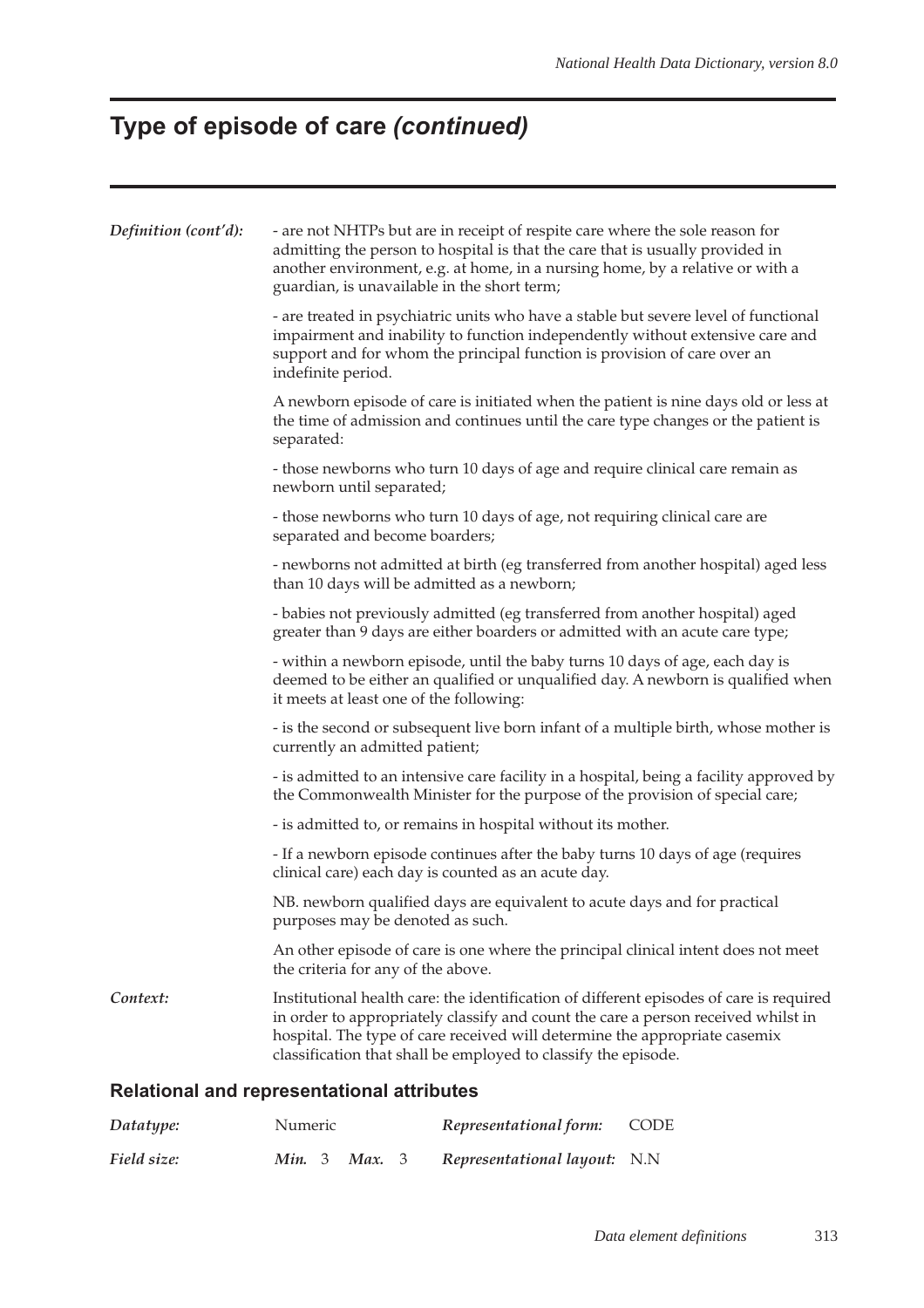# **Type of episode of care** *(continued)*

| Data domain:   | 1.0<br>Acute care                                                                                                                                                                                                                                                                                                                                                                                             |  |  |  |  |  |
|----------------|---------------------------------------------------------------------------------------------------------------------------------------------------------------------------------------------------------------------------------------------------------------------------------------------------------------------------------------------------------------------------------------------------------------|--|--|--|--|--|
|                | 2.1<br>Rehabilitation care delivered in a designated unit                                                                                                                                                                                                                                                                                                                                                     |  |  |  |  |  |
|                | 2.2<br>Rehabilitation care according to a designated program                                                                                                                                                                                                                                                                                                                                                  |  |  |  |  |  |
|                | 2.3<br>Rehabilitation care principal clinical intent                                                                                                                                                                                                                                                                                                                                                          |  |  |  |  |  |
|                | 3.1<br>Palliative care delivered in a designated unit                                                                                                                                                                                                                                                                                                                                                         |  |  |  |  |  |
|                | 3.2<br>Palliative care according to a designated program                                                                                                                                                                                                                                                                                                                                                      |  |  |  |  |  |
|                | 3.3<br>Palliative care principal clinical intent                                                                                                                                                                                                                                                                                                                                                              |  |  |  |  |  |
|                | 4.0<br>Non-acute care                                                                                                                                                                                                                                                                                                                                                                                         |  |  |  |  |  |
|                | 5.0<br>Newborn                                                                                                                                                                                                                                                                                                                                                                                                |  |  |  |  |  |
|                | 6.0<br>Other care                                                                                                                                                                                                                                                                                                                                                                                             |  |  |  |  |  |
| Guide for use: | An episode of care refers to the phase of treatment rather than to each individual<br>patient day. There may be more than one episode of care within the one overnight<br>stay period.                                                                                                                                                                                                                        |  |  |  |  |  |
|                | An episode of care begins on the date the person meets criteria defined above for<br>a particular type of care; this may be the same as the date the person was<br>admitted to hospital or a date during the hospital stay. An episode of care ends<br>when the principal clinical intent of the care changes or when the patient is<br>formally separated from the hospital.                                 |  |  |  |  |  |
|                | A rehabilitation episode includes care provided:                                                                                                                                                                                                                                                                                                                                                              |  |  |  |  |  |
|                | - in a designated rehabilitation unit;                                                                                                                                                                                                                                                                                                                                                                        |  |  |  |  |  |
|                | - in a designated rehabilitation program, or in a psychiatric rehabilitation<br>program as designated by the state health authority for Medicare patients in a<br>recognised hospital, for private patients in a public or private hospital as<br>approved by a registered health benefits organisation; or                                                                                                   |  |  |  |  |  |
|                | - under the principal clinical management of a rehabilitation physician, or in the<br>opinion of the treating doctor the principal clinical intent of care is rehabilitation.                                                                                                                                                                                                                                 |  |  |  |  |  |
|                | A palliative episode of care includes care provided:                                                                                                                                                                                                                                                                                                                                                          |  |  |  |  |  |
|                | - in a palliative care unit;                                                                                                                                                                                                                                                                                                                                                                                  |  |  |  |  |  |
|                | - in a designated palliative care program; or                                                                                                                                                                                                                                                                                                                                                                 |  |  |  |  |  |
|                | - under the principal clinical management of a palliative care physician or in the<br>opinion of the treating doctor the principal clinical intent of care is palliation.                                                                                                                                                                                                                                     |  |  |  |  |  |
|                | Coding for rehabilitation/palliative care should be carried out in strict numerical<br>sequence and only the first appropriate category should be coded; i.e. when a<br>patient under the clinical management of a rehabilitation/palliative care<br>physician is receiving care in a designated program, the episode should be coded<br>to the option that is highest in the hierarchy (designated program). |  |  |  |  |  |
|                | Persons with mental illness may fall into any one of the care types (except<br>newborn); classification depends on the principal clinical intent of the care<br>received.                                                                                                                                                                                                                                     |  |  |  |  |  |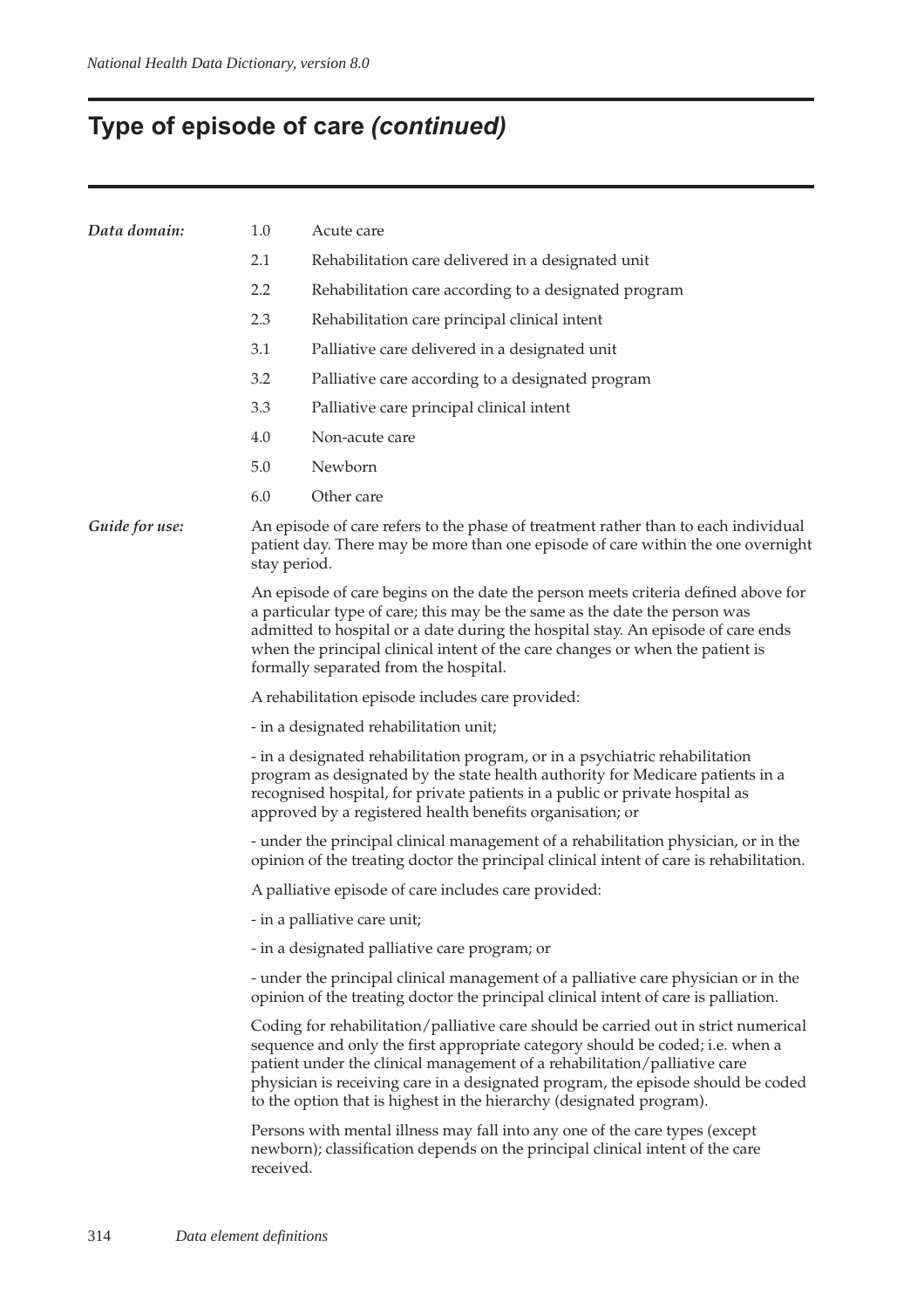### **Type of episode of care** *(continued)*

|                     | Guide for use (cont'd): The Nursing Home Type Patient criteria apply to all admitted patients regardless<br>of the type of episode of care the patient is receiving. Once a patient meets these<br>criteria they should be classified as a Nursing Home Type Patient. |
|---------------------|-----------------------------------------------------------------------------------------------------------------------------------------------------------------------------------------------------------------------------------------------------------------------|
| Verification rules: |                                                                                                                                                                                                                                                                       |
| Collection methods: |                                                                                                                                                                                                                                                                       |
| Related data:       | supersedes previous data element Type of episode of care, version 2                                                                                                                                                                                                   |
|                     | is used in conjunction with Date of change to qualification status, version 1                                                                                                                                                                                         |
|                     | is used in conjunction with Qualification status, version 1                                                                                                                                                                                                           |
|                     | is used in conjunction with Number of acute (qualified)/unqualified days for<br>newborns, version 1                                                                                                                                                                   |
|                     |                                                                                                                                                                                                                                                                       |

#### **Administrative attributes**

#### *Source document:*

*Source organisation:* National Health Data Committee

*National minimum data sets:*

| Institutional health care        | from $1/07/89$ to   |  |
|----------------------------------|---------------------|--|
| Institutional mental health care | from $1/07/97$ to   |  |
| Palliative care                  | from $1/07/2000$ to |  |

*Comments:* Newborn episode: It should be noted that unqualified newborn days (and separations consisting entirely of unqualified newborn days are not to be counted under the Australian Health Care Agreements and that they are ineligible for health insurance benefit purposes.

> During 1996 an National Health Data Committe Working Party considered the differing admission practices between States/Territories relating to qualified/ unqualified babies. The major finding was that while, all States/Territories based their qualified/unqualified distinction on NHDD Version 5.0 definitions and the Commonwealth Circular HBF456, there was a significant difference in the implementation of P21 Type of episodes of care in regard to unqualified newborns. It is recommended that users of data contact individual State/Territory Health Authorities for advice on implementation of newborn episodes of care in that jurisdiction. The changes to this data element and the development of a method of capture of qualified/unqualified days will enable the implementation and reporting of a single episode of newborn care.

> At its meeting in November 1996, the National Health Information Management Group requested that a single episode approach for newborn hospital stays be incorporated into the NHDD. This would facilitate differentiation between healthy and sick babies on the basis of clinical criteria as opposed to whether they were cared for in neonatal intensive care.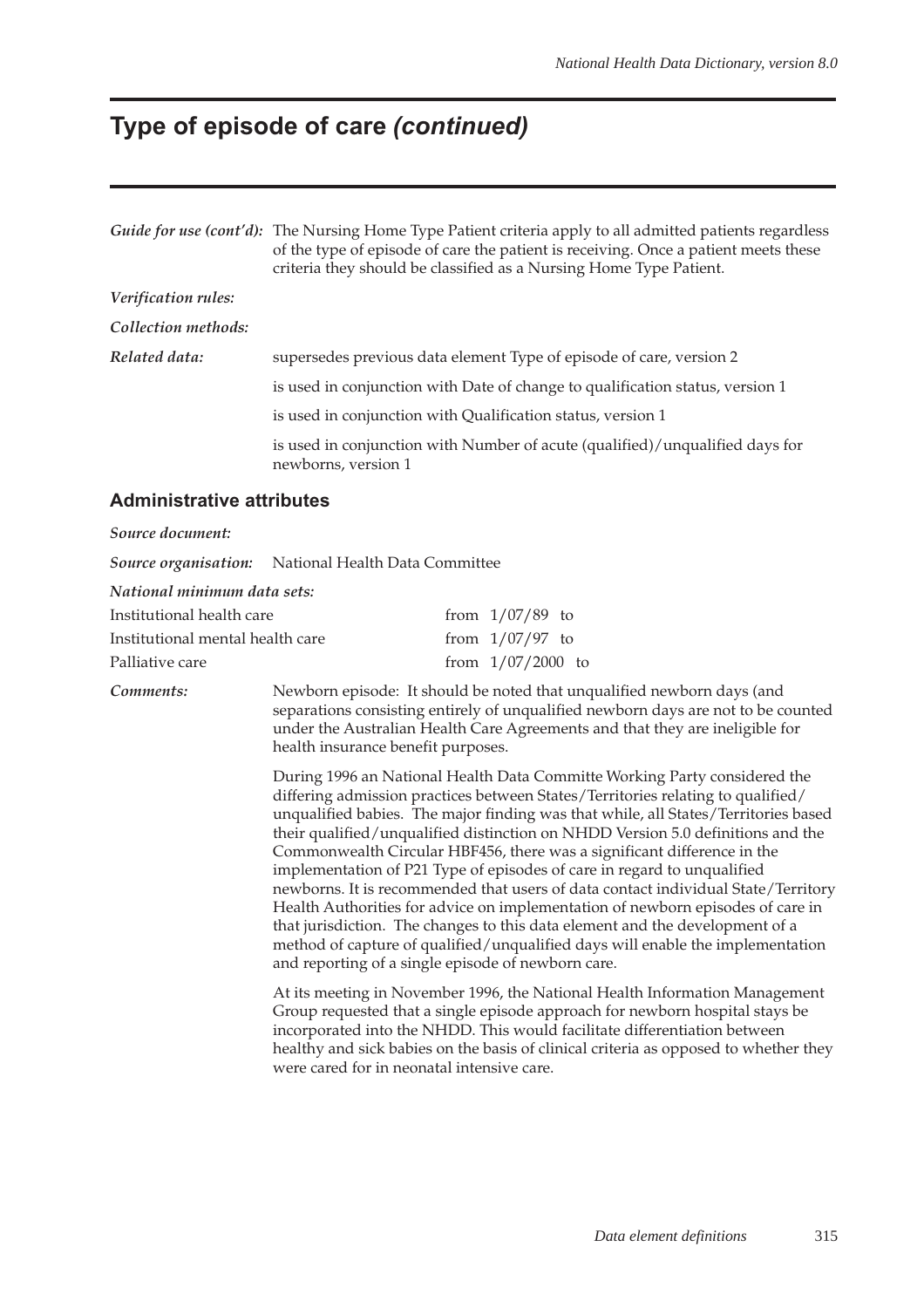## **Clinical intervention**

| Admin. status:                                    | <b>CURRENT</b>                                                                                                                                                                                                                                                                                                                   | 1/07/99                                                                                                                                                                                                                                               |                        |   |  |  |  |  |  |
|---------------------------------------------------|----------------------------------------------------------------------------------------------------------------------------------------------------------------------------------------------------------------------------------------------------------------------------------------------------------------------------------|-------------------------------------------------------------------------------------------------------------------------------------------------------------------------------------------------------------------------------------------------------|------------------------|---|--|--|--|--|--|
| <b>Identifying and definitional attributes</b>    |                                                                                                                                                                                                                                                                                                                                  |                                                                                                                                                                                                                                                       |                        |   |  |  |  |  |  |
| Knowledgebase ID:                                 | 000399                                                                                                                                                                                                                                                                                                                           |                                                                                                                                                                                                                                                       | <i>Version number:</i> | 1 |  |  |  |  |  |
| Data element type:                                | DATA ELEMENT CONCEPT                                                                                                                                                                                                                                                                                                             |                                                                                                                                                                                                                                                       |                        |   |  |  |  |  |  |
| Definition:                                       | in a clinical situation.                                                                                                                                                                                                                                                                                                         | An intervention carried out to improve, maintain or assess the health of a person,                                                                                                                                                                    |                        |   |  |  |  |  |  |
|                                                   | cognitive interventions.                                                                                                                                                                                                                                                                                                         | Clinical interventions include invasive and non-invasive procedures, and                                                                                                                                                                              |                        |   |  |  |  |  |  |
|                                                   | Invasive:                                                                                                                                                                                                                                                                                                                        |                                                                                                                                                                                                                                                       |                        |   |  |  |  |  |  |
|                                                   | (a) Therapeutic interventions where there is a disruption of the epithelial lining<br>generally, but not exclusively, with an implied closure of an incision (e.g.<br>operations such as cholecystectomy or administration of a chemotherapeutic drug<br>through a vascular access device);                                      |                                                                                                                                                                                                                                                       |                        |   |  |  |  |  |  |
|                                                   | (b) Diagnostic interventions where an incision is required and/or a body cavity is<br>entered (e.g. laparoscopy with/without biopsy, bone marrow aspiration).                                                                                                                                                                    |                                                                                                                                                                                                                                                       |                        |   |  |  |  |  |  |
|                                                   | Non-invasive:                                                                                                                                                                                                                                                                                                                    |                                                                                                                                                                                                                                                       |                        |   |  |  |  |  |  |
|                                                   | Therapeutic or diagnostic interventions undertaken without disruption of an<br>epithelial lining (e.g. lithotripsy, hyperbaric oxygenation; allied health<br>interventions such as hydrotherapy; diagnostic interventions not requiring an<br>incision or entry into a body part such as pelvic ultrasound, diagnostic imaging). |                                                                                                                                                                                                                                                       |                        |   |  |  |  |  |  |
|                                                   | Cognitive:                                                                                                                                                                                                                                                                                                                       |                                                                                                                                                                                                                                                       |                        |   |  |  |  |  |  |
|                                                   | bereavement counselling).                                                                                                                                                                                                                                                                                                        | An intervention which requires cognitive skills such as evaluating, advising,<br>planning (e.g. dietary education, physiotherapy assessment, crisis intervention,                                                                                     |                        |   |  |  |  |  |  |
| Context:                                          |                                                                                                                                                                                                                                                                                                                                  | Health services: Information about the surgical and non-surgical interventions<br>provides the basis for analysis of health service usage, especially in relation to<br>specialised resources, for example theatres and equipment or human resources. |                        |   |  |  |  |  |  |
| <b>Relational and representational attributes</b> |                                                                                                                                                                                                                                                                                                                                  |                                                                                                                                                                                                                                                       |                        |   |  |  |  |  |  |
| Datatype:                                         |                                                                                                                                                                                                                                                                                                                                  | Representational form:                                                                                                                                                                                                                                |                        |   |  |  |  |  |  |

*Field size: Min. Max. Representational layout: Data domain:*

*Guide for use:*

*Verification rules:*

*Collection methods:*

*Related data:*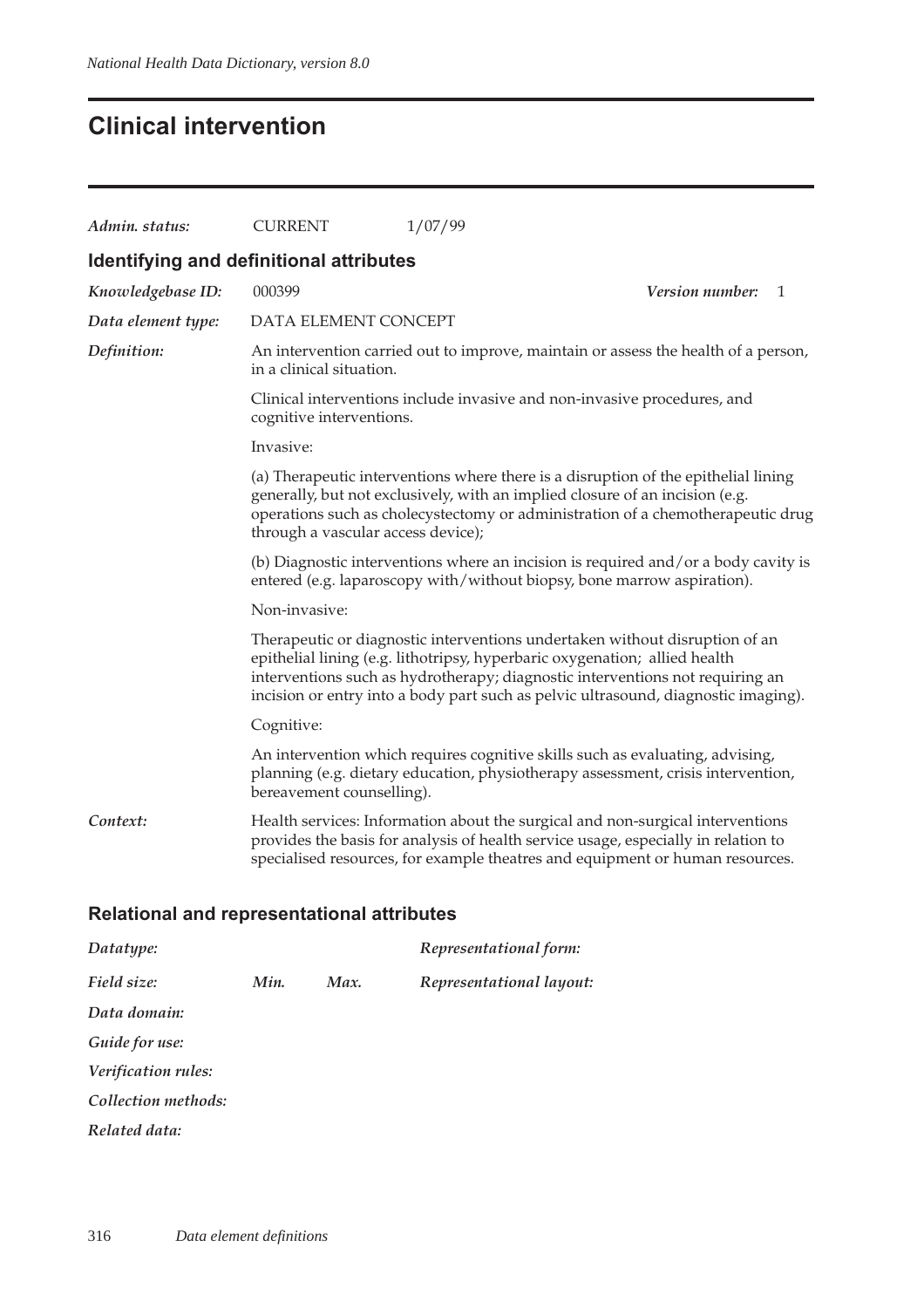## **Clinical intervention** *(continued)*

#### **Administrative attributes**

*Source document:*

*Source organisation:* National Health Data Committee

*National minimum data sets:*

*Comments:* Classification and coding systems for procedures include the International Statistical Classification of Diseases and Related Health Problems – Tenth Revision – Australian Modification, 1998 (ICD-10-AM) and the International Classification of Primary Care (1987).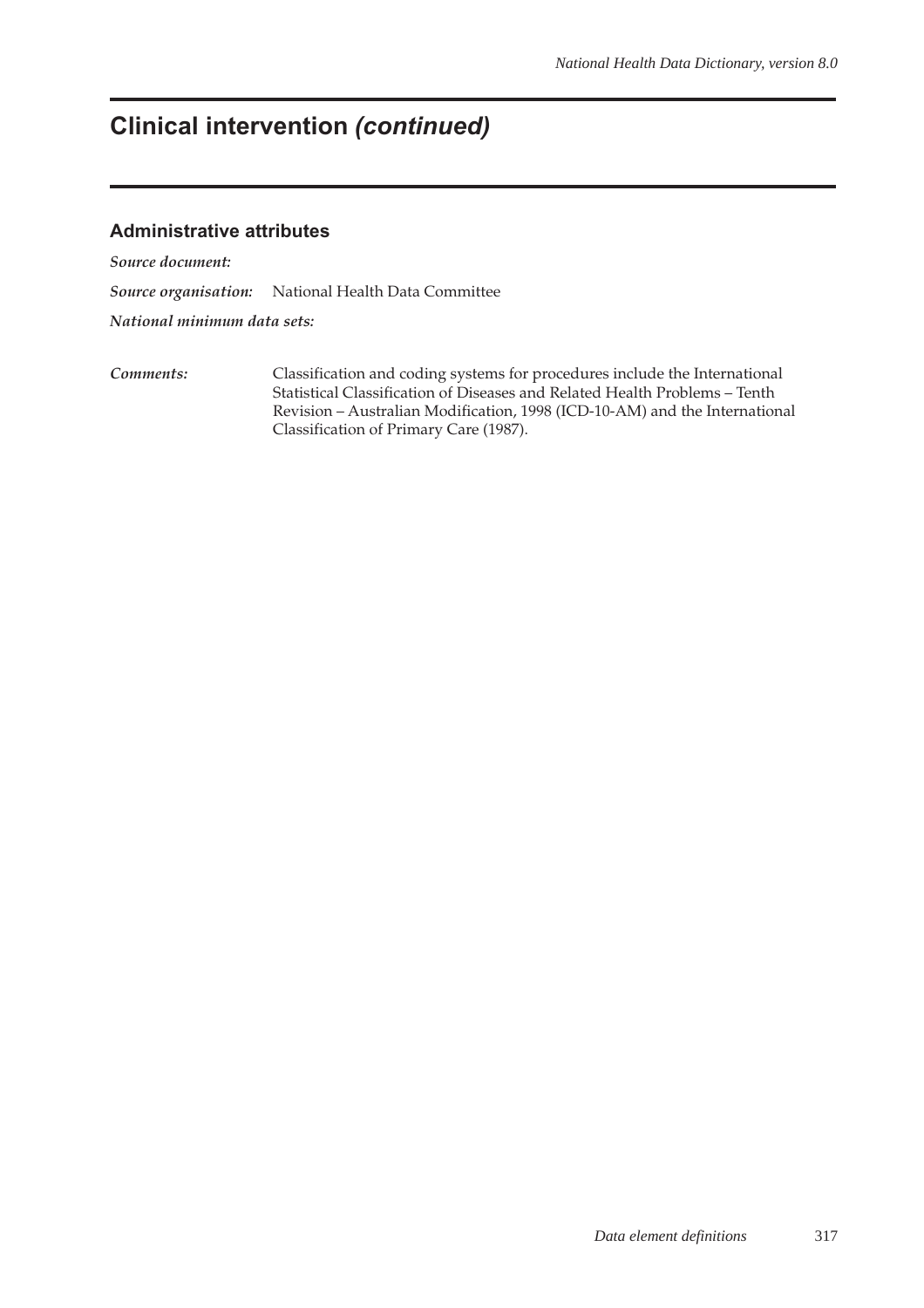## **Procedure**

| Admin. status:                          | <b>CURRENT</b>                          | 1/07/99                                                                                                                                                                                                                                                                                                                                                                                                                                                                                |                        |   |
|-----------------------------------------|-----------------------------------------|----------------------------------------------------------------------------------------------------------------------------------------------------------------------------------------------------------------------------------------------------------------------------------------------------------------------------------------------------------------------------------------------------------------------------------------------------------------------------------------|------------------------|---|
| Identifying and definitional attributes |                                         |                                                                                                                                                                                                                                                                                                                                                                                                                                                                                        |                        |   |
| Knowledgebase ID:                       | 000137                                  |                                                                                                                                                                                                                                                                                                                                                                                                                                                                                        | <i>Version number:</i> | 5 |
| Data element type:                      | <b>DATA ELEMENT</b>                     |                                                                                                                                                                                                                                                                                                                                                                                                                                                                                        |                        |   |
| Definition:                             | A clinical intervention that:           |                                                                                                                                                                                                                                                                                                                                                                                                                                                                                        |                        |   |
|                                         | - is surgical in nature; and/or         |                                                                                                                                                                                                                                                                                                                                                                                                                                                                                        |                        |   |
|                                         | - carries a procedural risk; and/or     |                                                                                                                                                                                                                                                                                                                                                                                                                                                                                        |                        |   |
|                                         | - carries an anaesthetic risk; and/or   |                                                                                                                                                                                                                                                                                                                                                                                                                                                                                        |                        |   |
|                                         | - requires specialised training; and/or |                                                                                                                                                                                                                                                                                                                                                                                                                                                                                        |                        |   |
|                                         |                                         | - requires special facilities or equipment only available in an acute care setting.                                                                                                                                                                                                                                                                                                                                                                                                    |                        |   |
| Context:                                |                                         | Institutional health care: this item gives an indication of the extent to which<br>specialised resources, for example, human resources, theatres and equipment, are<br>used. It also provides an estimate of the numbers of surgical operations<br>performed and the extent to which particular procedures are used to resolve<br>medical problems. It is used for classification of episodes of acute care for<br>admitted patients into Australian Refined Diagnosis Related Groups. |                        |   |

### **Relational and representational attributes**

| Datatype:           | Numeric                                                                                           |        |                                                                                                                                                                                                                                             | Representational form:                                                                                                                                                                                                 | <b>CODE</b>                                                                      |  |  |
|---------------------|---------------------------------------------------------------------------------------------------|--------|---------------------------------------------------------------------------------------------------------------------------------------------------------------------------------------------------------------------------------------------|------------------------------------------------------------------------------------------------------------------------------------------------------------------------------------------------------------------------|----------------------------------------------------------------------------------|--|--|
| Field size:         | Min. 7                                                                                            | Max. 7 |                                                                                                                                                                                                                                             | Representational layout: NNNNN-NN                                                                                                                                                                                      |                                                                                  |  |  |
| Data domain:        |                                                                                                   |        |                                                                                                                                                                                                                                             |                                                                                                                                                                                                                        |                                                                                  |  |  |
| Guide for use:      |                                                                                                   |        |                                                                                                                                                                                                                                             | accordance with the ICD-10-AM Australian Coding Standards.                                                                                                                                                             | Admitted patients: record all procedures undertaken during an episode of care in |  |  |
|                     |                                                                                                   |        |                                                                                                                                                                                                                                             | The order of codes should be determined using the following hierarchy:                                                                                                                                                 |                                                                                  |  |  |
|                     | - procedure performed for treatment of the principal diagnosis                                    |        |                                                                                                                                                                                                                                             |                                                                                                                                                                                                                        |                                                                                  |  |  |
|                     | - procedure performed for the treatment of an additional diagnosis                                |        |                                                                                                                                                                                                                                             |                                                                                                                                                                                                                        |                                                                                  |  |  |
|                     | - diagnostic/exploratory procedure related to the principal diagnosis; or                         |        |                                                                                                                                                                                                                                             |                                                                                                                                                                                                                        |                                                                                  |  |  |
|                     | - diagnostic/exploratory procedure related to an additional diagnosis for the<br>episode of care. |        |                                                                                                                                                                                                                                             |                                                                                                                                                                                                                        |                                                                                  |  |  |
|                     |                                                                                                   |        | The first edition of ICD-10-AM, the Australian modification of ICD-10, was<br>published by the National Centre for Classification in Health and implemented<br>from July 1998. The second edition will be published for use from July 2000. |                                                                                                                                                                                                                        |                                                                                  |  |  |
|                     |                                                                                                   |        |                                                                                                                                                                                                                                             | New South Wales, Victoria, the Australian Capital Territory and the Northern<br>this classification from 1 July 1999.                                                                                                  | Territory implemented ICD-10-AM from 1 July 1998. Other States will implement    |  |  |
| Verification rules: |                                                                                                   |        |                                                                                                                                                                                                                                             | AM procedure codes and validated against the nationally agreed age and sex<br>edits. More extensive edit checking of codes may be utilised within individual<br>hospitals and State and Territory information systems. | As a minimum requirement procedure codes must be valid codes from ICD-10-        |  |  |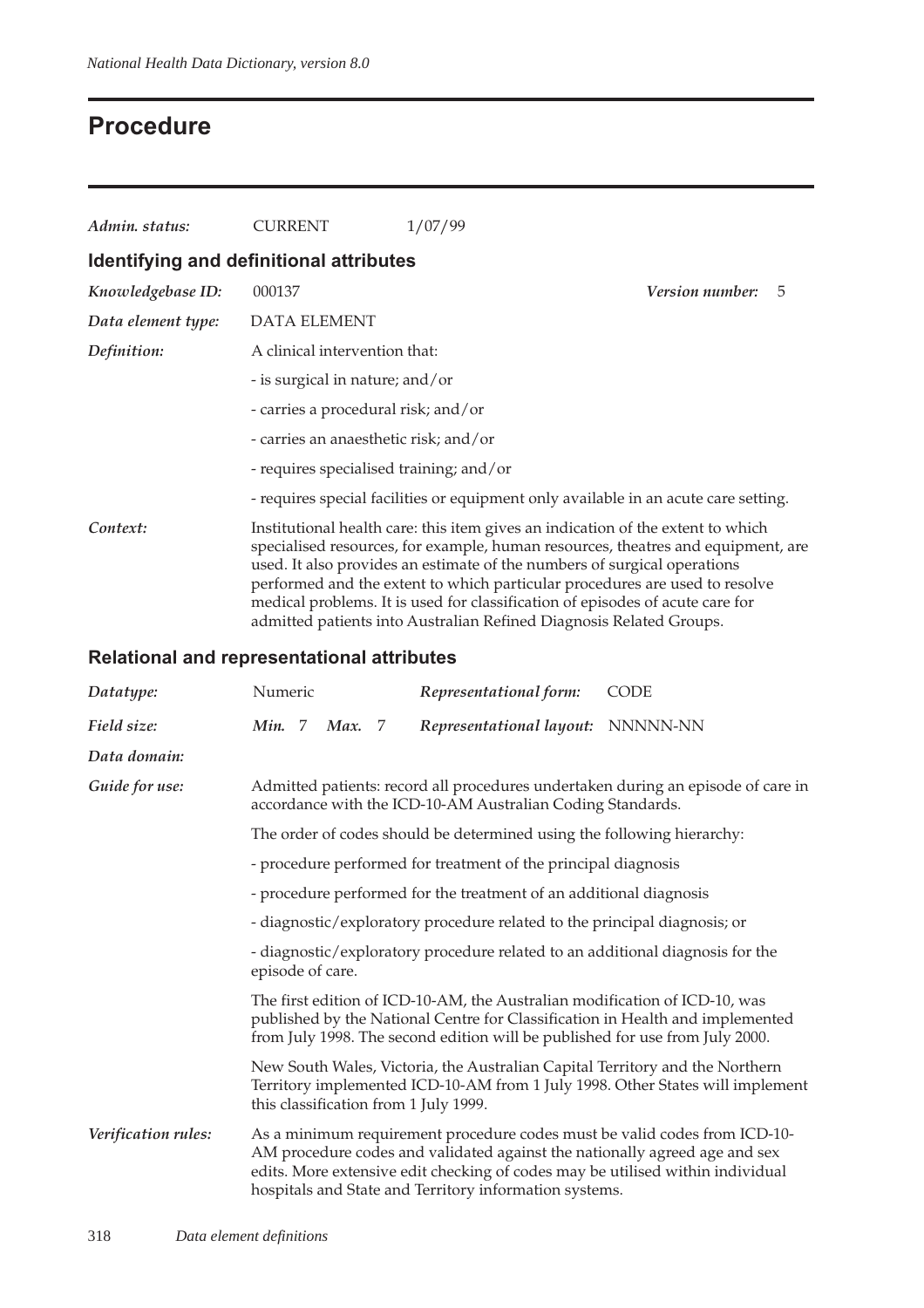## **Procedure** *(continued)*

| Collection methods:              | Record and code all procedures undertaken during the episode of care in<br>accordance with the ICD-10-AM Australian Coding Standards. An unlimited<br>number of diagnosis and procedure codes should be able to be collected in<br>hospital morbidity systems. Where this is not possible, a minimum of 20 codes<br>should be able to be collected. Procedures are derived from and must be<br>substantiated by clinical documentation. |  |  |  |  |  |
|----------------------------------|-----------------------------------------------------------------------------------------------------------------------------------------------------------------------------------------------------------------------------------------------------------------------------------------------------------------------------------------------------------------------------------------------------------------------------------------|--|--|--|--|--|
| Related data:                    | supersedes previous data element Principal procedure - ICD-9-CM code,<br>version 3                                                                                                                                                                                                                                                                                                                                                      |  |  |  |  |  |
|                                  | supersedes previous data element Additional procedures-ICD-9-CM code,<br>version 3                                                                                                                                                                                                                                                                                                                                                      |  |  |  |  |  |
|                                  | is used in conjunction with Indicator procedure, version 3                                                                                                                                                                                                                                                                                                                                                                              |  |  |  |  |  |
|                                  | is qualified by Principal diagnosis, version 3                                                                                                                                                                                                                                                                                                                                                                                          |  |  |  |  |  |
|                                  | is qualified by Additional diagnosis, version 4                                                                                                                                                                                                                                                                                                                                                                                         |  |  |  |  |  |
|                                  | supersedes previous data element Principal procedure - ICD-10-AM code,<br>version 4                                                                                                                                                                                                                                                                                                                                                     |  |  |  |  |  |
|                                  | supersedes previous data element Additional procedures - ICD-10-AM code,<br>version 4                                                                                                                                                                                                                                                                                                                                                   |  |  |  |  |  |
| <b>Administrative attributes</b> |                                                                                                                                                                                                                                                                                                                                                                                                                                         |  |  |  |  |  |

*Source document:* International Statistical Classification of Diseases and Related Health Problems – Tenth Revision – Australian Modification (1998); National Centre for Classification in Health, Sydney. *Source organisation:* National Centre for Classification in Health, National Health Data Committee *National minimum data sets:* Institutional health care  $\frac{1}{07/99}$  to *Comments:* The National Centre for Classification in Health advises the National Health Data

Committee of relevant changes to the ICD-10-AM.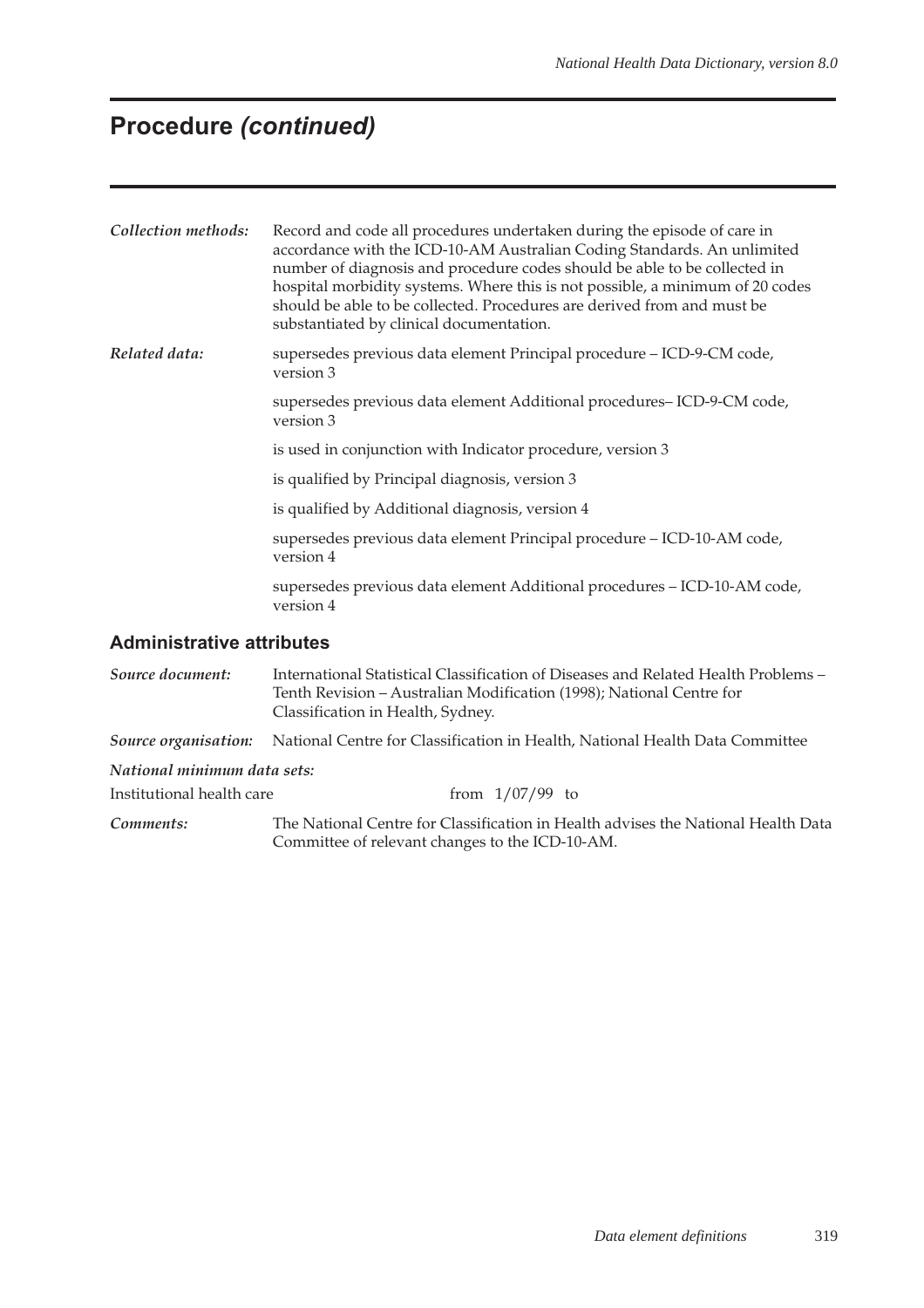## **Indicator procedure**

| Admin. status:                          | <b>CURRENT</b>                        | 1/07/97                                                                                                                                                                                                                                                                                                                                                                                                                                                                                                                                                                                                                                      |  |  |  |  |  |  |  |
|-----------------------------------------|---------------------------------------|----------------------------------------------------------------------------------------------------------------------------------------------------------------------------------------------------------------------------------------------------------------------------------------------------------------------------------------------------------------------------------------------------------------------------------------------------------------------------------------------------------------------------------------------------------------------------------------------------------------------------------------------|--|--|--|--|--|--|--|
| Identifying and definitional attributes |                                       |                                                                                                                                                                                                                                                                                                                                                                                                                                                                                                                                                                                                                                              |  |  |  |  |  |  |  |
| Knowledgebase ID:                       | 000073                                | <b>Version number:</b><br>3                                                                                                                                                                                                                                                                                                                                                                                                                                                                                                                                                                                                                  |  |  |  |  |  |  |  |
| Data element type:                      | <b>DATA ELEMENT</b>                   |                                                                                                                                                                                                                                                                                                                                                                                                                                                                                                                                                                                                                                              |  |  |  |  |  |  |  |
| Definition:                             | associated with long waiting periods. | An indicator procedure is a procedure which is of high volume, and is often                                                                                                                                                                                                                                                                                                                                                                                                                                                                                                                                                                  |  |  |  |  |  |  |  |
| Context:                                |                                       | Waiting list statistics for indicator procedures give a specific indication of<br>performance in particular areas of elective care provision.                                                                                                                                                                                                                                                                                                                                                                                                                                                                                                |  |  |  |  |  |  |  |
|                                         |                                       | It is not always possible to code all elective surgery procedures at the time of<br>addition to the waiting list. Reasons for this include that the surgeon may be<br>uncertain of the exact procedure to be performed, and that the large number of<br>procedures possible and lack of consistent nomenclature would make coding<br>errors likely. Furthermore, the increase in workload for clerical staff may not be<br>acceptable. However, a relatively small number of procedures account for the<br>bulk of the elective surgery workload. Therefore, a list of common procedures<br>with a tendency to long waiting times is useful. |  |  |  |  |  |  |  |
|                                         |                                       | Waiting time statistics by procedure are useful to patients and referring doctors.<br>In addition, waiting time data by procedure assists in planning and resource                                                                                                                                                                                                                                                                                                                                                                                                                                                                           |  |  |  |  |  |  |  |

allocation, audit and performance monitoring.

# **Relational and representational attributes**

| Datatype:               | Numeric |                        |  | Representational form:                | <b>CODE</b> |
|-------------------------|---------|------------------------|--|---------------------------------------|-------------|
| Field size:             | Min. 2  | Max. 2                 |  | Representational layout:              | <b>NN</b>   |
| Data domain:            | 01      | Cataract extraction    |  |                                       |             |
|                         | 02      | Cholecystecomy         |  |                                       |             |
|                         | 03      |                        |  | Coronary artery bypass graft          |             |
|                         | 04      | Cystoscopy             |  |                                       |             |
| 05<br>Haemorrhoidectomy |         |                        |  |                                       |             |
|                         | 06      | Hysterectomy           |  |                                       |             |
|                         | 07      | Inguinal herniorrhaphy |  |                                       |             |
|                         | 08      | Myringoplasty          |  |                                       |             |
|                         | 09      | Myringotomy            |  |                                       |             |
|                         | 10      | Prostatectomy          |  |                                       |             |
|                         | 11      | Septoplasty            |  |                                       |             |
|                         | 12      | Tonsillectomy          |  |                                       |             |
|                         | 13      | Total hip replacement  |  |                                       |             |
|                         | 14      | Total knee replacement |  |                                       |             |
|                         | 15      |                        |  | Varicose veins stripping and ligation |             |

16 Not applicable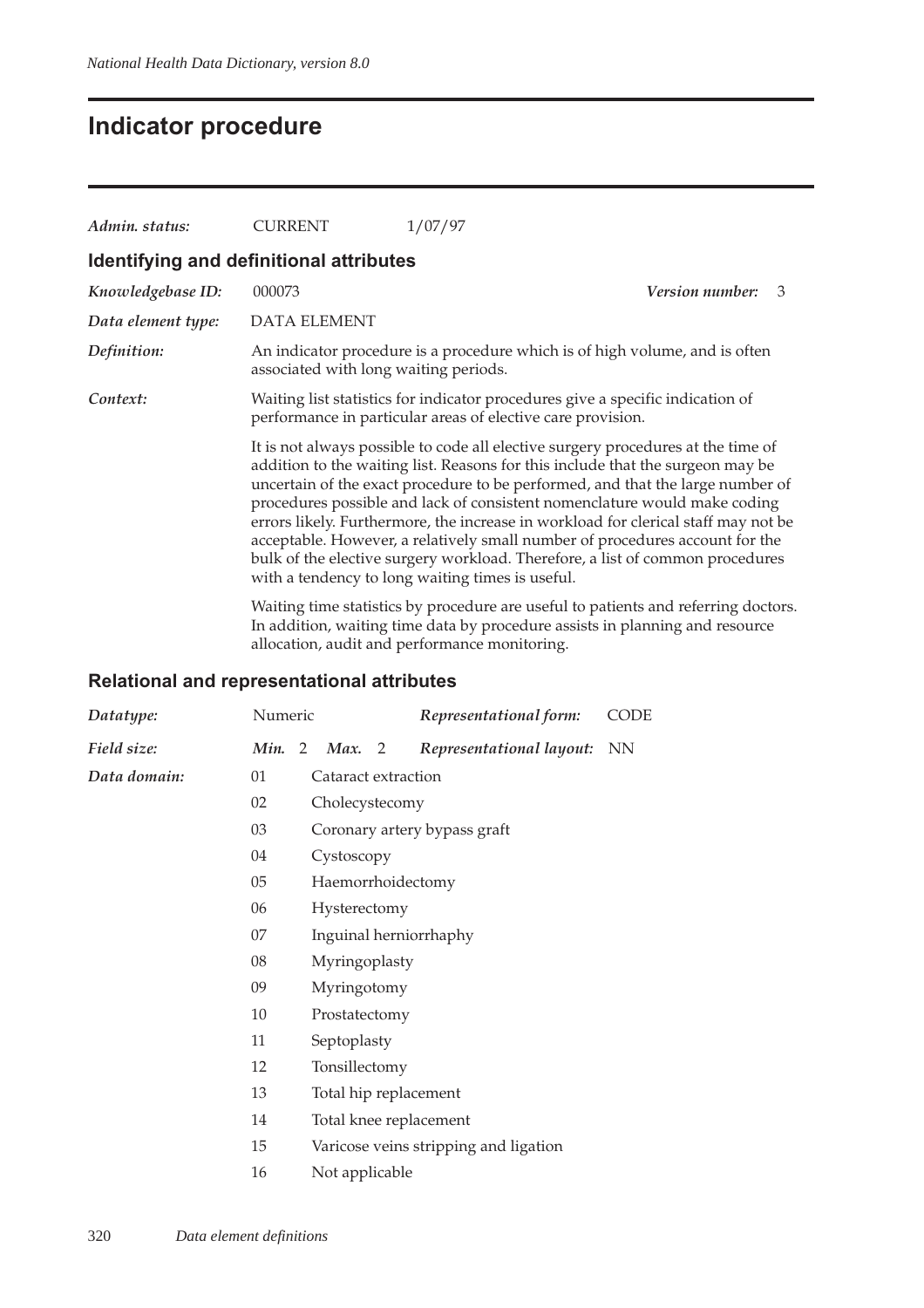## **Indicator procedure** *(continued)*

| Guide for use:                   | These procedure terms are defined by the ICD-10-AM (1998) codes which are<br>listed in comments below. Where a patient is awaiting more than one indicator<br>procedure, all codes should be listed. This is because the intention is to count<br>procedures rather than patients in this instance. |  |  |  |  |  |  |  |
|----------------------------------|-----------------------------------------------------------------------------------------------------------------------------------------------------------------------------------------------------------------------------------------------------------------------------------------------------|--|--|--|--|--|--|--|
|                                  | These are planned procedures for the waiting list, not what is actually performed<br>during hospitalisation.                                                                                                                                                                                        |  |  |  |  |  |  |  |
|                                  | New South Wales, Victoria, Australian Capital Territory and Northern Territory<br>implemented ICD-10-AM from 1 July 1998, other States will be implementing<br>ICD-10-AM from 1 July 1999.                                                                                                          |  |  |  |  |  |  |  |
| Verification rules:              | Zero filled, right justified.                                                                                                                                                                                                                                                                       |  |  |  |  |  |  |  |
| Collection methods:              |                                                                                                                                                                                                                                                                                                     |  |  |  |  |  |  |  |
| Related data:                    | supersedes previous data element Indicator procedure - ICD-9-CM code,<br>version 2                                                                                                                                                                                                                  |  |  |  |  |  |  |  |
|                                  | supplements the data element Waiting list category, version 3                                                                                                                                                                                                                                       |  |  |  |  |  |  |  |
|                                  | is used in conjunction with Procedure, version 5                                                                                                                                                                                                                                                    |  |  |  |  |  |  |  |
| <b>Administrative attributes</b> |                                                                                                                                                                                                                                                                                                     |  |  |  |  |  |  |  |
| Source document:                 | International Statistical Classification of Diseases and Related Health Problems -<br>Tenth Revision - Australian Modification (1998) National Centre for Classification<br>in Health, Sydney.                                                                                                      |  |  |  |  |  |  |  |
| Source organisation:             | National Health Data Committee                                                                                                                                                                                                                                                                      |  |  |  |  |  |  |  |
| National minimum data sets:      |                                                                                                                                                                                                                                                                                                     |  |  |  |  |  |  |  |
| Elective surgery waiting times   | from $1/07/94$ to                                                                                                                                                                                                                                                                                   |  |  |  |  |  |  |  |
| Comments:                        | The list of indicator procedures may be reviewed from time to time. Some health<br>authorities already code a larger number of waiting list procedures.                                                                                                                                             |  |  |  |  |  |  |  |
|                                  | ICD-10-AM codes.                                                                                                                                                                                                                                                                                    |  |  |  |  |  |  |  |
|                                  | cataract extraction:                                                                                                                                                                                                                                                                                |  |  |  |  |  |  |  |
|                                  | 42698-00 [195], 42702-00 [195], 42702-01 [195],                                                                                                                                                                                                                                                     |  |  |  |  |  |  |  |
|                                  | 42698-01 [196], 42702-02 [196], 42702-03 [196],                                                                                                                                                                                                                                                     |  |  |  |  |  |  |  |
|                                  | 42698-02 [197], 42702-04 [197], 42702-05 [197],                                                                                                                                                                                                                                                     |  |  |  |  |  |  |  |

42698-03 [198], 42702-06 [198], 42702-07 [198], 42698-04 [199], 42702-08 [199], 42702-09 [199], 42731-01 [200], 42698-05 [200], 42702-10 [200], 42722-00 [201], 42734-00 [201], 42788-00 [201], 42719-00 [201], 42731-00 [201], 42719-02 [201], 42791-02 [201], 42702-11 [200], 42716-00 [202]

30443-00 [965], 30454-01 [965], 30455-00 [965], 30445-00 [965], 30446-00 [965], 30448-00 [965],

cholecystectomy:

30449-00 [965]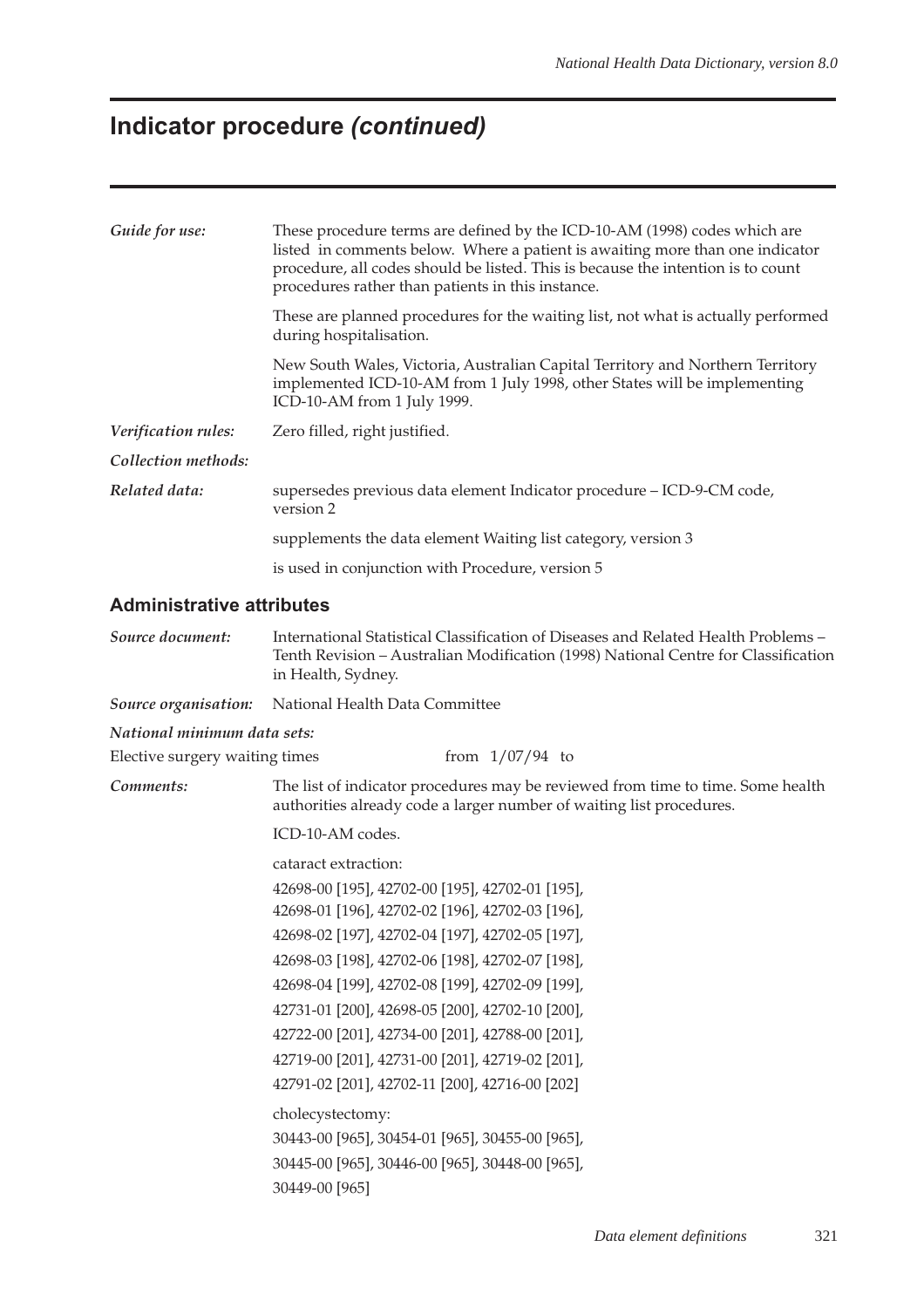### **Indicator procedure** *(continued)*

```
Comments (cont'd): coronary artery bypass graft:
            38497-00 [672], 38497-01 [672], 39497-02 [672],
            38497-03 [672], 38497-04 [673], 38497-05 [673],
            38497-06 [673], 39497-07 [673], 38500-00 [674],
            38503-00 [674], 38500-01 [675], 38503-01 [675],
            38500-02 [676], 38503-02 [676], 38500-03 [677],
            38503-03 [677], 38500-04 [678], 38503-04 [678],
            90201-00 [679], 90201-01 [679], 90201-02 [679],
            90201-03 [679]
            cystoscopy:
            36812-00 [1088], 36812-01 [1088], 36836-00 [1097]
            haemorrhoidectomy:
            32138-00 [949], 32132-00 [949], 32135-00 [949], 32135-01 [949]
            hysterectomy:
            35653-00 [1268], 35653-01 [1268],
            35653-02 [1268], 35653-03 [1268],
            35661-00 [1268], 35670-00 [1268],
            35667-00 [1268], 35664-00 [1268],
            35657-00 [1269], 35750-00 [1269],
            35756-00 [1269], 35673-00 [1269],
            35673-01 [1269], 35753-00 [1269],
            35753-01 [1269], 35756-01 [1269],
            35756-02 [1269], 35667-01 [1269],
            35664-01 [1269], 90450-00 [1238],
            90450-01 [1269], 90450-02 [1238]
            inguinal herniorrhaphy:
            30614-03 [990], 30615-00 [997], 30609-03 [990], 30614-02 [990], 30609-02 [990]
            myringoplasty:
            41527-00 [313], 41530-00 [313], 41533-01 [313], 41542-00 [315]
            myringotomy:
            41626-00 [309], 41626-01 [309], 41632-00 [309], 41632-01 [309]
            prostatectomy:
            37203-00 [1165], 37203-01 [1165],
            37203-02 [1165], 37207-00 [1166],
            37207-01 [1166], 37200-00 [1166],
            37200-01 [1166], 37200-02 [1166],
            37200-06 [1166], 37200-03 [1167],
            37200-04 [1167], 37209-00 [1167],
            37200-05 [1167], 90407-00 [1168],
            36839-03 [1162], 36869-01 [1162]
```
322 *Data element definitions*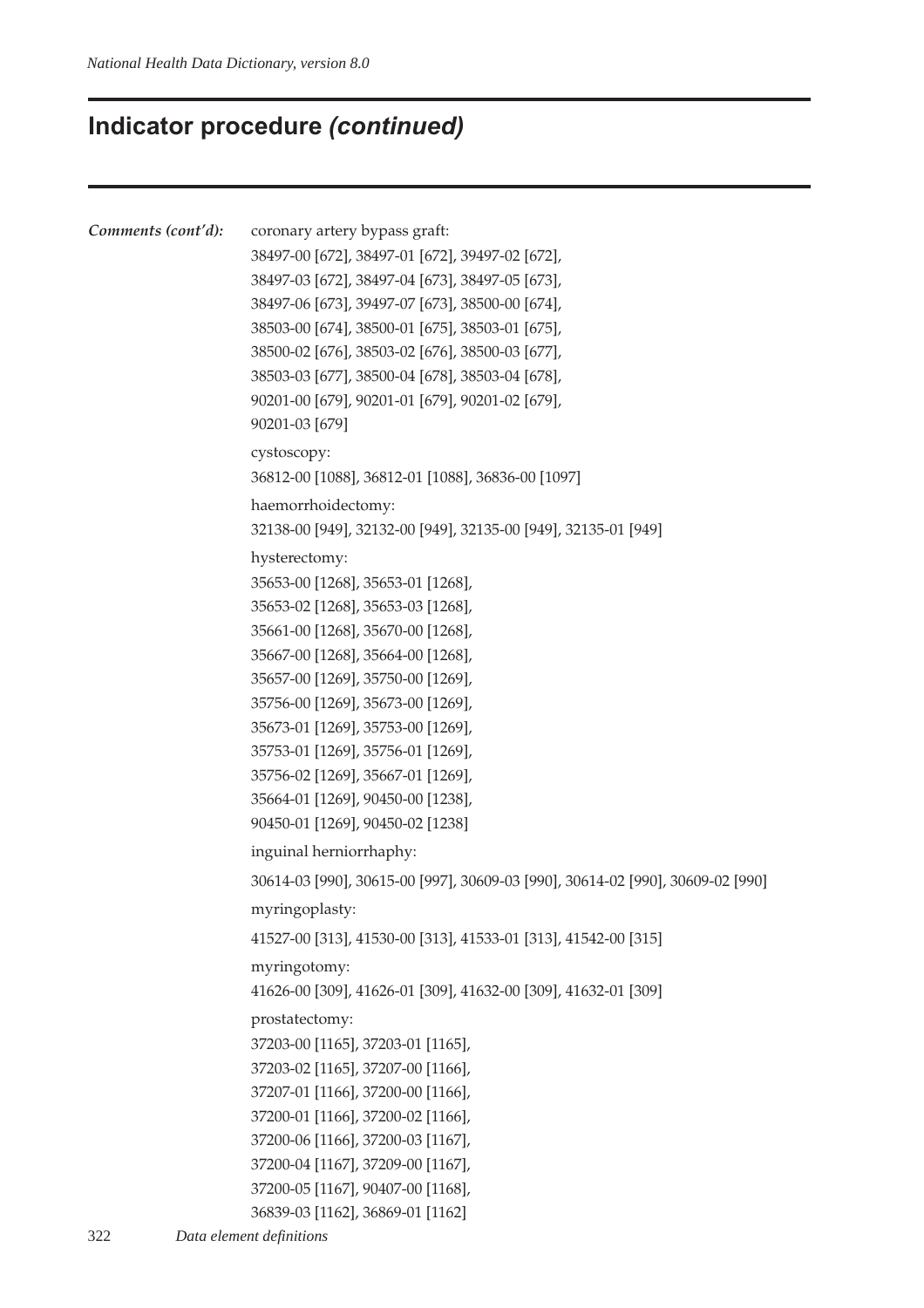# **Indicator procedure** *(continued)*

| Comments (cont'd): | septoplasty:                                    |  |  |  |  |  |  |
|--------------------|-------------------------------------------------|--|--|--|--|--|--|
|                    | 41671-02 [379], 41671-03 [379], 41671-00 [378]  |  |  |  |  |  |  |
|                    | tonsillectomy:                                  |  |  |  |  |  |  |
|                    | 41789-00 [412], 41789-01 [[412]                 |  |  |  |  |  |  |
|                    | total hip replacement:                          |  |  |  |  |  |  |
|                    | 49318-00 [1489], 49319-00 [1489],               |  |  |  |  |  |  |
|                    | 49324-00 [1492], 49327-00 [1492],               |  |  |  |  |  |  |
|                    | 49330-00 [1492], 49333-00 [1492],               |  |  |  |  |  |  |
|                    | 49345-00 [1492], 49346-00 [1492]                |  |  |  |  |  |  |
|                    | total knee replacement:                         |  |  |  |  |  |  |
|                    | 49518-00 [1518], 49519-00 [1518],               |  |  |  |  |  |  |
|                    | 49521-00 [1519], 49521-01 [1519],               |  |  |  |  |  |  |
|                    | 49521-02 [1519], 49521-03 [1519],               |  |  |  |  |  |  |
|                    | 49524-00 [1519], 49524-01 [1519],               |  |  |  |  |  |  |
|                    | 49527-00 [1524], 49530-00 [1523],               |  |  |  |  |  |  |
|                    | 49530-01 [1523], 49533-00 [1523],               |  |  |  |  |  |  |
|                    | 49554-00 [1523], 49534-00 [1519],               |  |  |  |  |  |  |
|                    | 49517-00 [1518]                                 |  |  |  |  |  |  |
|                    | varicose veins:                                 |  |  |  |  |  |  |
|                    | 32508-00 [727], 32508-01 [727], 32511-00 [727], |  |  |  |  |  |  |
|                    | 32504-01 [728], 32505-00 [728], 32514-00 [737]  |  |  |  |  |  |  |
|                    |                                                 |  |  |  |  |  |  |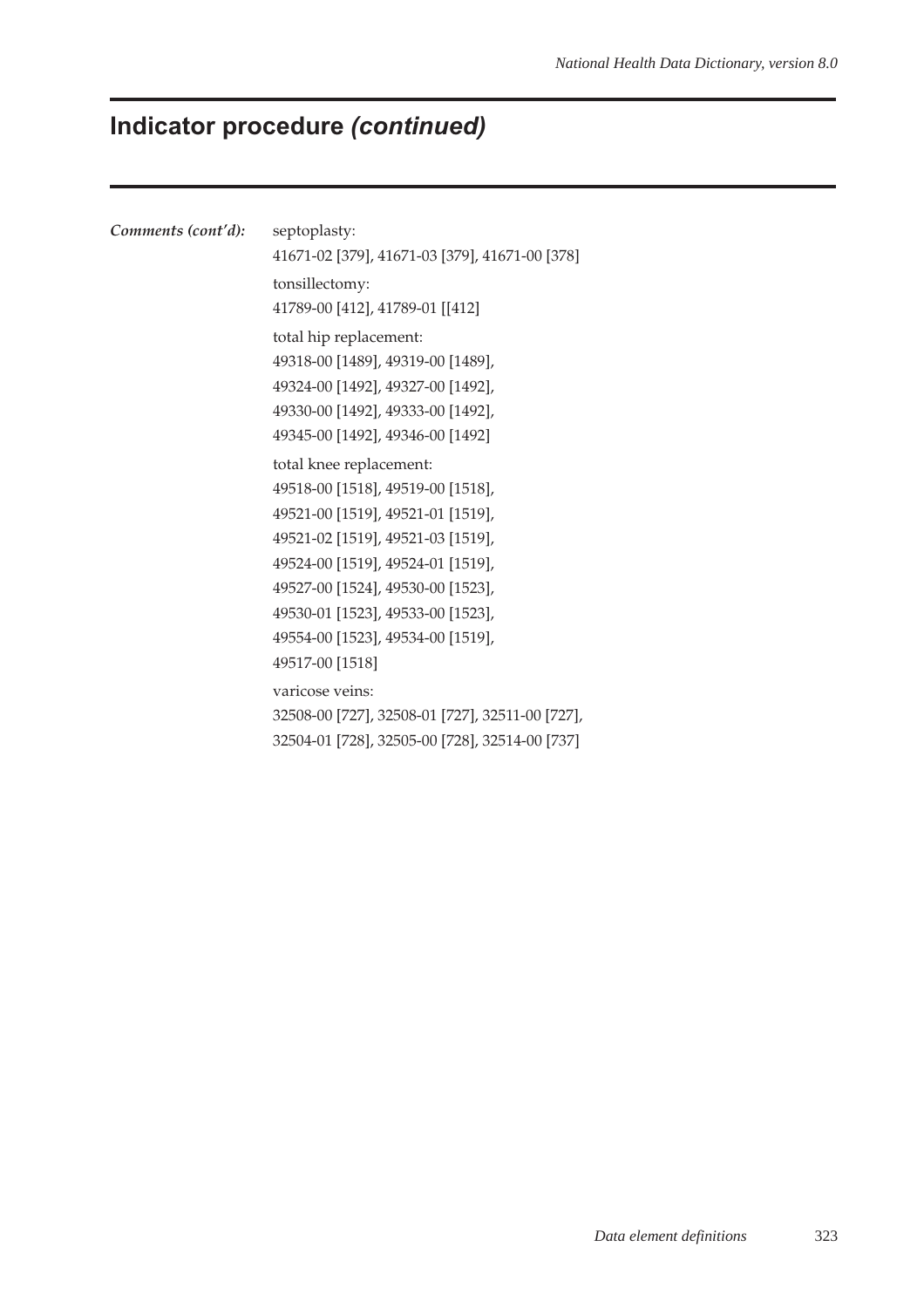# **Date of first delivery of service**

| Admin. status:                          | <b>CURRENT</b>                                                                                                                                                                                                                                                                                                                                                                                                                                                                     | 1/07/98                                                                                                                                                                                                                                |  |  |  |  |  |
|-----------------------------------------|------------------------------------------------------------------------------------------------------------------------------------------------------------------------------------------------------------------------------------------------------------------------------------------------------------------------------------------------------------------------------------------------------------------------------------------------------------------------------------|----------------------------------------------------------------------------------------------------------------------------------------------------------------------------------------------------------------------------------------|--|--|--|--|--|
| Identifying and definitional attributes |                                                                                                                                                                                                                                                                                                                                                                                                                                                                                    |                                                                                                                                                                                                                                        |  |  |  |  |  |
| Knowledgebase ID:                       | 000038                                                                                                                                                                                                                                                                                                                                                                                                                                                                             | <b>Version number:</b><br>2                                                                                                                                                                                                            |  |  |  |  |  |
| Data element type:                      | <b>DATA ELEMENT</b>                                                                                                                                                                                                                                                                                                                                                                                                                                                                |                                                                                                                                                                                                                                        |  |  |  |  |  |
| Definition:                             | The date of first delivery of service to a person in a non-institutional setting.                                                                                                                                                                                                                                                                                                                                                                                                  |                                                                                                                                                                                                                                        |  |  |  |  |  |
|                                         | The definition excludes:<br>- visits made to persons in institutional settings such as liaison visits or discharge<br>planning visits, made in a hospital or nursing home, with the intent of planning<br>for the future delivery of community-based services;<br>- first visits where there is no contact with the person, such as a first visit where<br>no-one is at home.<br>- telephone, letter or other such contacts made with the person prior to the first<br>home visit. |                                                                                                                                                                                                                                        |  |  |  |  |  |
|                                         |                                                                                                                                                                                                                                                                                                                                                                                                                                                                                    |                                                                                                                                                                                                                                        |  |  |  |  |  |
|                                         |                                                                                                                                                                                                                                                                                                                                                                                                                                                                                    |                                                                                                                                                                                                                                        |  |  |  |  |  |
|                                         |                                                                                                                                                                                                                                                                                                                                                                                                                                                                                    |                                                                                                                                                                                                                                        |  |  |  |  |  |
|                                         | delivery of service will be the same.                                                                                                                                                                                                                                                                                                                                                                                                                                              | In situations where the first delivery of service determines that no future visit<br>needs to be made, the Date of first Delivery of service and the Date of last                                                                      |  |  |  |  |  |
| Context:                                |                                                                                                                                                                                                                                                                                                                                                                                                                                                                                    | The Date of first delivery of service is used for the analysis of time periods within<br>a care episode and to locate that episode in time. The date relates to the first<br>delivery of formal services within the community setting. |  |  |  |  |  |
|                                         | Deletianel and renresentetianel ettributes                                                                                                                                                                                                                                                                                                                                                                                                                                         |                                                                                                                                                                                                                                        |  |  |  |  |  |

#### **Relational and representational attributes**

| Datatype:           | Numeric                                                                                                                                                                                                                                                                                                                                                                                     |  |       |  | Representational form:                                                                                                                 | <b>DATE</b>                                                                       |
|---------------------|---------------------------------------------------------------------------------------------------------------------------------------------------------------------------------------------------------------------------------------------------------------------------------------------------------------------------------------------------------------------------------------------|--|-------|--|----------------------------------------------------------------------------------------------------------------------------------------|-----------------------------------------------------------------------------------|
| Field size:         | Min.8                                                                                                                                                                                                                                                                                                                                                                                       |  | Max.8 |  | Representational layout:                                                                                                               | <b>DDMMYYYY</b>                                                                   |
| Data domain:        | Valid dates                                                                                                                                                                                                                                                                                                                                                                                 |  |       |  |                                                                                                                                        |                                                                                   |
| Guide for use:      |                                                                                                                                                                                                                                                                                                                                                                                             |  |       |  |                                                                                                                                        |                                                                                   |
| Verification rules: |                                                                                                                                                                                                                                                                                                                                                                                             |  |       |  | This date may occur on the same day or prior to the Date of last delivery of<br>The date may be the same as the Date of first contact. | service, but must never occur after that date within the current episode of care. |
| Collection methods: | As long as contact is made with the person in a non-institutional setting, the Date<br>of first delivery of service must be recorded. Normally this will be the first home<br>or clinic visit and is the date most often referred to in a service agency as the<br>admission. This date applies whether a person is being admitted for the first time,<br>or is being re-admitted for care. |  |       |  |                                                                                                                                        |                                                                                   |
| Related data:       |                                                                                                                                                                                                                                                                                                                                                                                             |  |       |  |                                                                                                                                        | supersedes previous data element Date of first community nursing visit, version 1 |
|                     |                                                                                                                                                                                                                                                                                                                                                                                             |  |       |  | relates to the data element Date of first delivery of service, version 2                                                               |                                                                                   |

#### **Administrative attributes**

*Source document:*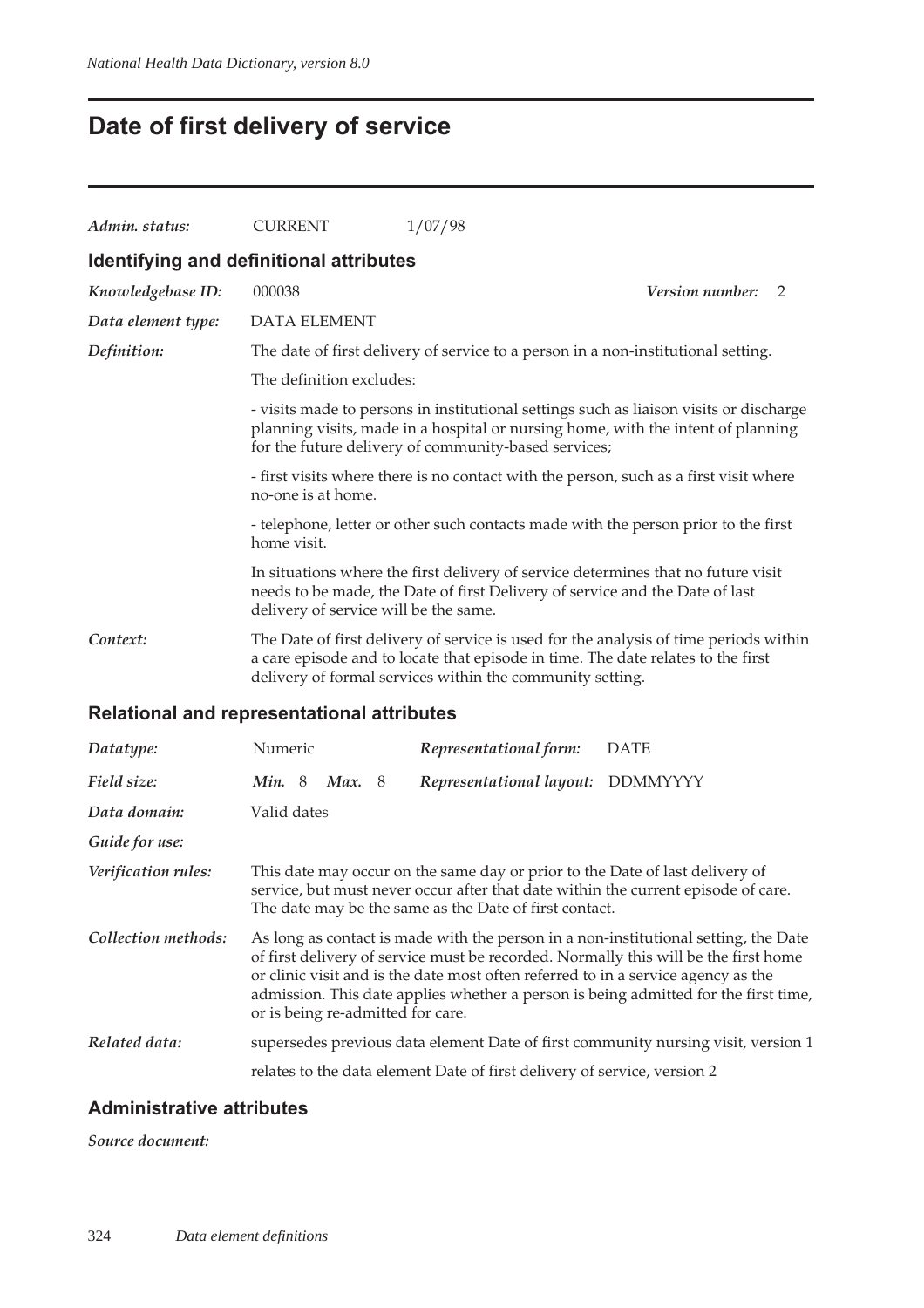## **Date of first delivery of service** *(continued)*

*Source organisation:* Australian Council of Community Nursing Services

*National minimum data sets:*

*Comments:* This date marks the most standard event, which occurs at the beginning of an episode of care in community setting. It should not be confused with the Date of first contact with a community nursing service; although they could be the same, the dates for both items must be recorded. Agencies providing hospital in the Home services should develop their own method of distinguishing between the period the person remains a formal patient of the hospital, with funding to receive services at home, and the discharge of the person into the care of the community service.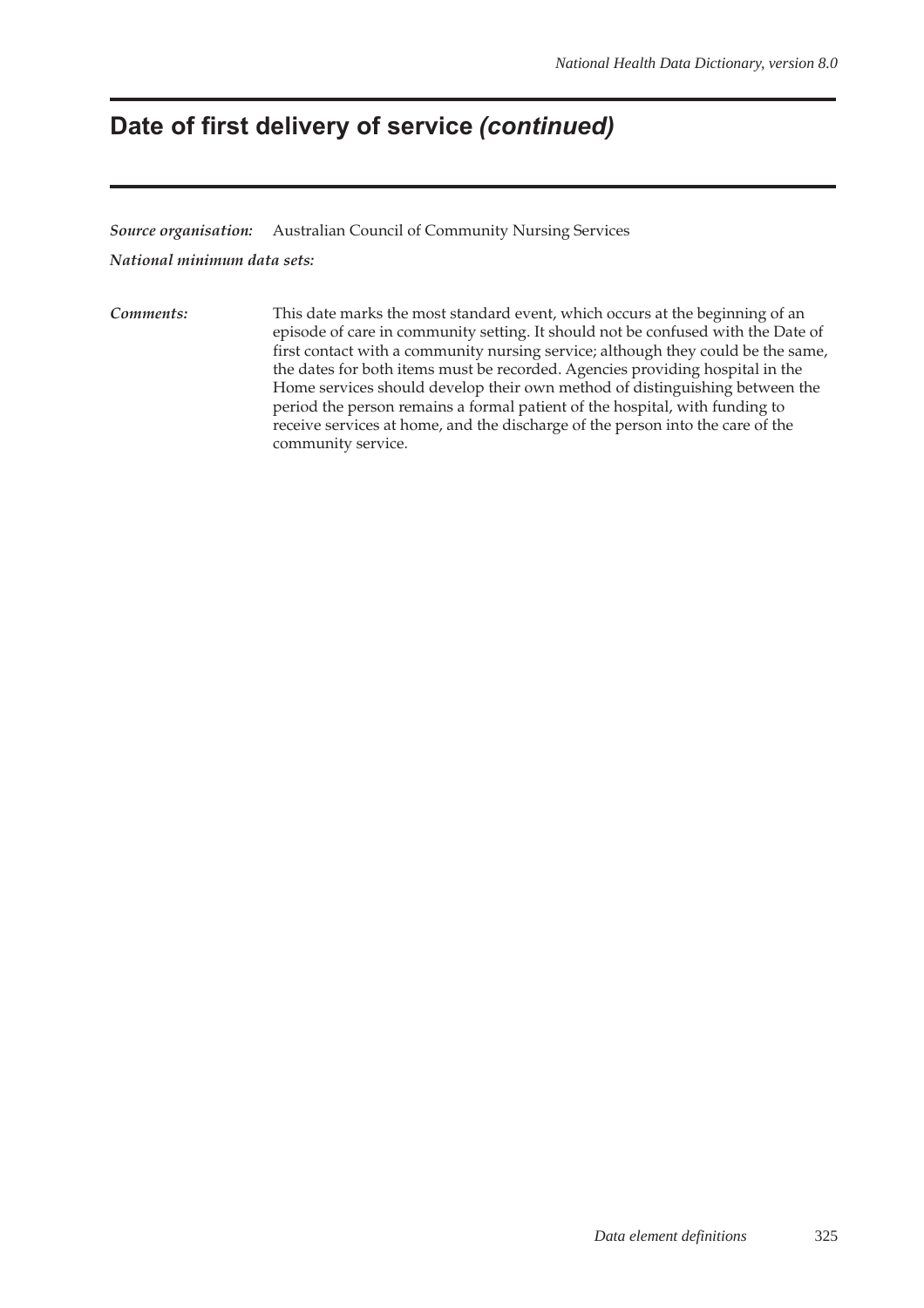### **Date of service event**

| Admin. status:                          | <b>CURRENT</b>                    | 1/07/98                                                                                                                                                                                                                                                                                                                                                                                   |                        |  |
|-----------------------------------------|-----------------------------------|-------------------------------------------------------------------------------------------------------------------------------------------------------------------------------------------------------------------------------------------------------------------------------------------------------------------------------------------------------------------------------------------|------------------------|--|
| Identifying and definitional attributes |                                   |                                                                                                                                                                                                                                                                                                                                                                                           |                        |  |
| Knowledgebase ID:                       | 000356                            |                                                                                                                                                                                                                                                                                                                                                                                           | <b>Version number:</b> |  |
| Data element type:                      | <b>DATA ELEMENT</b>               |                                                                                                                                                                                                                                                                                                                                                                                           |                        |  |
| Definition:                             |                                   | The day on which the delivery of a service commences. The service is defined as<br>commencing when a medical officer (or, if no medical officer is on duty in the<br>Emergency Department, a treating nurse) first takes responsibility for the<br>patient's care. The commencement of assessment of the patient by the medical<br>officer is included as taking responsibility for care. |                        |  |
| Context:                                | and calculation of waiting times. | Institutional health care: Required to identify the commencement of the service                                                                                                                                                                                                                                                                                                           |                        |  |

#### **Relational and representational attributes**

| Datatype:                        | Numeric               |          | Representational form:                                                   | <b>DATE</b>     |
|----------------------------------|-----------------------|----------|--------------------------------------------------------------------------|-----------------|
| Field size:                      | Min. $8$              | Max. $8$ | Representational layout:                                                 | <b>DDMMYYYY</b> |
| Data domain:                     | Valid dates           |          |                                                                          |                 |
| Guide for use:                   |                       |          |                                                                          |                 |
| <i>Verification rules:</i>       |                       |          |                                                                          |                 |
| Collection methods:              |                       |          |                                                                          |                 |
| Related data:                    | delivery, version 1   |          | relates to the data element Emergency Department waiting time to service |                 |
|                                  | Department, version 1 |          | relates to the data element concept Patient presentation at Emergency    |                 |
|                                  |                       |          | relates to the data element Time of service event, version 1             |                 |
| <b>Administrative attributes</b> |                       |          |                                                                          |                 |

*Source document:*

*Source organisation:* National Institution Based Ambulatory Model Reference Group; National Health Data Committe

#### *National minimum data sets:*

Emergency Department waiting times from  $1/07/99$  to

*Comments:* This data element supports the provision of unit record and/or summary level data by State and Territory health authorities as part of the Emergency Department Waiting Times National Minimum Data Set.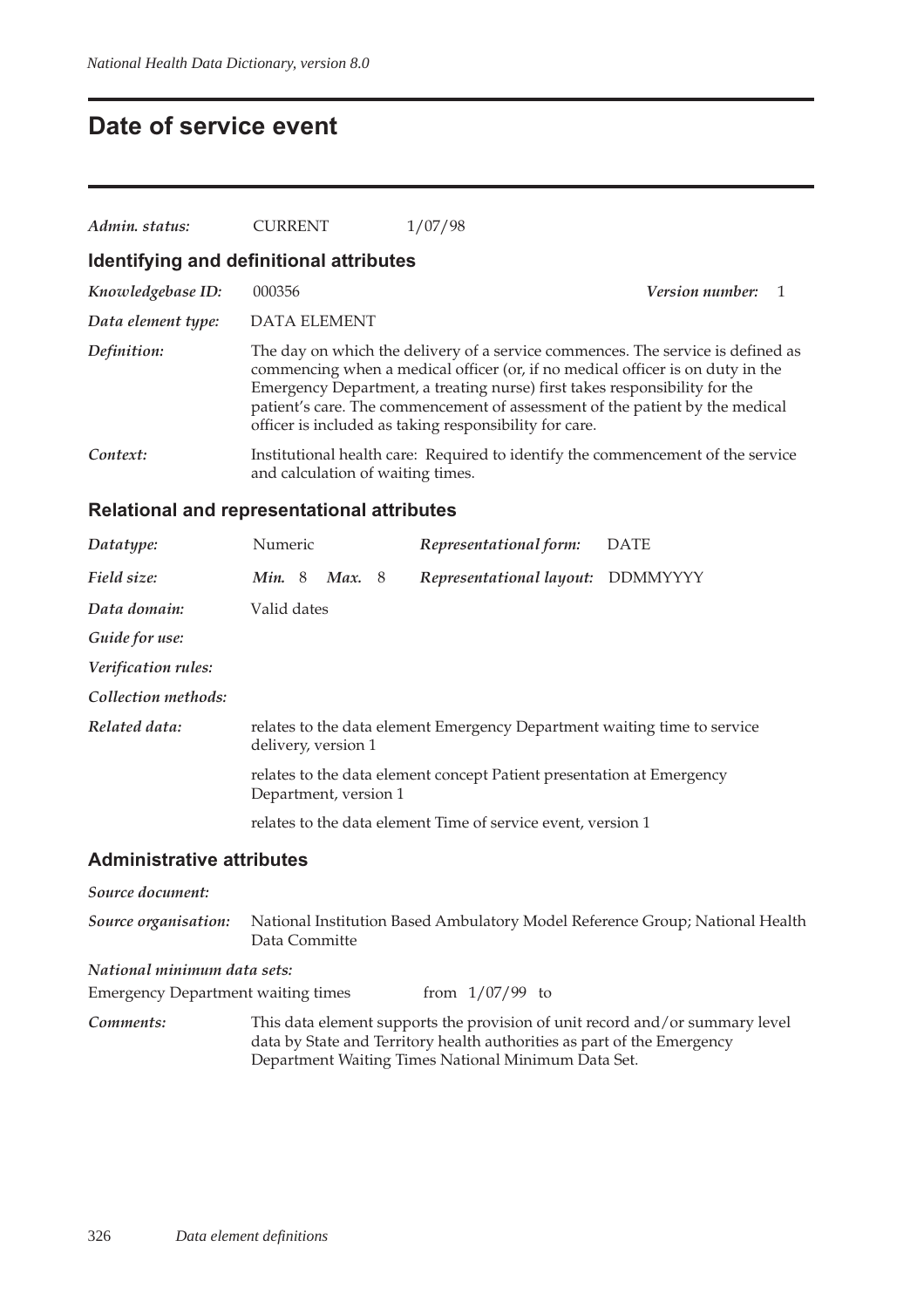## **Time of service event**

| Admin. status:                                                           | <b>CURRENT</b>                                                                                  | 1/07/98                                                                                                                                                                                                                                                                                                                                                                                    |                           |     |  |  |  |  |
|--------------------------------------------------------------------------|-------------------------------------------------------------------------------------------------|--------------------------------------------------------------------------------------------------------------------------------------------------------------------------------------------------------------------------------------------------------------------------------------------------------------------------------------------------------------------------------------------|---------------------------|-----|--|--|--|--|
|                                                                          | Identifying and definitional attributes                                                         |                                                                                                                                                                                                                                                                                                                                                                                            |                           |     |  |  |  |  |
| Knowledgebase ID:                                                        | 000357                                                                                          |                                                                                                                                                                                                                                                                                                                                                                                            | Version number:           | - 1 |  |  |  |  |
| Data element type:                                                       | <b>DATA ELEMENT</b>                                                                             |                                                                                                                                                                                                                                                                                                                                                                                            |                           |     |  |  |  |  |
| Definition:                                                              |                                                                                                 | The time at which the delivery of a service commences. The service is defined as<br>commencing when a medical officer (or, if no medical officer is on duty in the<br>Emergency Department, a treating nurse) first takes responsibility for the<br>patient's care. The commencement of assessment of the patient by the medical<br>officer is included as taking responsibility for care. |                           |     |  |  |  |  |
| Context:                                                                 | Institutional health care                                                                       |                                                                                                                                                                                                                                                                                                                                                                                            |                           |     |  |  |  |  |
|                                                                          | Relational and representational attributes                                                      |                                                                                                                                                                                                                                                                                                                                                                                            |                           |     |  |  |  |  |
| Datatype:                                                                | Numeric                                                                                         | Representational form:                                                                                                                                                                                                                                                                                                                                                                     | <b>QUANTITATIVE VALUE</b> |     |  |  |  |  |
| Field size:                                                              | Min. $4$<br>Max. $4$                                                                            | Representational layout: HHMM                                                                                                                                                                                                                                                                                                                                                              |                           |     |  |  |  |  |
| Data domain:                                                             |                                                                                                 | Expressed as hours and minutes using 24-hour clock                                                                                                                                                                                                                                                                                                                                         |                           |     |  |  |  |  |
| Guide for use:                                                           |                                                                                                 |                                                                                                                                                                                                                                                                                                                                                                                            |                           |     |  |  |  |  |
| Verification rules:                                                      |                                                                                                 |                                                                                                                                                                                                                                                                                                                                                                                            |                           |     |  |  |  |  |
| Collection methods:                                                      |                                                                                                 |                                                                                                                                                                                                                                                                                                                                                                                            |                           |     |  |  |  |  |
| Related data:                                                            | relates to the data element Admission date, version 3                                           |                                                                                                                                                                                                                                                                                                                                                                                            |                           |     |  |  |  |  |
|                                                                          | relates to the data element Emergency Department waiting time to service<br>delivery, version 1 |                                                                                                                                                                                                                                                                                                                                                                                            |                           |     |  |  |  |  |
|                                                                          | version 1                                                                                       | relates to the data element Emergency Department waiting time to admission,                                                                                                                                                                                                                                                                                                                |                           |     |  |  |  |  |
|                                                                          | Department, version 1                                                                           | relates to the data element concept Patient presentation at Emergency                                                                                                                                                                                                                                                                                                                      |                           |     |  |  |  |  |
|                                                                          |                                                                                                 | relates to the data element Date patient presents, version 1                                                                                                                                                                                                                                                                                                                               |                           |     |  |  |  |  |
|                                                                          |                                                                                                 | relates to the data element Time patient presents, version 1                                                                                                                                                                                                                                                                                                                               |                           |     |  |  |  |  |
|                                                                          |                                                                                                 | relates to the data element Type of visit, version 1                                                                                                                                                                                                                                                                                                                                       |                           |     |  |  |  |  |
|                                                                          |                                                                                                 | relates to the data element Time of triage, version 1                                                                                                                                                                                                                                                                                                                                      |                           |     |  |  |  |  |
|                                                                          |                                                                                                 | relates to the data element Date of service event, version 1                                                                                                                                                                                                                                                                                                                               |                           |     |  |  |  |  |
|                                                                          |                                                                                                 | relates to the data element Admission time, version 1                                                                                                                                                                                                                                                                                                                                      |                           |     |  |  |  |  |
| <b>Administrative attributes</b>                                         |                                                                                                 |                                                                                                                                                                                                                                                                                                                                                                                            |                           |     |  |  |  |  |
| Source document:                                                         |                                                                                                 |                                                                                                                                                                                                                                                                                                                                                                                            |                           |     |  |  |  |  |
| Source organisation:                                                     | Data Committe                                                                                   | National Institution Based Ambulatory Model Reference Group; National Health                                                                                                                                                                                                                                                                                                               |                           |     |  |  |  |  |
| National minimum data sets:<br><b>Emergency Department waiting times</b> |                                                                                                 | from $1/07/99$ to                                                                                                                                                                                                                                                                                                                                                                          |                           |     |  |  |  |  |
| Comments:                                                                |                                                                                                 |                                                                                                                                                                                                                                                                                                                                                                                            | Data element definitions  | 327 |  |  |  |  |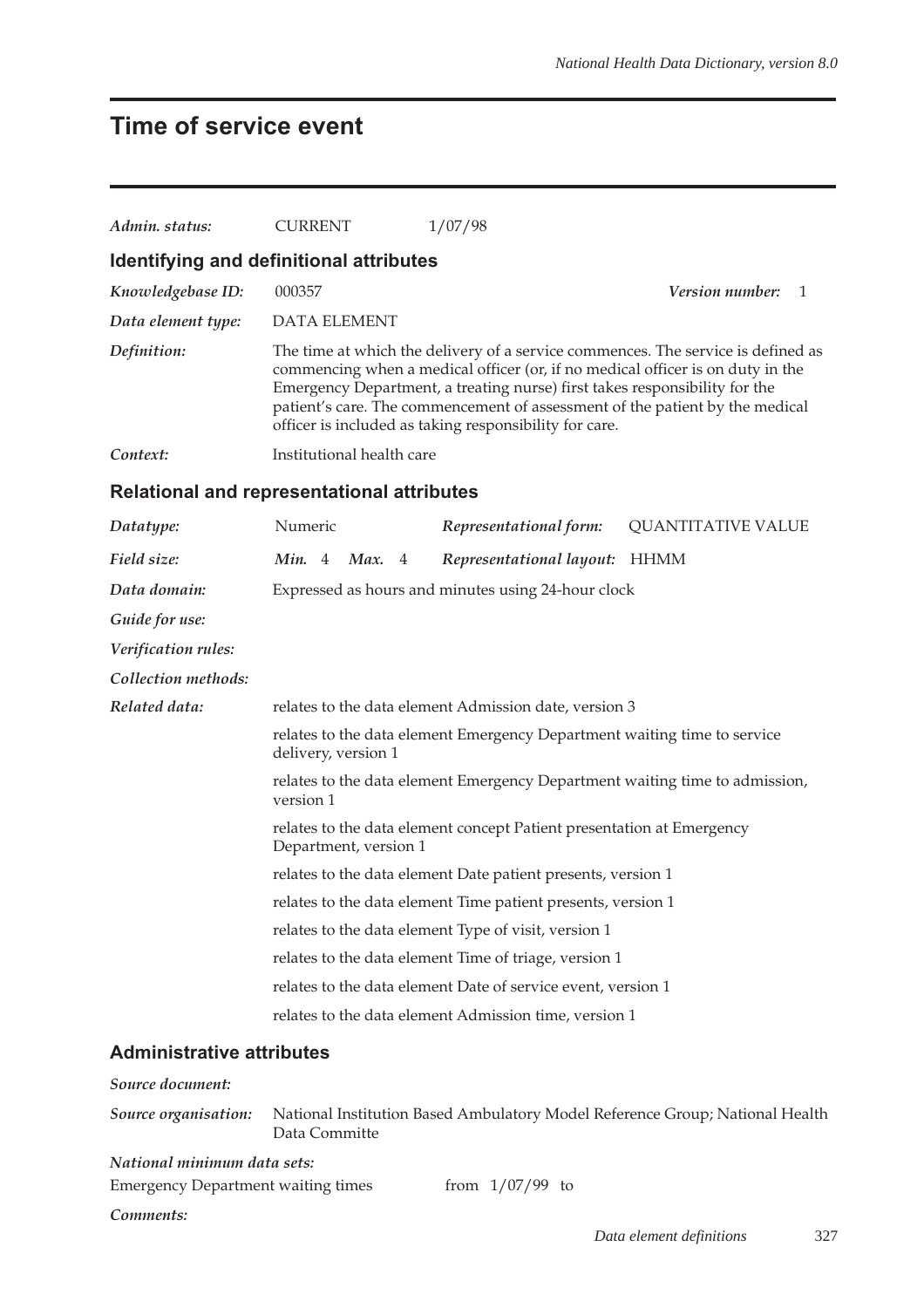### **Day program attendances**

| Admin. status:                                    | <b>CURRENT</b>                            | 1/07/89                                                                                                                                                                                                                                                                                                         |                        |  |  |  |
|---------------------------------------------------|-------------------------------------------|-----------------------------------------------------------------------------------------------------------------------------------------------------------------------------------------------------------------------------------------------------------------------------------------------------------------|------------------------|--|--|--|
|                                                   | Identifying and definitional attributes   |                                                                                                                                                                                                                                                                                                                 |                        |  |  |  |
| Knowledgebase ID:                                 | 000211                                    |                                                                                                                                                                                                                                                                                                                 | <i>Version number:</i> |  |  |  |
| Data element type:                                | DERIVED DATA ELEMENT                      |                                                                                                                                                                                                                                                                                                                 |                        |  |  |  |
| Definition:                                       |                                           | A count of the number of patient/client visits to day centres. Each individual is to<br>be counted once for each time they attend a day centre. Where an individual is<br>referred to another section of the hospital/centre and returns to the day centre<br>after treatment only one visit is to be recorded. |                        |  |  |  |
| Context:                                          | hospitals and alcohol and drug hospitals. | Required to measure adequately non-admitted patient services in psychiatric                                                                                                                                                                                                                                     |                        |  |  |  |
| <b>Relational and representational attributes</b> |                                           |                                                                                                                                                                                                                                                                                                                 |                        |  |  |  |

| Datatype:           | Numeric |                       | Representational form:         | <b>QUANTITATIVE VALUE</b> |
|---------------------|---------|-----------------------|--------------------------------|---------------------------|
| Field size:         | Min. 1  | <b>Max.</b> 5         | Representational layout: NNNNN |                           |
| Data domain:        |         | Number of attendances |                                |                           |
| Guide for use:      |         |                       |                                |                           |
| Verification rules: |         |                       |                                |                           |
| Collection methods: |         |                       |                                |                           |
| Related data:       |         |                       |                                |                           |
|                     |         |                       |                                |                           |

#### **Administrative attributes**

*Source document: Source organisation:* National minimum data set working parties

*National minimum data sets:*

*Comments:* Difficulties were envisaged in using the proposed definitions of an individual or group occasion of service for clients attending psychiatric day care centres. These individuals may receive both types of services during a visit to a centre. This data element is derived from data elements that are not currently specified in the National Health Data Dictionary, but which are recorded in various ways by hospitals and/or outpatient departments. Examples include identifiers of individual consultations/visits, diagnostic tests, etc. Further specification/ development of these data elements is expected as part of the National Institution Based Ambulatory Care Modelling (NIBAM) Project.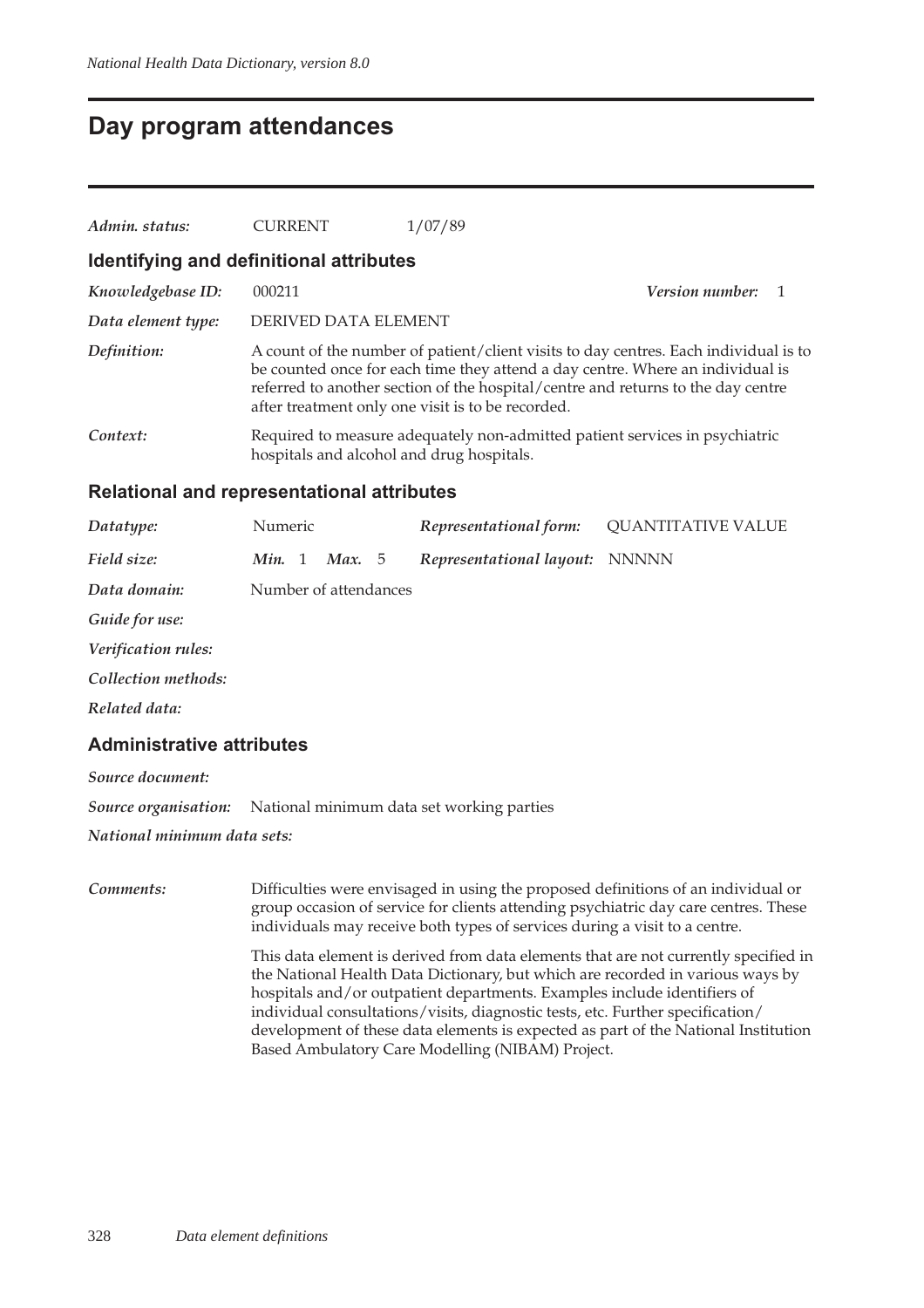## **Group sessions**

| Admin. status:                                    | <b>CURRENT</b>                                                                                                                                                                                                                                                                                                                      |                                     | 1/07/89                                                                                                                                                      |                           |  |  |  |  |
|---------------------------------------------------|-------------------------------------------------------------------------------------------------------------------------------------------------------------------------------------------------------------------------------------------------------------------------------------------------------------------------------------|-------------------------------------|--------------------------------------------------------------------------------------------------------------------------------------------------------------|---------------------------|--|--|--|--|
| Identifying and definitional attributes           |                                                                                                                                                                                                                                                                                                                                     |                                     |                                                                                                                                                              |                           |  |  |  |  |
| Knowledgebase ID:                                 | 000210                                                                                                                                                                                                                                                                                                                              | Version number:<br>1                |                                                                                                                                                              |                           |  |  |  |  |
| Data element type:                                | DERIVED DATA ELEMENT                                                                                                                                                                                                                                                                                                                |                                     |                                                                                                                                                              |                           |  |  |  |  |
| Definition:                                       |                                                                                                                                                                                                                                                                                                                                     |                                     | The number of groups of patients/clients receiving services. Each group is to<br>count once, irrespective of size or the number of staff providing services. |                           |  |  |  |  |
| Context:                                          | Institutional health care: the resources required to provide services to groups of<br>patients are different from those required to provide services to an equivalent<br>number of individuals. Hence services to groups of non-admitted patients or<br>outreach clients should be counted separately from services to individuals. |                                     |                                                                                                                                                              |                           |  |  |  |  |
| <b>Relational and representational attributes</b> |                                                                                                                                                                                                                                                                                                                                     |                                     |                                                                                                                                                              |                           |  |  |  |  |
| Datatype:                                         | Numeric                                                                                                                                                                                                                                                                                                                             |                                     | Representational form:                                                                                                                                       | <b>QUANTITATIVE VALUE</b> |  |  |  |  |
| Field size:                                       | Min. 1<br>Max. $6$                                                                                                                                                                                                                                                                                                                  |                                     | Representational layout: NNNNNN                                                                                                                              |                           |  |  |  |  |
| Data domain:                                      |                                                                                                                                                                                                                                                                                                                                     | Number of groups receiving services |                                                                                                                                                              |                           |  |  |  |  |
| Guide for use:                                    |                                                                                                                                                                                                                                                                                                                                     |                                     |                                                                                                                                                              |                           |  |  |  |  |
| Verification rules:                               |                                                                                                                                                                                                                                                                                                                                     |                                     |                                                                                                                                                              |                           |  |  |  |  |
| Collection methods:                               | At present, occasions of service to groups are counted in an inconsistent manner.<br>The numbers of occasions of service should be collected for both individual and<br>group sessions for public psychiatric hospitals and alcohol and drug hospitals.                                                                             |                                     |                                                                                                                                                              |                           |  |  |  |  |
| Related data:                                     |                                                                                                                                                                                                                                                                                                                                     |                                     |                                                                                                                                                              |                           |  |  |  |  |
| <b>Administrative attributes</b>                  |                                                                                                                                                                                                                                                                                                                                     |                                     |                                                                                                                                                              |                           |  |  |  |  |
| Source document:                                  |                                                                                                                                                                                                                                                                                                                                     |                                     |                                                                                                                                                              |                           |  |  |  |  |
| Source organisation:                              |                                                                                                                                                                                                                                                                                                                                     |                                     | National minimum data set working parties                                                                                                                    |                           |  |  |  |  |
| National minimum data sets:                       |                                                                                                                                                                                                                                                                                                                                     |                                     |                                                                                                                                                              |                           |  |  |  |  |
| Institutional health care                         |                                                                                                                                                                                                                                                                                                                                     |                                     | from $1/07/89$ to                                                                                                                                            |                           |  |  |  |  |
| Comments:                                         | This data element is derived from data elements that are not currently specified in<br>the National Health Data Dictionary, but which are recorded in various ways by                                                                                                                                                               |                                     |                                                                                                                                                              |                           |  |  |  |  |

hospitals and/or outpatient departments. Examples include identifiers of

individual consultations/visits, diagnostic tests, etc.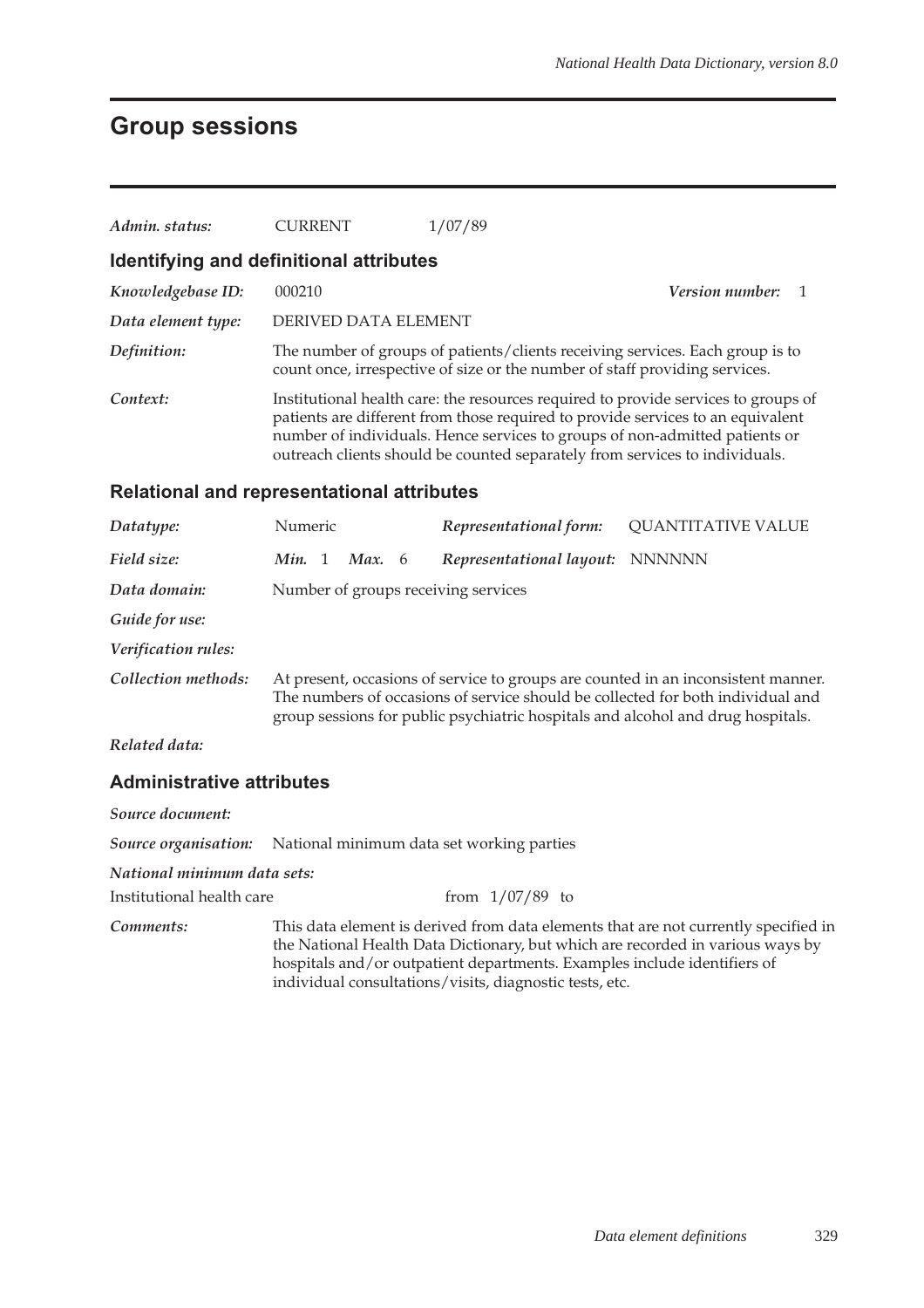## **Individual / group session**

| Admin. status:                          | <b>CURRENT</b>                               | 1/07/89                                                                                                                                                                                                                                                                                                                       |  |  |  |  |  |
|-----------------------------------------|----------------------------------------------|-------------------------------------------------------------------------------------------------------------------------------------------------------------------------------------------------------------------------------------------------------------------------------------------------------------------------------|--|--|--|--|--|
| Identifying and definitional attributes |                                              |                                                                                                                                                                                                                                                                                                                               |  |  |  |  |  |
| Knowledgebase ID:                       | 000235                                       | <i>Version number:</i>                                                                                                                                                                                                                                                                                                        |  |  |  |  |  |
| Data element type:                      | DATA ELEMENT                                 |                                                                                                                                                                                                                                                                                                                               |  |  |  |  |  |
| Definition:                             | single occasion of service to an individual. | A group is defined as two or more patients receiving services at the same time<br>from the same hospital staff. However, this excludes the situation where<br>individuals all belong to the same family. In such cases the service is being<br>provided to the family unit and as a result the session should be counted as a |  |  |  |  |  |
| Context:                                | implications.                                | Required to distinguish between those occasions of service on an individual<br>patient basis and those servicing groups of patients. This distinction has resource                                                                                                                                                            |  |  |  |  |  |

#### **Relational and representational attributes**

| Datatype:           |                   | Alphanumeric        | Representational form:                 | <b>CODE</b> |
|---------------------|-------------------|---------------------|----------------------------------------|-------------|
| Field size:         | Min. 5            | Max. $5$            | <i>Representational layout: ANNN.N</i> |             |
| Data domain:        | A <sub>12.1</sub> | Individual sessions |                                        |             |
|                     | A <sub>12.2</sub> | Group sessions      |                                        |             |
| Guide for use:      |                   |                     |                                        |             |
| Verification rules: |                   |                     |                                        |             |
| Collection methods: |                   |                     |                                        |             |
| Related data:       |                   |                     |                                        |             |

#### **Administrative attributes**

*Source document: Source organisation: National minimum data sets:* Institutional health care from  $1/07/89$  to *Comments:*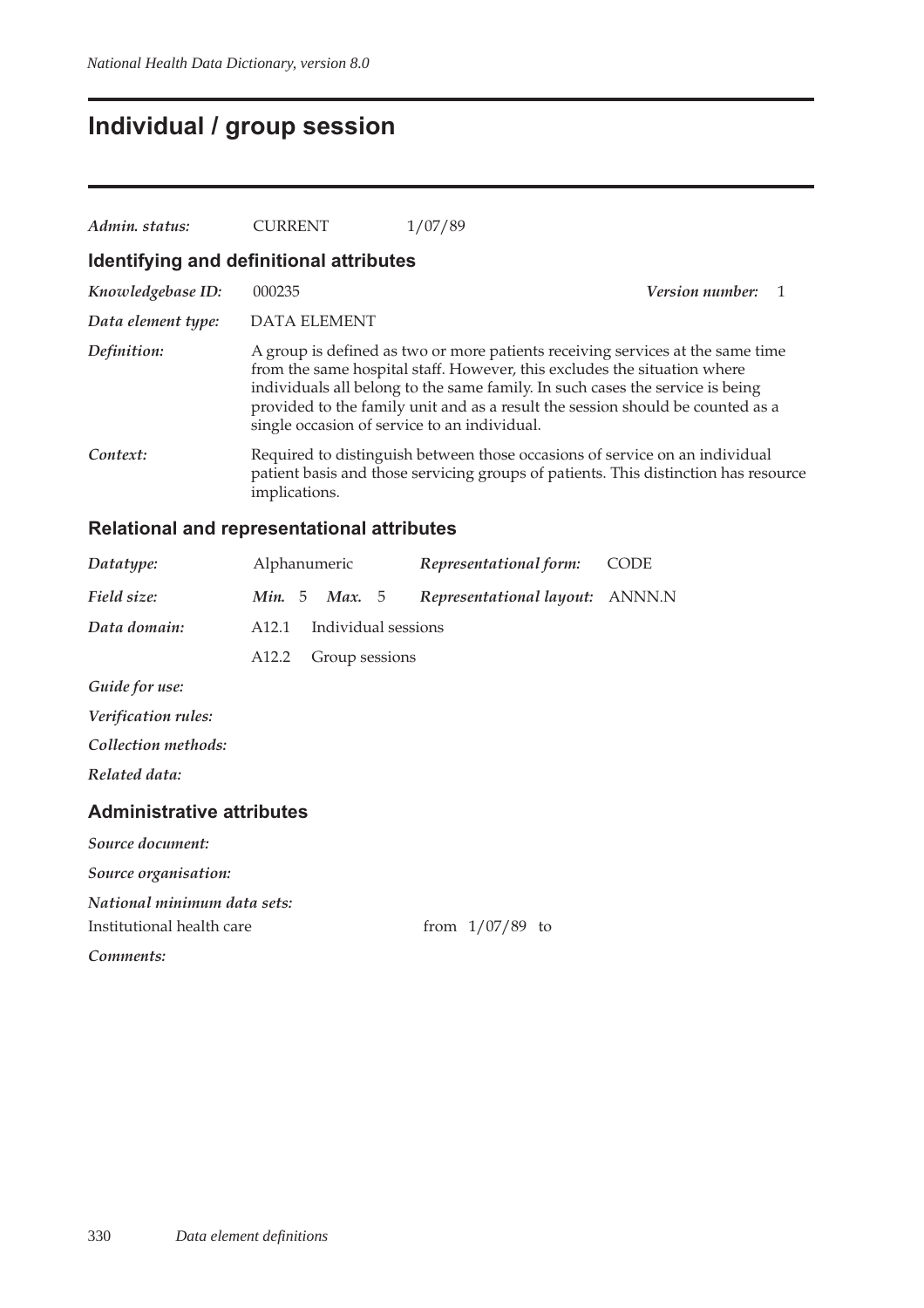### **Service contact**

| Admin. status:                          | <b>CURRENT</b>                                                                                                                                                                                                                                                                                                                                                                                                                                     | 1/07/99                                                                                                                                                                                                                                                                                                                                                                                                                       |  |  |  |  |
|-----------------------------------------|----------------------------------------------------------------------------------------------------------------------------------------------------------------------------------------------------------------------------------------------------------------------------------------------------------------------------------------------------------------------------------------------------------------------------------------------------|-------------------------------------------------------------------------------------------------------------------------------------------------------------------------------------------------------------------------------------------------------------------------------------------------------------------------------------------------------------------------------------------------------------------------------|--|--|--|--|
| Identifying and definitional attributes |                                                                                                                                                                                                                                                                                                                                                                                                                                                    |                                                                                                                                                                                                                                                                                                                                                                                                                               |  |  |  |  |
| Knowledgebase ID:                       | 000401                                                                                                                                                                                                                                                                                                                                                                                                                                             | <b>Version number:</b><br>1                                                                                                                                                                                                                                                                                                                                                                                                   |  |  |  |  |
| Data element type:                      | DATA ELEMENT CONCEPT                                                                                                                                                                                                                                                                                                                                                                                                                               |                                                                                                                                                                                                                                                                                                                                                                                                                               |  |  |  |  |
| Definition:                             | A contact between a patient/client and an ambulatory care health unit (including<br>outpatient and community health units) which results in a dated entry being<br>made in the patient/client record.                                                                                                                                                                                                                                              |                                                                                                                                                                                                                                                                                                                                                                                                                               |  |  |  |  |
| Context:                                | Identifies service delivery at the patient level for mental health services (including<br>consultation/liaison, mobile and outreach services).                                                                                                                                                                                                                                                                                                     |                                                                                                                                                                                                                                                                                                                                                                                                                               |  |  |  |  |
|                                         | A service contact can include either face-to-face, telephone or video link service<br>delivery modes. Service contacts would either be with a client, carer or family<br>member or another professional or mental health worker involved in providing<br>care and do not include contacts of an administrative nature (eg. telephone<br>contact to schedule an appointment) except where a matter would need to be<br>noted on a patient's record. |                                                                                                                                                                                                                                                                                                                                                                                                                               |  |  |  |  |
|                                         | contact.                                                                                                                                                                                                                                                                                                                                                                                                                                           | Service contacts may be differentiated from administrative and other types of<br>contacts by the need to record data in the client record. However, there may be<br>instances where notes are made in the client record that have not been prompted<br>by a service contact with a patient/client (e.g. noting receipt of test results that<br>require no further action). These instances would not be regarded as a service |  |  |  |  |

#### **Relational and representational attributes**

| Datatype:           |      |      | Representational form:                                                 |
|---------------------|------|------|------------------------------------------------------------------------|
| Field size:         | Min. | Max. | Representational layout:                                               |
| Data domain:        |      |      |                                                                        |
| Guide for use:      |      |      |                                                                        |
| Verification rules: |      |      |                                                                        |
| Collection methods: |      |      |                                                                        |
| Related data:       |      |      | relates to the data element Number of service contact dates, version 2 |
|                     |      |      | relates to the data element Service contact date, version 1            |

#### **Administrative attributes**

*Source document:*

*Source organisation:*

*National minimum data sets:*

*Comments:* The proposed definition is not able to measure case complexity or level of resource usage with each service contact alone. This limitation also applies to the concept of occasions of service (in institutional health care) and hospital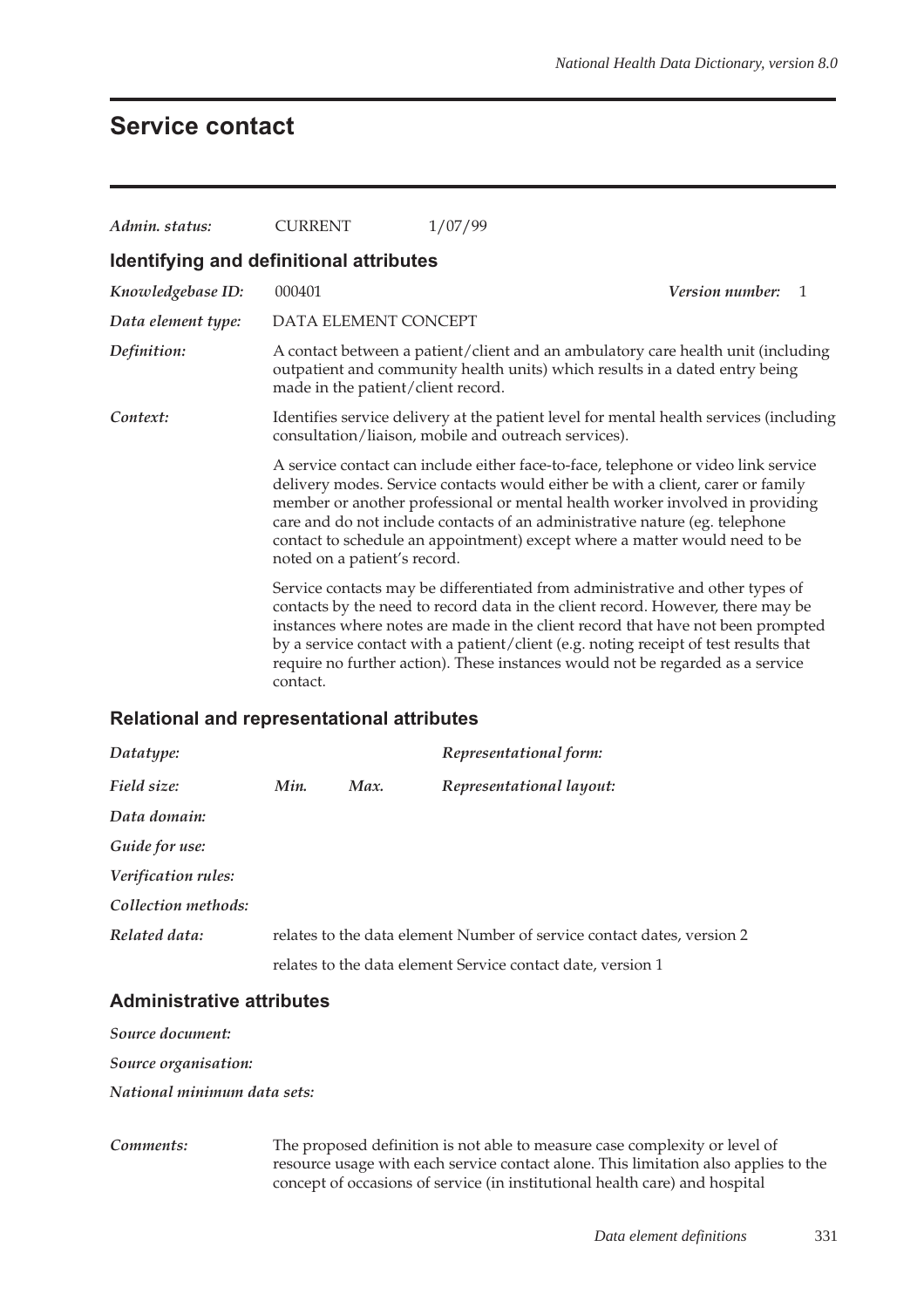### **Service contact** *(continued)*

*Comments (cont'd):* separations. Some overlap with the data element Occasions of service is acknowledged by the National Health Data Committee and is subject to further work during 1999. The National Health Data Committee also acknowledges that information about group sessions or activities that do not result in a dated entry being made in each individual participant's patient/client record is not currently covered by this data element concept. The Committee will also be considering ways of capturing this information during 1999.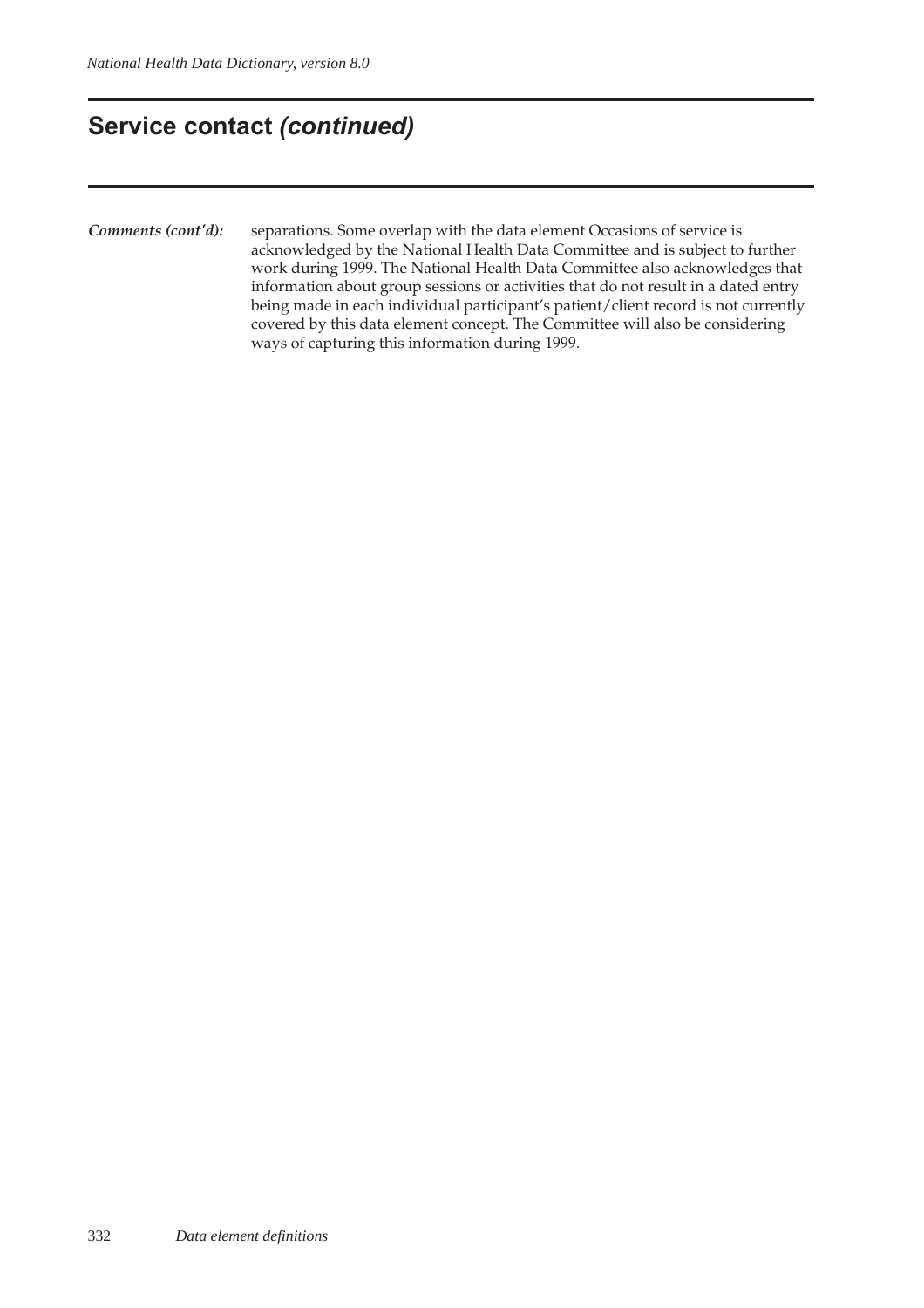### **Service contact date**

| Admin. status:                          | <b>CURRENT</b>                                                                                                                                                                                                                         | 1/07/99                                                                 |                                                                                 |  |  |  |  |  |
|-----------------------------------------|----------------------------------------------------------------------------------------------------------------------------------------------------------------------------------------------------------------------------------------|-------------------------------------------------------------------------|---------------------------------------------------------------------------------|--|--|--|--|--|
| Identifying and definitional attributes |                                                                                                                                                                                                                                        |                                                                         |                                                                                 |  |  |  |  |  |
| Knowledgebase ID:                       | 000402                                                                                                                                                                                                                                 | Version number:<br>1                                                    |                                                                                 |  |  |  |  |  |
| Data element type:                      | <b>DATA ELEMENT</b>                                                                                                                                                                                                                    |                                                                         |                                                                                 |  |  |  |  |  |
| Definition:                             | client.                                                                                                                                                                                                                                |                                                                         | The date of each service contact between a health service provider and patient/ |  |  |  |  |  |
| Context:                                | Community-based mental health care: Collection of the date of each service<br>contact with health service providers allows a description or profile of service<br>utilisation by a person or persons during an episode of care.        |                                                                         |                                                                                 |  |  |  |  |  |
|                                         | <b>Relational and representational attributes</b>                                                                                                                                                                                      |                                                                         |                                                                                 |  |  |  |  |  |
| Datatype:                               | Numeric                                                                                                                                                                                                                                | Representational form:                                                  | <b>DATE</b>                                                                     |  |  |  |  |  |
| Field size:                             | <b>Min.</b> 8<br><b>Max.</b> 8                                                                                                                                                                                                         | Representational layout:                                                | <b>DDMMYYYY</b>                                                                 |  |  |  |  |  |
| Data domain:                            | Valid date                                                                                                                                                                                                                             |                                                                         |                                                                                 |  |  |  |  |  |
| Guide for use:                          | Requires services to record the date of each service contact, including the same<br>date where multiple visits are made on one day (except where the visits may be<br>regarded as a continuation of the one service contact).          |                                                                         |                                                                                 |  |  |  |  |  |
|                                         | Where an individual patient/client participates in a group activity a service<br>contact date is recorded if the person's participation in the group activity results<br>in a dated entry being made in the patient's/client's record. |                                                                         |                                                                                 |  |  |  |  |  |
| Verification rules:                     |                                                                                                                                                                                                                                        |                                                                         |                                                                                 |  |  |  |  |  |
| Collection methods:                     |                                                                                                                                                                                                                                        |                                                                         | For collection from community based (ambulatory and non-residential) agencies.  |  |  |  |  |  |
| Related data:                           |                                                                                                                                                                                                                                        | is used in the derivation of Number of service contact dates, version 2 |                                                                                 |  |  |  |  |  |
|                                         |                                                                                                                                                                                                                                        | relates to the data element concept Service contact, version 1          |                                                                                 |  |  |  |  |  |

#### **Administrative attributes**

*Source document:*

*Source organisation:*

*National minimum data sets:*

*Comments:* The National Health Data Committee acknowledges that information about group sessions or activities that do not result in a dated entry being made in each individual participant's patient/client record is not obtained via this data element. The Committee will be considering ways of capturing this information during 1999.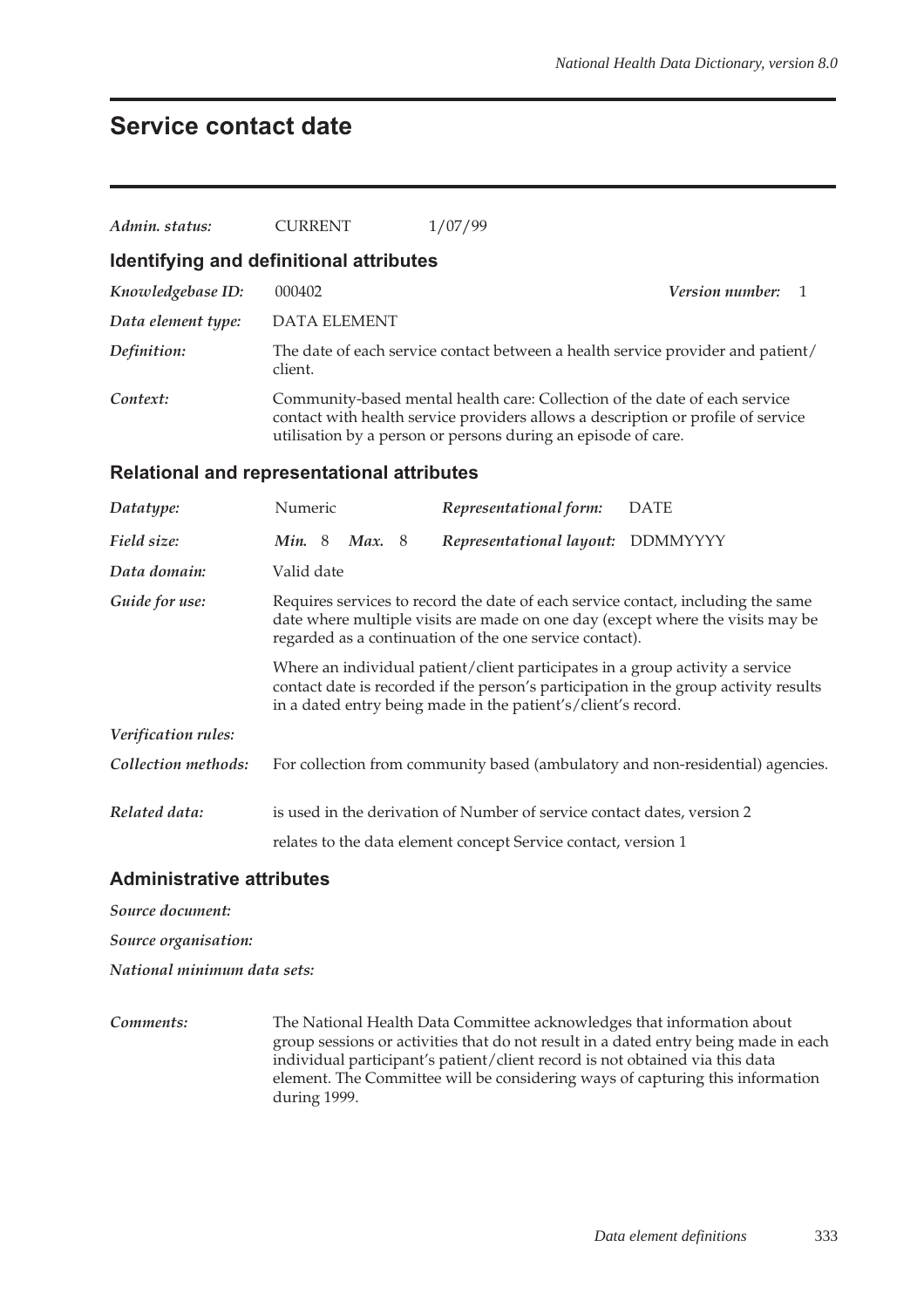## **Number of contacts (psychiatric outpatient clinic/day program)**

| Admin, status:     | <b>CURRENT</b>                          | 1/07/89                                                                                                                        |
|--------------------|-----------------------------------------|--------------------------------------------------------------------------------------------------------------------------------|
|                    | Identifying and definitional attributes |                                                                                                                                |
| Knowledgebase ID:  | 000141                                  | <i>Version number:</i>                                                                                                         |
| Data element type: | <b>DATA ELEMENT</b>                     |                                                                                                                                |
| Definition:        |                                         | Number of days that a patient attended a psychiatric outpatient clinic or a day<br>program during the relevant financial year. |
| Context:           | provided                                | Mental health statistics: this data element gives a measure of the level of service                                            |

#### **Relational and representational attributes**

| Datatype:           | Numeric |              |                         | Representational form:                                          | <b>QUANTITATIVE VALUE</b>                                                                                                                                                                                                                                     |
|---------------------|---------|--------------|-------------------------|-----------------------------------------------------------------|---------------------------------------------------------------------------------------------------------------------------------------------------------------------------------------------------------------------------------------------------------------|
| Field size:         | Min.    | <sup>1</sup> | Max. 3                  | Representational layout:                                        | <b>NNN</b>                                                                                                                                                                                                                                                    |
| Data domain:        |         |              | Count in number of days |                                                                 |                                                                                                                                                                                                                                                               |
| Guide for use:      |         |              |                         |                                                                 |                                                                                                                                                                                                                                                               |
| Verification rules: |         |              |                         |                                                                 |                                                                                                                                                                                                                                                               |
| Collection methods: |         |              |                         |                                                                 | All States and Territories where there are public psychiatric hospitals also collect<br>date of contact, and number of contacts during the financial year can be derived<br>from this. (Collection status for New South Wales is unknown at time of writing.) |
| Related data:       |         |              |                         | is an alternative to Number of service contact dates, version 2 |                                                                                                                                                                                                                                                               |

#### **Administrative attributes**

*Source document: Source organisation:* National minimum data set working parties *National minimum data sets:* Community mental health care from 1/07/2000 to *Comments:* In December 1998, the National Health Information Management Group decided that the new version of this data element (named Number of service contact dates) would be implemented from 1 July 2000 in the Community mental health NMDS. Until then agencies involved in the Community mental health NMDS may report either Number of contacts (psychiatric outpatient clinic/day program) or Number of service contact dates with the expectation that agencies will make their best efforts to report against the new version of this data element (Number of service contact dates) from 1 July 1999.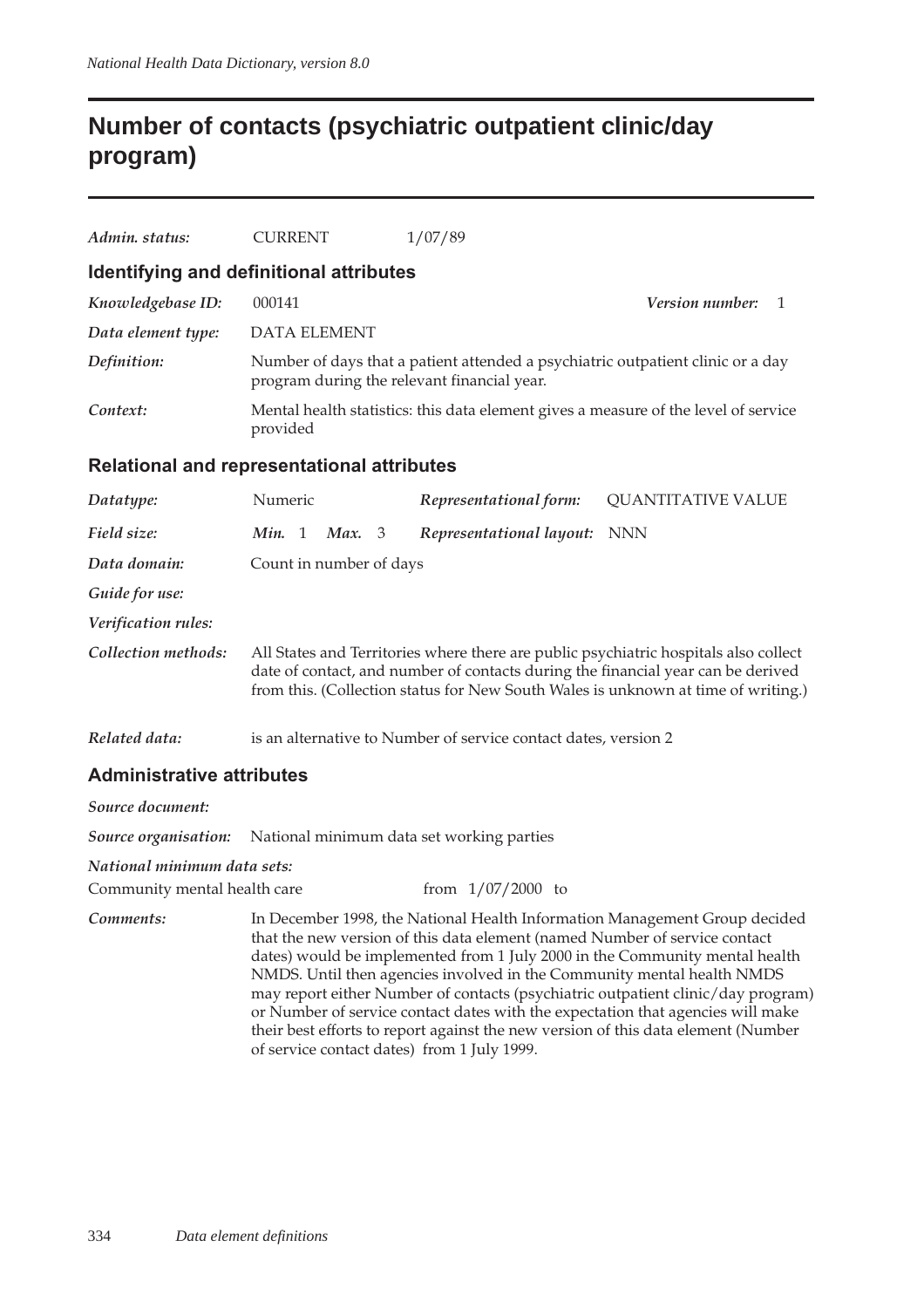## **Number of service contact dates**

| Admin. status:                   | <b>CURRENT</b>                                                                                                                                                                                                                                                                                                                                                                                                                                                                                                                                                                                    | 1/07/99                                                                                                                        |                                                                                  |  |  |  |  |
|----------------------------------|---------------------------------------------------------------------------------------------------------------------------------------------------------------------------------------------------------------------------------------------------------------------------------------------------------------------------------------------------------------------------------------------------------------------------------------------------------------------------------------------------------------------------------------------------------------------------------------------------|--------------------------------------------------------------------------------------------------------------------------------|----------------------------------------------------------------------------------|--|--|--|--|
|                                  | Identifying and definitional attributes                                                                                                                                                                                                                                                                                                                                                                                                                                                                                                                                                           |                                                                                                                                |                                                                                  |  |  |  |  |
| Knowledgebase ID:                | 000141                                                                                                                                                                                                                                                                                                                                                                                                                                                                                                                                                                                            |                                                                                                                                | Version number:<br>2                                                             |  |  |  |  |
| Data element type:               | DERIVED DATA ELEMENT                                                                                                                                                                                                                                                                                                                                                                                                                                                                                                                                                                              |                                                                                                                                |                                                                                  |  |  |  |  |
| Definition:                      |                                                                                                                                                                                                                                                                                                                                                                                                                                                                                                                                                                                                   |                                                                                                                                | The number of dates where a service contact was recorded for the patient/client. |  |  |  |  |
| Context:                         |                                                                                                                                                                                                                                                                                                                                                                                                                                                                                                                                                                                                   | Community-based mental health care: This data element gives a measure of the<br>level of service provided to a patient/client. |                                                                                  |  |  |  |  |
|                                  | Relational and representational attributes                                                                                                                                                                                                                                                                                                                                                                                                                                                                                                                                                        |                                                                                                                                |                                                                                  |  |  |  |  |
| Datatype:                        | Numeric                                                                                                                                                                                                                                                                                                                                                                                                                                                                                                                                                                                           | Representational form:                                                                                                         | <b>QUANTITATIVE VALUE</b>                                                        |  |  |  |  |
| Field size:                      | Min. 1<br>Max. 3                                                                                                                                                                                                                                                                                                                                                                                                                                                                                                                                                                                  | Representational layout:                                                                                                       | <b>NNN</b>                                                                       |  |  |  |  |
| Data domain:                     |                                                                                                                                                                                                                                                                                                                                                                                                                                                                                                                                                                                                   |                                                                                                                                |                                                                                  |  |  |  |  |
| Guide for use:                   | This data element is a count of service contact dates recorded on a patient or<br>client record. Where multiple service contacts occur on the same date, the date is<br>counted only once.                                                                                                                                                                                                                                                                                                                                                                                                        |                                                                                                                                |                                                                                  |  |  |  |  |
| Verification rules:              |                                                                                                                                                                                                                                                                                                                                                                                                                                                                                                                                                                                                   |                                                                                                                                |                                                                                  |  |  |  |  |
| Collection methods:              | For collection from community based (ambulatory and non-residential) agencies.<br>Includes mental health day programs and psychiatric outpatients.                                                                                                                                                                                                                                                                                                                                                                                                                                                |                                                                                                                                |                                                                                  |  |  |  |  |
| Related data:                    | is an alternative to Number of contacts (psychiatric outpatient clinic/day<br>program), version 1                                                                                                                                                                                                                                                                                                                                                                                                                                                                                                 |                                                                                                                                |                                                                                  |  |  |  |  |
|                                  |                                                                                                                                                                                                                                                                                                                                                                                                                                                                                                                                                                                                   | relates to the data element concept Service contact, version 1                                                                 |                                                                                  |  |  |  |  |
|                                  |                                                                                                                                                                                                                                                                                                                                                                                                                                                                                                                                                                                                   | is derived from Service contact date, version 1                                                                                |                                                                                  |  |  |  |  |
| <b>Administrative attributes</b> |                                                                                                                                                                                                                                                                                                                                                                                                                                                                                                                                                                                                   |                                                                                                                                |                                                                                  |  |  |  |  |
| Source document:                 |                                                                                                                                                                                                                                                                                                                                                                                                                                                                                                                                                                                                   |                                                                                                                                |                                                                                  |  |  |  |  |
| Source organisation:             |                                                                                                                                                                                                                                                                                                                                                                                                                                                                                                                                                                                                   | National Mental Health Information Strategy Committee                                                                          |                                                                                  |  |  |  |  |
| National minimum data sets:      |                                                                                                                                                                                                                                                                                                                                                                                                                                                                                                                                                                                                   |                                                                                                                                |                                                                                  |  |  |  |  |
| Community mental health care     |                                                                                                                                                                                                                                                                                                                                                                                                                                                                                                                                                                                                   | from $1/07/2000$ to                                                                                                            |                                                                                  |  |  |  |  |
| Comments:                        | Some overlap with the data element Occasions of service is acknowledged by the<br>National Health Data Committee and is subject to further work during 1999. The<br>National Health Data Committee also acknowledges that information about<br>group sessions or activities that do not result in a dated entry being made in each<br>individual participant's patient/client record is not obtained via this data<br>element. The Committee will be considering ways of capturing this information<br>during 1999.<br>This data element is an alternative to the data element Number of contacts |                                                                                                                                |                                                                                  |  |  |  |  |
|                                  | (psychiatric outpatient clinic/day program). This is a transitional arrangement<br>until 30 June 2000, whereby either data element is an acceptable standard for<br>reporting in the Community mental health care National Minimum Data Set.                                                                                                                                                                                                                                                                                                                                                      |                                                                                                                                |                                                                                  |  |  |  |  |

From 1 July 2000, this data element (Number of service contact dates) will become

the required standard for reporting this information.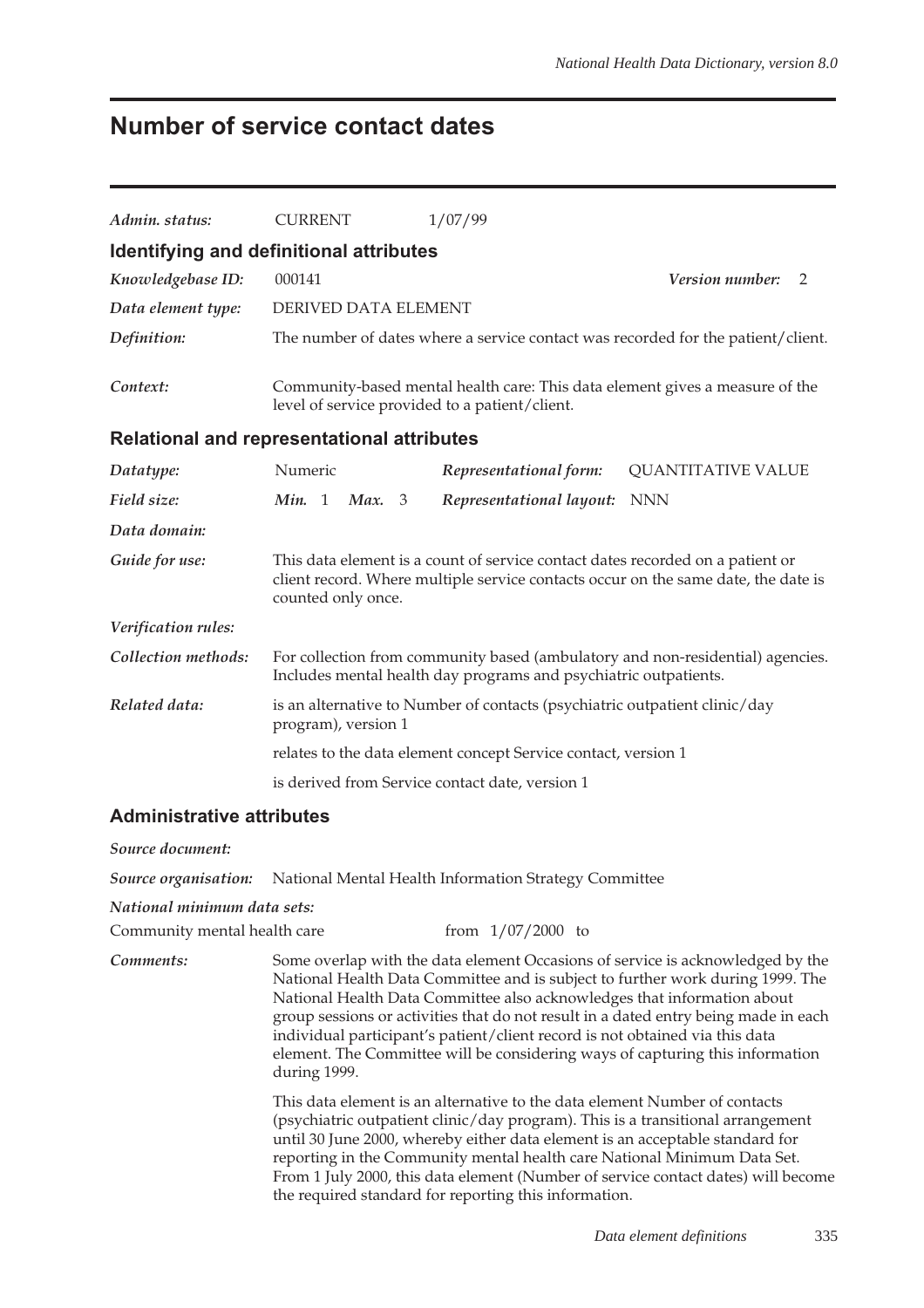## **Number of days in special / neonatal intensive care**

| Admin. status:                                    | <b>CURRENT</b>                                                                                                                                                                                                        | 1/07/97                                                                                                                                                                                                                                                                                                                                                                                                      |                                                                                      |  |  |  |  |
|---------------------------------------------------|-----------------------------------------------------------------------------------------------------------------------------------------------------------------------------------------------------------------------|--------------------------------------------------------------------------------------------------------------------------------------------------------------------------------------------------------------------------------------------------------------------------------------------------------------------------------------------------------------------------------------------------------------|--------------------------------------------------------------------------------------|--|--|--|--|
| Identifying and definitional attributes           |                                                                                                                                                                                                                       |                                                                                                                                                                                                                                                                                                                                                                                                              |                                                                                      |  |  |  |  |
| Knowledgebase ID:                                 | 000009                                                                                                                                                                                                                |                                                                                                                                                                                                                                                                                                                                                                                                              | <i>Version number:</i><br>2                                                          |  |  |  |  |
| Data element type:                                | <b>DATA ELEMENT</b>                                                                                                                                                                                                   |                                                                                                                                                                                                                                                                                                                                                                                                              |                                                                                      |  |  |  |  |
| Definition:                                       | nursery (in the hospital of birth).                                                                                                                                                                                   | Number of days spent by a neonate in a special care or neonatal intensive care                                                                                                                                                                                                                                                                                                                               |                                                                                      |  |  |  |  |
| Context:                                          | Institutional health care and perinatal statistics: an indicator of the requirements<br>for hospital care of high-risk babies in specialised nurseries that add to costs<br>because of extra staffing and facilities. |                                                                                                                                                                                                                                                                                                                                                                                                              |                                                                                      |  |  |  |  |
| <b>Relational and representational attributes</b> |                                                                                                                                                                                                                       |                                                                                                                                                                                                                                                                                                                                                                                                              |                                                                                      |  |  |  |  |
| Datatype:                                         | Numeric                                                                                                                                                                                                               | Representational form:                                                                                                                                                                                                                                                                                                                                                                                       | <b>QUANTITATIVE VALUE</b>                                                            |  |  |  |  |
| Field size:                                       | Min. 1<br>Max. 3                                                                                                                                                                                                      | Representational layout:                                                                                                                                                                                                                                                                                                                                                                                     | <b>NNN</b>                                                                           |  |  |  |  |
| Data domain:                                      | nursery                                                                                                                                                                                                               | Number, representing the number of days spent in the special/intensive care                                                                                                                                                                                                                                                                                                                                  |                                                                                      |  |  |  |  |
| Guide for use:                                    | The number of days is calculated from the date the baby left the special/neonatal<br>intensive care unit minus the date the baby was admitted to the special/neonatal<br>intensive care unit.                         |                                                                                                                                                                                                                                                                                                                                                                                                              |                                                                                      |  |  |  |  |
| Verification rules:                               |                                                                                                                                                                                                                       |                                                                                                                                                                                                                                                                                                                                                                                                              |                                                                                      |  |  |  |  |
| Collection methods:                               | special care nursery.                                                                                                                                                                                                 |                                                                                                                                                                                                                                                                                                                                                                                                              | This item is to be completed if baby has been treated in an intensive care unit or a |  |  |  |  |
|                                                   |                                                                                                                                                                                                                       | Special care nurseries (SCN) are staffed and equipped to provide a full range of<br>neonatal services for the majority of complicated neonatal problems, including<br>short-term assisted ventilation and intravenous therapy.                                                                                                                                                                               |                                                                                      |  |  |  |  |
|                                                   |                                                                                                                                                                                                                       | Neonatal intensive care nurseries (NICN) are staffed and equipped to treat<br>critically ill newborn babies including those requiring prolonged assisted<br>respiratory support, intravenous therapy, and alimentation and treatment of<br>serious infections. Full supportive services are readily available throughout the<br>hospital. These NICNs also provide consultative services to other hospitals. |                                                                                      |  |  |  |  |
| Related data:                                     | version 1                                                                                                                                                                                                             |                                                                                                                                                                                                                                                                                                                                                                                                              | supersedes previous data element Admission to special/neonatal intensive care,       |  |  |  |  |

#### **Administrative attributes**

*Source document:*

*Source organisation:* National Perinatal Data Development Committee

*National minimum data sets:*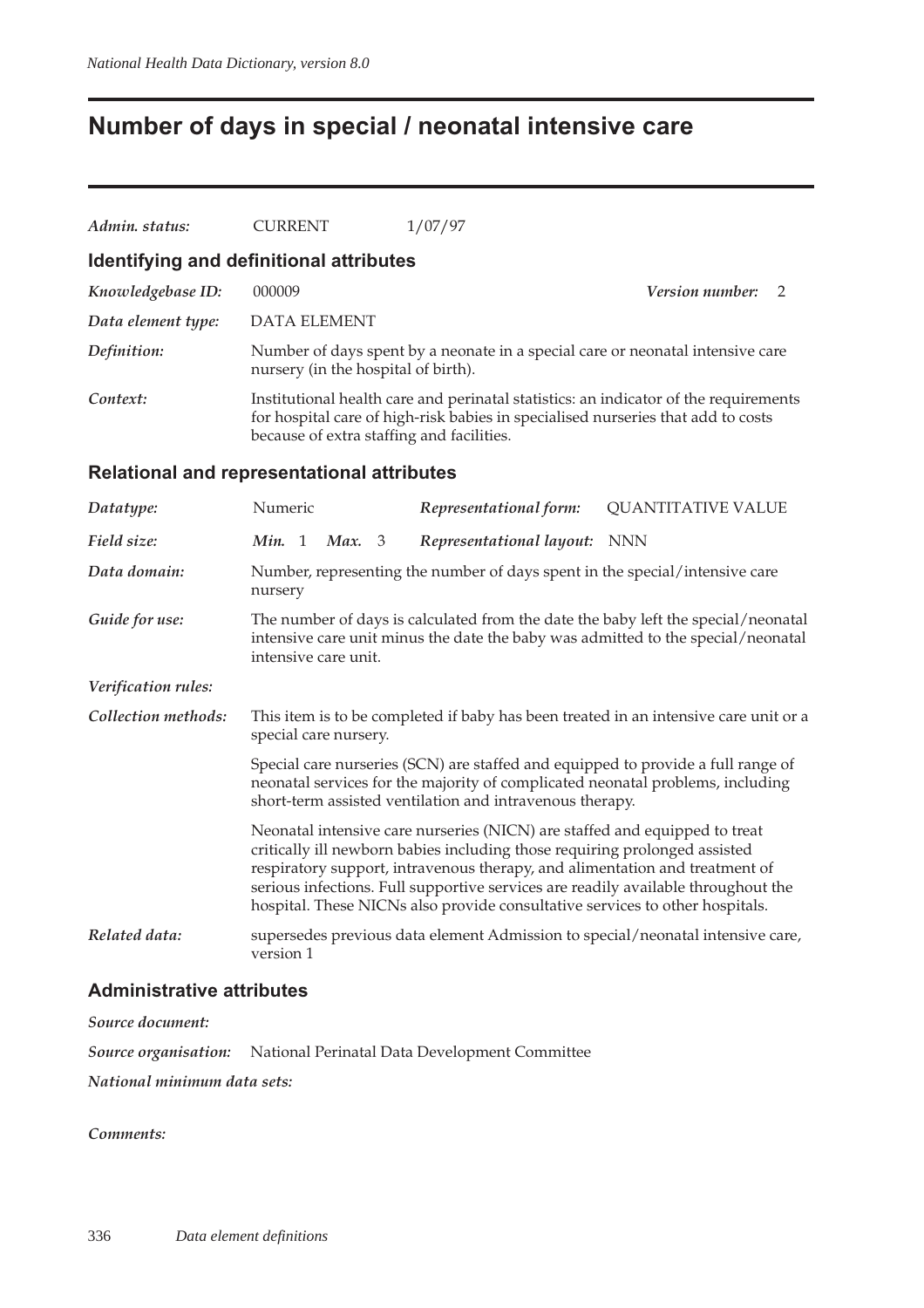## **Minutes of operating theatre time**

| Admin. status:                   | <b>CURRENT</b>                                             | 1/07/89                                                                       |                      |  |  |  |  |
|----------------------------------|------------------------------------------------------------|-------------------------------------------------------------------------------|----------------------|--|--|--|--|
|                                  | Identifying and definitional attributes                    |                                                                               |                      |  |  |  |  |
| Knowledgebase ID:                | 000094                                                     |                                                                               | Version number:<br>1 |  |  |  |  |
| Data element type:               | <b>DATA ELEMENT</b>                                        |                                                                               |                      |  |  |  |  |
| Definition:                      | hospitalisation.                                           | Total time spent by a patient in operating theatres during current episode of |                      |  |  |  |  |
| Context:                         |                                                            | Institutional health care                                                     |                      |  |  |  |  |
|                                  | <b>Relational and representational attributes</b>          |                                                                               |                      |  |  |  |  |
| Datatype:                        | Numeric                                                    | Representational form:                                                        | <b>DATE</b>          |  |  |  |  |
| Field size:                      | Min. 4<br>Max. $4$                                         | Representational layout:                                                      | <b>HHMM</b>          |  |  |  |  |
| Data domain:                     |                                                            |                                                                               |                      |  |  |  |  |
| Guide for use:                   |                                                            |                                                                               |                      |  |  |  |  |
| Verification rules:              | Right justified, zero filled.                              |                                                                               |                      |  |  |  |  |
| Collection methods:              |                                                            |                                                                               |                      |  |  |  |  |
| Related data:                    |                                                            |                                                                               |                      |  |  |  |  |
| <b>Administrative attributes</b> |                                                            |                                                                               |                      |  |  |  |  |
| Source document:                 |                                                            |                                                                               |                      |  |  |  |  |
|                                  | <b>Source organisation:</b> National Health Data Committee |                                                                               |                      |  |  |  |  |

*National minimum data sets:*

*Comments:* This item was recommended for inclusion in the National Health Data Dictionary by Hindle (1988a, 1988b) to assist with Diagnosis Related Group costing studies in Australia. This data element has not been accepted for inclusion in the National minimum

data set – institutional health care.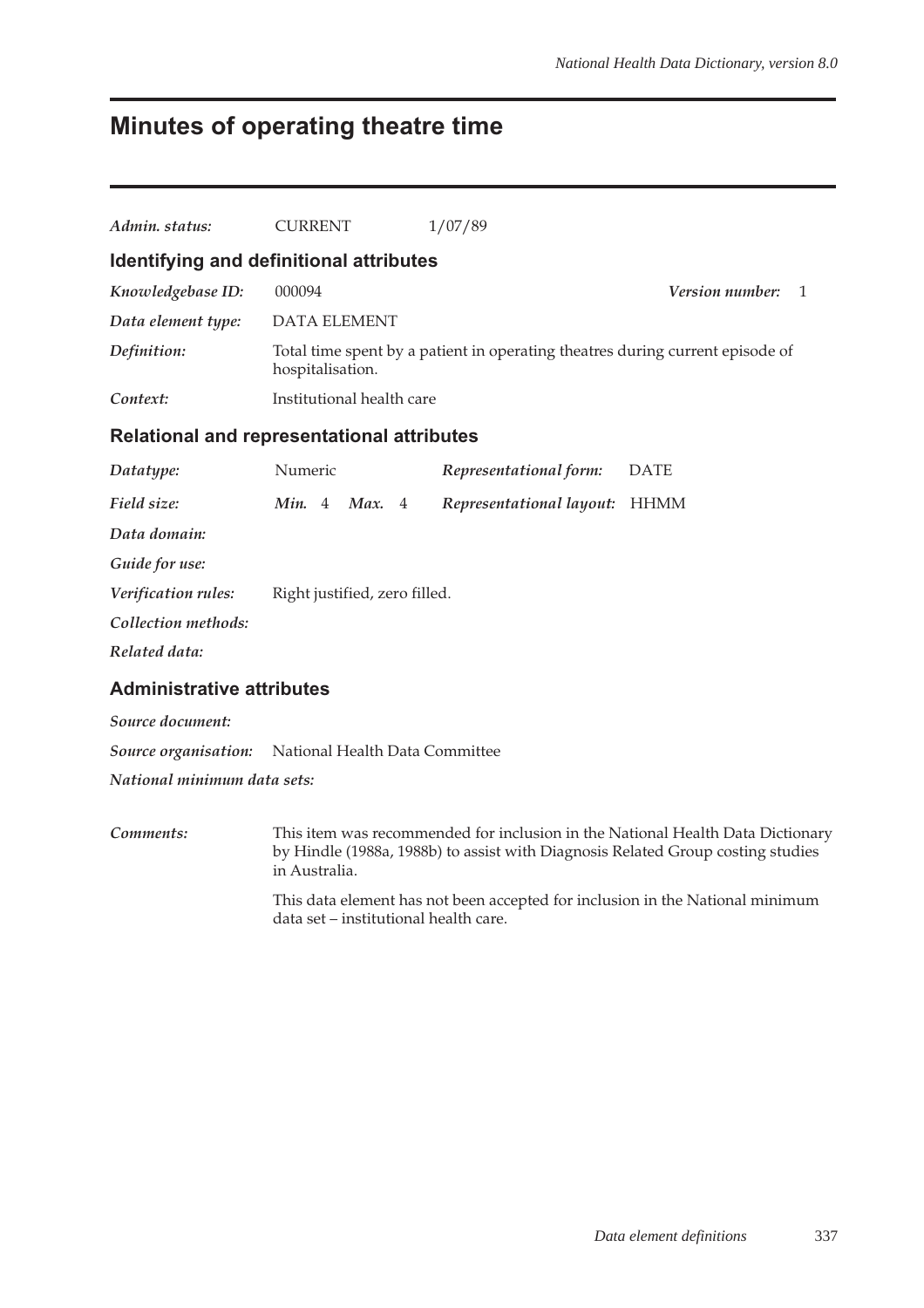## **Qualification status**

| Admin. status:      | <b>CURRENT</b>                                                                                                                                                         | 1/07/98                                                                                                                                                      |  |  |  |  |  |  |
|---------------------|------------------------------------------------------------------------------------------------------------------------------------------------------------------------|--------------------------------------------------------------------------------------------------------------------------------------------------------------|--|--|--|--|--|--|
|                     | Identifying and definitional attributes                                                                                                                                |                                                                                                                                                              |  |  |  |  |  |  |
| Knowledgebase ID:   | 000343                                                                                                                                                                 | <i>Version number:</i><br>1                                                                                                                                  |  |  |  |  |  |  |
| Data element type:  | <b>DATA ELEMENT</b>                                                                                                                                                    |                                                                                                                                                              |  |  |  |  |  |  |
| Definition:         |                                                                                                                                                                        | Qualification status indicates whether the newborn day of stay is either acute<br>(qualified) or unqualified (for all or part of a newborn episode of care). |  |  |  |  |  |  |
| Context:            |                                                                                                                                                                        | Institutional health care: To provide accurate information on care to babies to<br>enable analysis to exclude normal babies.                                 |  |  |  |  |  |  |
|                     | <b>Relational and representational attributes</b>                                                                                                                      |                                                                                                                                                              |  |  |  |  |  |  |
| Datatype:           | Alphabetic                                                                                                                                                             | Representational form:<br>CODE                                                                                                                               |  |  |  |  |  |  |
| Field size:         | Min. 1<br>- 1<br>Max.                                                                                                                                                  | Representational layout:<br>A                                                                                                                                |  |  |  |  |  |  |
| Data domain:        | A                                                                                                                                                                      | acute (qualified) newborn day                                                                                                                                |  |  |  |  |  |  |
|                     | U                                                                                                                                                                      | unqualified newborn day                                                                                                                                      |  |  |  |  |  |  |
| Guide for use:      | A newborn is qualified if it meets at least one of the following criteria:                                                                                             |                                                                                                                                                              |  |  |  |  |  |  |
|                     | - is the second or subsequent live born infant of a multiple birth, whose mother is<br>currently an admitted patient;                                                  |                                                                                                                                                              |  |  |  |  |  |  |
|                     | - is admitted to an intensive care facility in a hospital, being a facility approved by<br>the Commonwealth Minister for the purpose of the provision of special care; |                                                                                                                                                              |  |  |  |  |  |  |
|                     | - is admitted to, or remains in hospital without its mother.                                                                                                           |                                                                                                                                                              |  |  |  |  |  |  |
|                     |                                                                                                                                                                        | A newborn is unqualified if it does not meet any of the above criteria.                                                                                      |  |  |  |  |  |  |
| Verification rules: |                                                                                                                                                                        |                                                                                                                                                              |  |  |  |  |  |  |
| Collection methods: |                                                                                                                                                                        |                                                                                                                                                              |  |  |  |  |  |  |
| Related data:       |                                                                                                                                                                        | is used in conjunction with Admitted patient, version 1                                                                                                      |  |  |  |  |  |  |
|                     |                                                                                                                                                                        | is used in conjunction with Type of episode of care, version 2                                                                                               |  |  |  |  |  |  |
|                     |                                                                                                                                                                        | is used in the calculation of Date of change to qualification status, version 1                                                                              |  |  |  |  |  |  |
|                     | newborns, version 1                                                                                                                                                    | is used in the calculation of Number of acute (qualified)/unqualified days for                                                                               |  |  |  |  |  |  |

#### **Administrative attributes**

*Source document: Source organisation:*

*National minimum data sets:*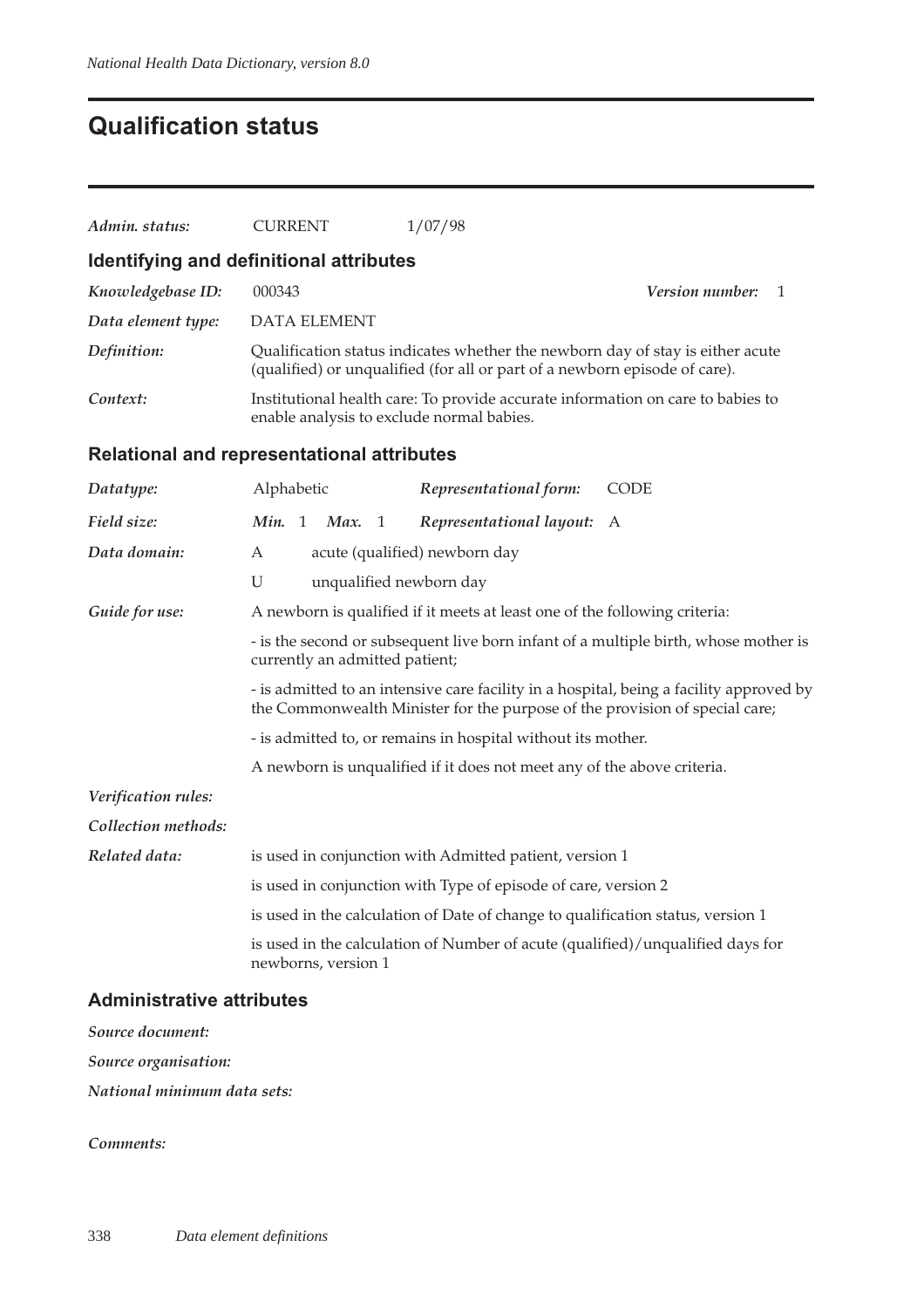# **Date of change to qualification status**

| Admin. status:                                    | <b>CURRENT</b>          | 1/07/98                                                                                                                               |                                                                                  |
|---------------------------------------------------|-------------------------|---------------------------------------------------------------------------------------------------------------------------------------|----------------------------------------------------------------------------------|
| Identifying and definitional attributes           |                         |                                                                                                                                       |                                                                                  |
| Knowledgebase ID:                                 | 000342                  |                                                                                                                                       | <i>Version number:</i><br>-1                                                     |
| Data element type:                                | <b>DATA ELEMENT</b>     |                                                                                                                                       |                                                                                  |
| Definition:                                       |                         | status changes from acute (qualified) to unqualified or vice versa.                                                                   | The date, within a newborn episode of care, on which the newborn's Qualification |
| Context:                                          |                         |                                                                                                                                       |                                                                                  |
| <b>Relational and representational attributes</b> |                         |                                                                                                                                       |                                                                                  |
| Datatype:                                         | Numeric                 | Representational form:                                                                                                                | <b>DATE</b>                                                                      |
| Field size:                                       | Min. 8<br><b>Max.</b> 8 | Representational layout: DDMMYYYY                                                                                                     |                                                                                  |
| Data domain:                                      | Valid date              |                                                                                                                                       |                                                                                  |
| Guide for use:                                    |                         | Record the date or dates on which the newborn's Qualification Status changes<br>from acute (qualified) to unqualified or vice versa.  |                                                                                  |
|                                                   |                         | If more than one change of qualification status occurs on a single day, the day is<br>counted against the final qualification status. |                                                                                  |
| Verification rules:                               |                         | Must be greater than or equal to admission date                                                                                       |                                                                                  |
| Collection methods:                               |                         |                                                                                                                                       |                                                                                  |
| Related data:                                     |                         | is used in conjunction with Admitted patient, version 1                                                                               |                                                                                  |
|                                                   |                         | is used in conjunction with Type of episode of care, version 2                                                                        |                                                                                  |
|                                                   |                         | is used in conjunction with Qualification status, version 1                                                                           |                                                                                  |
|                                                   | newborns, version 1     | is used in the calculation of Number of acute (qualified)/unqualified days for                                                        |                                                                                  |

#### **Administrative attributes**

*Source document:*

*Source organisation:*

*National minimum data sets:*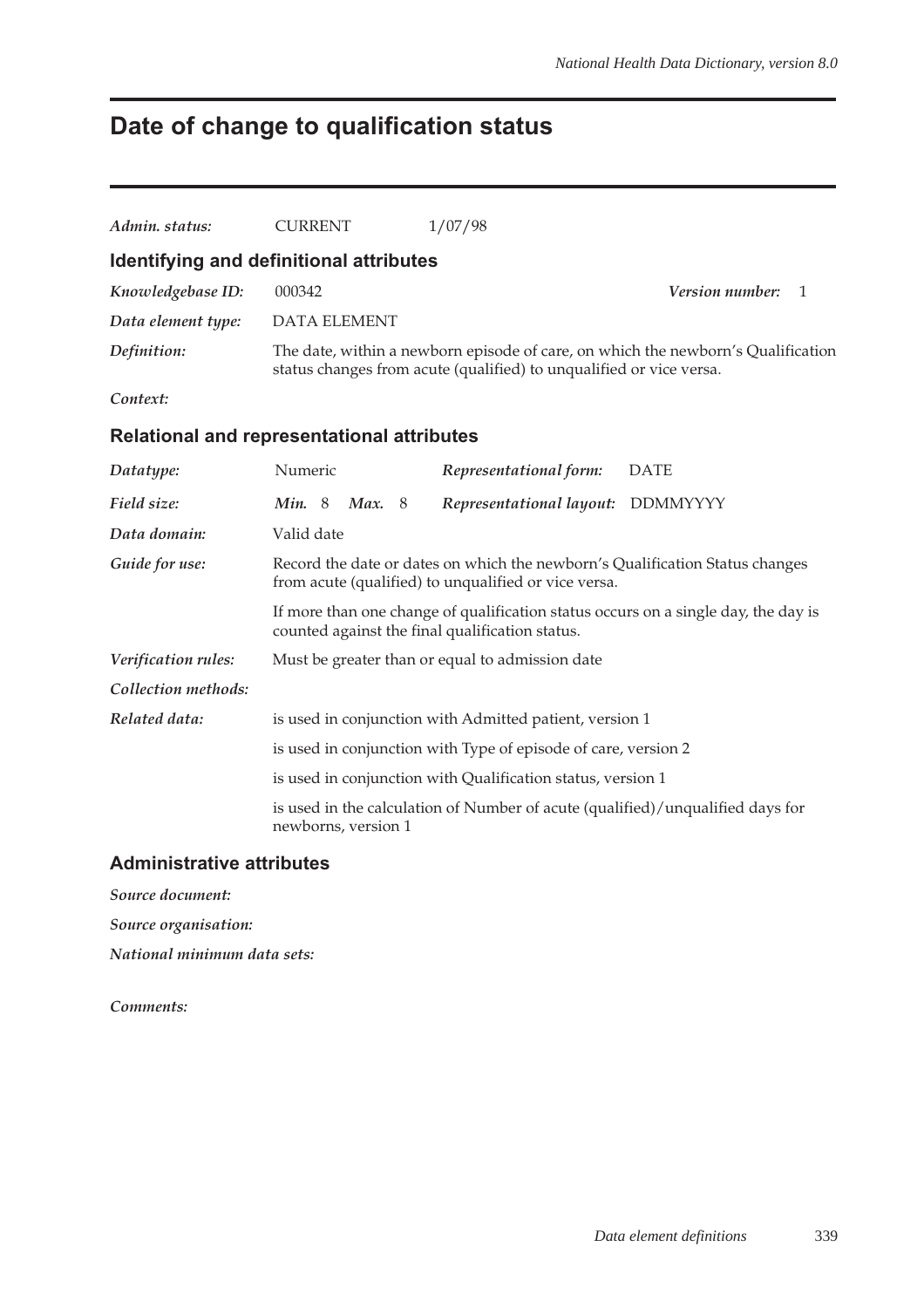## **Anaesthesia administered during labour**

| Admin. status:                          | <b>CURRENT</b>                 | 1/07/96 |                                                                                                                                                                   |
|-----------------------------------------|--------------------------------|---------|-------------------------------------------------------------------------------------------------------------------------------------------------------------------|
| Identifying and definitional attributes |                                |         |                                                                                                                                                                   |
| Knowledgebase ID:                       | 000013                         |         | Version number:                                                                                                                                                   |
| Data element type:                      | <b>DATA ELEMENT</b>            |         |                                                                                                                                                                   |
| Definition:                             | forceps or vacuum extraction). |         | Anaesthesia administered for the operative delivery of the baby (caesarean,                                                                                       |
| Context:                                | intervention.                  |         | Perinatal statistics: anaesthetic use may influence the duration of labour, may<br>affect the health status of the baby at birth and is an indicator of obstetric |

#### **Relational and representational attributes**

| Datatype:                        | Numeric        |                                | Representational form:                                 | <b>CODE</b>                                                                          |
|----------------------------------|----------------|--------------------------------|--------------------------------------------------------|--------------------------------------------------------------------------------------|
| Field size:                      | Min. 1         | Max. 1                         | Representational layout: N                             |                                                                                      |
| Data domain:                     | $\mathbf{1}$   | None                           |                                                        |                                                                                      |
|                                  | $\overline{2}$ |                                | Local anaesthetic to perineum                          |                                                                                      |
|                                  | 3              | Pudendal                       |                                                        |                                                                                      |
|                                  | 4              | Epidural or caudal             |                                                        |                                                                                      |
|                                  | 5              | Spinal                         |                                                        |                                                                                      |
|                                  | 6              | General                        |                                                        |                                                                                      |
|                                  | 8              | Other                          |                                                        |                                                                                      |
|                                  | 9              | Not stated                     |                                                        |                                                                                      |
| Guide for use:                   |                | is how the data are tabulated. |                                                        | If more than one agent is used, select the largest number (excluding 8 or 9) as this |
| Verification rules:              |                |                                |                                                        |                                                                                      |
| Collection methods:              |                |                                |                                                        |                                                                                      |
| Related data:                    |                |                                | is used in conjunction with Method of birth, version 1 |                                                                                      |
|                                  |                |                                | is used in conjunction with Apgar score, version 1     |                                                                                      |
| <b>Administrative attributes</b> |                |                                |                                                        |                                                                                      |
| Source document:                 |                |                                |                                                        |                                                                                      |

*Source organisation:* National Perinatal Data Development Committee *National minimum data sets:*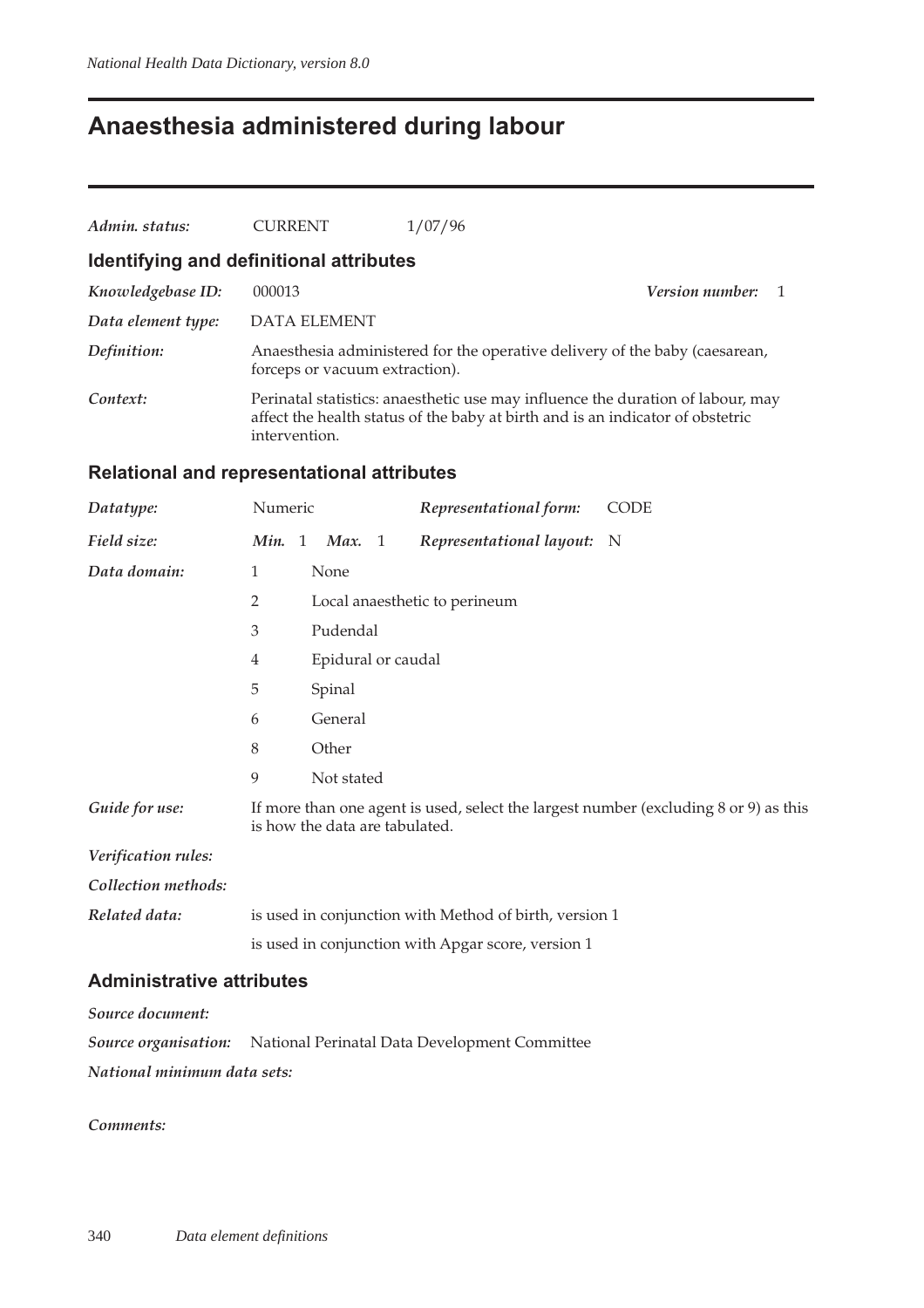# **Analgesia administered during labour**

| Admin. status:                          | <b>CURRENT</b>              | 1/07/96                                                                                                                                                                       |  |
|-----------------------------------------|-----------------------------|-------------------------------------------------------------------------------------------------------------------------------------------------------------------------------|--|
| Identifying and definitional attributes |                             |                                                                                                                                                                               |  |
| Knowledgebase ID:                       | 000014                      | <b>Version number:</b> 1                                                                                                                                                      |  |
| Data element type:                      | <b>DATA ELEMENT</b>         |                                                                                                                                                                               |  |
| Definition:                             | during labour and delivery. | Agents administered to the mother by injection or inhalation to relieve pain                                                                                                  |  |
| Context:                                |                             | Perinatal statistics: analgesia use may influence the duration of labour, may affect<br>the health status of the baby at birth and is an indicator of obstetric intervention. |  |

#### **Relational and representational attributes**

|                                                                                                                            |  |                                  |                                    | Representational form:                       | <b>CODE</b>                                                                                                                                            |
|----------------------------------------------------------------------------------------------------------------------------|--|----------------------------------|------------------------------------|----------------------------------------------|--------------------------------------------------------------------------------------------------------------------------------------------------------|
|                                                                                                                            |  |                                  |                                    | Representational layout: N                   |                                                                                                                                                        |
| 1                                                                                                                          |  |                                  |                                    |                                              |                                                                                                                                                        |
| $\overline{2}$                                                                                                             |  |                                  |                                    |                                              |                                                                                                                                                        |
| 3                                                                                                                          |  |                                  |                                    |                                              |                                                                                                                                                        |
| 4                                                                                                                          |  |                                  |                                    |                                              |                                                                                                                                                        |
| 5                                                                                                                          |  |                                  |                                    |                                              |                                                                                                                                                        |
| 8                                                                                                                          |  |                                  |                                    |                                              |                                                                                                                                                        |
| 9                                                                                                                          |  |                                  |                                    |                                              |                                                                                                                                                        |
| If more than one agent is used, select the largest number (excluding 8 or 9) as this<br>is how the data will be tabulated. |  |                                  |                                    |                                              |                                                                                                                                                        |
|                                                                                                                            |  |                                  |                                    |                                              |                                                                                                                                                        |
|                                                                                                                            |  |                                  |                                    |                                              |                                                                                                                                                        |
|                                                                                                                            |  |                                  |                                    |                                              |                                                                                                                                                        |
|                                                                                                                            |  |                                  |                                    |                                              |                                                                                                                                                        |
|                                                                                                                            |  |                                  |                                    |                                              |                                                                                                                                                        |
|                                                                                                                            |  |                                  |                                    |                                              |                                                                                                                                                        |
|                                                                                                                            |  | <b>Administrative attributes</b> | Numeric<br>None<br>Spinal<br>Other | Min. 1 Max. 1<br>Nitrous oxide<br>Not stated | Intra-muscular narcotics<br>Epidural/caudal<br>is used in conjunction with Method of birth, version 1<br>National Perinatal Data Development Committee |

*National minimum data sets:*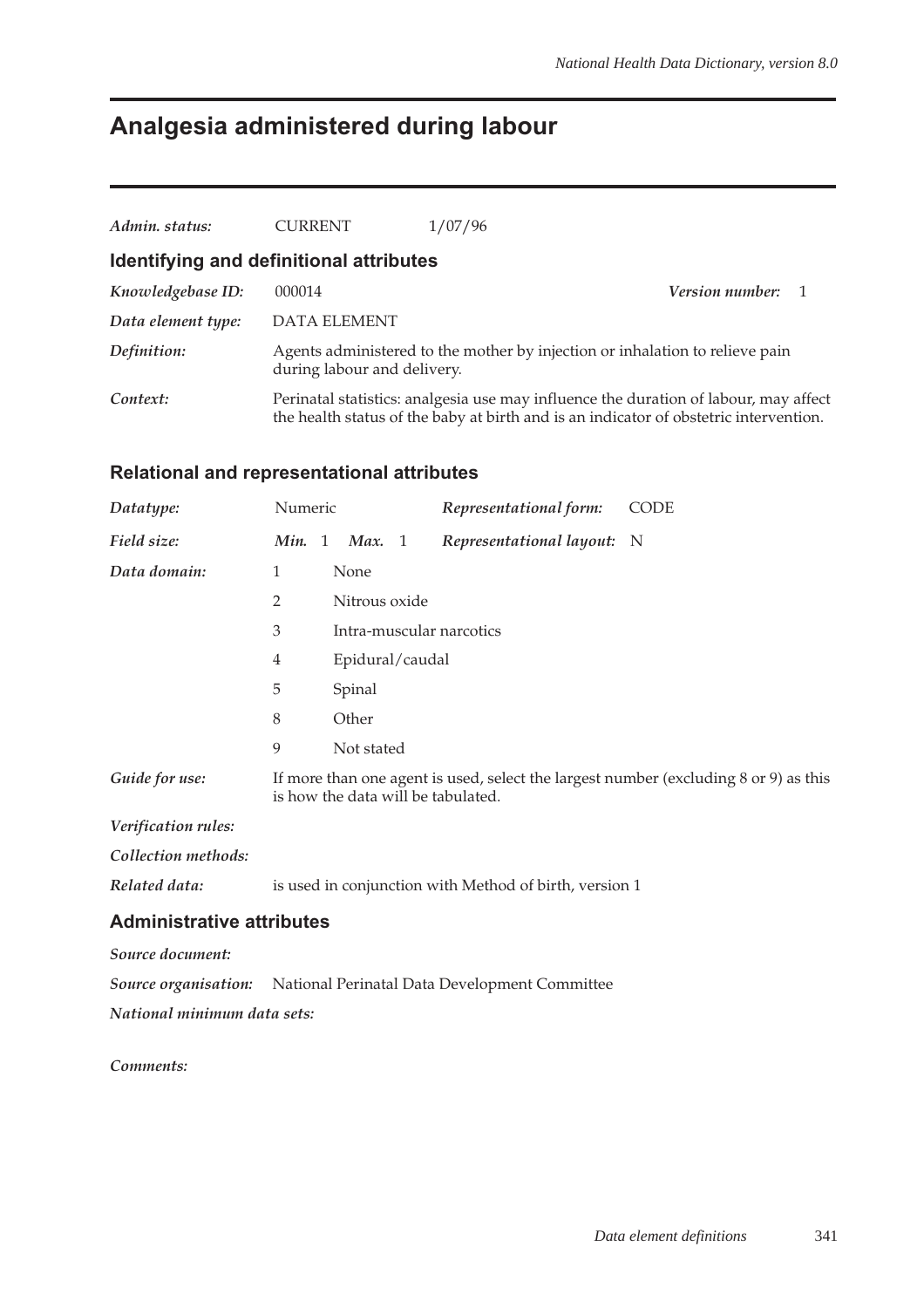## **Nursing interventions**

| Admin. status:     | <b>CURRENT</b>                          | 1/07/98                                                                                                                                                                                                                                                                                                                                  |                                  |  |
|--------------------|-----------------------------------------|------------------------------------------------------------------------------------------------------------------------------------------------------------------------------------------------------------------------------------------------------------------------------------------------------------------------------------------|----------------------------------|--|
|                    | Identifying and definitional attributes |                                                                                                                                                                                                                                                                                                                                          |                                  |  |
| Knowledgebase ID:  | 000112                                  |                                                                                                                                                                                                                                                                                                                                          | Version number:<br>$\mathcal{P}$ |  |
| Data element type: | <b>DATA ELEMENT</b>                     |                                                                                                                                                                                                                                                                                                                                          |                                  |  |
| Definition:        | potential health problems.              | The nursing action/s intended to relieve or alter a person's responses to actual or                                                                                                                                                                                                                                                      |                                  |  |
| Context:           | provided throughout an episode.         | To enable analysis of the interventions within an episode of care, in relation to the<br>outcome of this care, especially when linked with information on the diagnosis<br>and goals. The recording of Nursing interventions is critical information for<br>health service monitoring and planning. It is a major descriptor of the care |                                  |  |

### **Relational and representational attributes**

| Datatype:      | Numeric                                                                                                                                                                                                                                                                                                                                                                                                                                                                                                         |   |                      |    | Representational form:                                                                                                                                                                                                                                                                        | <b>CODE</b>                                                                     |  |
|----------------|-----------------------------------------------------------------------------------------------------------------------------------------------------------------------------------------------------------------------------------------------------------------------------------------------------------------------------------------------------------------------------------------------------------------------------------------------------------------------------------------------------------------|---|----------------------|----|-----------------------------------------------------------------------------------------------------------------------------------------------------------------------------------------------------------------------------------------------------------------------------------------------|---------------------------------------------------------------------------------|--|
| Field size:    | Min.                                                                                                                                                                                                                                                                                                                                                                                                                                                                                                            | 1 | Max.                 | -1 | Representational layout:                                                                                                                                                                                                                                                                      | N                                                                               |  |
| Data domain:   | 1                                                                                                                                                                                                                                                                                                                                                                                                                                                                                                               |   |                      |    | Coordination and collaboration of care                                                                                                                                                                                                                                                        |                                                                                 |  |
|                | $\overline{2}$                                                                                                                                                                                                                                                                                                                                                                                                                                                                                                  |   |                      |    | Supporting informal carers                                                                                                                                                                                                                                                                    |                                                                                 |  |
|                | $\ensuremath{\mathfrak{Z}}$                                                                                                                                                                                                                                                                                                                                                                                                                                                                                     |   | General nursing care |    |                                                                                                                                                                                                                                                                                               |                                                                                 |  |
|                | 4                                                                                                                                                                                                                                                                                                                                                                                                                                                                                                               |   |                      |    | Technical nursing treatment or procedure                                                                                                                                                                                                                                                      |                                                                                 |  |
|                | 5                                                                                                                                                                                                                                                                                                                                                                                                                                                                                                               |   |                      |    | Counselling and emotional support                                                                                                                                                                                                                                                             |                                                                                 |  |
|                | 6                                                                                                                                                                                                                                                                                                                                                                                                                                                                                                               |   | Teaching/education   |    |                                                                                                                                                                                                                                                                                               |                                                                                 |  |
|                | 7                                                                                                                                                                                                                                                                                                                                                                                                                                                                                                               |   |                      |    | Monitoring and surveillance                                                                                                                                                                                                                                                                   |                                                                                 |  |
|                | 8                                                                                                                                                                                                                                                                                                                                                                                                                                                                                                               |   |                      |    | Formal case management                                                                                                                                                                                                                                                                        |                                                                                 |  |
|                | 9                                                                                                                                                                                                                                                                                                                                                                                                                                                                                                               |   |                      |    | Service needs assessment only                                                                                                                                                                                                                                                                 |                                                                                 |  |
| Guide for use: |                                                                                                                                                                                                                                                                                                                                                                                                                                                                                                                 |   |                      |    | each nursing problem, nor are they specific tasks, but rather, broader-level<br>intervention categories focusing on the major areas of a person's need. These<br>summary categories subsume a range of specific actions or tasks.                                                             | For the purposes of the CNMDSA, the interventions are not necessarily linked to |  |
|                | The following definitions are to assist in coding:                                                                                                                                                                                                                                                                                                                                                                                                                                                              |   |                      |    |                                                                                                                                                                                                                                                                                               |                                                                                 |  |
|                | 1. COORDINATION AND COLLABORATION OF CARE occurs when there are<br>multiple care deliverers. The goal of coordination and collaboration is the<br>efficient, appropriate integrated delivery of care to the person. Tasks which may<br>be involved include: liaison, advocacy, planning, referral, information and<br>supportive discussion and/or education. Although similar in nature to formal<br>case management this intervention is not the one formally recognised by specific<br>funding (see Code 8). |   |                      |    |                                                                                                                                                                                                                                                                                               |                                                                                 |  |
|                |                                                                                                                                                                                                                                                                                                                                                                                                                                                                                                                 |   |                      |    | undertakes to assist the carer in the delivery of the carer's role. This does not<br>include care given directly to the person. Examples of tasks involved in<br>supporting the carer include: counselling, teaching, informing, advocacy,<br>coordinating, and grief or bereavement support. | 2. SUPPORTING INFORMATION CARERS includes activities, which the nurse           |  |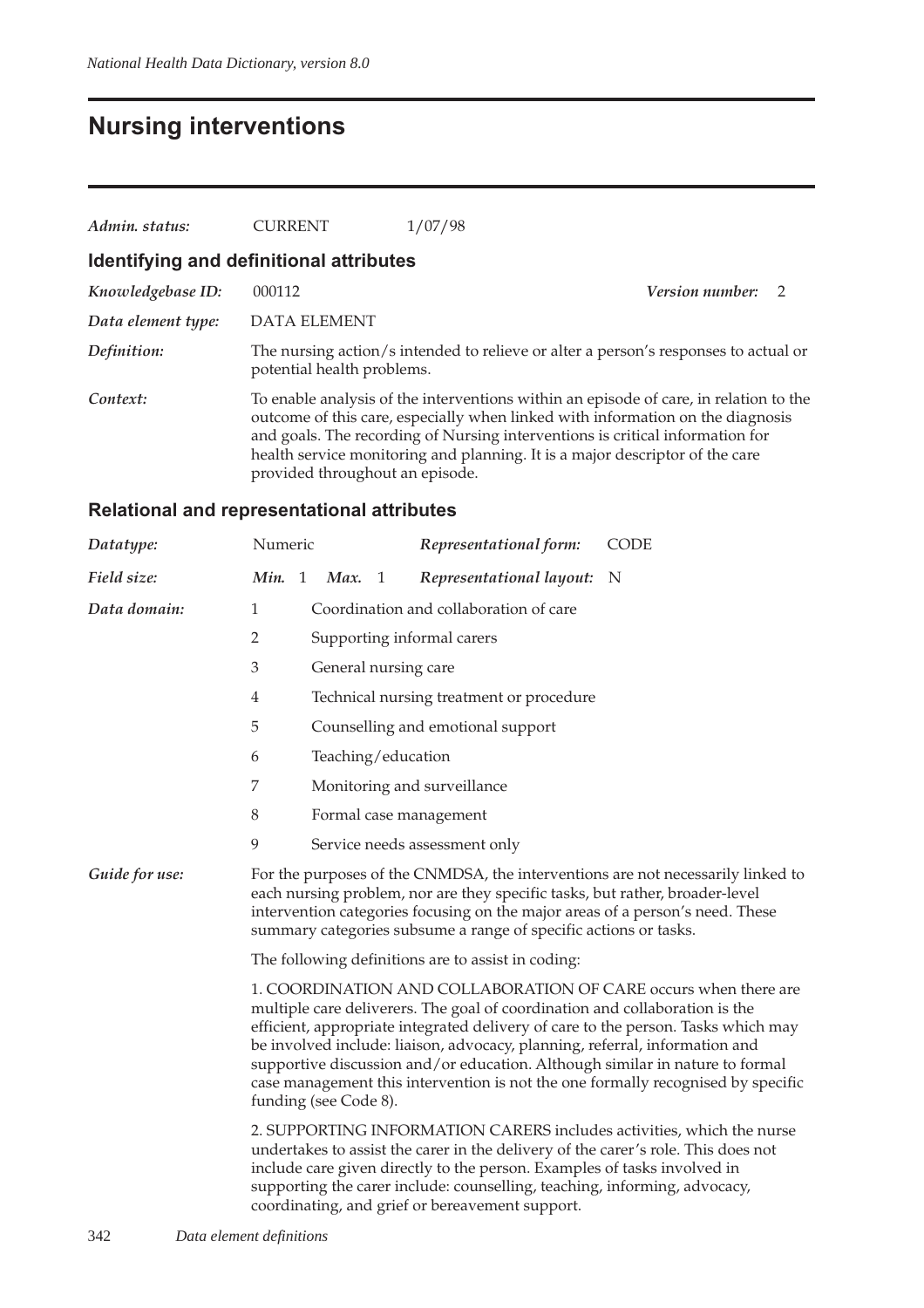# **Nursing interventions** *(continued)*

|                     | Guide for use (cont'd): 3. GENERAL NURSING CARE includes a broad range of activities, which the<br>nurse performs to directly assist the person; in many cases, this assistance will<br>focus on activities of daily living. This assistance will help a person whose health<br>status, level of dependency, and/or therapeutic needs are such that nursing skills<br>are required. Examples of tasks include: assistance with washing, grooming and<br>maintaining hygiene, dressing, pressure area care, assistance with toileting,<br>bladder and bowel care, assistance with mobility and therapeutic exercise,<br>attention to physical comfort and maintaining a therapeutic environment. |  |  |  |  |  |
|---------------------|-------------------------------------------------------------------------------------------------------------------------------------------------------------------------------------------------------------------------------------------------------------------------------------------------------------------------------------------------------------------------------------------------------------------------------------------------------------------------------------------------------------------------------------------------------------------------------------------------------------------------------------------------------------------------------------------------|--|--|--|--|--|
|                     | 4. TECHNICAL NURSING TREATMENT OR PROCEDURE refers to technical<br>tasks and procedures for which nurses receive specific training and which require<br>nursing knowledge of expected therapeutic effect, possible side-effects,<br>complications and appropriate actions related to each. Some examples of<br>technical care activities are: medication administration (including injections),<br>dressings and other procedures, venipuncture, monitoring of dialysis, and<br>implementation of pain management technology.                                                                                                                                                                   |  |  |  |  |  |
|                     | 5. COUNSELLING AND EMOTIONAL SUPPORT focuses on non-physical care<br>given to the person, which aims to address the affective, psychological and/or<br>social needs. Examples of these include: bereavement, well being, decision-<br>making support and values-clarification.                                                                                                                                                                                                                                                                                                                                                                                                                  |  |  |  |  |  |
|                     | 6. TEACHING/EDUCATION refers to providing information and/or instruction<br>about a specific body of knowledge and/or procedure, which is relevant to the<br>person's situation. Examples of teaching areas include: disease process, technical<br>procedure, health maintenance, health promotion and techniques for coping with<br>a disability.                                                                                                                                                                                                                                                                                                                                              |  |  |  |  |  |
|                     | 7. MONITORING AND SURVEILLANCE refers to any action by which the nurse<br>evaluates and monitors physical, behavioural, social and emotional responses to<br>disease, injury, and nursing or medical interventions.                                                                                                                                                                                                                                                                                                                                                                                                                                                                             |  |  |  |  |  |
|                     | 8. FORMAL CASE MANAGEMENT refers to the specific formal service, which is<br>funded to provide case management for a person. Note that coordination and<br>collaboration of care (Code 1) is not the same as Formal Case Management.                                                                                                                                                                                                                                                                                                                                                                                                                                                            |  |  |  |  |  |
|                     | 9. SERVICE NEEDS ASSESSMENT ONLY is assessment of the person when this is<br>the only activity carried out and no further nursing care is given; for example,<br>assessment for ongoing care and/or inappropriate referrals. Selection of this<br>option means that no other intervention may be nominated. Thus, if an<br>assessment for the Domiciliary Care Benefit is the reason for a visit, but other<br>interventions such as, counselling and support; coordination/collaboration of<br>care are carried out, then the Assessment only is not an appropriate code.                                                                                                                      |  |  |  |  |  |
| Verification rules: | Up to eight codes may be selected. If Code 9 is selected no other nursing<br>interventions are collected. If Code 9 is selected then code 7 in Goal of care must<br>also be selected.                                                                                                                                                                                                                                                                                                                                                                                                                                                                                                           |  |  |  |  |  |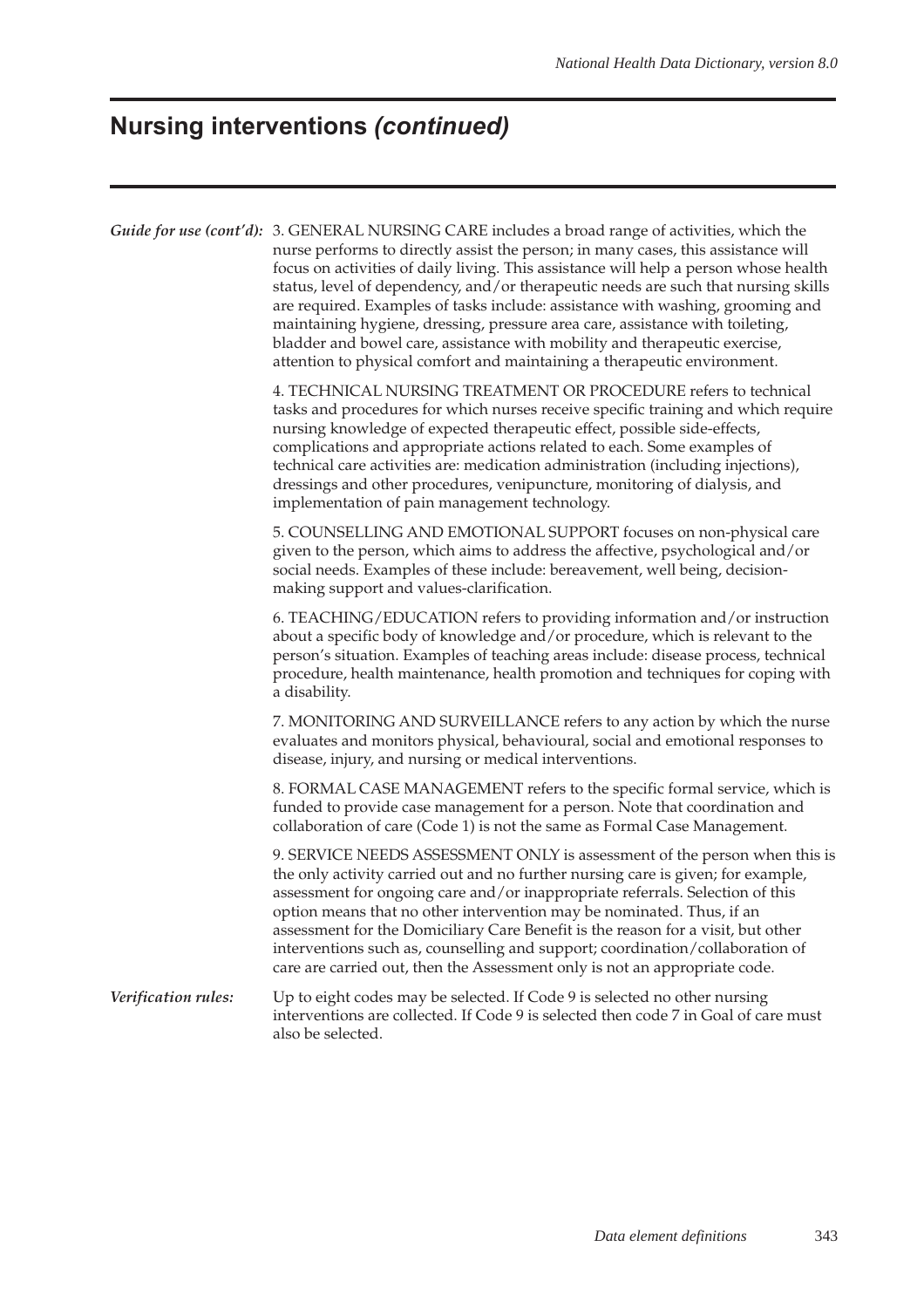### **Nursing interventions** *(continued)*

| Collection methods: | Collect on continuing basis throughout the episode in the event of data collection<br>that occurs prior to discharge. Up to eight codes may be collected. Within a<br>computerised information system the detailed activities can be mapped to the<br>CNMDSA interventions enabling the option of a rich level of detail of activities or<br>summarised information. |
|---------------------|----------------------------------------------------------------------------------------------------------------------------------------------------------------------------------------------------------------------------------------------------------------------------------------------------------------------------------------------------------------------|
| Related data:       | relates to the data element Nursing goal, version 1                                                                                                                                                                                                                                                                                                                  |
|                     | supersedes previous data element Nursing interventions, version 1                                                                                                                                                                                                                                                                                                    |
|                     | relates to the data element Nursing diagnosis, version 2                                                                                                                                                                                                                                                                                                             |

#### **Administrative attributes**

*Source document:*

*Source organisation:* Australian Council of Community Nursing Services

#### *National minimum data sets:*

*Comments:* The CNMDSA Nursing interventions are summary information overlying the detailed nursing activity usually included in an agency data collection. They are not intended as a description of nursing activities in the CNMDSA. For instance, Technical nursing treatment or Procedure is the generic term for a broad range of nursing activities such as: medication administration and wound care management.

> Collection of this information at discharge carries with it the expectation that nursing records will lend themselves to this level of summarisation of the care episode. The selection of eight interventions if more are specified is a potentially subjective task unless the nursing record is structured and clear enough to enable such a selection against the reasons for admission to care, and the major focus of care delivery. Clearly, the task is easier if ongoing automated recording of interventions within an agency information system enables discharge reporting of all interventions and their frequency, over a care episode.

> Those agencies providing allied health services may wish to use the Physiotherapy and Occupational Therapy Interventions developed in conjunction with the National Centre for Classification in Health in addition to the CNMDSA Nursing interventions or other more relevant code sets.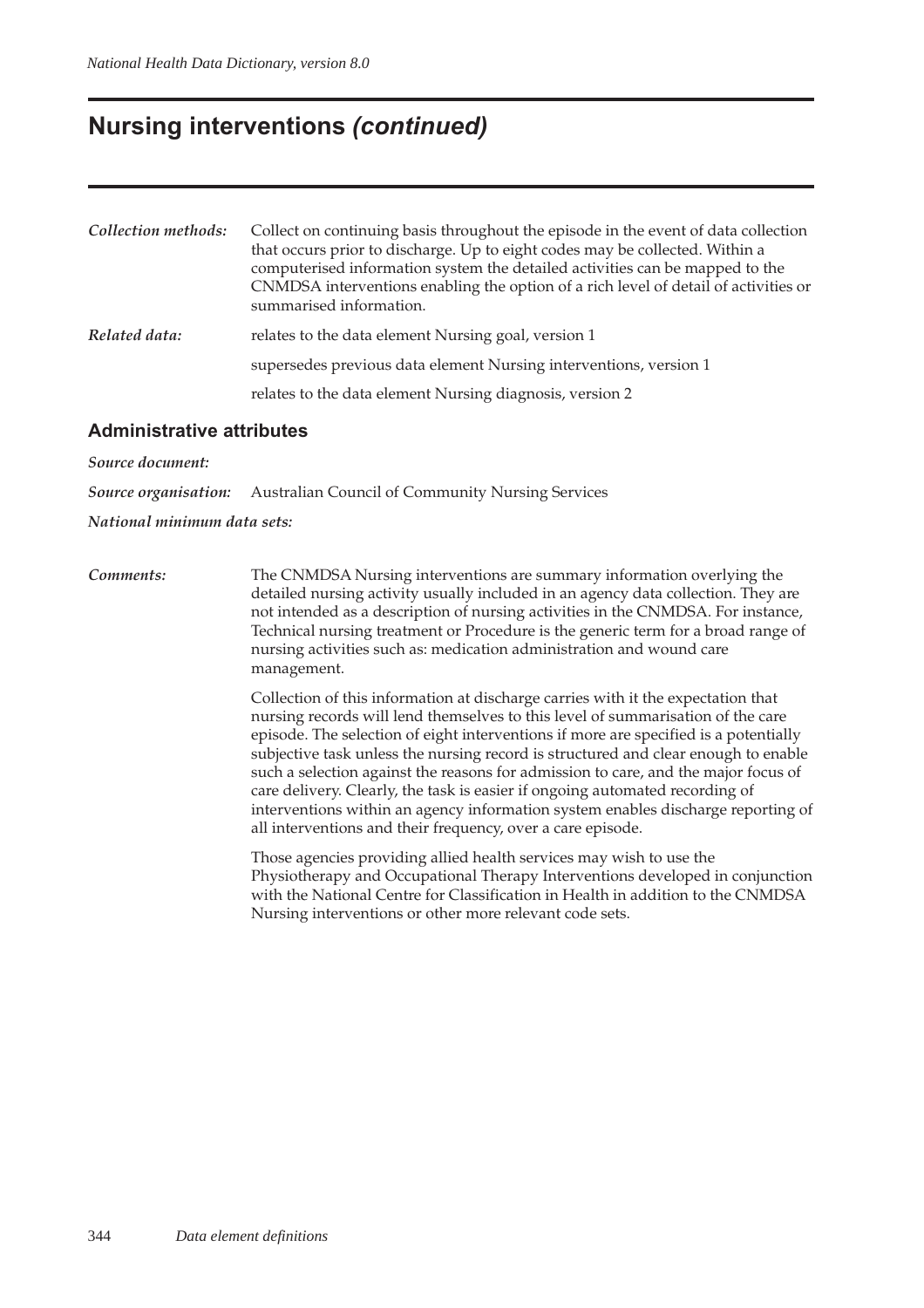#### **National Health Information Model entities**

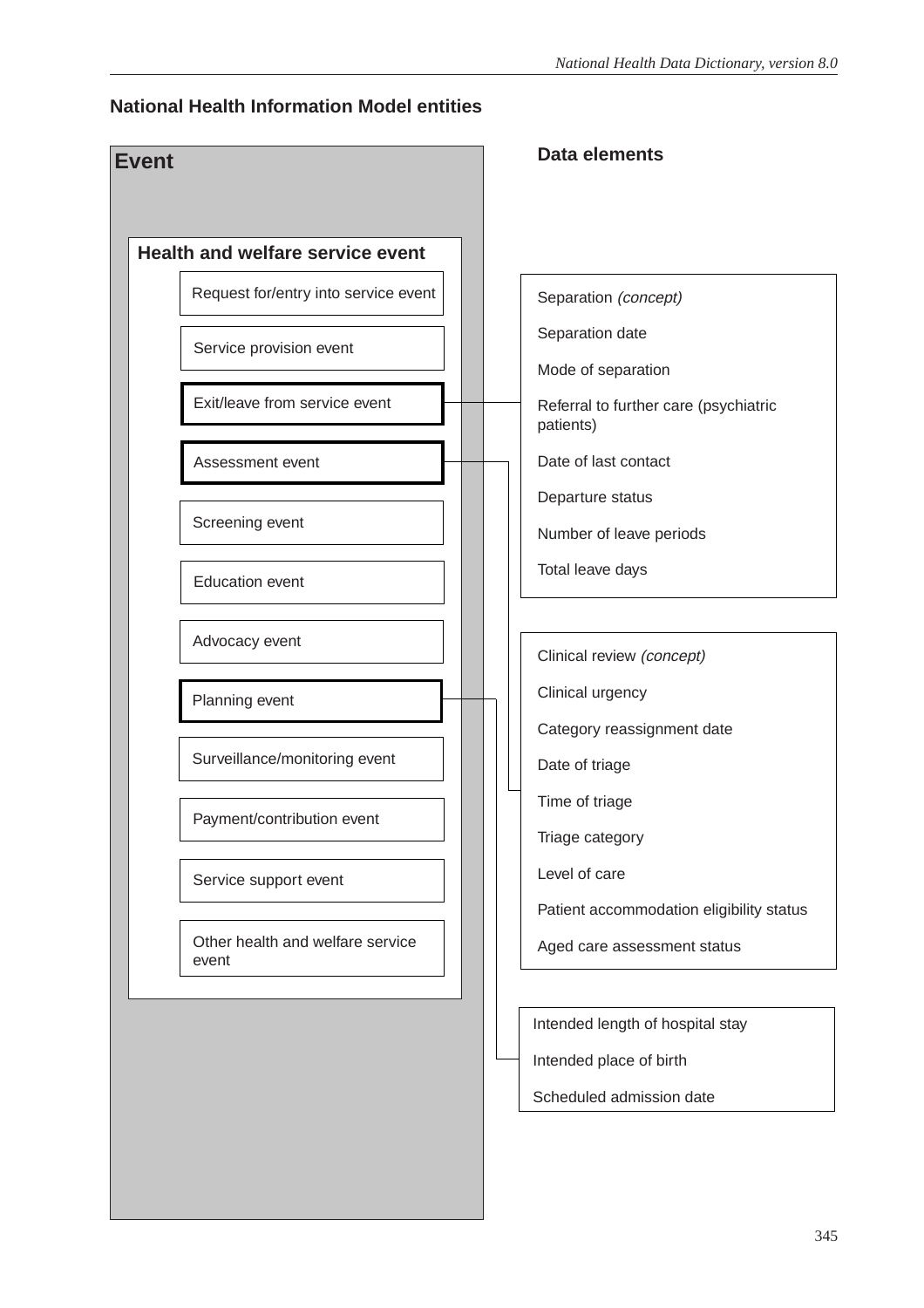# **Separation**

| Admin. status:                                                                                                                      | CURRENT                                                                                                                                              | 1/07/99                                                                                                                                                              |  |
|-------------------------------------------------------------------------------------------------------------------------------------|------------------------------------------------------------------------------------------------------------------------------------------------------|----------------------------------------------------------------------------------------------------------------------------------------------------------------------|--|
| Identifying and definitional attributes                                                                                             |                                                                                                                                                      |                                                                                                                                                                      |  |
| Knowledgebase ID:                                                                                                                   | 000148                                                                                                                                               | <b>Version number:</b><br>$\overline{2}$                                                                                                                             |  |
| Data element type:                                                                                                                  | DATA ELEMENT CONCEPT                                                                                                                                 |                                                                                                                                                                      |  |
| The process by which an admitted patient completes an episode of care. A<br>Definition:<br>separation may be formal or statistical. |                                                                                                                                                      |                                                                                                                                                                      |  |
|                                                                                                                                     | Formal separation: The administrative process by which a hospital records the<br>completion of treatment and/or care and accommodation of a patient. |                                                                                                                                                                      |  |
|                                                                                                                                     | hospital stay.                                                                                                                                       | Statistical separation (on type change): The administrative process by which a<br>hospital records the completion of an episode of care for a patient within the one |  |
| Context:                                                                                                                            | Institutional health care                                                                                                                            |                                                                                                                                                                      |  |

### **Relational and representational attributes**

| Datatype:                        |      |      | Representational form:                                 |
|----------------------------------|------|------|--------------------------------------------------------|
| Field size:                      | Min. | Max. | Representational layout:                               |
| Data domain:                     |      |      |                                                        |
| Guide for use:                   |      |      |                                                        |
| Verification rules:              |      |      |                                                        |
| Collection methods:              |      |      |                                                        |
| Related data:                    |      |      | supersedes previous data element Separation, version 1 |
| <b>Administrative attributes</b> |      |      |                                                        |

| Source document:                                         |                                                                                                                                                                                      |
|----------------------------------------------------------|--------------------------------------------------------------------------------------------------------------------------------------------------------------------------------------|
|                                                          | <b>Source organisation:</b> National Health Data Committee                                                                                                                           |
| National minimum data sets:<br>Institutional health care | from $1/07/89$ to                                                                                                                                                                    |
| Comments:                                                | While this concept is also applicable to non-institutional health care and welfare<br>services, different terminology to 'separation' is often used in these other care<br>settings. |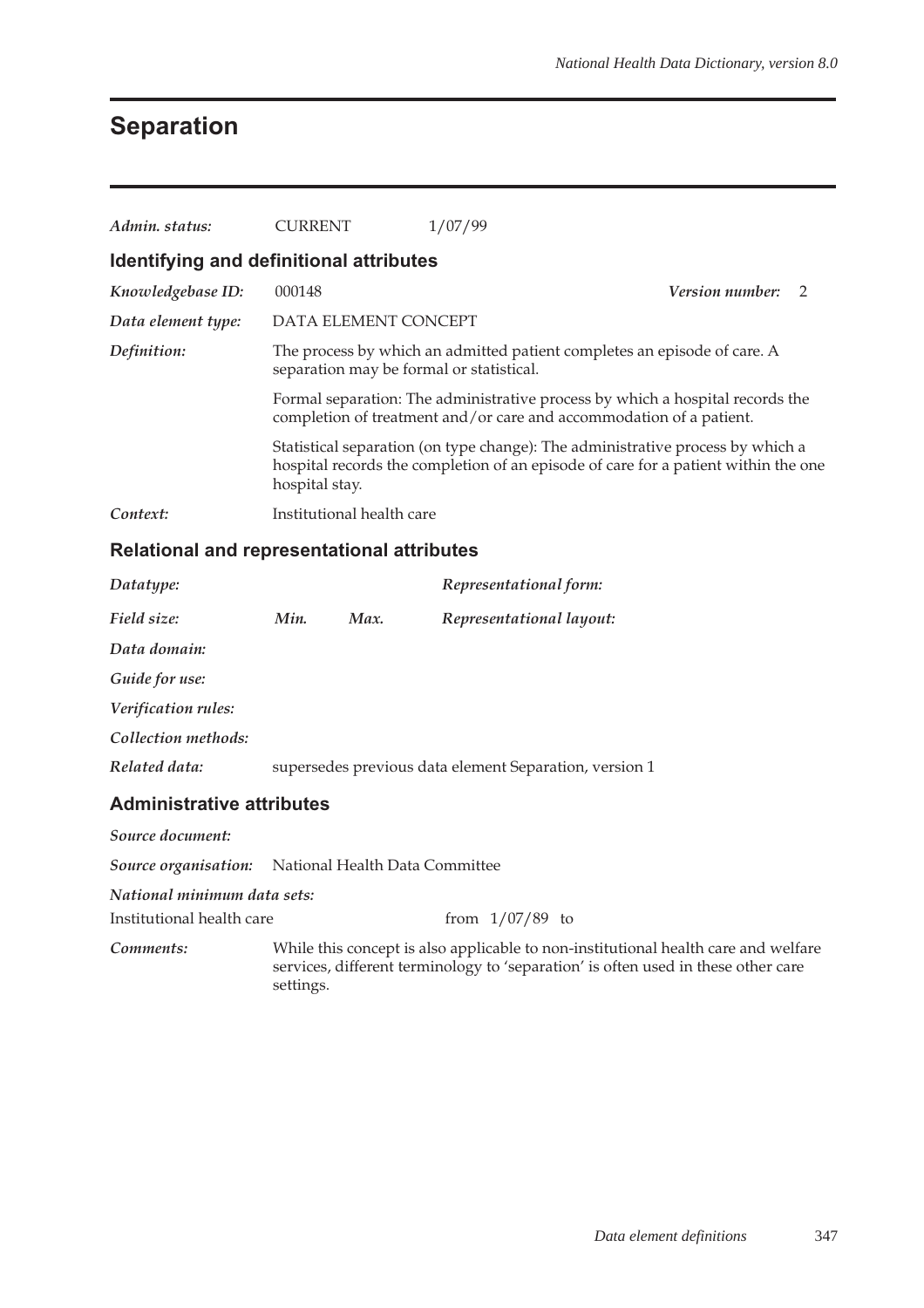## **Separation date**

| Admin. status:                             | <b>CURRENT</b>                                                                                                                                                     | 1/07/99                                                         |                                                                                 |  |
|--------------------------------------------|--------------------------------------------------------------------------------------------------------------------------------------------------------------------|-----------------------------------------------------------------|---------------------------------------------------------------------------------|--|
| Identifying and definitional attributes    |                                                                                                                                                                    |                                                                 |                                                                                 |  |
| Knowledgebase ID:                          | 000043                                                                                                                                                             |                                                                 | <i>Version number:</i><br>5                                                     |  |
| Data element type:                         | <b>DATA ELEMENT</b>                                                                                                                                                |                                                                 |                                                                                 |  |
| Definition:                                |                                                                                                                                                                    | Date on which an admitted patient completes an episode of care. |                                                                                 |  |
| Context:                                   | Institutional health care: required to identify the period in which an admitted<br>patient hospital stay or episode occurred and for derivation of length of stay. |                                                                 |                                                                                 |  |
| Relational and representational attributes |                                                                                                                                                                    |                                                                 |                                                                                 |  |
| Datatype:                                  | Numeric                                                                                                                                                            | Representational form:                                          | <b>DATE</b>                                                                     |  |
| Field size:                                | Min. 8<br>Max. $8$                                                                                                                                                 | Representational layout:                                        | <b>DDMMYYYY</b>                                                                 |  |
| Data domain:                               | Valid dates                                                                                                                                                        |                                                                 |                                                                                 |  |
| Guide for use:                             |                                                                                                                                                                    |                                                                 |                                                                                 |  |
| Verification rules:                        | this field must:                                                                                                                                                   |                                                                 | For the provision of State and Territory hospital data to Commonwealth agencies |  |

- be <= last day of financial year

- be >= first day of financial year

- be >= Admission date

*Collection methods:*

*Related data:* supersedes previous data element Discharge date, version 4

#### **Administrative attributes**

| Source document:                                    |                                                                                                                                                                                                                                                                                                                                                                                                                                                                                                                                                                                                              |
|-----------------------------------------------------|--------------------------------------------------------------------------------------------------------------------------------------------------------------------------------------------------------------------------------------------------------------------------------------------------------------------------------------------------------------------------------------------------------------------------------------------------------------------------------------------------------------------------------------------------------------------------------------------------------------|
| Source organisation: National Health Data Committee |                                                                                                                                                                                                                                                                                                                                                                                                                                                                                                                                                                                                              |
| National minimum data sets:                         |                                                                                                                                                                                                                                                                                                                                                                                                                                                                                                                                                                                                              |
| Institutional health care                           | from $1/07/99$ to                                                                                                                                                                                                                                                                                                                                                                                                                                                                                                                                                                                            |
| Institutional mental health care                    | from $1/07/99$ to                                                                                                                                                                                                                                                                                                                                                                                                                                                                                                                                                                                            |
| Palliative care                                     | from $1/07/2000$ to                                                                                                                                                                                                                                                                                                                                                                                                                                                                                                                                                                                          |
| Comments:                                           | There may be variations amongst jurisdictions with respect to the recording of<br>separation date. This most often occurs for patients who are statistically separated<br>after a period of leave (and who do not return for further hospital care). In this<br>case, some jurisdictions may record the separation date as the date of statistical<br>separation (and record intervening days as leave days) while other jurisdictions<br>may retrospectively separate patients on the first day of leave. Despite the<br>variations in recording of separation date for this group of patients, the current |

practices provide for the accurate recording of length of stay.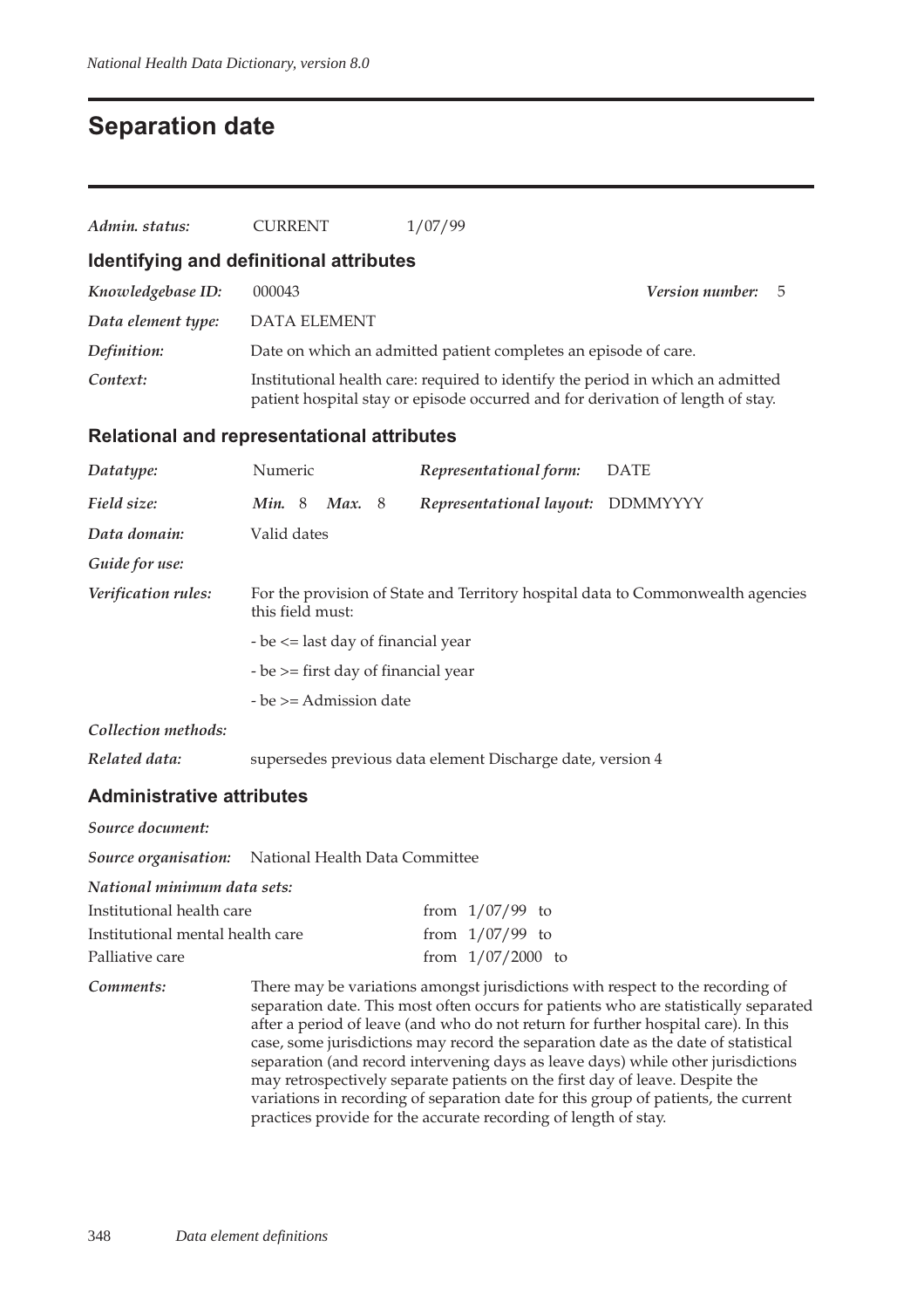# **Mode of separation**

| Admin. status:                                    | <b>CURRENT</b>                                                                                                                                                                                                       | 1/07/93                                                                                                                |                                                                          |  |  |  |
|---------------------------------------------------|----------------------------------------------------------------------------------------------------------------------------------------------------------------------------------------------------------------------|------------------------------------------------------------------------------------------------------------------------|--------------------------------------------------------------------------|--|--|--|
| Identifying and definitional attributes           |                                                                                                                                                                                                                      |                                                                                                                        |                                                                          |  |  |  |
| Knowledgebase ID:                                 | 000096                                                                                                                                                                                                               |                                                                                                                        | Version number:<br>2                                                     |  |  |  |
| Data element type:                                | <b>DATA ELEMENT</b>                                                                                                                                                                                                  |                                                                                                                        |                                                                          |  |  |  |
| Definition:                                       |                                                                                                                                                                                                                      | Status at separation of person (discharge/transfer/death) and place to which<br>person is released (where applicable). |                                                                          |  |  |  |
| Context:                                          | Institutional health care: required for outcome analyses, for analyses of<br>intersectoral patient flows and to assist in the continuity of care and classification<br>of episodes into Diagnosis Related Groups.    |                                                                                                                        |                                                                          |  |  |  |
| <b>Relational and representational attributes</b> |                                                                                                                                                                                                                      |                                                                                                                        |                                                                          |  |  |  |
| Datatype:                                         | Numeric                                                                                                                                                                                                              | Representational form:                                                                                                 | <b>CODE</b>                                                              |  |  |  |
| Field size:                                       | Min. 1<br>Max.<br>- 1                                                                                                                                                                                                | Representational layout:                                                                                               | $\mathbb N$                                                              |  |  |  |
| Data domain:                                      | 1                                                                                                                                                                                                                    | Discharge/transfer to an(other) acute hospital                                                                         |                                                                          |  |  |  |
|                                                   | 2                                                                                                                                                                                                                    | Discharge/transfer to a nursing home                                                                                   |                                                                          |  |  |  |
|                                                   | 3<br>Discharge/transfer to an(other) psychiatric hospital                                                                                                                                                            |                                                                                                                        |                                                                          |  |  |  |
|                                                   | 4<br>Discharge/transfer to other health care accommodation (includes<br>mothercraft hospitals and hostels recognised by the Commonwealth<br>Department of Health and Aged Care, unless this is the usual place<br>of |                                                                                                                        |                                                                          |  |  |  |
|                                                   | residence)                                                                                                                                                                                                           |                                                                                                                        |                                                                          |  |  |  |
|                                                   | 5<br>Statistical discharge - type change                                                                                                                                                                             |                                                                                                                        |                                                                          |  |  |  |
|                                                   | 6<br>Left against medical advice/discharge at own risk                                                                                                                                                               |                                                                                                                        |                                                                          |  |  |  |
|                                                   | 7<br>Statistical discharge from leave                                                                                                                                                                                |                                                                                                                        |                                                                          |  |  |  |
|                                                   | 8<br>Died                                                                                                                                                                                                            |                                                                                                                        |                                                                          |  |  |  |
|                                                   | 9                                                                                                                                                                                                                    | Other (includes discharge to usual residence/own accommodation/<br>primarily welfare services))                        | welfare institution (includes prisons, hostels and group homes providing |  |  |  |
| Guide for use:                                    | For Code 4 – In jurisdictions where mothercraft facilities are considered to be<br>acute hospitals, patients separated to a mothercraft facility should have a mode of<br>separation of Code 1.                      |                                                                                                                        |                                                                          |  |  |  |
| Verification rules:                               |                                                                                                                                                                                                                      |                                                                                                                        |                                                                          |  |  |  |
| Collection methods:                               |                                                                                                                                                                                                                      |                                                                                                                        |                                                                          |  |  |  |
| Related data:                                     | is supplemented by the data element Source of referral to public psychiatric<br>hospital, version 3                                                                                                                  |                                                                                                                        |                                                                          |  |  |  |
|                                                   |                                                                                                                                                                                                                      | is supplemented by the data element Source of referral to acute hospital or private<br>psychiatric hospital, version 3 |                                                                          |  |  |  |
|                                                   | supersedes previous data element Mode of separation, version 1                                                                                                                                                       |                                                                                                                        |                                                                          |  |  |  |
|                                                   | is used in the derivation of Diagnosis related group, version 1                                                                                                                                                      |                                                                                                                        |                                                                          |  |  |  |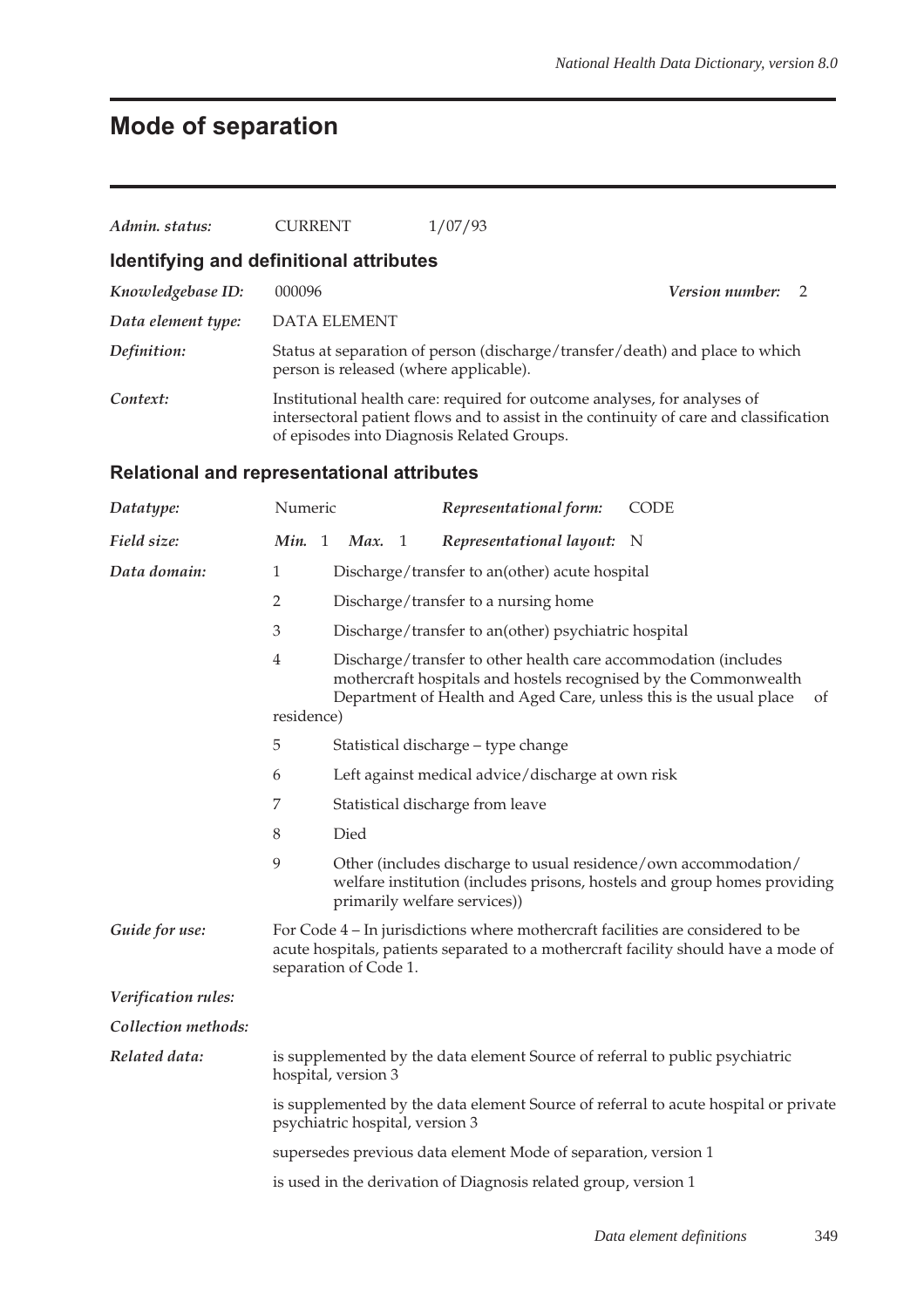# **Mode of separation** *(continued)*

#### **Administrative attributes**

| Source document:                 |                                                                                                                                                                                                                                   |  |                     |                                                                                                                                                             |
|----------------------------------|-----------------------------------------------------------------------------------------------------------------------------------------------------------------------------------------------------------------------------------|--|---------------------|-------------------------------------------------------------------------------------------------------------------------------------------------------------|
|                                  | Source organisation: National Health Data Committee                                                                                                                                                                               |  |                     |                                                                                                                                                             |
| National minimum data sets:      |                                                                                                                                                                                                                                   |  |                     |                                                                                                                                                             |
| Institutional health care        |                                                                                                                                                                                                                                   |  | from $1/07/89$ to   |                                                                                                                                                             |
| Institutional mental health care |                                                                                                                                                                                                                                   |  | from $1/07/97$ to   |                                                                                                                                                             |
| Palliative care                  |                                                                                                                                                                                                                                   |  | from $1/07/2000$ to |                                                                                                                                                             |
| Comments:                        | The terminology of the modes relating to statistical separation have been<br>modified to be consistent with the changes to data element Type of episode of<br>care and other data elements related to admissions and separations. |  |                     |                                                                                                                                                             |
|                                  |                                                                                                                                                                                                                                   |  |                     | During 1999, the National Mental Health Information Strategy Committee is<br>reviewing a draft data element 'Referral to further care' which will involve a |

review of the data element Mode of separation.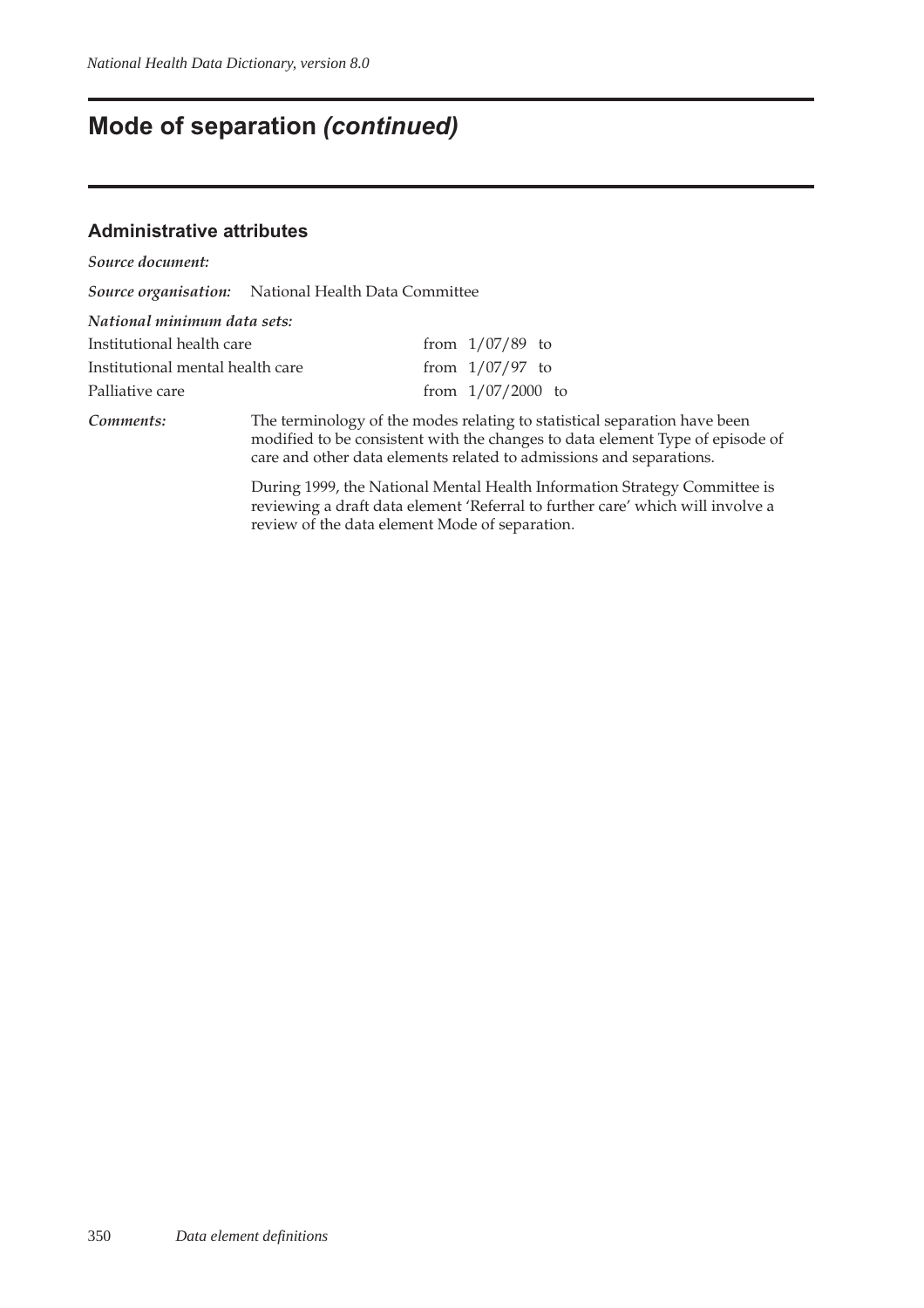# **Referral to further care (psychiatric patients)**

| Admin. status:                          | <b>CURRENT</b>      | 1/07/89                                                                                                                                                                                                                                                                                                                                                                                 |  |
|-----------------------------------------|---------------------|-----------------------------------------------------------------------------------------------------------------------------------------------------------------------------------------------------------------------------------------------------------------------------------------------------------------------------------------------------------------------------------------|--|
| Identifying and definitional attributes |                     |                                                                                                                                                                                                                                                                                                                                                                                         |  |
| Knowledgebase ID:                       | 000143              | <b>Version number:</b> 1                                                                                                                                                                                                                                                                                                                                                                |  |
| Data element type:                      | <b>DATA ELEMENT</b> |                                                                                                                                                                                                                                                                                                                                                                                         |  |
| Definition:                             |                     | Referral to further care by health service agencies/facilities.                                                                                                                                                                                                                                                                                                                         |  |
| Context:                                |                     | Mental health care: many psychiatric inpatients have continuing needs for post-<br>discharge care. Continuity of care across the hospital-community interface is a<br>key policy theme emerging in the various States and Territories. Inclusion of this<br>item allows the opportunity to monitor interagency linkages and is<br>complementary to the data element Source of referral. |  |

#### **Relational and representational attributes**

| Datatype:      | Numeric        |                                                          | Representational form:     | CODE |  |  |
|----------------|----------------|----------------------------------------------------------|----------------------------|------|--|--|
| Field size:    | Min. 1         | Max. $1$                                                 | Representational layout: N |      |  |  |
| Data domain:   | 1              | Not referred                                             |                            |      |  |  |
|                | 2              | Private psychiatrist                                     |                            |      |  |  |
|                | 3              | Other private medical practitioner                       |                            |      |  |  |
|                | $\overline{4}$ | Mental health / alcohol and drug in-patient facility     |                            |      |  |  |
|                | 5              | Mental health / alcohol and drug non in-patient facility |                            |      |  |  |
|                | 6              | Acute hospital                                           |                            |      |  |  |
|                | 7              | Other                                                    |                            |      |  |  |
| Guide for use: |                |                                                          |                            |      |  |  |

*Verification rules:*

*Collection methods:*

*Related data:*

#### **Administrative attributes**

*Source document:*

*Source organisation:* National minimum data set working parties

*National minimum data sets:*

*Comments:* This data element will be reviewed during 1999.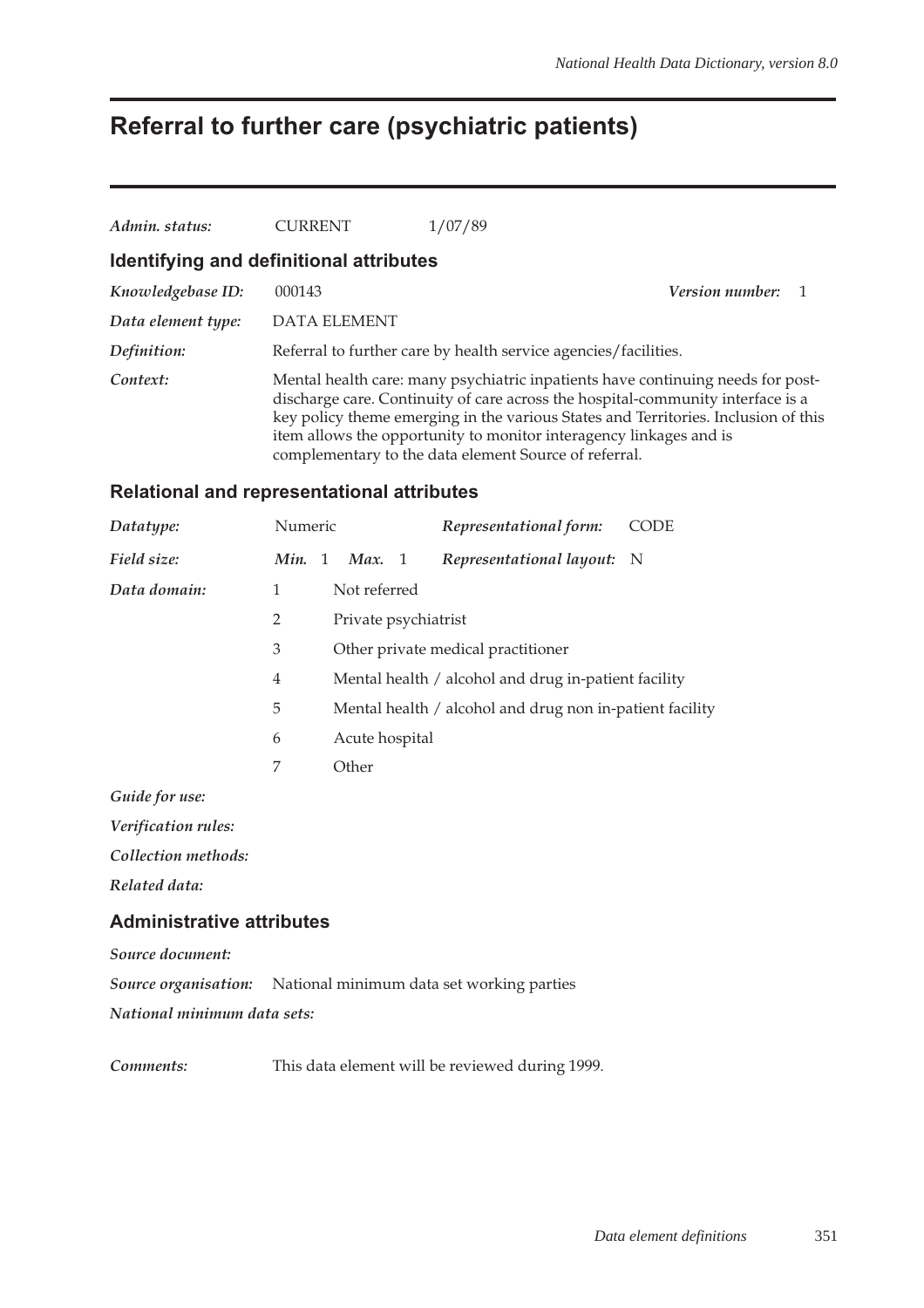### **Date of last contact**

| Admin. status:                          | <b>CURRENT</b>                                                                                                                                                                                                                                                                                             | 1/07/98                                                                                                                                                                                                                                    |  |
|-----------------------------------------|------------------------------------------------------------------------------------------------------------------------------------------------------------------------------------------------------------------------------------------------------------------------------------------------------------|--------------------------------------------------------------------------------------------------------------------------------------------------------------------------------------------------------------------------------------------|--|
| Identifying and definitional attributes |                                                                                                                                                                                                                                                                                                            |                                                                                                                                                                                                                                            |  |
| Knowledgebase ID:                       | 000040                                                                                                                                                                                                                                                                                                     | <i>Version number:</i><br>2                                                                                                                                                                                                                |  |
| Data element type:                      | <b>DATA ELEMENT</b>                                                                                                                                                                                                                                                                                        |                                                                                                                                                                                                                                            |  |
| Definition:                             | person in any setting.                                                                                                                                                                                                                                                                                     | Date of the last contact between a staff member of the community service and a                                                                                                                                                             |  |
|                                         | The definition includes:<br>- visits made to persons in institutional settings for the purpose of handing over<br>or otherwise completing a care episode;<br>- bereavement visits in any setting;<br>- visits made to the person's home to complete the service, including the<br>collection of equipment. |                                                                                                                                                                                                                                            |  |
|                                         |                                                                                                                                                                                                                                                                                                            |                                                                                                                                                                                                                                            |  |
|                                         |                                                                                                                                                                                                                                                                                                            |                                                                                                                                                                                                                                            |  |
|                                         |                                                                                                                                                                                                                                                                                                            |                                                                                                                                                                                                                                            |  |
|                                         | The definition excludes:                                                                                                                                                                                                                                                                                   |                                                                                                                                                                                                                                            |  |
|                                         |                                                                                                                                                                                                                                                                                                            | - visits made by liaison/discharge planning staff of a community service for the<br>purpose of assessment of need related to a subsequent episode of care.                                                                                 |  |
| Context:                                |                                                                                                                                                                                                                                                                                                            | To enable analysis of time periods throughout a care episode, especially the<br>bereavement period. This date has been included in order to capture the end of a<br>care episode in terms of involvement of the community nursing service. |  |
|                                         |                                                                                                                                                                                                                                                                                                            |                                                                                                                                                                                                                                            |  |

### **Relational and representational attributes**

| Datatype:           | Numeric                                                                                                  |          |  | Representational form:                                                 | <b>DATE</b> |
|---------------------|----------------------------------------------------------------------------------------------------------|----------|--|------------------------------------------------------------------------|-------------|
| Field size:         | Min.8                                                                                                    | Max. $8$ |  | Representational layout: DDMMYYYY                                      |             |
| Data domain:        | Valid dates                                                                                              |          |  |                                                                        |             |
| Guide for use:      |                                                                                                          |          |  | This could be the same as the date of discharge.                       |             |
| Verification rules: |                                                                                                          |          |  | May occur after or on the same day as Date of last delivery of service |             |
| Collection methods: |                                                                                                          |          |  |                                                                        |             |
| Related data:       | supersedes previous data element Date of last community service contact with<br>client/family, version 1 |          |  |                                                                        |             |
|                     |                                                                                                          |          |  | relates to the data element Date of first contact, version 2           |             |

#### **Administrative attributes**

*Source document: Source organisation:* Australian Council of Community Nursing Services

*National minimum data sets:*

| Comments: | Although the data item has Recommended status only, if service agencies are     |
|-----------|---------------------------------------------------------------------------------|
|           | committed to monitoring all resource utilisation associated with an episode of  |
|           | care, this post-discharge date and the corresponding pre-admission item Date of |
|           | first contact, have a place within an agency information system. This is        |
|           | particularly true for those agencies providing discharge planning service or    |
|           | specialist consultancy or assessment services.                                  |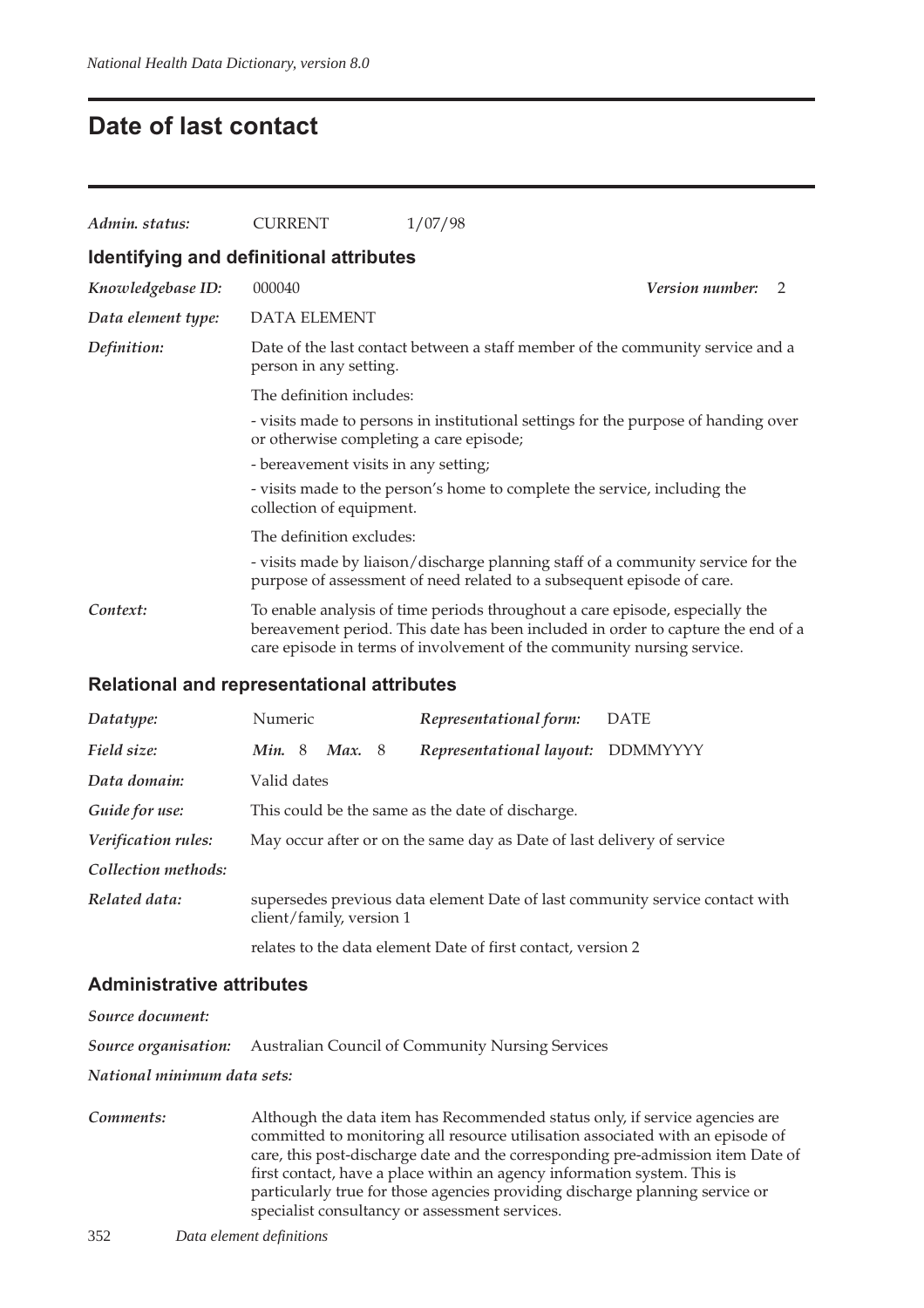# **Departure status**

| Admin. status:                                    | <b>CURRENT</b>                                                                                 |                                                                                                                                                | 1/07/98                                                                     |                                                                        |  |  |  |  |  |
|---------------------------------------------------|------------------------------------------------------------------------------------------------|------------------------------------------------------------------------------------------------------------------------------------------------|-----------------------------------------------------------------------------|------------------------------------------------------------------------|--|--|--|--|--|
| Identifying and definitional attributes           |                                                                                                |                                                                                                                                                |                                                                             |                                                                        |  |  |  |  |  |
| Knowledgebase ID:                                 | 000359                                                                                         | Version number:<br>1                                                                                                                           |                                                                             |                                                                        |  |  |  |  |  |
| Data element type:                                | <b>DATA ELEMENT</b>                                                                            |                                                                                                                                                |                                                                             |                                                                        |  |  |  |  |  |
| Definition:                                       |                                                                                                |                                                                                                                                                | The status of the patient on departure from the Emergency Department.       |                                                                        |  |  |  |  |  |
| Context:                                          |                                                                                                |                                                                                                                                                | Institutional health care: Required for analysis of client care.            |                                                                        |  |  |  |  |  |
| <b>Relational and representational attributes</b> |                                                                                                |                                                                                                                                                |                                                                             |                                                                        |  |  |  |  |  |
| Datatype:                                         | Numeric                                                                                        |                                                                                                                                                | Representational form:                                                      | <b>CODE</b>                                                            |  |  |  |  |  |
| Field size:                                       | Min. 1                                                                                         | Max. 1                                                                                                                                         | Representational layout:                                                    | N                                                                      |  |  |  |  |  |
| Data domain:                                      | $\mathbf{1}$                                                                                   | admission).                                                                                                                                    | may have been in observation area in Emergency Department prior to          | Admitted to ward or other admitted patient unit (includes patients who |  |  |  |  |  |
|                                                   | 2                                                                                              | care.                                                                                                                                          | Emergency department service event completed, departed under own            |                                                                        |  |  |  |  |  |
|                                                   | $\mathfrak{Z}$                                                                                 | Transferred to another hospital for admission.                                                                                                 |                                                                             |                                                                        |  |  |  |  |  |
|                                                   | $\overline{4}$                                                                                 | Did not wait to be attended (by medical officer).                                                                                              |                                                                             |                                                                        |  |  |  |  |  |
|                                                   | 5                                                                                              | Left at own risk, after medical officer assumed responsibility for the<br>patient but before Emergency Department service event was completed. |                                                                             |                                                                        |  |  |  |  |  |
|                                                   | 6                                                                                              | Died in Emergency Department.                                                                                                                  |                                                                             |                                                                        |  |  |  |  |  |
|                                                   | 7                                                                                              |                                                                                                                                                | Dead on arrival, not treated in Emergency Department.                       |                                                                        |  |  |  |  |  |
| Guide for use:                                    |                                                                                                |                                                                                                                                                |                                                                             |                                                                        |  |  |  |  |  |
| Verification rules:                               |                                                                                                |                                                                                                                                                |                                                                             |                                                                        |  |  |  |  |  |
| Collection methods:                               |                                                                                                |                                                                                                                                                |                                                                             |                                                                        |  |  |  |  |  |
| Related data:                                     |                                                                                                |                                                                                                                                                | relates to the data element Admission date, version 4                       |                                                                        |  |  |  |  |  |
|                                                   |                                                                                                | delivery, version 1                                                                                                                            | relates to the data element Emergency Department waiting time to service    |                                                                        |  |  |  |  |  |
|                                                   | version 1                                                                                      |                                                                                                                                                | relates to the data element Emergency Department waiting time to admission, |                                                                        |  |  |  |  |  |
|                                                   | relates to the data element concept Patient presentation at Emergency<br>Department, version 1 |                                                                                                                                                |                                                                             |                                                                        |  |  |  |  |  |
|                                                   |                                                                                                |                                                                                                                                                | relates to the data element Date patient presents, version 1                |                                                                        |  |  |  |  |  |
|                                                   |                                                                                                |                                                                                                                                                | relates to the data element Time patient presents, version 1                |                                                                        |  |  |  |  |  |
|                                                   |                                                                                                |                                                                                                                                                | relates to the data element Type of visit, version 1                        |                                                                        |  |  |  |  |  |
|                                                   |                                                                                                |                                                                                                                                                | relates to the data element Date of triage, version 1                       |                                                                        |  |  |  |  |  |
|                                                   |                                                                                                |                                                                                                                                                | relates to the data element Time of triage, version 1                       |                                                                        |  |  |  |  |  |
|                                                   |                                                                                                |                                                                                                                                                | relates to the data element Triage category, version 1                      |                                                                        |  |  |  |  |  |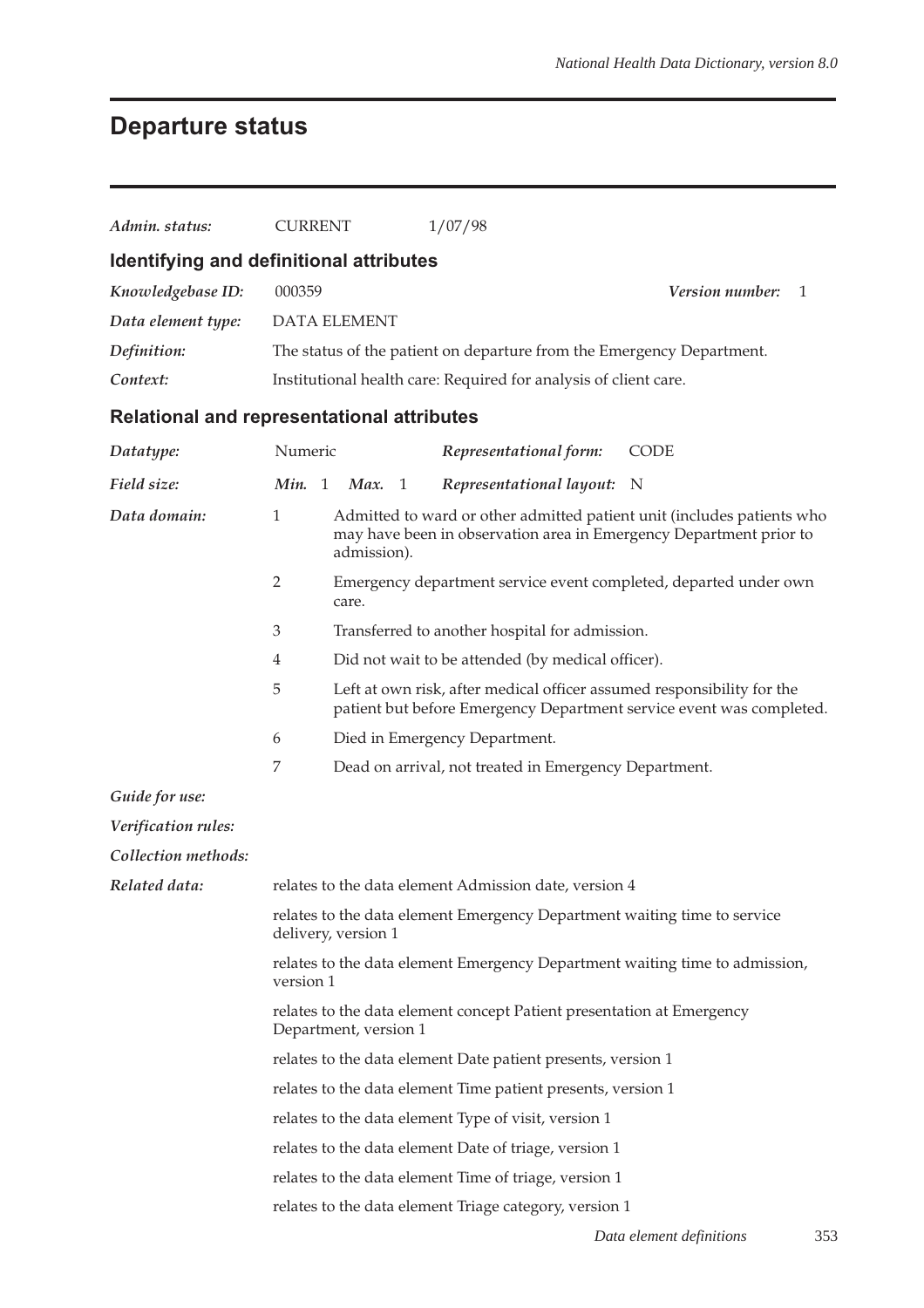# **Departure status** *(continued)*

|                                           | <b>Related data (cont'd):</b> relates to the data element Date of service event, version 1                                                                                                                     |  |  |  |  |  |  |
|-------------------------------------------|----------------------------------------------------------------------------------------------------------------------------------------------------------------------------------------------------------------|--|--|--|--|--|--|
|                                           | relates to the data element Time of service event, version 1                                                                                                                                                   |  |  |  |  |  |  |
|                                           | relates to the data element Admission time, version 1                                                                                                                                                          |  |  |  |  |  |  |
| <b>Administrative attributes</b>          |                                                                                                                                                                                                                |  |  |  |  |  |  |
| Source document:                          |                                                                                                                                                                                                                |  |  |  |  |  |  |
| Source organisation:                      | National Institution Based Ambulatory Model Reference Group; National Health<br>Data Committee                                                                                                                 |  |  |  |  |  |  |
| National minimum data sets:               |                                                                                                                                                                                                                |  |  |  |  |  |  |
| <b>Emergency Department waiting times</b> | from $1/07/99$ to                                                                                                                                                                                              |  |  |  |  |  |  |
| Comments:                                 | This data element supports the provision of unit record and/or summary level<br>data by State and Territory health authorities as part of the Emergency<br>Department Waiting Times National Minimum Data Set. |  |  |  |  |  |  |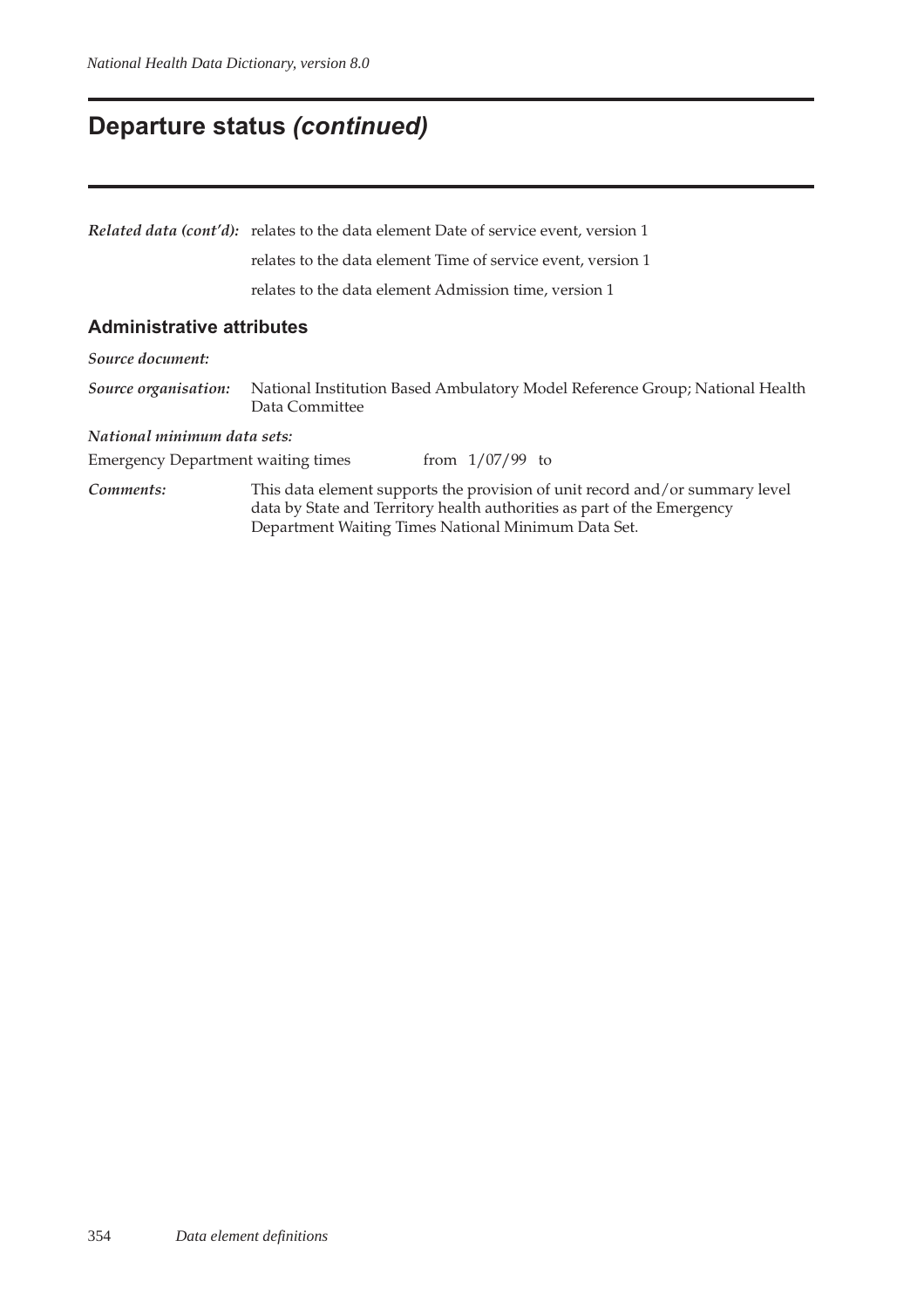# **Number of leave periods**

| Admin. status:                          | <b>CURRENT</b>      | 1/07/96                                                                                                                                                                                                                                                                                                                                     |  |
|-----------------------------------------|---------------------|---------------------------------------------------------------------------------------------------------------------------------------------------------------------------------------------------------------------------------------------------------------------------------------------------------------------------------------------|--|
| Identifying and definitional attributes |                     |                                                                                                                                                                                                                                                                                                                                             |  |
| Knowledgebase ID:                       | 000107              | Version number:<br>3                                                                                                                                                                                                                                                                                                                        |  |
| Data element type:                      | DATA ELEMENT        |                                                                                                                                                                                                                                                                                                                                             |  |
| Definition:                             | admitted patients). | Number of leave periods in a hospital stay (excluding one-day leave periods for                                                                                                                                                                                                                                                             |  |
|                                         |                     | Leave period is a temporary absence from hospital, with medical approval for a<br>period no greater than seven consecutive days.                                                                                                                                                                                                            |  |
| Context:                                | periods.            | Institutional health care: recording of leave periods allows for the calculation of<br>patient days excluding leave. This is important for analysis of costs per patient<br>and for planning. The maximum limit allowed for leave affects admission and<br>separation rates, particularly for long-stay patients who may have several leave |  |

## **Relational and representational attributes**

| Datatype:                        | Numeric                                                             |                                                                                                                               |                         |  | Representational form:   | <b>QUANTITATIVE VALUE</b> |  |
|----------------------------------|---------------------------------------------------------------------|-------------------------------------------------------------------------------------------------------------------------------|-------------------------|--|--------------------------|---------------------------|--|
| Field size:                      | Min. 1                                                              |                                                                                                                               | Max. 2                  |  | Representational layout: | - NN                      |  |
| Data domain:                     |                                                                     |                                                                                                                               | Count is number of days |  |                          |                           |  |
| Guide for use:                   |                                                                     | If the period of leave is greater than seven days or of the patient fails to return<br>from leave, the patient is discharged. |                         |  |                          |                           |  |
| Verification rules:              |                                                                     |                                                                                                                               |                         |  |                          |                           |  |
| Collection methods:              |                                                                     |                                                                                                                               |                         |  |                          |                           |  |
| Related data:                    | is used in the derivation of Length of stay, version 1              |                                                                                                                               |                         |  |                          |                           |  |
|                                  | supersedes previous data element Number of leave periods, version 2 |                                                                                                                               |                         |  |                          |                           |  |
| <b>Administrative attributes</b> |                                                                     |                                                                                                                               |                         |  |                          |                           |  |
| Source document:                 |                                                                     |                                                                                                                               |                         |  |                          |                           |  |
|                                  | <b>Source organisation:</b> National Health Data Committee          |                                                                                                                               |                         |  |                          |                           |  |
| National minimum data sets:      |                                                                     |                                                                                                                               |                         |  |                          |                           |  |

| Institutional health care        | from $1/07/89$ to |  |
|----------------------------------|-------------------|--|
| Institutional mental health care | from $1/07/97$ to |  |

*Comments:* This data element was modified in July 1996 to exclude the previous differentiation between the psychiatric and other patients at the instigation of the National Mental Health Strategy Committee.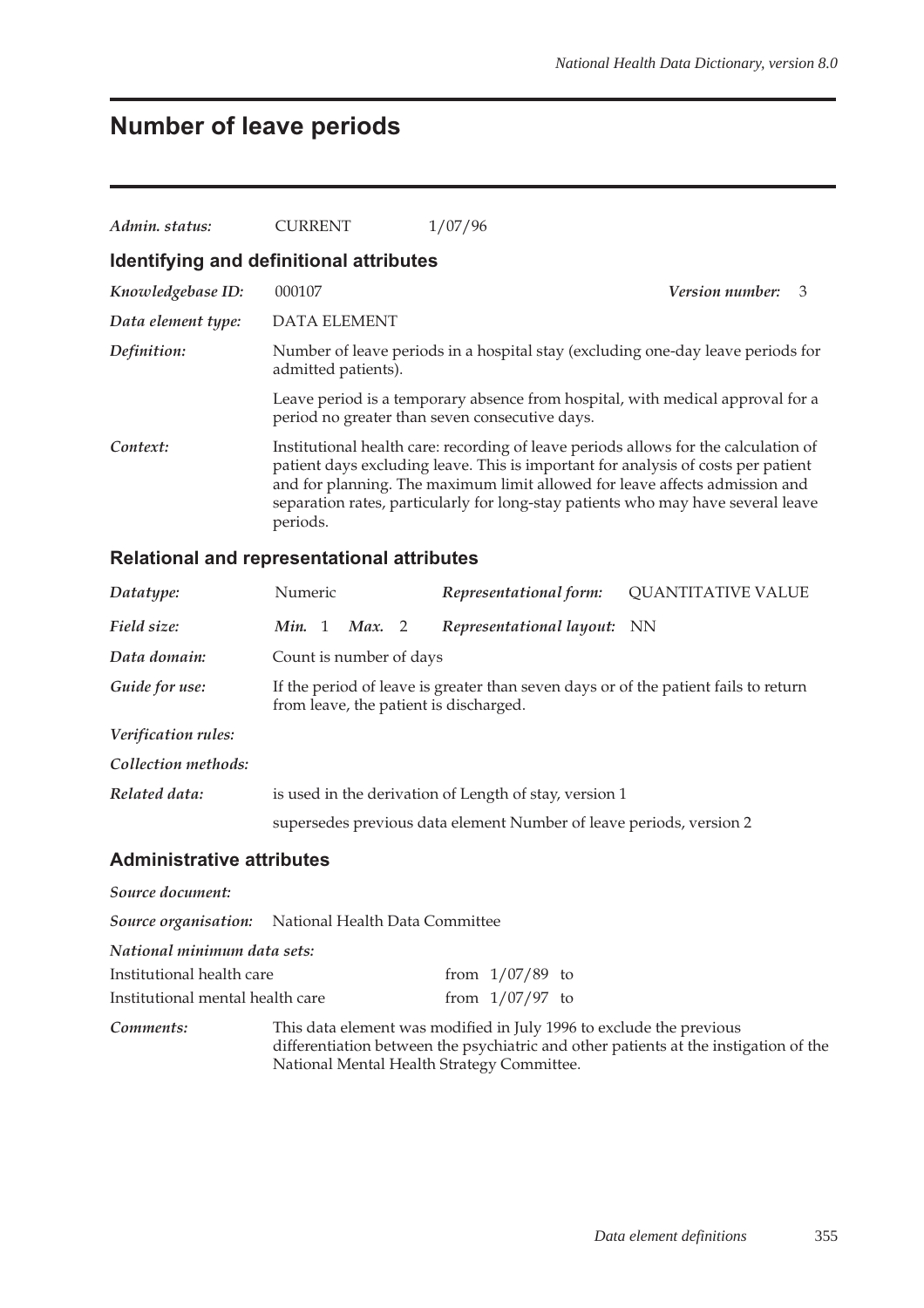## **Total leave days**

| Admin. status:                          | <b>CURRENT</b>                            | 1/07/96                                                                                                                                                                                                                                                                                                                                    |                 |    |
|-----------------------------------------|-------------------------------------------|--------------------------------------------------------------------------------------------------------------------------------------------------------------------------------------------------------------------------------------------------------------------------------------------------------------------------------------------|-----------------|----|
| Identifying and definitional attributes |                                           |                                                                                                                                                                                                                                                                                                                                            |                 |    |
| Knowledgebase ID:                       | 000163                                    |                                                                                                                                                                                                                                                                                                                                            | Version number: | -3 |
| Data element type:                      | DATA ELEMENT                              |                                                                                                                                                                                                                                                                                                                                            |                 |    |
| Definition:                             | for all periods within the hospital stay. | Sum of the length of leave (date returned from leave minus date went on leave)                                                                                                                                                                                                                                                             |                 |    |
| Context:                                | leave periods.                            | Institutional health care: recording of leave days allows for exclusion of these<br>from the calculation of patient days. This is important for analysis of costs per<br>patient and for planning. The maximum limit allowed for leave affects admission<br>and separation rates, particularly for long-stay patients who may have several |                 |    |

## **Relational and representational attributes**

| Datatype:           | Numeric                                                                                                                                                                      |                                                                                                                      |                         |  | Representational form:                                                                                                                         | <b>QUANTITATIVE VALUE</b> |
|---------------------|------------------------------------------------------------------------------------------------------------------------------------------------------------------------------|----------------------------------------------------------------------------------------------------------------------|-------------------------|--|------------------------------------------------------------------------------------------------------------------------------------------------|---------------------------|
| Field size:         | <b>Min.</b> 1                                                                                                                                                                |                                                                                                                      | Max. 3                  |  | Representational layout:                                                                                                                       | <b>NNN</b>                |
| Data domain:        |                                                                                                                                                                              |                                                                                                                      | Count is number of days |  |                                                                                                                                                |                           |
| Guide for use:      |                                                                                                                                                                              |                                                                                                                      |                         |  | A day is measured from midnight to midnight.                                                                                                   |                           |
|                     | The following rules apply in the calculation of leave days for both overnight and<br>same-day patients:                                                                      |                                                                                                                      |                         |  |                                                                                                                                                |                           |
|                     | - The day the patient goes on leave is counted as a leave day.                                                                                                               |                                                                                                                      |                         |  |                                                                                                                                                |                           |
|                     | - The day the patient is on leave is counted as a leave day.                                                                                                                 |                                                                                                                      |                         |  |                                                                                                                                                |                           |
|                     | - The day the patient returns from leave is counted as a patient day.                                                                                                        |                                                                                                                      |                         |  |                                                                                                                                                |                           |
|                     | - If the patient is admitted and goes on leave on the same day, this is counted as a<br>patient day, not a leave day.                                                        |                                                                                                                      |                         |  |                                                                                                                                                |                           |
|                     |                                                                                                                                                                              | - If the patient returns from leave and then goes on leave again on the same day,<br>this is counted as a leave day. |                         |  |                                                                                                                                                |                           |
|                     |                                                                                                                                                                              |                                                                                                                      |                         |  | - If the patient returns from leave and is separated on the same day, the day<br>should not be counted as either a patient day or a leave day. |                           |
| Verification rules: | For the provision of State and Territory hospital data to Commonwealth agencies<br>(Date of separation minus Date of admission) minus Total leave days must be >=<br>0 days. |                                                                                                                      |                         |  |                                                                                                                                                |                           |
| Collection methods: |                                                                                                                                                                              |                                                                                                                      |                         |  |                                                                                                                                                |                           |
| Related data:       |                                                                                                                                                                              |                                                                                                                      |                         |  | supersedes previous data element Total leave days, version 2                                                                                   |                           |

### **Administrative attributes**

#### *Source document:*

*Source organisation:* National Health Data Committee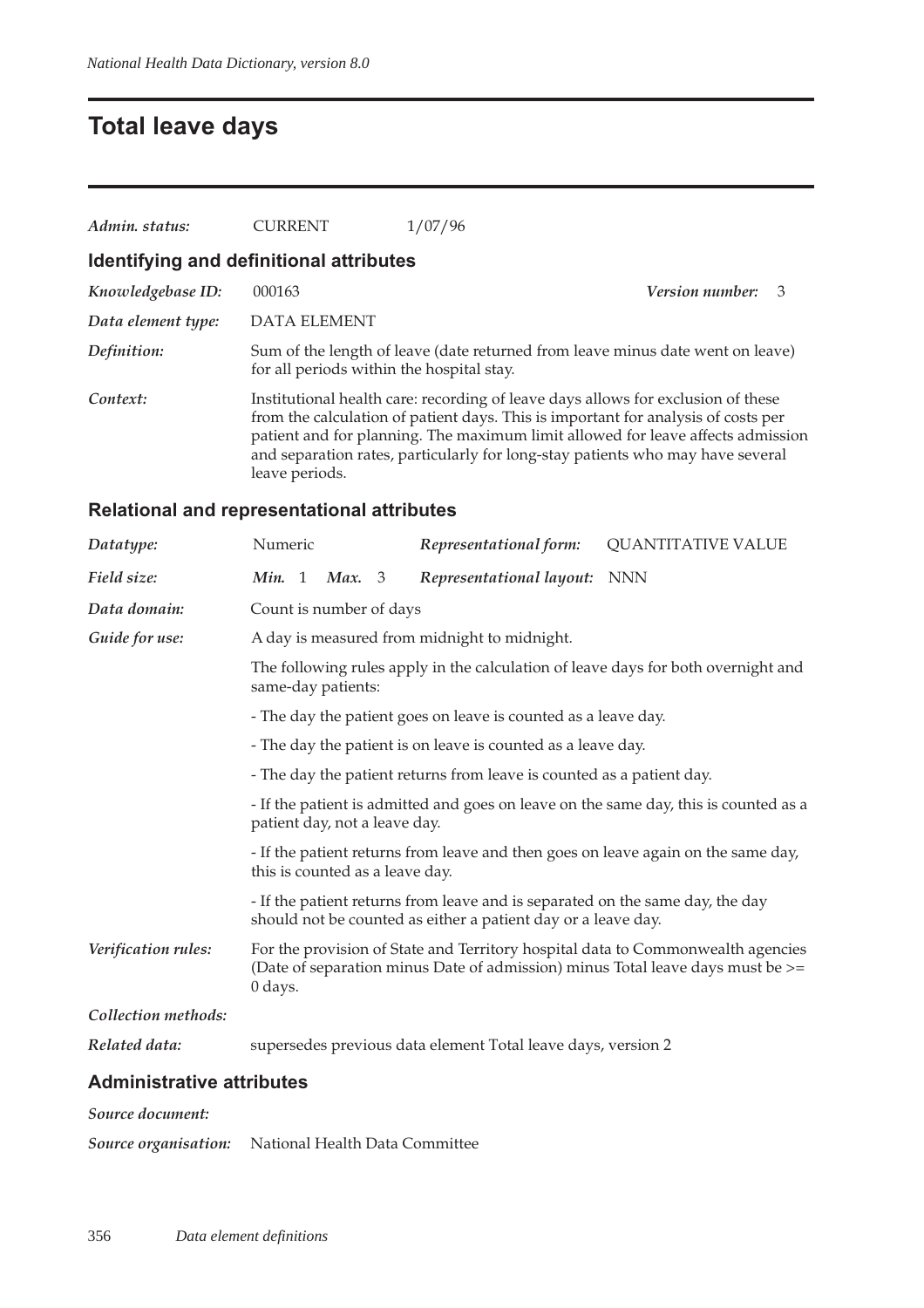# **Total leave days** *(continued)*

| National minimum data sets:      |  |                   |                                                                                                                                                                            |
|----------------------------------|--|-------------------|----------------------------------------------------------------------------------------------------------------------------------------------------------------------------|
| Institutional health care        |  | from $1/07/89$ to |                                                                                                                                                                            |
| Institutional mental health care |  | from $1/07/97$ to |                                                                                                                                                                            |
| Comments:                        |  |                   | It should be noted that for private patients in public and private hospitals, s.3 (12)<br>of the Health Insurance Act 1973 (Cwlth) currently applies a different leave day |

Circular 354 (31 March 1994). This item was modified in July 1996 to exclude the previous differentiation between the psychiatric and other patients.

count, Commonwealth Department of Human Services and Health HBF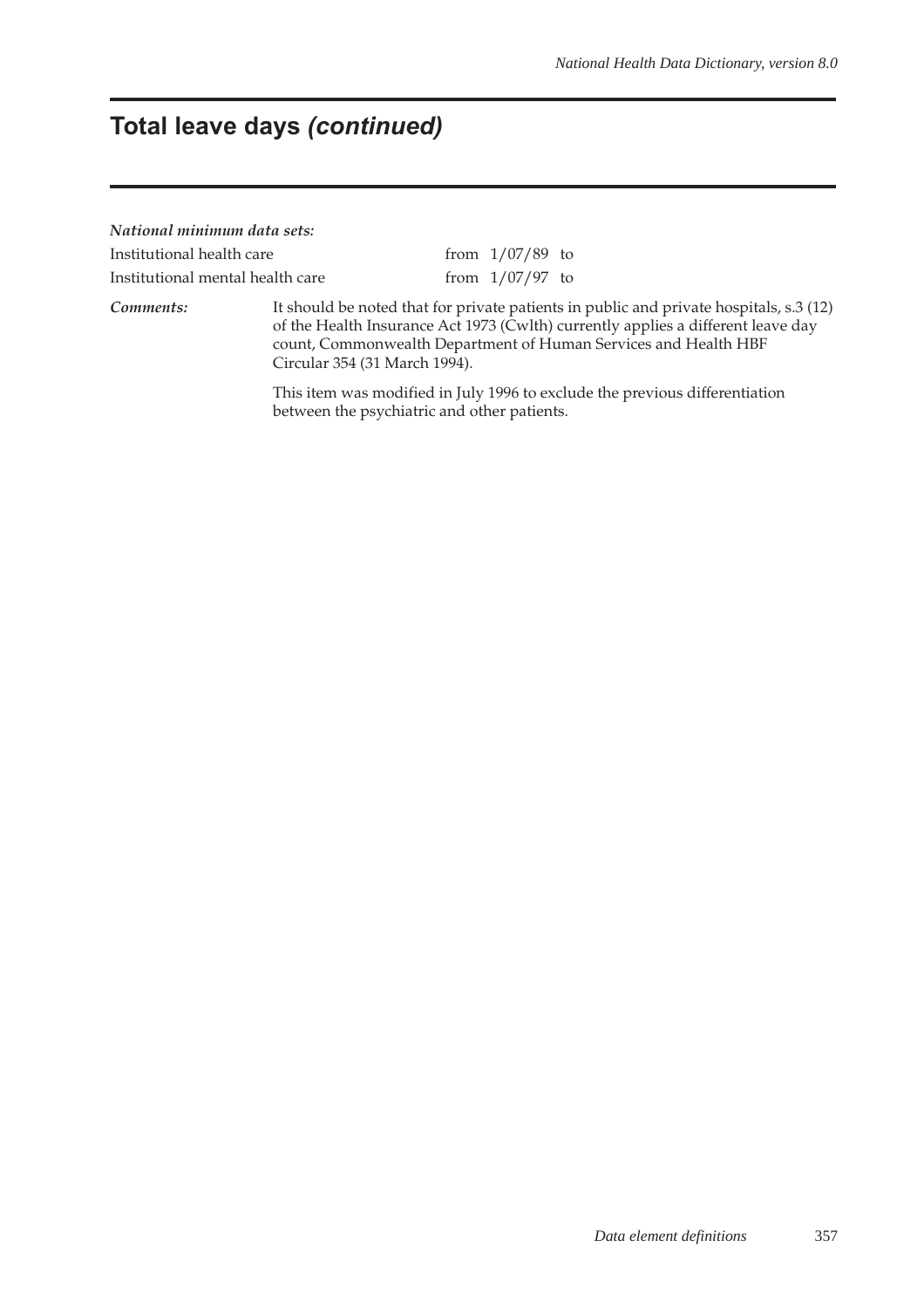# **Clinical review**

| Admin. status:                                    | <b>CURRENT</b>                                                                                                                                                                                                                                                                                                                                                   |  | 1/07/95                                                 |                        |   |
|---------------------------------------------------|------------------------------------------------------------------------------------------------------------------------------------------------------------------------------------------------------------------------------------------------------------------------------------------------------------------------------------------------------------------|--|---------------------------------------------------------|------------------------|---|
| Identifying and definitional attributes           |                                                                                                                                                                                                                                                                                                                                                                  |  |                                                         |                        |   |
| Knowledgebase ID:                                 | 000024                                                                                                                                                                                                                                                                                                                                                           |  |                                                         | <i>Version number:</i> | 1 |
| Data element type:                                | DATA ELEMENT CONCEPT                                                                                                                                                                                                                                                                                                                                             |  |                                                         |                        |   |
| Definition:                                       | The examination of a patient by a clinician after the patient has been added to the<br>waiting list. This examination may result in the patient being assigned a different<br>urgency rating from the initial classification. The need for clinical review varies<br>with a patient's condition and is therefore at the discretion of the treating<br>clinician. |  |                                                         |                        |   |
| Context:                                          | Institutional health care                                                                                                                                                                                                                                                                                                                                        |  |                                                         |                        |   |
| <b>Relational and representational attributes</b> |                                                                                                                                                                                                                                                                                                                                                                  |  |                                                         |                        |   |
| Datatype:                                         |                                                                                                                                                                                                                                                                                                                                                                  |  | Representational form:                                  |                        |   |
| Field size:                                       | Min.<br>Max.                                                                                                                                                                                                                                                                                                                                                     |  | Representational layout:                                |                        |   |
| Data domain:                                      |                                                                                                                                                                                                                                                                                                                                                                  |  |                                                         |                        |   |
| Guide for use:                                    |                                                                                                                                                                                                                                                                                                                                                                  |  |                                                         |                        |   |
| Verification rules:                               |                                                                                                                                                                                                                                                                                                                                                                  |  |                                                         |                        |   |
| Collection methods:                               |                                                                                                                                                                                                                                                                                                                                                                  |  |                                                         |                        |   |
| Related data:                                     |                                                                                                                                                                                                                                                                                                                                                                  |  | relates to the data element Clinical urgency, version 1 |                        |   |
|                                                   |                                                                                                                                                                                                                                                                                                                                                                  |  | relates to the data element Clinical urgency, version 2 |                        |   |

## **Administrative attributes**

| Source document:               |           |                                                                           |
|--------------------------------|-----------|---------------------------------------------------------------------------|
| Source organisation:           | Committee | Hospital Access Program Waiting List Working Group / National Health Data |
| National minimum data sets:    |           |                                                                           |
| Elective surgery waiting times |           | from $1/07/94$ to                                                         |
| Comments:                      |           |                                                                           |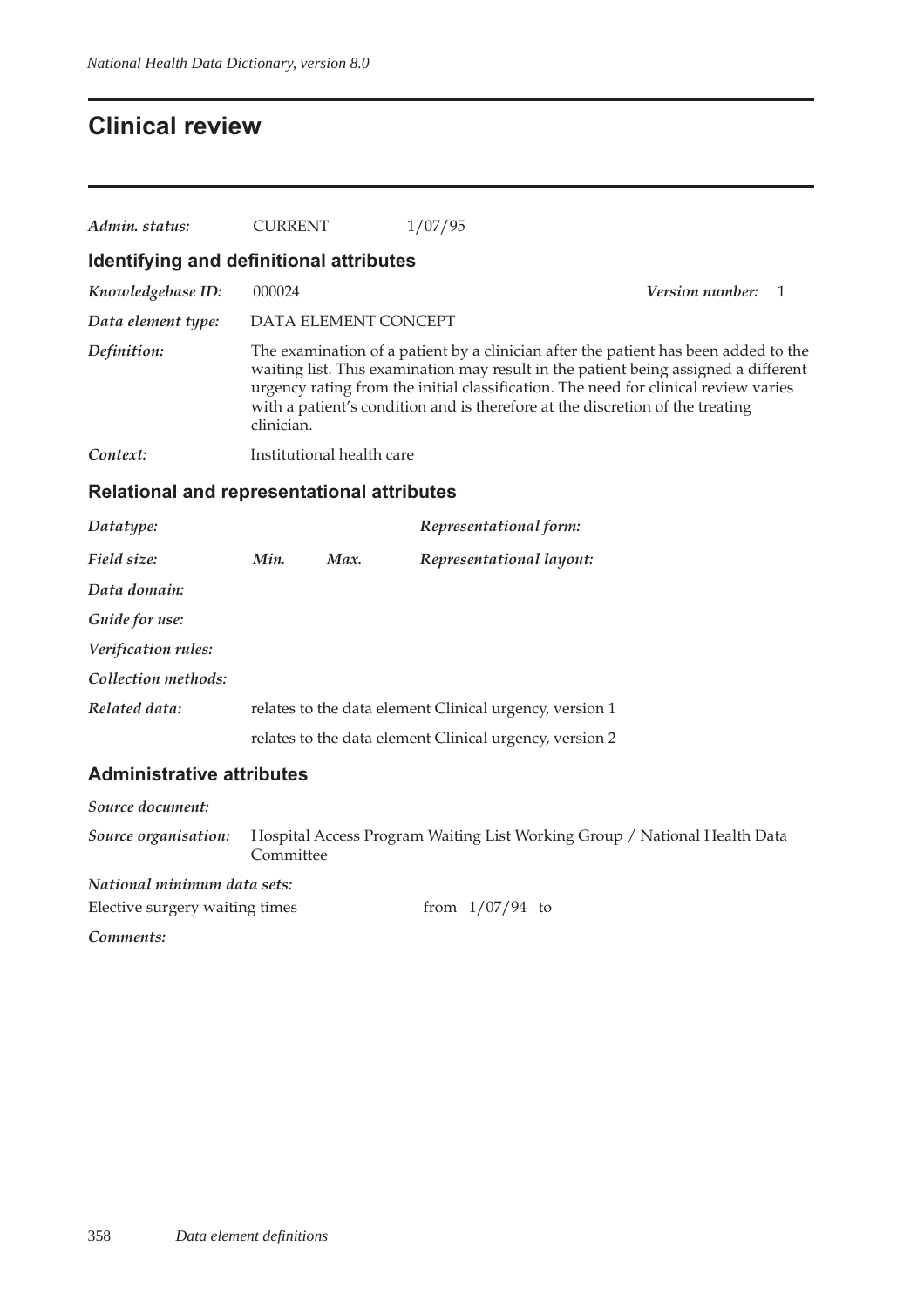# **Clinical urgency**

| Admin. status:     | <b>CURRENT</b>                          | 1/07/97                                                                                                                                                                                                                                                                                |  |
|--------------------|-----------------------------------------|----------------------------------------------------------------------------------------------------------------------------------------------------------------------------------------------------------------------------------------------------------------------------------------|--|
|                    | Identifying and definitional attributes |                                                                                                                                                                                                                                                                                        |  |
| Knowledgebase ID:  | 000025                                  | <i>Version number:</i><br>$\mathcal{D}$                                                                                                                                                                                                                                                |  |
| Data element type: | <b>DATA ELEMENT</b>                     |                                                                                                                                                                                                                                                                                        |  |
| Definition:        | hospital care.                          | A clinical assessment of the urgency with which a patient requires elective                                                                                                                                                                                                            |  |
| Context:           | expect to wait for care.                | Elective surgery: categorisation of waiting list patients by clinical urgency assists<br>hospital management and clinicians in the prioritisation of their workloads. It<br>gives health consumers a reasonable estimate of the maximum time they should                               |  |
|                    |                                         | Clinical urgency classification allows a meaningful measure of system<br>performance to be calculated, namely the number or proportion of patients who<br>wait for times in excess of the maximum desirable time limit for their urgency<br>category (data element 'Overdue patient'). |  |

## **Relational and representational attributes**

| Datatype:           | Numeric                                                                                                                                                                                                                                                                                                                                                                                         | Representational form:                                              | <b>CODE</b>                                                                                                                                          |  |
|---------------------|-------------------------------------------------------------------------------------------------------------------------------------------------------------------------------------------------------------------------------------------------------------------------------------------------------------------------------------------------------------------------------------------------|---------------------------------------------------------------------|------------------------------------------------------------------------------------------------------------------------------------------------------|--|
| Field size:         | Min. 1 Max. 1                                                                                                                                                                                                                                                                                                                                                                                   | Representational layout: N                                          |                                                                                                                                                      |  |
| Data domain:        | 1                                                                                                                                                                                                                                                                                                                                                                                               | to deteriorate quickly to the point that it may become an emergency | Admission within 30 days desirable for a condition that has the potential                                                                            |  |
|                     | $\overline{2}$<br>become an emergency                                                                                                                                                                                                                                                                                                                                                           |                                                                     | Admission within 90 days desirable for a condition causing some pain,<br>dysfunction or disability but which is not likely to deteriorate quickly or |  |
|                     | $\mathfrak{Z}$<br>emergency                                                                                                                                                                                                                                                                                                                                                                     | minimal or no pain, dysfunction or disability, which is unlikely to | Admission at some time in the future acceptable for a condition causing<br>deteriorate quickly and which does not have the potential to become an    |  |
| Guide for use:      | The classification employs a system of urgency categorisation based on factors<br>such as the degree of pain, dysfunction and disability caused by the condition<br>and its potential to deteriorate quickly into an emergency. All patients ready for<br>care must be assigned to one of the urgency categories, regardless of how long it<br>is estimated they will need to wait for surgery. |                                                                     |                                                                                                                                                      |  |
| Verification rules: |                                                                                                                                                                                                                                                                                                                                                                                                 |                                                                     |                                                                                                                                                      |  |
| Collection methods: |                                                                                                                                                                                                                                                                                                                                                                                                 |                                                                     |                                                                                                                                                      |  |
| Related data:       |                                                                                                                                                                                                                                                                                                                                                                                                 | relates to the data element concept Clinical review, version 1      |                                                                                                                                                      |  |
|                     |                                                                                                                                                                                                                                                                                                                                                                                                 | supersedes previous data element Patient listing status, version 2  |                                                                                                                                                      |  |
|                     |                                                                                                                                                                                                                                                                                                                                                                                                 | is used in conjunction with Patient listing status, version 3       |                                                                                                                                                      |  |
|                     |                                                                                                                                                                                                                                                                                                                                                                                                 | is used in conjunction with Category reassignment date, version 2   |                                                                                                                                                      |  |
|                     | is a qualifier of Overdue patient, version 3                                                                                                                                                                                                                                                                                                                                                    |                                                                     |                                                                                                                                                      |  |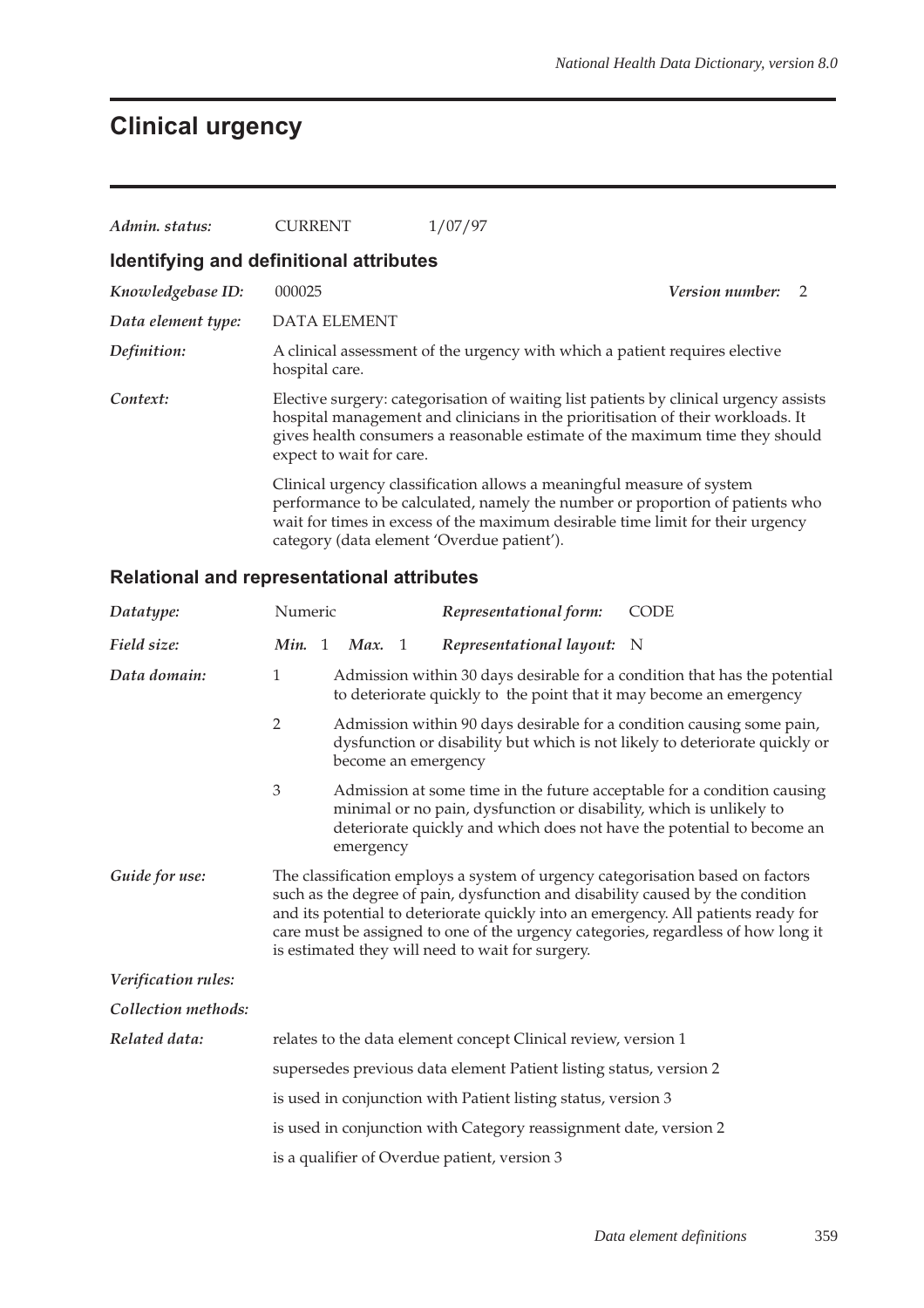## **Clinical urgency** *(continued)*

*Related data (cont'd):* is a qualifier of Extended wait patient, version 1

is a qualifier of Waiting time at a census date, version 1

is a qualifier of Waiting time at admission, version 1

#### **Administrative attributes**

*Source document:*

*Source organisation:* National Health Data Committee

*National minimum data sets:*

Elective surgery waiting times from  $1/07/94$  to

*Comments:* A patient's classification may change if he or she undergoes clinical review during the waiting period. The need for clinical review varies with the patient's condition and is therefore at the discretion of the treating clinician. The waiting list information system should be able to record dates when the classification is changed (data element Category reassignment date).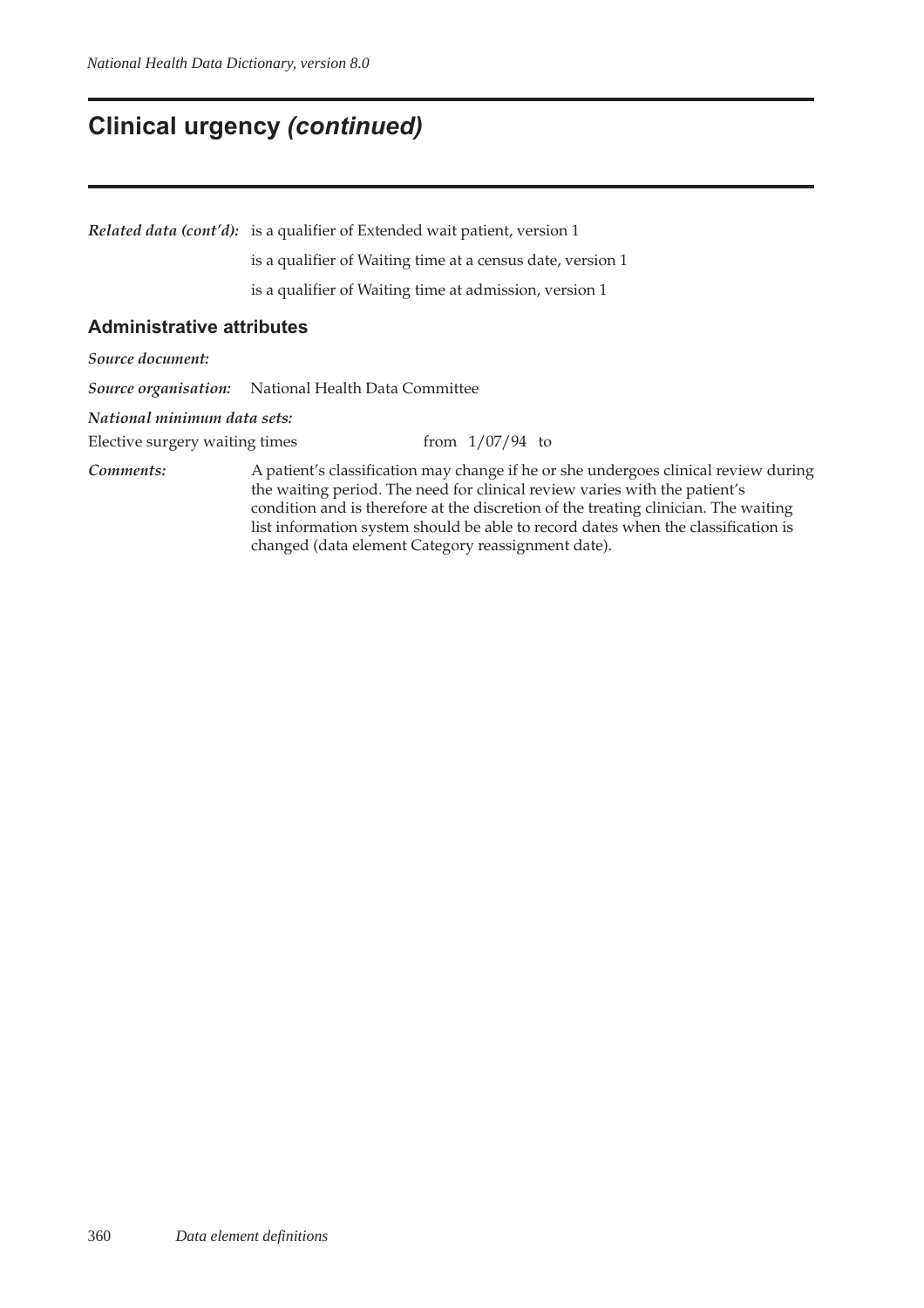# **Category reassignment date**

| Admin. status:                                    | <b>CURRENT</b>          | 1/07/97                                                                                                                                                                 |                                                                                      |
|---------------------------------------------------|-------------------------|-------------------------------------------------------------------------------------------------------------------------------------------------------------------------|--------------------------------------------------------------------------------------|
| Identifying and definitional attributes           |                         |                                                                                                                                                                         |                                                                                      |
| Knowledgebase ID:                                 | 000391                  |                                                                                                                                                                         | Version number:<br>2                                                                 |
| Data element type:                                | <b>DATA ELEMENT</b>     |                                                                                                                                                                         |                                                                                      |
| Definition:                                       | ready for care').       | The date on which a patient awaiting elective hospital care is assigned to a<br>or is assigned to a different patient listing status category ('ready for care' or 'not | different urgency category as a result of clinical review for the awaited procedure, |
| Context:                                          |                         | Elective surgery: this date is necessary for the calculation of Waiting time at<br>admission and Waiting time at a census date.                                         |                                                                                      |
| <b>Relational and representational attributes</b> |                         |                                                                                                                                                                         |                                                                                      |
| Datatype:                                         | Numeric                 | Representational form:                                                                                                                                                  | <b>DATE</b>                                                                          |
| Field size:                                       | Min. 8<br>Max. 8        | Representational layout: DDMMYYYY                                                                                                                                       |                                                                                      |
| Data domain:                                      |                         |                                                                                                                                                                         |                                                                                      |
| Guide for use:                                    | listing status changes. | The date needs to be recorded each time a patient's urgency classification or                                                                                           |                                                                                      |
| Verification rules:                               |                         |                                                                                                                                                                         |                                                                                      |
| Collection methods:                               |                         |                                                                                                                                                                         |                                                                                      |
| Related data:                                     |                         | relates to the data element Clinical review, version 1                                                                                                                  |                                                                                      |
|                                                   |                         | is used in conjunction with Patient listing status, version 3                                                                                                           |                                                                                      |
|                                                   |                         | is used in conjunction with Clinical urgency, version 2                                                                                                                 |                                                                                      |
|                                                   |                         | supersedes previous data element Urgency reassignment date, version 1                                                                                                   |                                                                                      |
|                                                   |                         | is used in the calculation of Waiting time at a census date, version 1                                                                                                  |                                                                                      |
|                                                   |                         | is used in the calculation of Waiting time at admission, version 1                                                                                                      |                                                                                      |
| <b>Administrative attributes</b>                  |                         |                                                                                                                                                                         |                                                                                      |
| Source document:                                  |                         |                                                                                                                                                                         |                                                                                      |
| Source organisation:                              |                         | Australian Institute of Health and Welfare, National Health Data Committee                                                                                              |                                                                                      |
| National minimum data sets:                       |                         |                                                                                                                                                                         |                                                                                      |
| Elective surgery waiting times                    |                         | from $1/07/94$ to                                                                                                                                                       |                                                                                      |

*Comments:*

*Data element definitions* 361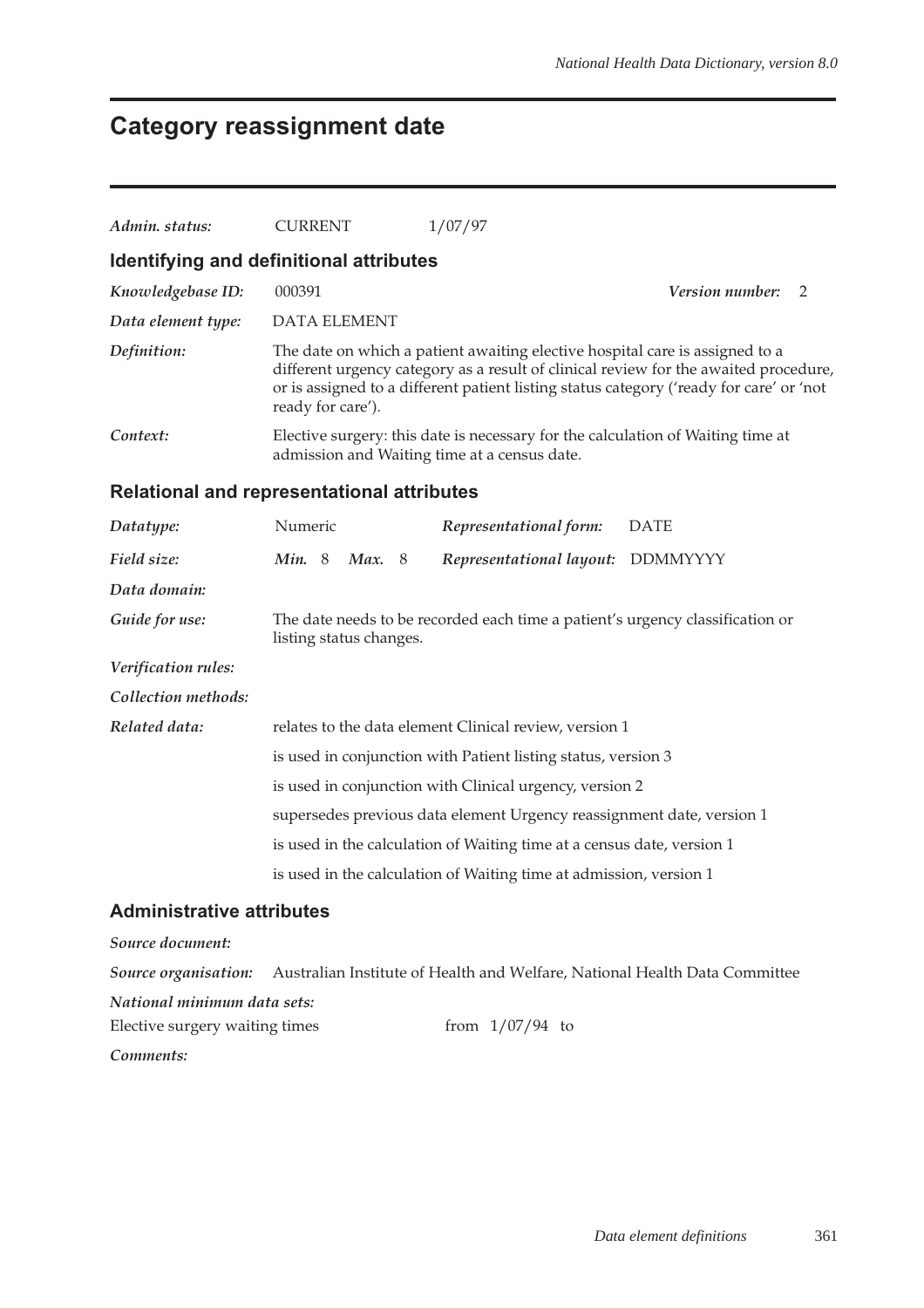# **Date of triage**

| Admin. status:                                    | CURRENT     |                             | 1/07/98                                  |                                                                                 |
|---------------------------------------------------|-------------|-----------------------------|------------------------------------------|---------------------------------------------------------------------------------|
| Identifying and definitional attributes           |             |                             |                                          |                                                                                 |
| Knowledgebase ID:                                 | 000353      |                             |                                          | <i>Version number:</i><br>-1                                                    |
| Data element type:                                |             | <b>DATA ELEMENT</b>         |                                          |                                                                                 |
| Definition:                                       |             |                             | The day on which the patient is triaged. |                                                                                 |
| Context:                                          |             |                             | and calculation of waiting times.        | Institutional health care: Required to identify the commencement of the service |
| <b>Relational and representational attributes</b> |             |                             |                                          |                                                                                 |
| Datatype:                                         | Numeric     |                             | Representational form:                   | <b>DATE</b>                                                                     |
| Field size:                                       |             | <i>Min.</i> 8 <i>Max.</i> 8 | Representational layout:                 | DDMMYYYY                                                                        |
| Data domain:                                      | Valid dates |                             |                                          |                                                                                 |
| Guide for use:                                    |             |                             |                                          |                                                                                 |
| Verification rules:                               |             |                             |                                          |                                                                                 |
| Collection methods:                               |             |                             |                                          |                                                                                 |

| Related data: | relates to the data element Emergency Department waiting time to service<br>delivery, version 1 |  |  |
|---------------|-------------------------------------------------------------------------------------------------|--|--|
|               | relates to the data element concept Patient presentation at Emergency<br>Department, version 1  |  |  |
|               | relates to the data element Time of triage, version 1                                           |  |  |

## **Administrative attributes**

| Source document:                          |                                                                                                                                                                                                                |  |  |  |
|-------------------------------------------|----------------------------------------------------------------------------------------------------------------------------------------------------------------------------------------------------------------|--|--|--|
| Source organisation:                      | National Institution Based Ambulatory Model Reference Group; National Health<br>Data Committee                                                                                                                 |  |  |  |
| National minimum data sets:               |                                                                                                                                                                                                                |  |  |  |
| <b>Emergency Department waiting times</b> | from $1/07/99$ to                                                                                                                                                                                              |  |  |  |
| Comments:                                 | This data element supports the provision of unit record and/or summary level<br>data by State and Territory health authorities as part of the Emergency<br>Department Waiting Times National Minimum Data Set. |  |  |  |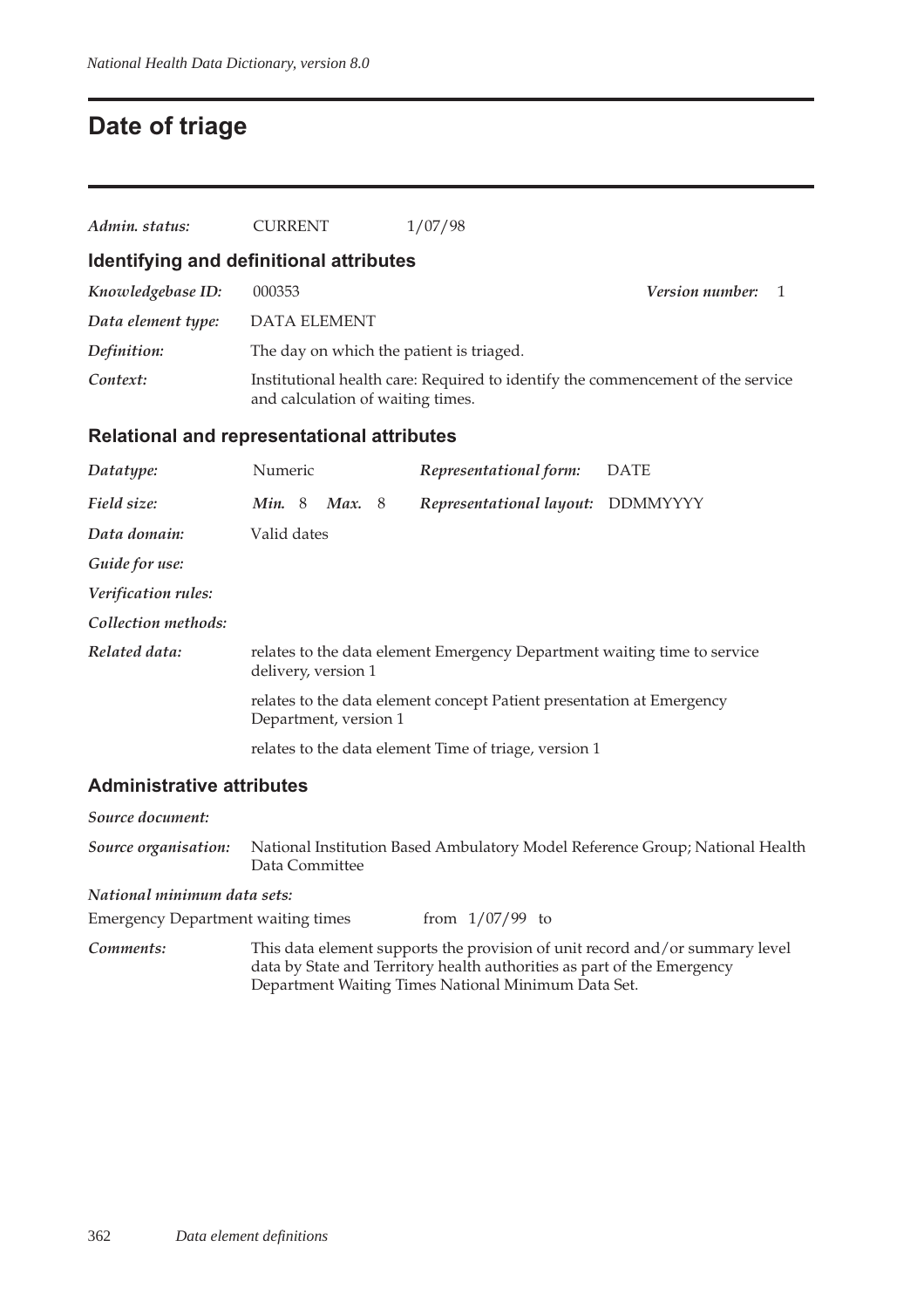# **Time of triage**

| Admin. status:                                    | <b>CURRENT</b>                                                                                  |  | 1/07/98                                                                                                                                                                                                        |                                                                              |  |  |  |
|---------------------------------------------------|-------------------------------------------------------------------------------------------------|--|----------------------------------------------------------------------------------------------------------------------------------------------------------------------------------------------------------------|------------------------------------------------------------------------------|--|--|--|
| Identifying and definitional attributes           |                                                                                                 |  |                                                                                                                                                                                                                |                                                                              |  |  |  |
| Knowledgebase ID:                                 | 000354                                                                                          |  |                                                                                                                                                                                                                | Version number:<br>1                                                         |  |  |  |
| Data element type:                                | <b>DATA ELEMENT</b>                                                                             |  |                                                                                                                                                                                                                |                                                                              |  |  |  |
| Definition:                                       |                                                                                                 |  | The time at which the patient is triaged.                                                                                                                                                                      |                                                                              |  |  |  |
| Context:                                          | and calculation of waiting times.                                                               |  | Institutional health care: Required to identify the commencement of the service                                                                                                                                |                                                                              |  |  |  |
| <b>Relational and representational attributes</b> |                                                                                                 |  |                                                                                                                                                                                                                |                                                                              |  |  |  |
| Datatype:                                         | Numeric                                                                                         |  | Representational form:                                                                                                                                                                                         | <b>QUANTITATIVE VALUE</b>                                                    |  |  |  |
| Field size:                                       | Min. 4<br>Max. $4$                                                                              |  | Representational layout:                                                                                                                                                                                       | HHMM                                                                         |  |  |  |
| Data domain:                                      |                                                                                                 |  |                                                                                                                                                                                                                |                                                                              |  |  |  |
| Guide for use:                                    |                                                                                                 |  |                                                                                                                                                                                                                |                                                                              |  |  |  |
| Verification rules:                               |                                                                                                 |  |                                                                                                                                                                                                                |                                                                              |  |  |  |
| Collection methods:                               |                                                                                                 |  |                                                                                                                                                                                                                |                                                                              |  |  |  |
| Related data:                                     | relates to the data element Admission date, version 4                                           |  |                                                                                                                                                                                                                |                                                                              |  |  |  |
|                                                   | relates to the data element Emergency Department waiting time to service<br>delivery, version 1 |  |                                                                                                                                                                                                                |                                                                              |  |  |  |
|                                                   | relates to the data element Emergency Department waiting time to admission,<br>version 1        |  |                                                                                                                                                                                                                |                                                                              |  |  |  |
|                                                   | relates to the data element concept Patient presentation at Emergency<br>Department, version 1  |  |                                                                                                                                                                                                                |                                                                              |  |  |  |
|                                                   | relates to the data element Date patient presents, version 1                                    |  |                                                                                                                                                                                                                |                                                                              |  |  |  |
|                                                   | relates to the data element Time patient presents, version 1                                    |  |                                                                                                                                                                                                                |                                                                              |  |  |  |
|                                                   | relates to the data element Type of visit, version 1                                            |  |                                                                                                                                                                                                                |                                                                              |  |  |  |
|                                                   | relates to the data element Date of triage, version 1                                           |  |                                                                                                                                                                                                                |                                                                              |  |  |  |
|                                                   | relates to the data element Triage category, version 1                                          |  |                                                                                                                                                                                                                |                                                                              |  |  |  |
|                                                   | relates to the data element Date of service event, version 1                                    |  |                                                                                                                                                                                                                |                                                                              |  |  |  |
|                                                   |                                                                                                 |  | relates to the data element Time of service event, version 1                                                                                                                                                   |                                                                              |  |  |  |
|                                                   |                                                                                                 |  | relates to the data element Admission time, version 1                                                                                                                                                          |                                                                              |  |  |  |
| <b>Administrative attributes</b>                  |                                                                                                 |  |                                                                                                                                                                                                                |                                                                              |  |  |  |
| Source document:                                  |                                                                                                 |  |                                                                                                                                                                                                                |                                                                              |  |  |  |
| Source organisation:                              | Data Committee                                                                                  |  |                                                                                                                                                                                                                | National Institution Based Ambulatory Model Reference Group; National Health |  |  |  |
| National minimum data sets:                       |                                                                                                 |  |                                                                                                                                                                                                                |                                                                              |  |  |  |
| <b>Emergency Department waiting times</b>         |                                                                                                 |  | from $1/07/99$ to                                                                                                                                                                                              |                                                                              |  |  |  |
| Comments:                                         |                                                                                                 |  | This data element supports the provision of unit record and/or summary level<br>data by State and Territory health authorities as part of the Emergency<br>Department Waiting Times National Minimum Data Set. | Data element definitions<br>363                                              |  |  |  |
|                                                   |                                                                                                 |  |                                                                                                                                                                                                                |                                                                              |  |  |  |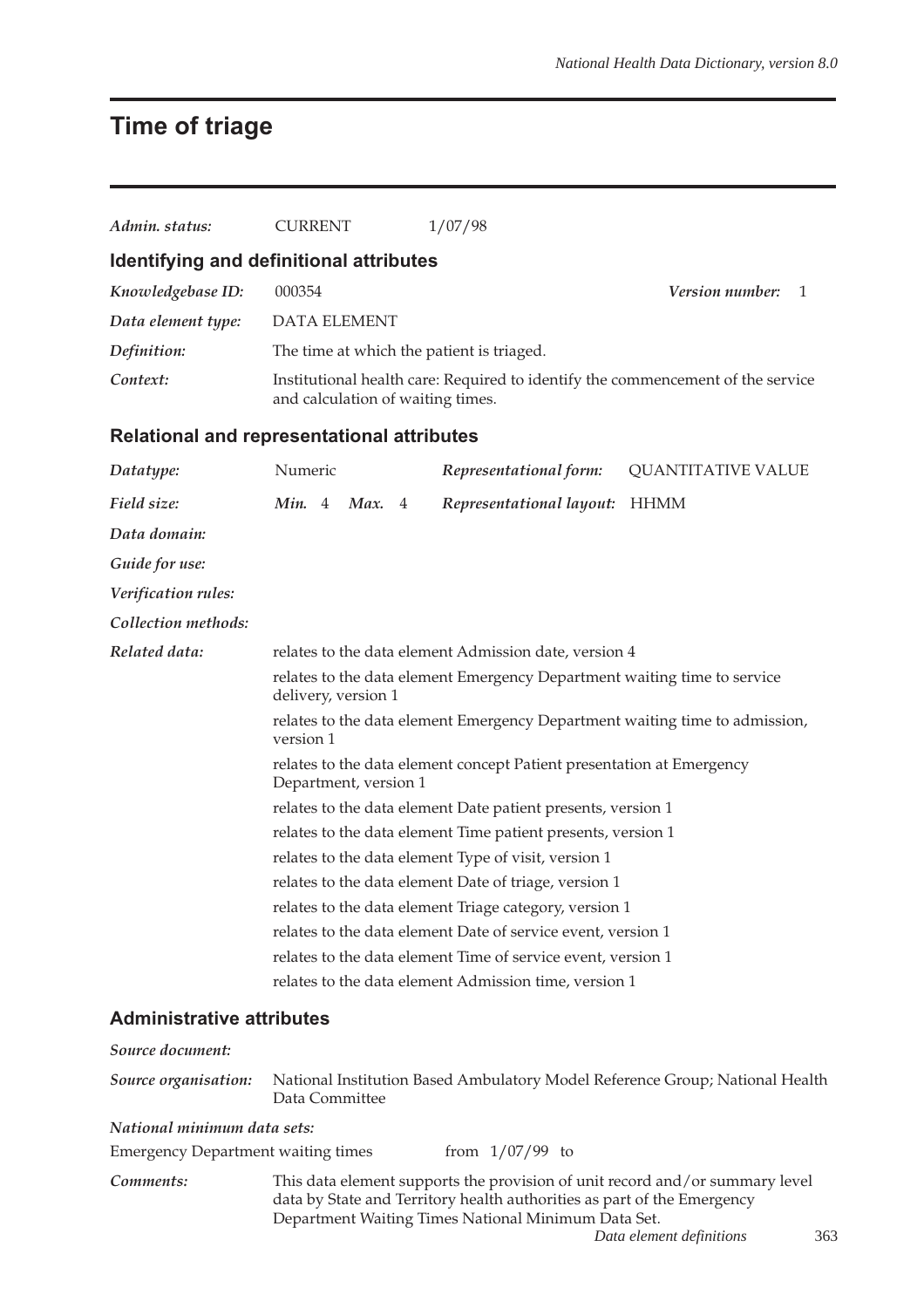## **Triage category**

| Admin. status:      | <b>CURRENT</b>                                                      | 1/07/98                                                                                                                                                                                                                                                         |  |  |  |  |  |
|---------------------|---------------------------------------------------------------------|-----------------------------------------------------------------------------------------------------------------------------------------------------------------------------------------------------------------------------------------------------------------|--|--|--|--|--|
|                     | Identifying and definitional attributes                             |                                                                                                                                                                                                                                                                 |  |  |  |  |  |
| Knowledgebase ID:   | 000355                                                              | Version number:<br>1                                                                                                                                                                                                                                            |  |  |  |  |  |
| Data element type:  | <b>DATA ELEMENT</b>                                                 |                                                                                                                                                                                                                                                                 |  |  |  |  |  |
| Definition:         |                                                                     | The urgency of the patient's need for medical and nursing care.                                                                                                                                                                                                 |  |  |  |  |  |
| Context:            |                                                                     | Institutional healthcare: Required to provide data for analysis of Emergency<br>Department processes.                                                                                                                                                           |  |  |  |  |  |
|                     | <b>Relational and representational attributes</b>                   |                                                                                                                                                                                                                                                                 |  |  |  |  |  |
| Datatype:           | Numeric                                                             | Representational form:<br><b>CODE</b>                                                                                                                                                                                                                           |  |  |  |  |  |
| Field size:         | Min. 1<br>Max.<br>- 1                                               | Representational layout: N                                                                                                                                                                                                                                      |  |  |  |  |  |
| Data domain:        | $\mathbf{1}$                                                        | Resuscitation: Immediate (within seconds)                                                                                                                                                                                                                       |  |  |  |  |  |
|                     | 2                                                                   | Emergency: Within 10 minutes                                                                                                                                                                                                                                    |  |  |  |  |  |
|                     | 3                                                                   | Urgent: Within 30 minutes                                                                                                                                                                                                                                       |  |  |  |  |  |
|                     | $\overline{4}$                                                      | Semi-urgent: Within 60 minutes                                                                                                                                                                                                                                  |  |  |  |  |  |
|                     | 5                                                                   | Non-urgent: Within 120 minutes                                                                                                                                                                                                                                  |  |  |  |  |  |
| Guide for use:      |                                                                     |                                                                                                                                                                                                                                                                 |  |  |  |  |  |
| Verification rules: |                                                                     |                                                                                                                                                                                                                                                                 |  |  |  |  |  |
| Collection methods: | medical care no longer than ?'.                                     | This triage classification is to be used in the Emergency Departments of hospitals.<br>Patients will be triaged into one of five categories on the National Triage Scale<br>according to the triageur's response to the question: 'This patient should wait for |  |  |  |  |  |
|                     |                                                                     | The triage category is allocated by an experienced registered nurse or medical<br>practitioner. If the triage category changes, record the more urgent category.                                                                                                |  |  |  |  |  |
| Related data:       |                                                                     | relates to the data element Non-admitted patient, version 1                                                                                                                                                                                                     |  |  |  |  |  |
|                     |                                                                     | relates to the data element Admission date, version 4                                                                                                                                                                                                           |  |  |  |  |  |
|                     | supersedes previous data element Triage category (trial), version 1 |                                                                                                                                                                                                                                                                 |  |  |  |  |  |
|                     | delivery, version 1                                                 | relates to the data element Emergency Department waiting time to service                                                                                                                                                                                        |  |  |  |  |  |
|                     | version 1                                                           | relates to the data element Emergency Department waiting time to admission,                                                                                                                                                                                     |  |  |  |  |  |
|                     | Department, version 1                                               | relates to the data element concept Patient presentation at Emergency                                                                                                                                                                                           |  |  |  |  |  |

relates to the data element Date patient presents, version 1

- relates to the data element Time patient presents, version 1
- relates to the data element Type of visit, version 1
- relates to the data element Date of triage, version 1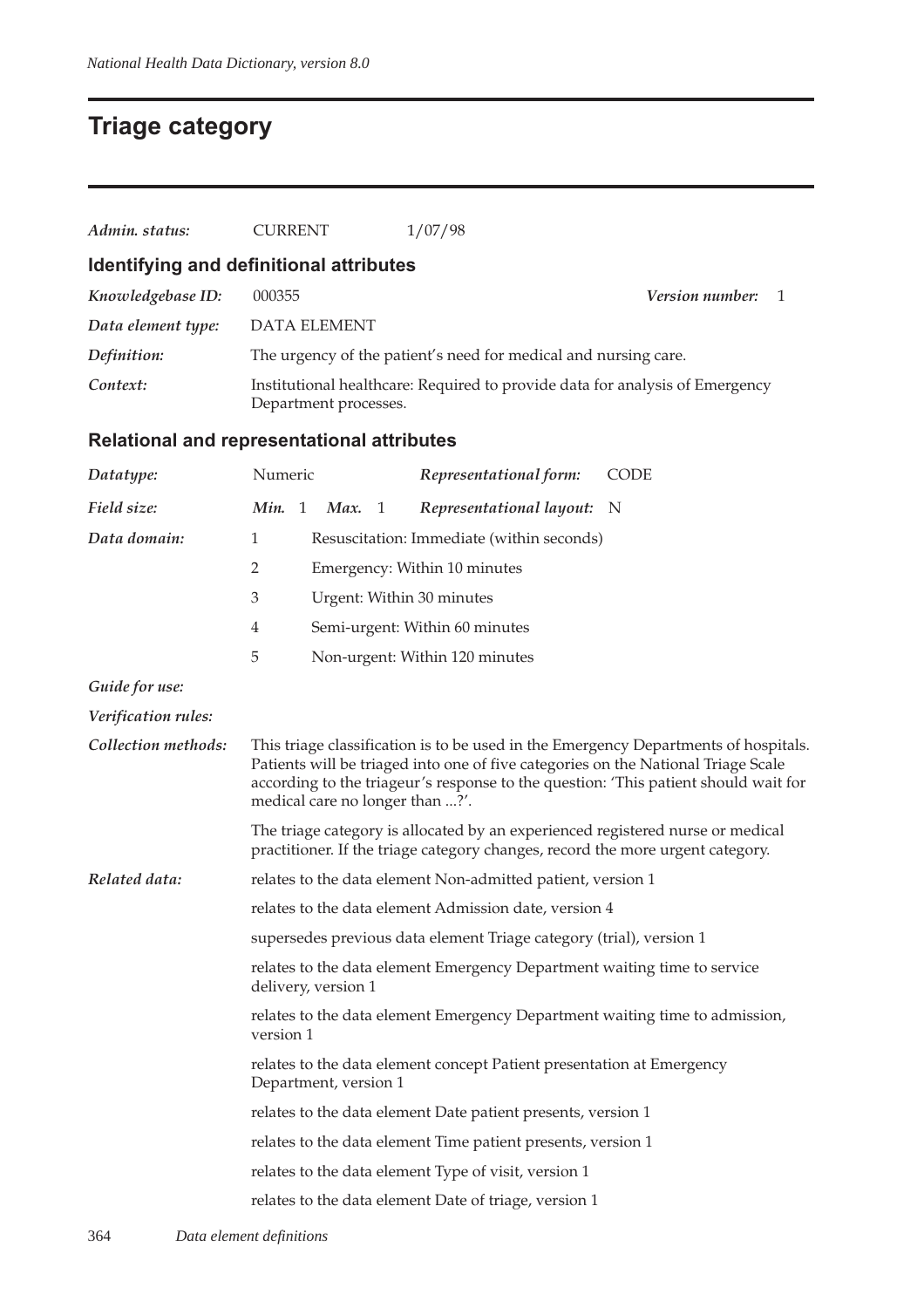# **Triage category** *(continued)*

|                                           | <b>Related data (cont'd):</b> relates to the data element Time of triage, version 1                                                                                                                            |  |  |  |  |  |  |
|-------------------------------------------|----------------------------------------------------------------------------------------------------------------------------------------------------------------------------------------------------------------|--|--|--|--|--|--|
|                                           | relates to the data element Date of service event, version 1                                                                                                                                                   |  |  |  |  |  |  |
|                                           | relates to the data element Time of service event, version 1                                                                                                                                                   |  |  |  |  |  |  |
|                                           | relates to the data element Admission time, version 1                                                                                                                                                          |  |  |  |  |  |  |
|                                           | relates to the data element Departure status, version 1                                                                                                                                                        |  |  |  |  |  |  |
| <b>Administrative attributes</b>          |                                                                                                                                                                                                                |  |  |  |  |  |  |
| Source document:                          | National Triage Scale, Australasian College for Emergency Medicine (ACEM)                                                                                                                                      |  |  |  |  |  |  |
| Source organisation:                      |                                                                                                                                                                                                                |  |  |  |  |  |  |
| National minimum data sets:               |                                                                                                                                                                                                                |  |  |  |  |  |  |
| <b>Emergency Department waiting times</b> | from $1/07/99$ to                                                                                                                                                                                              |  |  |  |  |  |  |
| Comments:                                 | This data element supports the provision of unit record and/or summary level<br>data by State and Territory health authorities as part of the Emergency<br>Department Waiting Times National Minimum Data Set. |  |  |  |  |  |  |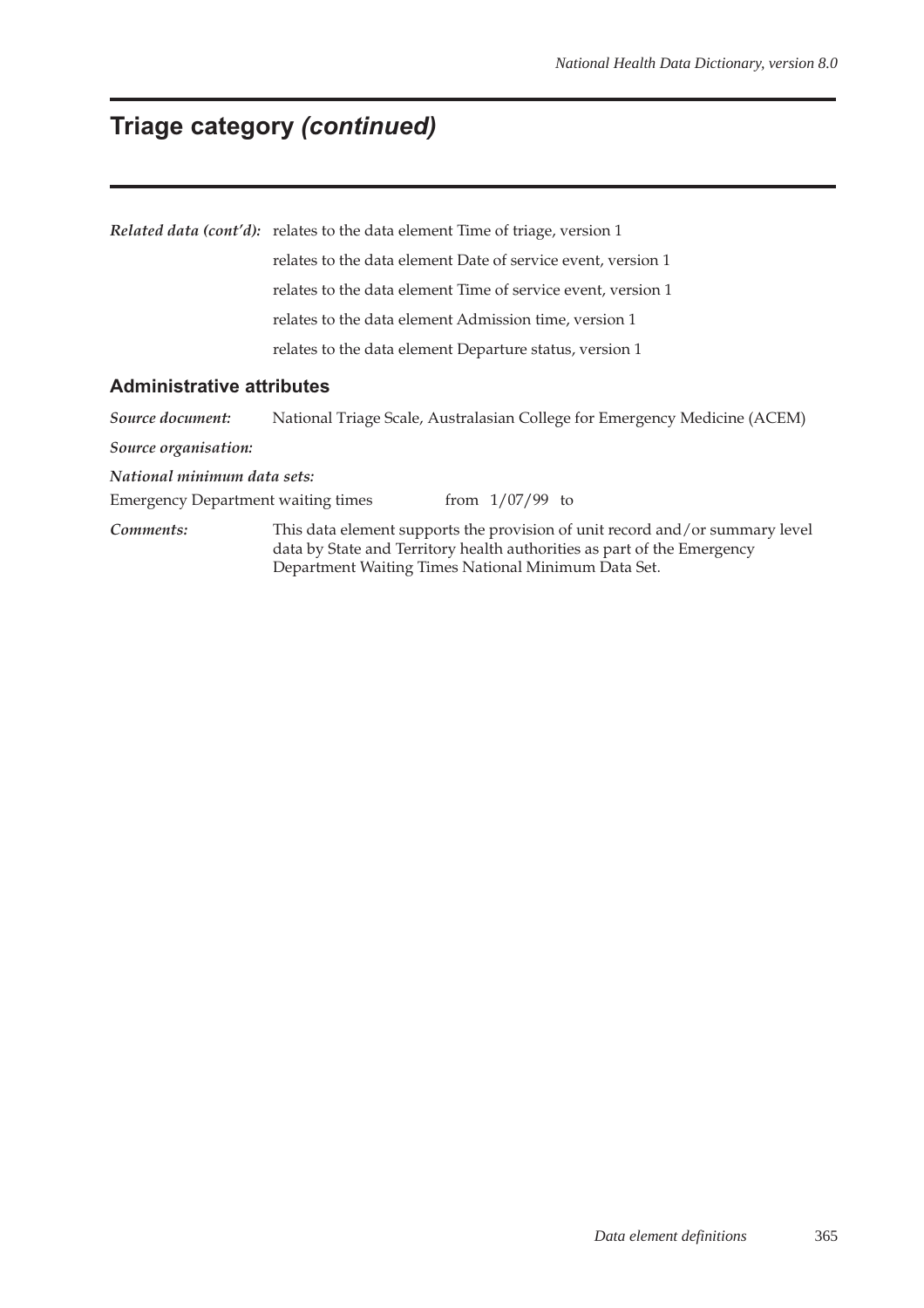## **Level of care**

| Admin. status:                          | <b>CURRENT</b>               | 1/07/89                                                                                                                                                                                                                                                                                                                                                                                                                    |
|-----------------------------------------|------------------------------|----------------------------------------------------------------------------------------------------------------------------------------------------------------------------------------------------------------------------------------------------------------------------------------------------------------------------------------------------------------------------------------------------------------------------|
| Identifying and definitional attributes |                              |                                                                                                                                                                                                                                                                                                                                                                                                                            |
| Knowledgebase ID:                       | 000294                       | <b>Version number:</b><br>1                                                                                                                                                                                                                                                                                                                                                                                                |
| Data element type:                      | <b>DATA ELEMENT</b>          |                                                                                                                                                                                                                                                                                                                                                                                                                            |
| Definition:                             |                              | The level of care needed by a patient / resident as assessed by the summation of<br>scores on questions contained in the Resident Classification Instrument and<br>subsequent classification into one of five major categories.                                                                                                                                                                                            |
| Context:                                | nursing homes and over time. | Nursing homes: the level of resources and associated costs of providing care to<br>nursing home residents depends on the levels of dependency of the residents.<br>This field is an attempt to measure the levels of care required by individual<br>residents in order that an overall profile of the nursing home population can be<br>obtained. Such a profile is necessary to help explain cost variations both between |
|                                         |                              | At present there is no method of determining the underlying population demand<br>for nursing home beds. changes on the level of care required on admission to a<br>nursing home may also provide a useful indication of changes in demand.                                                                                                                                                                                 |
|                                         |                              | This data element also provides a summary profile of dependency of resident<br>population, as a basis for monitoring changes in resident profile as a consequence<br>of assessment and other measures being introduced.                                                                                                                                                                                                    |

## **Relational and representational attributes**

| Datatype:           | Numeric   |           |                | Representational form:                                                       | <b>CODE</b>                                                                        |
|---------------------|-----------|-----------|----------------|------------------------------------------------------------------------------|------------------------------------------------------------------------------------|
| Field size:         | Min. 1    | Max. 1    |                | Representational layout: N                                                   |                                                                                    |
| Data domain:        | 1         |           | Very high need |                                                                              |                                                                                    |
|                     | 2         | High need |                |                                                                              |                                                                                    |
|                     | 3         |           | Medium need    |                                                                              |                                                                                    |
|                     | 4         | Low need  |                |                                                                              |                                                                                    |
|                     | 5         |           | Very low need  |                                                                              |                                                                                    |
|                     | 6         |           |                | Ordinary care (non-RCI)                                                      |                                                                                    |
|                     | 7         |           |                | Extensive care (non-RCI)                                                     |                                                                                    |
| Guide for use:      |           |           |                | care as measured by resident classification into ordinary of extensive care. | For State nursing homes not using Resident Classification Instrument, the level of |
| Verification rules: |           |           |                |                                                                              |                                                                                    |
| Collection methods: | replaced. |           |                | This item is based on the Resident Classification Instrument, which has been |                                                                                    |
| Related data:       |           |           |                |                                                                              |                                                                                    |

#### **Administrative attributes**

#### *Source document:*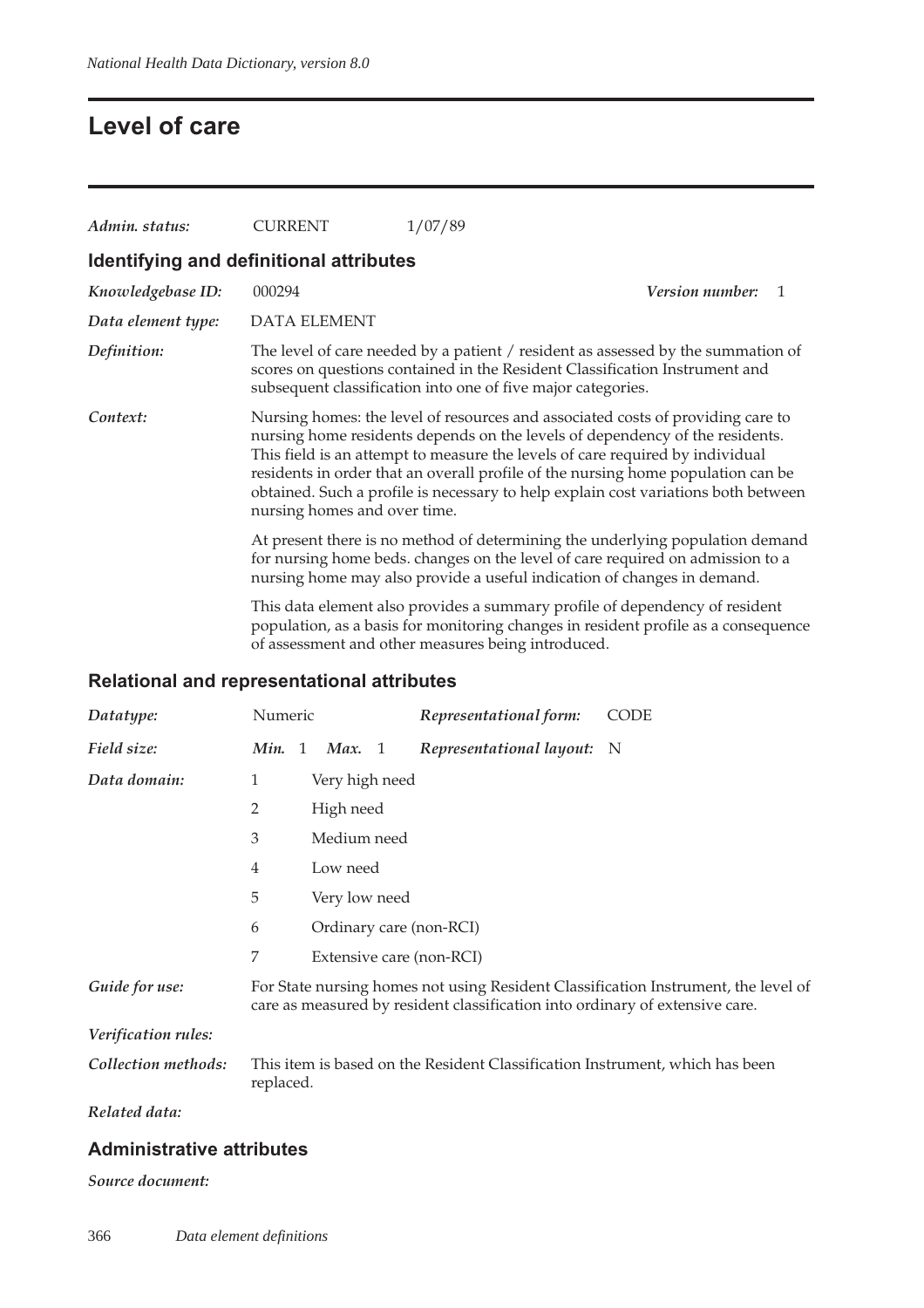# **Level of care** *(continued)*

*Source organisation:* National minimum data set working parties *National minimum data sets:*

*Comments:* This data element is subject to review during 1999.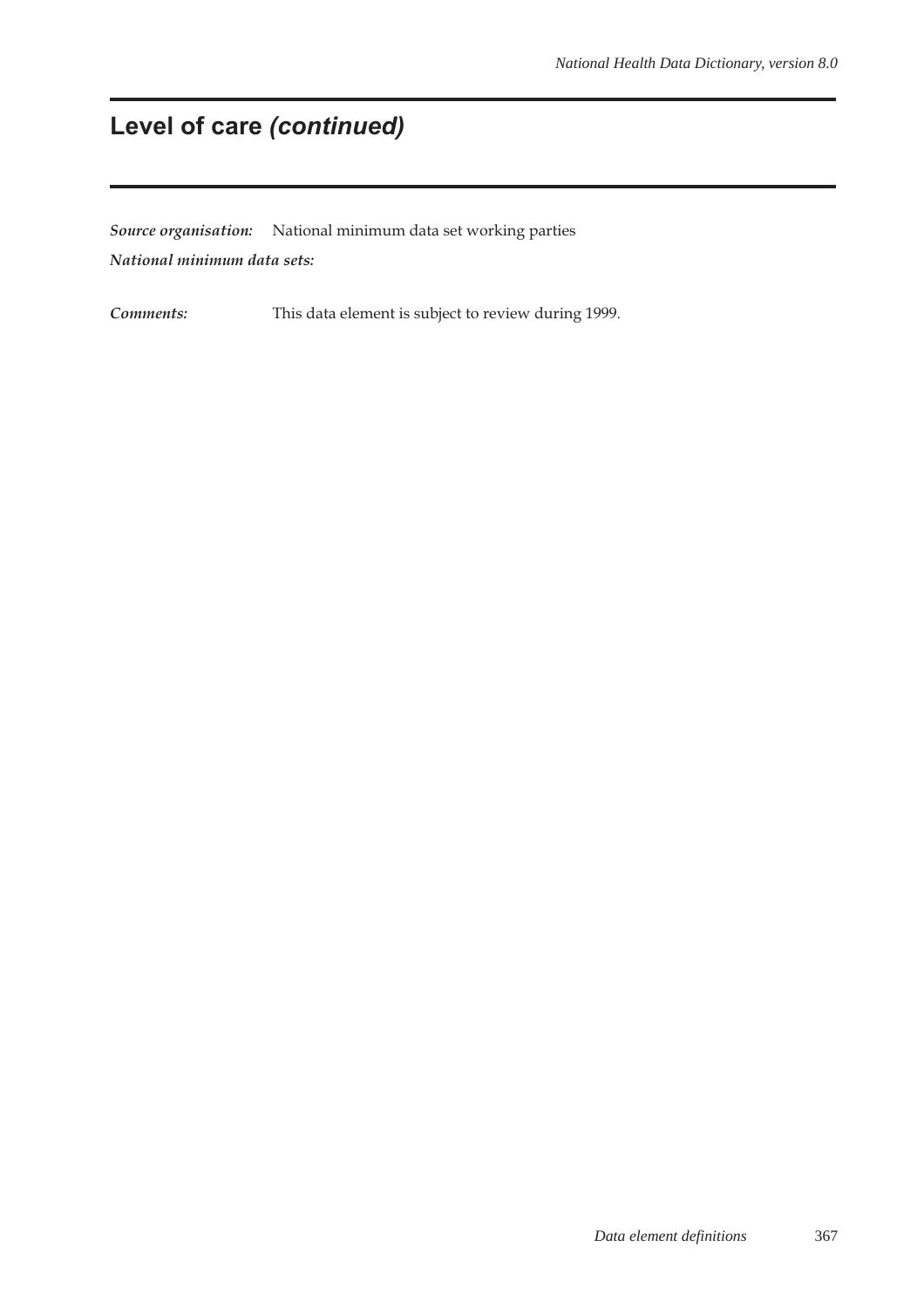## **Patient accommodation eligibility status**

| Admin. status:     | <b>CURRENT</b>                          | 1/07/93                                                                                                                                                                                                                                                |   |
|--------------------|-----------------------------------------|--------------------------------------------------------------------------------------------------------------------------------------------------------------------------------------------------------------------------------------------------------|---|
|                    | Identifying and definitional attributes |                                                                                                                                                                                                                                                        |   |
| Knowledgebase ID:  | 000118                                  | <i>Version number:</i>                                                                                                                                                                                                                                 | 2 |
| Data element type: | <b>DATA ELEMENT</b>                     |                                                                                                                                                                                                                                                        |   |
| Definition:        | An eligible person means:               |                                                                                                                                                                                                                                                        |   |
|                    |                                         | - a person who resides in Australia and whose stay in Australia is not subject to<br>any limitation as to time imposed by law; but                                                                                                                     |   |
|                    | agreement); or                          | - does not include a foreign diplomat or family (except where eligibility is<br>expressly granted to such persons by the terms of a reciprocal health care                                                                                             |   |
|                    | months only.                            | - persons visiting Australia who are ordinarily resident in the United Kingdom,<br>New Zealand, Sweden, Malta, Italy and the Netherlands are covered by reciprocal<br>health care agreements. However, persons from Malta or Italy are covered for six |   |
|                    |                                         | Eligible persons must enrol with Medicare before benefits can be paid.                                                                                                                                                                                 |   |
| Context:           | health care financing.                  | Health services: to facilitate analyses of hospital utilisation and policy relating to                                                                                                                                                                 |   |

## **Relational and representational attributes**

| Datatype:      | Numeric<br>CODE<br>Representational form:                                                                                                                                                                                                                                                                                                                                                                                |  |  |  |  |  |
|----------------|--------------------------------------------------------------------------------------------------------------------------------------------------------------------------------------------------------------------------------------------------------------------------------------------------------------------------------------------------------------------------------------------------------------------------|--|--|--|--|--|
| Field size:    | Representational layout: N<br>Min. 1<br>Max. 1                                                                                                                                                                                                                                                                                                                                                                           |  |  |  |  |  |
| Data domain:   | $\mathbf{1}$<br>Eligible public patient                                                                                                                                                                                                                                                                                                                                                                                  |  |  |  |  |  |
|                | $\overline{2}$<br>Eligible private patient                                                                                                                                                                                                                                                                                                                                                                               |  |  |  |  |  |
|                | 3<br>Eligible Department of Veteran's Affairs patient                                                                                                                                                                                                                                                                                                                                                                    |  |  |  |  |  |
|                | 4<br>Eligible other patient                                                                                                                                                                                                                                                                                                                                                                                              |  |  |  |  |  |
|                | 5<br>Ineligible patient                                                                                                                                                                                                                                                                                                                                                                                                  |  |  |  |  |  |
| Guide for use: | Eligible                                                                                                                                                                                                                                                                                                                                                                                                                 |  |  |  |  |  |
|                | Public patient:                                                                                                                                                                                                                                                                                                                                                                                                          |  |  |  |  |  |
|                | - an eligible person who, on admission to a recognised hospital or soon after,<br>elects to be a public patient; or                                                                                                                                                                                                                                                                                                      |  |  |  |  |  |
|                | - an eligible public patient whose treatment is contracted to a private hospital.                                                                                                                                                                                                                                                                                                                                        |  |  |  |  |  |
|                | A public patient shall be entitled to receive the care and treatment referred to in<br>accordance with the Australian Health Care Agreements without charge.                                                                                                                                                                                                                                                             |  |  |  |  |  |
|                | Private patient:                                                                                                                                                                                                                                                                                                                                                                                                         |  |  |  |  |  |
|                | - an eligible person who, on admission to a recognised hospital or soon after,<br>elects to be a private patient treated by a medical practitioner of his or her choice;<br>or elects to occupy a bed in a single room. Where such an election is made, the<br>patient is responsible for meeting certain hospital charges as well as the<br>professional charges raised by any treating medical or dental practitioner. |  |  |  |  |  |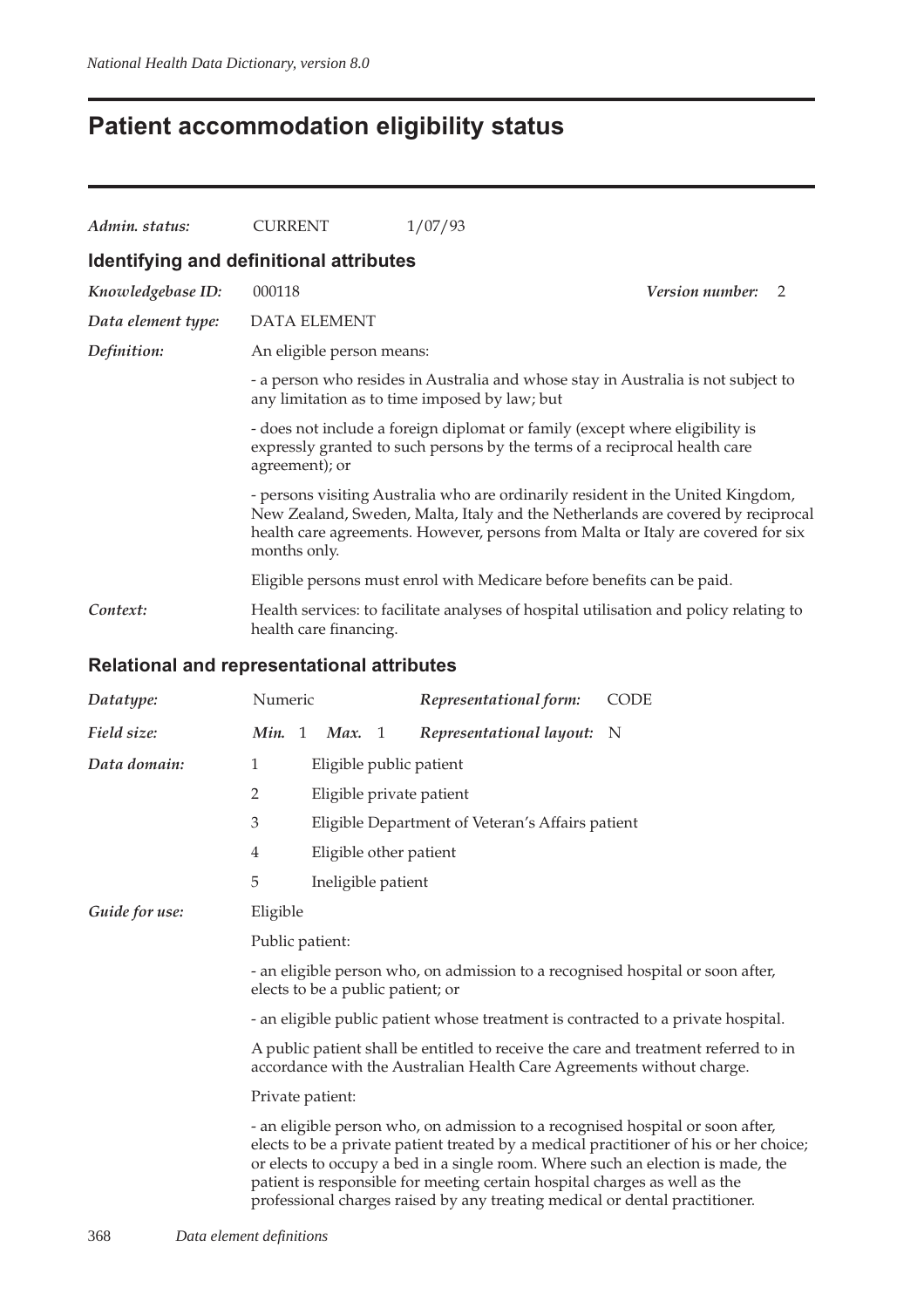# **Patient accommodation eligibility status** *(continued)*

#### *Guide for use (cont'd):* or

|                     | - an eligible person who chooses to be admitted to a private hospital. Where such<br>a choice is made, the patient is responsible for meeting all hospital charges as well<br>as the professional charges raised by any treating medical or dental practitioner.                                                                                           |
|---------------------|------------------------------------------------------------------------------------------------------------------------------------------------------------------------------------------------------------------------------------------------------------------------------------------------------------------------------------------------------------|
|                     | Department of Veterans' Affairs patient: an eligible person whose charges for this<br>hospital admission are met by the Department of Veterans' Affairs.                                                                                                                                                                                                   |
|                     | Other patient: an eligible patient who does not meet the criteria for above<br>categories; that is, not an eligible public patient, not an eligible private patient or<br>an eligible Department of Veterans' Affairs patient. This category includes<br>compensable patients, patients with Defence Force personnel entitlements and<br>common law cases. |
|                     | Ineligible                                                                                                                                                                                                                                                                                                                                                 |
|                     | A person who is not eligible under Medicare.                                                                                                                                                                                                                                                                                                               |
| Verification rules: |                                                                                                                                                                                                                                                                                                                                                            |
| Collection methods: | It is recognised that a patient's accommodation status may change during the<br>hospital stay, and it is therefore recommended that this item be recorded on<br>separation from hospital.                                                                                                                                                                  |
|                     | It is recognised that ineligible patients may be treated as public or private<br>patients, but for data set purposes at the present time this is not considered<br>significant. Individual State and Territory collections may record this additional<br>detail.                                                                                           |
| Related data:       | supersedes previous data element Patient accommodation status, version 1                                                                                                                                                                                                                                                                                   |
|                     | is used in conjunction with Compensable status, version 2                                                                                                                                                                                                                                                                                                  |
|                     | is used in conjunction with Insurance status, version 2                                                                                                                                                                                                                                                                                                    |
|                     | is used in conjunction with Type of episode of care, version 3                                                                                                                                                                                                                                                                                             |
|                     |                                                                                                                                                                                                                                                                                                                                                            |

#### **Administrative attributes**

*Source document:*

*Source organisation:* National Health Data Committee

*National minimum data sets:*

| Institutional health care        | from $1/07/89$ to |  |
|----------------------------------|-------------------|--|
| Institutional mental health care | from $1/07/97$ to |  |

*Comments:*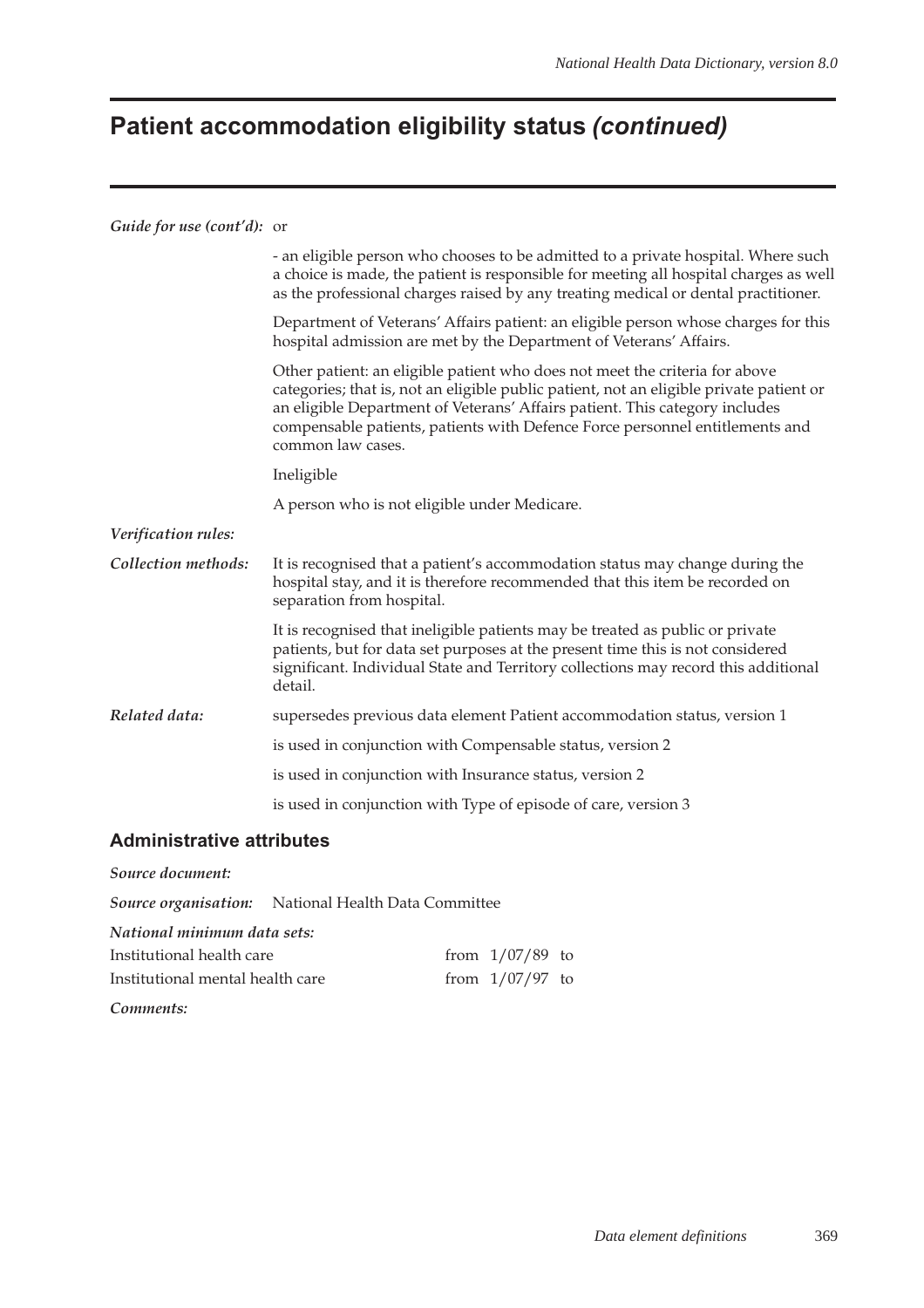## **Aged care assessment status**

| Admin. status:                          | <b>CURRENT</b>      | 1/07/89                                                                                                                                                    |                        |  |
|-----------------------------------------|---------------------|------------------------------------------------------------------------------------------------------------------------------------------------------------|------------------------|--|
| Identifying and definitional attributes |                     |                                                                                                                                                            |                        |  |
| Knowledgebase ID:                       | 000017              |                                                                                                                                                            | <i>Version number:</i> |  |
| Data element type:                      | <b>DATA ELEMENT</b> |                                                                                                                                                            |                        |  |
| Definition:                             |                     | The assessment status of a person in terms of whether or not he or she has been<br>assessed by a regional aged care assessment team and, if so, which one. |                        |  |
| Context:                                | across systems.     | Aged care assessment: useful variable when comparing resident population                                                                                   |                        |  |

#### **Relational and representational attributes**

| Datatype:                        | Numeric        |              | Representational form:                                       | <b>CODE</b> |
|----------------------------------|----------------|--------------|--------------------------------------------------------------|-------------|
| Field size:                      | Min. 1         | Max. 1       | Representational layout: N                                   |             |
| Data domain:                     | 1              |              | Assessed by approved aged care assessment team               |             |
|                                  | 2              |              | Assessed by non-approved aged care assessment team           |             |
|                                  | 3              |              | Assessed by Commonwealth medical officer                     |             |
|                                  | $\overline{4}$ | Not assessed |                                                              |             |
|                                  | 5              | Unknown      |                                                              |             |
| Guide for use:                   |                |              |                                                              |             |
| Verification rules:              |                |              |                                                              |             |
| Collection methods:              |                |              | This item is based on the form NH5, which has been replaced. |             |
| Related data:                    |                |              |                                                              |             |
| <b>Administrative attributes</b> |                |              |                                                              |             |
| Source document:                 |                |              |                                                              |             |

*Source organisation:* Commonwealth Department of Health and Aged Care

*National minimum data sets:*

*Comments:* This data element is subject to review during 1999.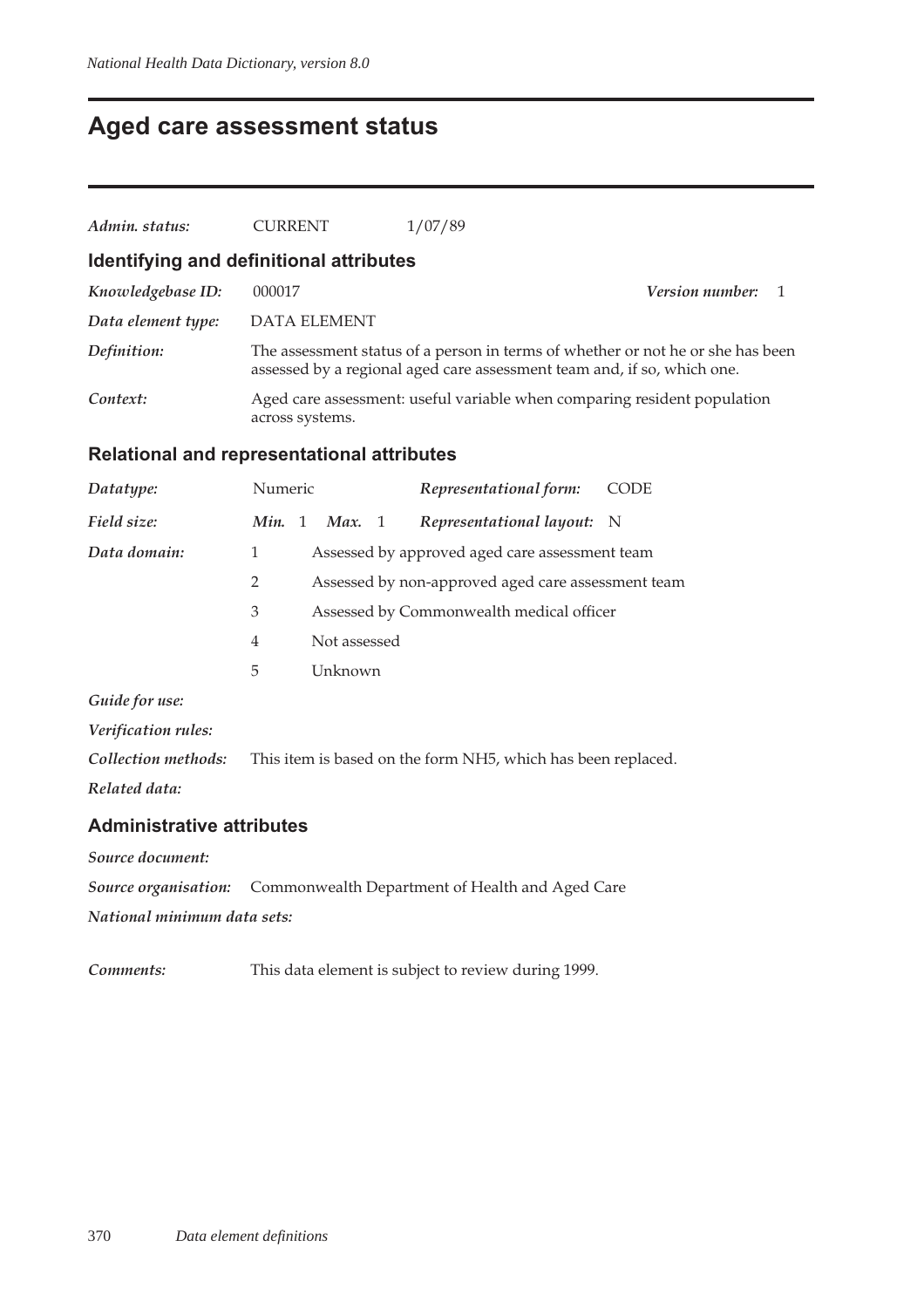# **Intended length of hospital stay**

| Admin. status:                          | <b>CURRENT</b>                                                  | 1/07/94                                                                                                                                                                                                                                               |                                                                                      |
|-----------------------------------------|-----------------------------------------------------------------|-------------------------------------------------------------------------------------------------------------------------------------------------------------------------------------------------------------------------------------------------------|--------------------------------------------------------------------------------------|
| Identifying and definitional attributes |                                                                 |                                                                                                                                                                                                                                                       |                                                                                      |
| Knowledgebase ID:                       | 000076                                                          |                                                                                                                                                                                                                                                       | <i>Version number:</i><br>1                                                          |
| Data element type:                      | <b>DATA ELEMENT</b>                                             |                                                                                                                                                                                                                                                       |                                                                                      |
| Definition:                             | date.                                                           | hospital, to discharge the patient either on the day of admission or a subsequent                                                                                                                                                                     | The intention of the responsible clinician at the time of the patient's admission to |
| Context:                                | assurance activities.                                           | Institutional health care: to assist in the identification and casemix analysis of<br>planned same-day patients, that is those patients who are admitted with the<br>intention of discharge on the same day. This is also a key indicator for quality |                                                                                      |
|                                         | <b>Relational and representational attributes</b>               |                                                                                                                                                                                                                                                       |                                                                                      |
| Datatype:                               | Numeric                                                         | Representational form:                                                                                                                                                                                                                                | <b>CODE</b>                                                                          |
| Field size:                             | Min. 1<br>Max. $1$                                              | Representational layout: N                                                                                                                                                                                                                            |                                                                                      |
| Data domain:                            | $\mathbf{1}$<br>Intended same-day                               |                                                                                                                                                                                                                                                       |                                                                                      |
|                                         | 2<br>Intended overnight                                         |                                                                                                                                                                                                                                                       |                                                                                      |
| Guide for use:                          |                                                                 |                                                                                                                                                                                                                                                       |                                                                                      |
| Verification rules:                     |                                                                 |                                                                                                                                                                                                                                                       |                                                                                      |
| Collection methods:                     | time the patient is admitted to hospital.                       |                                                                                                                                                                                                                                                       | The intended length of stay should be ascertained for all admitted patients at the   |
| Related data:                           | is used in the derivation of Diagnosis related group, version 1 |                                                                                                                                                                                                                                                       |                                                                                      |
| <b>Administrative attributes</b>        |                                                                 |                                                                                                                                                                                                                                                       |                                                                                      |
| Source document:                        |                                                                 |                                                                                                                                                                                                                                                       |                                                                                      |
| Source organisation:                    | National Health Data Committee                                  |                                                                                                                                                                                                                                                       |                                                                                      |
| National minimum data sets:             |                                                                 |                                                                                                                                                                                                                                                       |                                                                                      |
| Institutional health care               |                                                                 | from $1/07/89$ to                                                                                                                                                                                                                                     |                                                                                      |
| Comments:                               | utilisation review purposes.                                    | Information comparing the intended length of the episode of care and the actual<br>length of the episode of care is considered useful for quality assurance and                                                                                       |                                                                                      |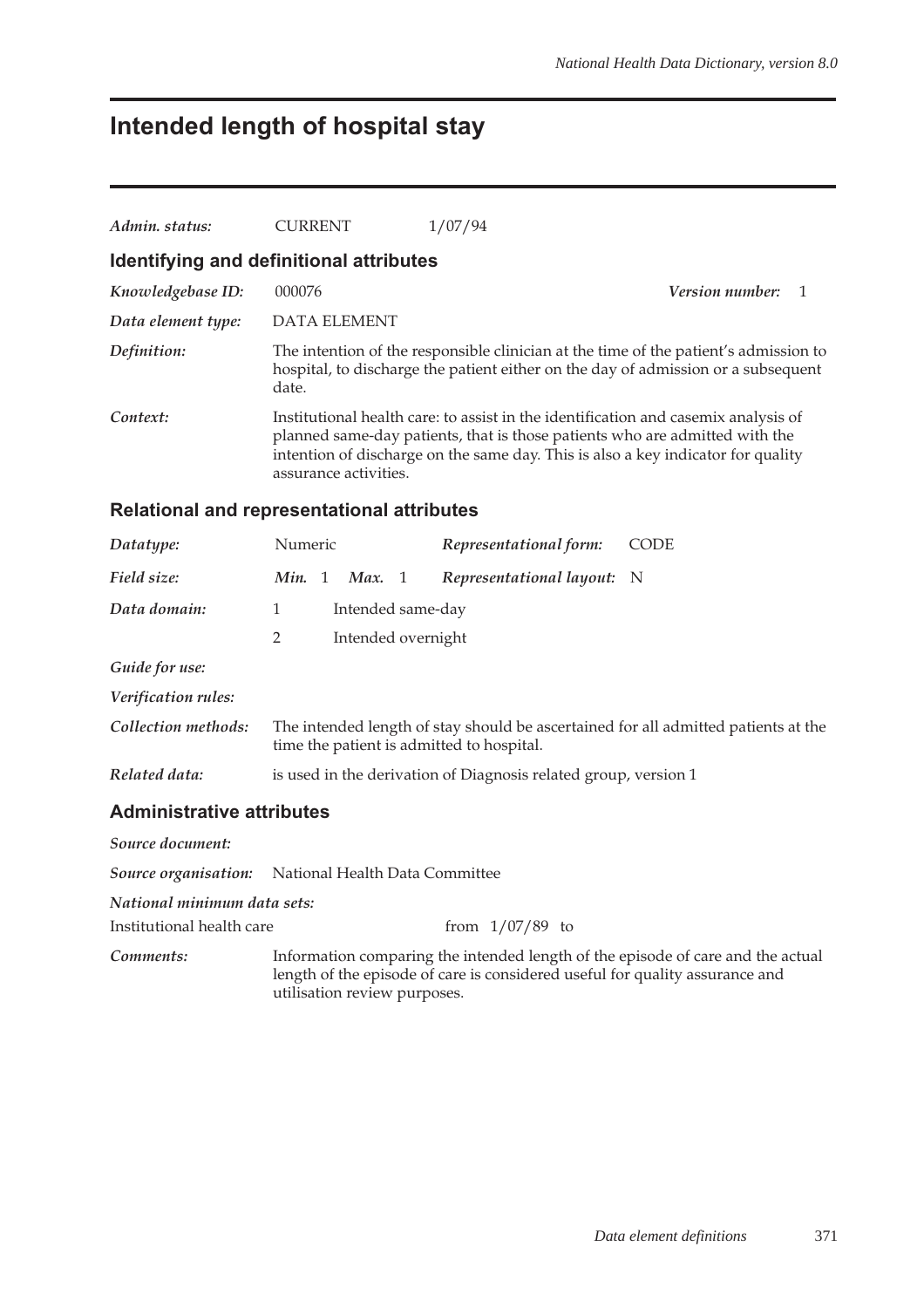## **Intended place of birth**

| Admin. status:     | <b>CURRENT</b>                          | 1/07/96                                                                                                                                                                                                                                               |                        |  |
|--------------------|-----------------------------------------|-------------------------------------------------------------------------------------------------------------------------------------------------------------------------------------------------------------------------------------------------------|------------------------|--|
|                    | Identifying and definitional attributes |                                                                                                                                                                                                                                                       |                        |  |
| Knowledgebase ID:  | 000077                                  |                                                                                                                                                                                                                                                       | <b>Version number:</b> |  |
| Data element type: | <b>DATA ELEMENT</b>                     |                                                                                                                                                                                                                                                       |                        |  |
| Definition:        |                                         | The intended place of birth at the onset of labour.                                                                                                                                                                                                   |                        |  |
| Context:           |                                         | Perinatal statistics: mothers who plan to give birth in birth centres or at home<br>usually have different risk factors for outcome compared to those who plan to<br>give birth in hospitals. Those mothers who are transferred to hospital after the |                        |  |

onset of labour have increased risks of intervention and adverse outcomes.

#### **Relational and representational attributes**

| Datatype:      | Numeric        |                             | Representational form:             | <b>CODE</b> |
|----------------|----------------|-----------------------------|------------------------------------|-------------|
| Field size:    | Min.           | Max. 1<br>1                 | Representational layout: N         |             |
| Data domain:   | 1              | Hospital                    |                                    |             |
|                | $\overline{2}$ |                             | Birth centre, attached to hospital |             |
|                | 3              | Birth centre, free standing |                                    |             |
|                | 4              | Home                        |                                    |             |
|                | 8              | Other                       |                                    |             |
|                | 9              | Not stated                  |                                    |             |
| Guide for use: |                |                             |                                    |             |

*Verification rules:*

*Collection methods:*

*Related data:* is qualified by Actual place of birth, version 1

#### **Administrative attributes**

*Source document:*

*Source organisation:* National Perinatal Data Development Committee

*National minimum data sets:*

*Comments:* The development of a definition of a birth centre is currently under consideration by the Commonwealth in conjunction with the States and Territories.